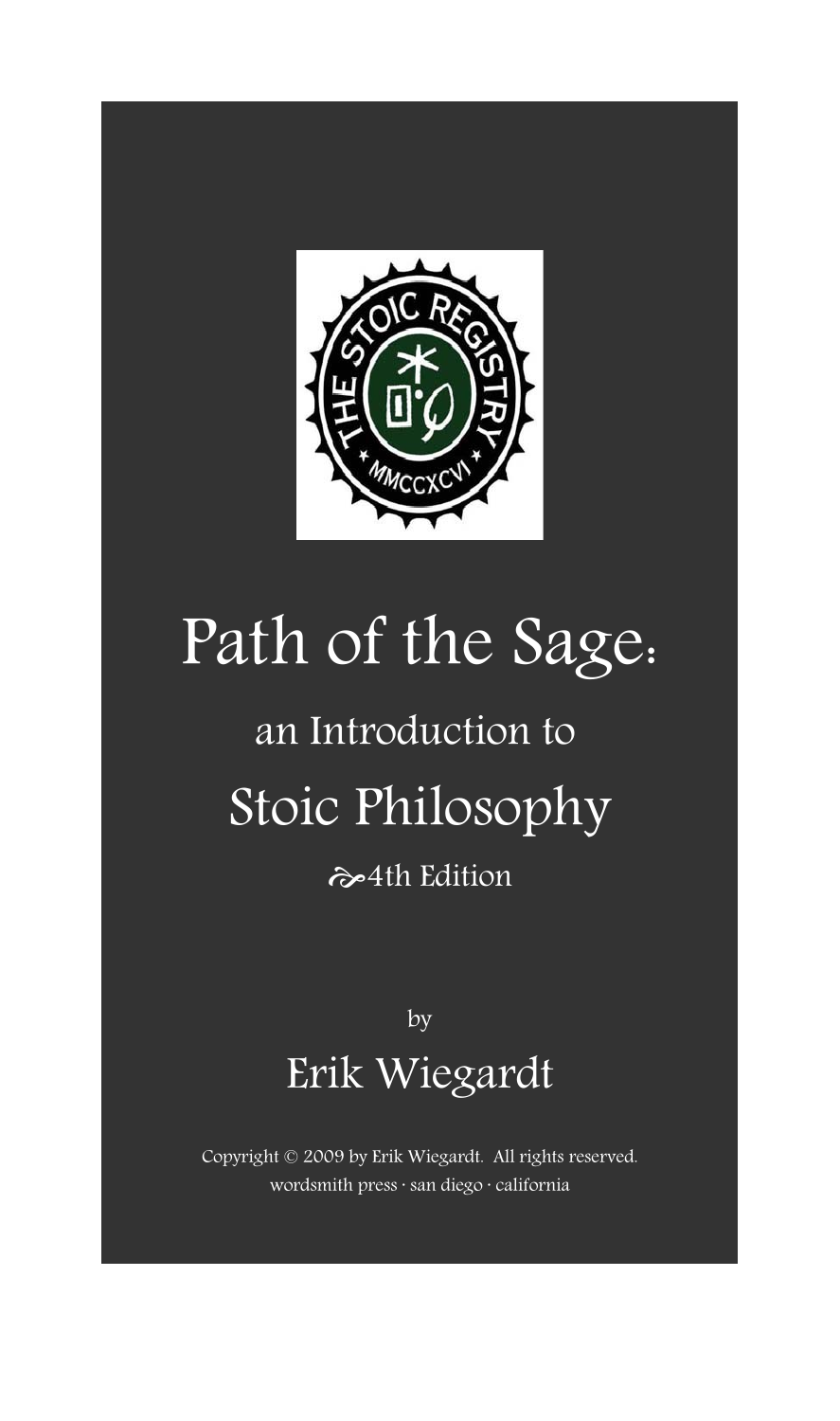# CONTENTS page

| INTRODUCTION TO THE 4TH EDITION | 3  |
|---------------------------------|----|
| THE STOIC TRADITION             |    |
| I. The Greek Stoa               | 8  |
| II. The Roman Stoa              | 11 |
| III. The Christian Stoa         | 13 |
| IV. The Fourth Stoa             | 15 |
| <b>PHYSICS</b>                  |    |
| God, the Whole                  | 16 |
| Dynamic Continuum               | 22 |
| Categories                      | 23 |
| Reason                          | 25 |
| LOGIC                           |    |
| Introduction                    | 28 |
| Inductive and Deductive         | 30 |
| The Syllogism                   | 32 |
| Common Logical Fallacies        | 33 |
| <b>ETHICS</b>                   |    |
| Introduction                    | 38 |
| <i><b>Oikeiosis</b></i>         | 40 |
| Fate and Free Will              | 44 |
| Good, Bad and Indifferent       | 46 |
| <b>METAPHYSICS</b>              |    |
| Introduction                    | 52 |
| The Mystical Experience         | 55 |
| The Near Death Experience       | 60 |
| The Spirit World                | X  |
|                                 |    |

#### BIBLIOGRAPHY x

*The symbol on the cover was designed by Erik Wiegardt for the original website, The Stoic Registry. The symbols at the center represent four conditions necessary for life on Earth: sun, rock, water, plant. The Roman numerals are 2296, the date following Zeno's the establishment of our school at the Stoa Poikile in Athens.*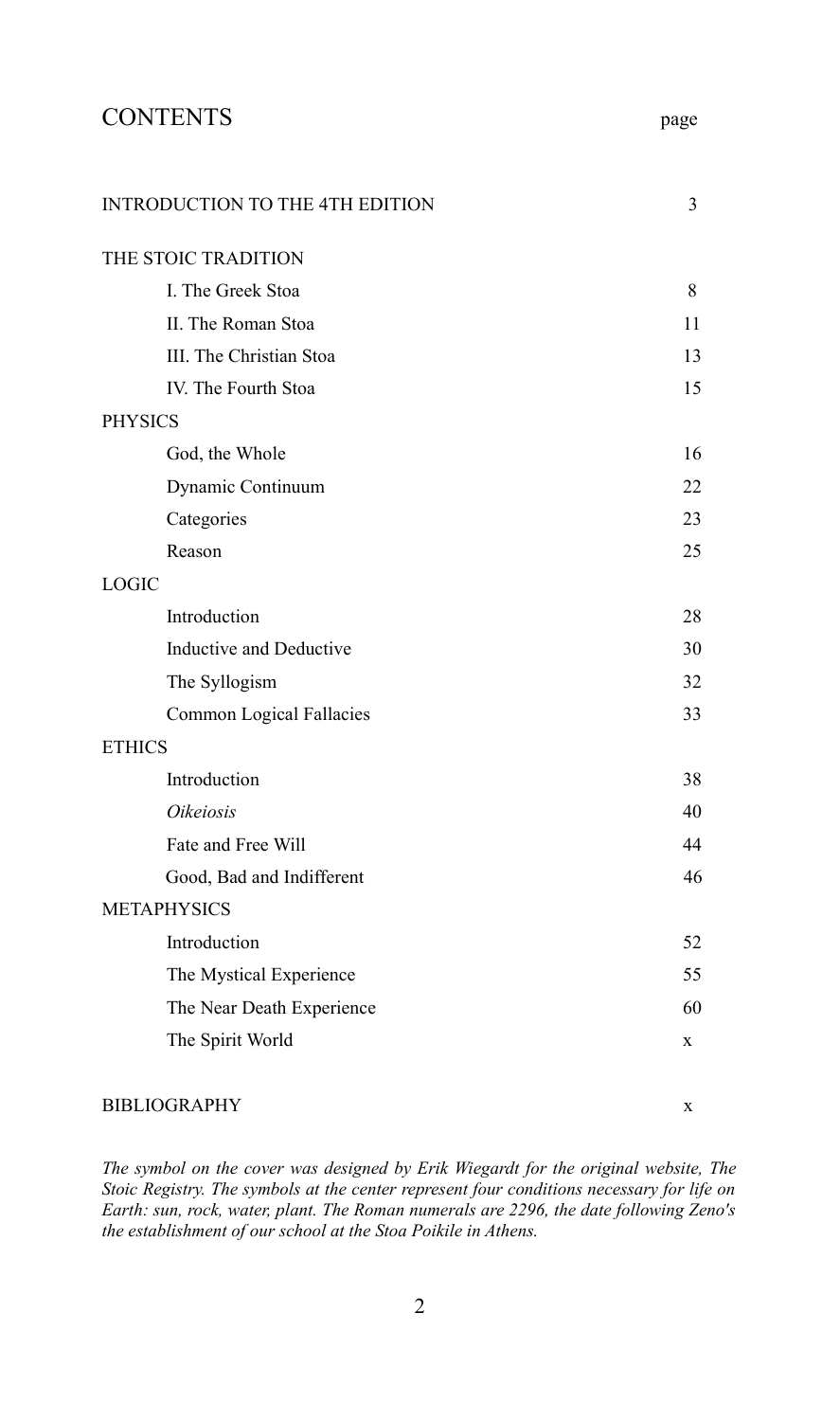# Introduction to the 4th Edition

The story of this book began long before it was written. And, it began in frustration, a feeling of dissatisfaction with the world as it was when I was 19 years old and a private in the US Army. I had recently discovered the *Discourses of Epictetus*, and after reading it I remember saying to myself, "I'm a Stoic." I wanted to be a Stoic not only in theory and in practice, but also on paper, officially. I wanted to raise my right hand and register my name as a Stoic. In 1964 such a place where I could do that didn't exist.

Thirty-two years later, on 8 MAY 1996, I founded a website called the Stoic Registry. Until that day, I had never met another person who was interested in Stoicism. I was sure there must be someone out there somewhere, and I was determined to find him, or her. But just in case I couldn't find anyone who was already a Stoic, maybe I could get people interested. I decided to write a book about Stoicism, one that was comprehensible to the average reader, and I would publish it and give it away.

First I had to create a web site, and to do that I had to have a computer. I'd never owned a computer and didn't know how to use one. In 1995, when I first started working on this project the home computer was still a new phenomenon. At the time, a decent computer started at around \$2500, and I paid for mine by working overtime – after my 12-hour shift as a Correctional Deputy at Camp Barrett, an honor camp for adult male felons. I didn't really like working overtime, so I kept a record of exactly how much money I needed to buy a computer, and I took my name off the overtime list, about six months later, as soon as much as I figured I needed.

The good thing about this job at the honor camp was that although I worked 12 hours a day, seven days in a row, at the end of my full week on duty I got seven days off. Seven on and seven off. In the week off, I studied academic tomes on Stoicism I found at the local university library, taking notes hour after hour because I wasn't a student and couldn't take the books home. From these notes I wrote *The Path of the Sage: An Introduction to Stoic Philosophy*.

I self-published 100 copies of *The Path* and hired a webmaster to create my original website, The Stoic Registry. Publishing the books and paying the webmaster cost me about \$1000, total. As soon as the Registry was up and running I gave all the books away. They were offered free to anyone who came to the website and asked for one. I even paid the postage. Then in 2009, following up on a suggestion from one of the members, we changed the name of the website by a vote of the members. With a 3:1 majority, the *Stoic Registry* became the cybercity, *New Stoa*.

\*

Between 1996 and 2009, I added, deleted, and modified *The Path* so many times I needed to write a new edition, then another, and now the 4<sup>th</sup> edition. This edition has evolved so much I recommend those who have read the original to forget it and read this version. You will find so much that is new. The History section is mostly the same, but Physics, Logic, Ethics, and especially Metaphysics all have important additions and modifications.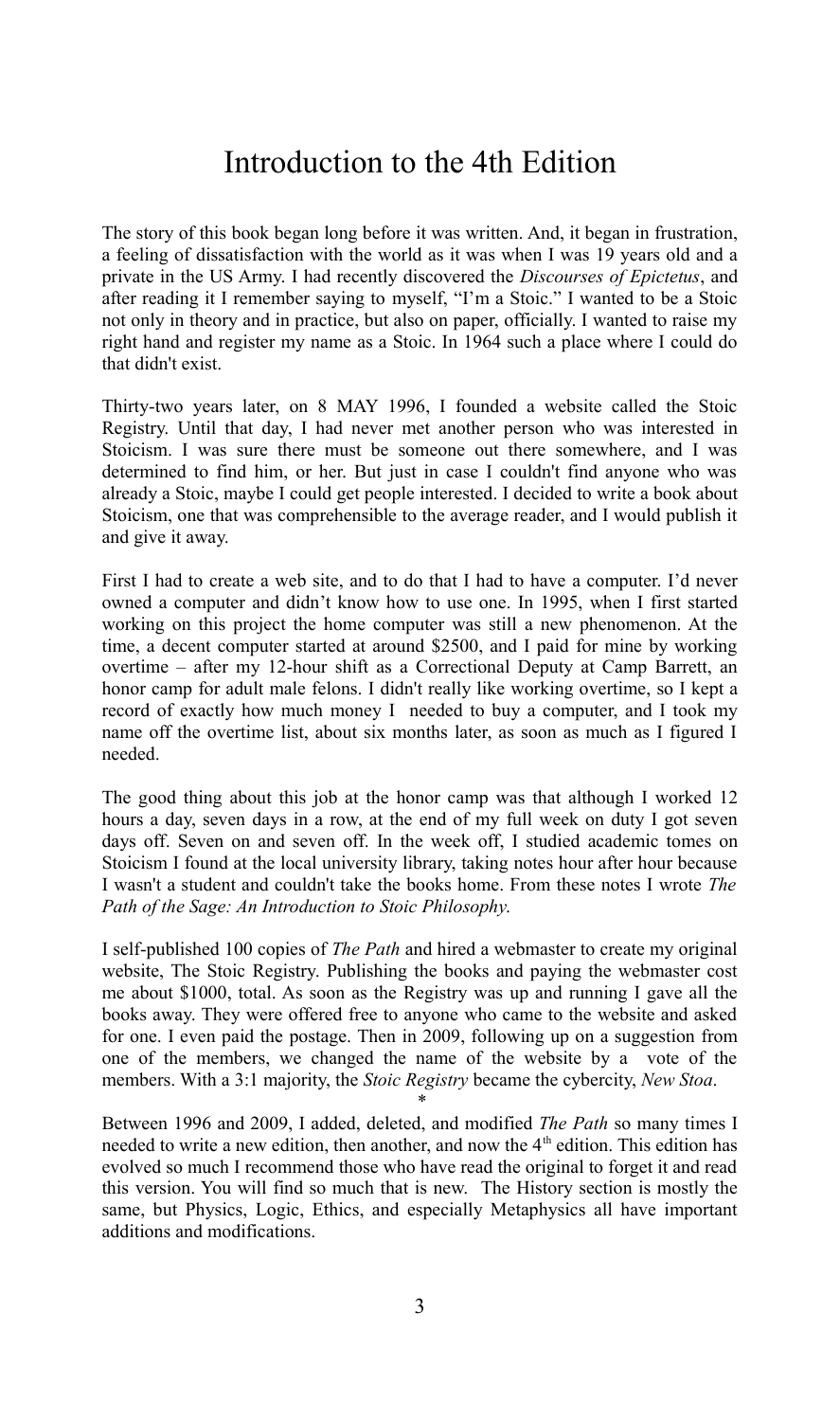The  $4<sup>th</sup>$  Edition is written for the general reader. If you are a scholar, you may be disappointed to find that footnotes, the obsession of scholarly writing, are missing. For those who think such an approach could be liberating, let me assure you that it too has its difficulties. To quote Professor Colin Wells in his preface to *The Roman Empire*, 2<sup>nd</sup> ed. (Harvard, 1992), "...the professional scholar, writing in a field which has seen so much scholarly activity, feels his colleagues looking over his shoulder, and is obsessed with the need to justify himself, to reassure them that he realizes when he is oversimplifying, or when he has passed over in silence a topic generally deemed to be fascinatingly controversial, which generally means hopelessly obscure."

*The Path* was not written for scholarly colleagues, but for the rest of us who want to know once and for all how to acquire the consciousness of a Stoic in our own lifetime. We will not be arguing over the differences between tart and sour. We are going to pass over the hopelessly obscure and focus on the essentials of what it means to be a Stoic today, right now. By the time you finish this book you will know whether or not you have the right stuff to be a new Stoic. How can I be sure you will know? Because, if you finish this book, even at the rapid pace at which you will be transported, both your reasoning mind and your intuitive mind will know that you too can have the one thing in this world that money can't buy: a noble character.

\* \*

**The gender pronoun:** Although I appreciate the literary liberation of women in my lifetime, I still dislike the tedium and broken rhythm of always including *he* and *she* and *him* and *her* with every passage that requires a gender reference. I try to be fair, but I'm not always "politically correct." The attempts by some authors to compensate for millenia of gender one-sidedness can be extreme. I'm reminded of a book I read recently written by a woman who was at one time assigned as a lecturer to a US Military Academy. Although she was writing a book about the lives and hardships of all soldiers, she had a rather perverse determination to exclude men from her literary conversation. Although it is illegal for US military women to be sent into combat, as of this writing, she wrote one long passage about the emotional hardship of killing in close-up, hand-to-hand combat exclusively using the feminine pronouns *she* or *her*—as if no men were ever engaged in this aspect of war.

Personally, I found that effort to redress her gender grievance unreasonable and just plain silly. And, despite the lesson it provided for fairness in my own use of gender pronouns, I am guilty at times of exclusionary practices. *Mea culpa*. For that I apologize. My only defense is that this is an unpleasantly awkward time in the evolution of language in these matters, and I find our prose often suffering because of it. To put this suffering prose out of its misery, I will occasionally use my own gender exclusively when I really mean to include both. If you find more *he* and *him* than *she* and *her* when I am referring to Stoics, let me assure you that there is no question in my mind that many women are Stoics. First rate. And, if you are a Stoic and a woman, I'm confident you will be above all a reasonable person, and forgive me.

\* \* \*

I would like to quote a passage from Professor Margaret Graver's work, *Stoicism and Emotion* (Chicago, 2007). "Central to Stoic thought is the claim that a rational creature must follow nature, that 'nature leads us toward virtue.' *This foundational assertion implies that the best philosophical understanding of how a person should*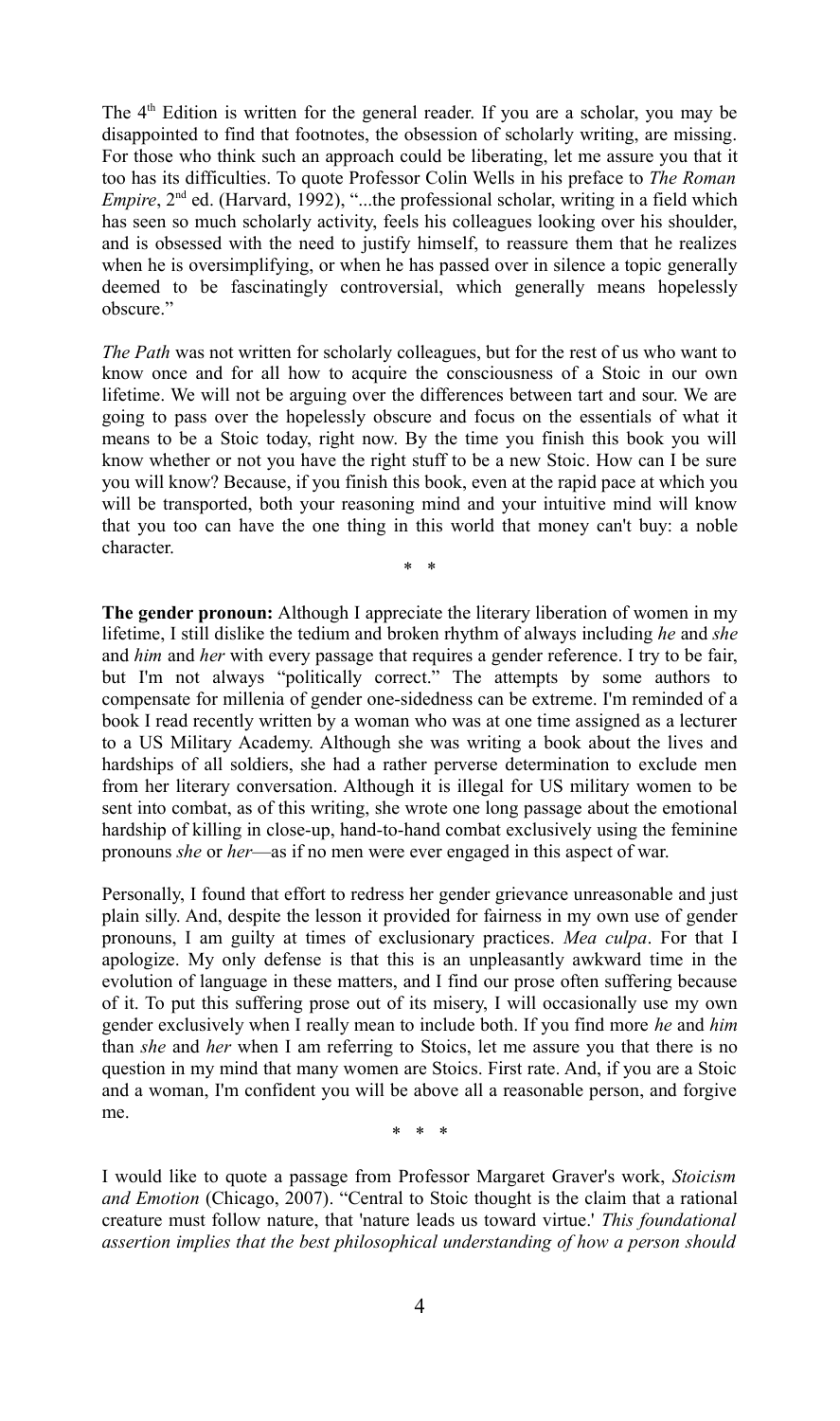*live will be grounded in observation of the way nature has created us; that is, in the corporeal and psychological characteristics of our species* [this author's emphasis]. Nature does not pass out characteristics at random: if members of a species regularly exhibit some significant structural or behavioral feature, then there must be some way that feature promotes the interests of those species' members or of their biological community. Birds have feathers because they have a use for feathers; foxes hunt because hunting enables them to survive. The same is true in human beings."

Please allow me to add my own concluding comments to Professor Graver's passage. We are what we are because Nature has given us certain attributes, and chief among them is our ability to reason. As a species, our ability to reason, even to reason about reason itself, brings us back to Nature time and again. For more than 2300 years Stoics have been searching Nature for instruction on how we can best live in this phenomenon of existence. Nature is first, foremost, and always our guide. This is what it means to be a Stoic. This is the meaning in our motto: *live according to Nature*. Nothing is more important to a Stoic than this gift from Nature to be reasonable. It defines our beliefs and the nobility of our character. And, when we fail to live up to these ideals, we are the ones who suffer.

This book is about finding Nature's certain remedy when we do suffer and how we can best transform ignorance and unhappiness into living our lives with excellence. Nature does not demand devotion to dessicated and outdated dogma; it does expect effort, but it is an effort that will be rewarded time and again throughout our lives. I know this from personal experience and from the experience of so many Stoics that I know. Join me now as I introduce you to the greatest wisdom philosophy in the history of the world.

\* \* \* \*

**Dedicated to** my wife and editor Amielle Moyer.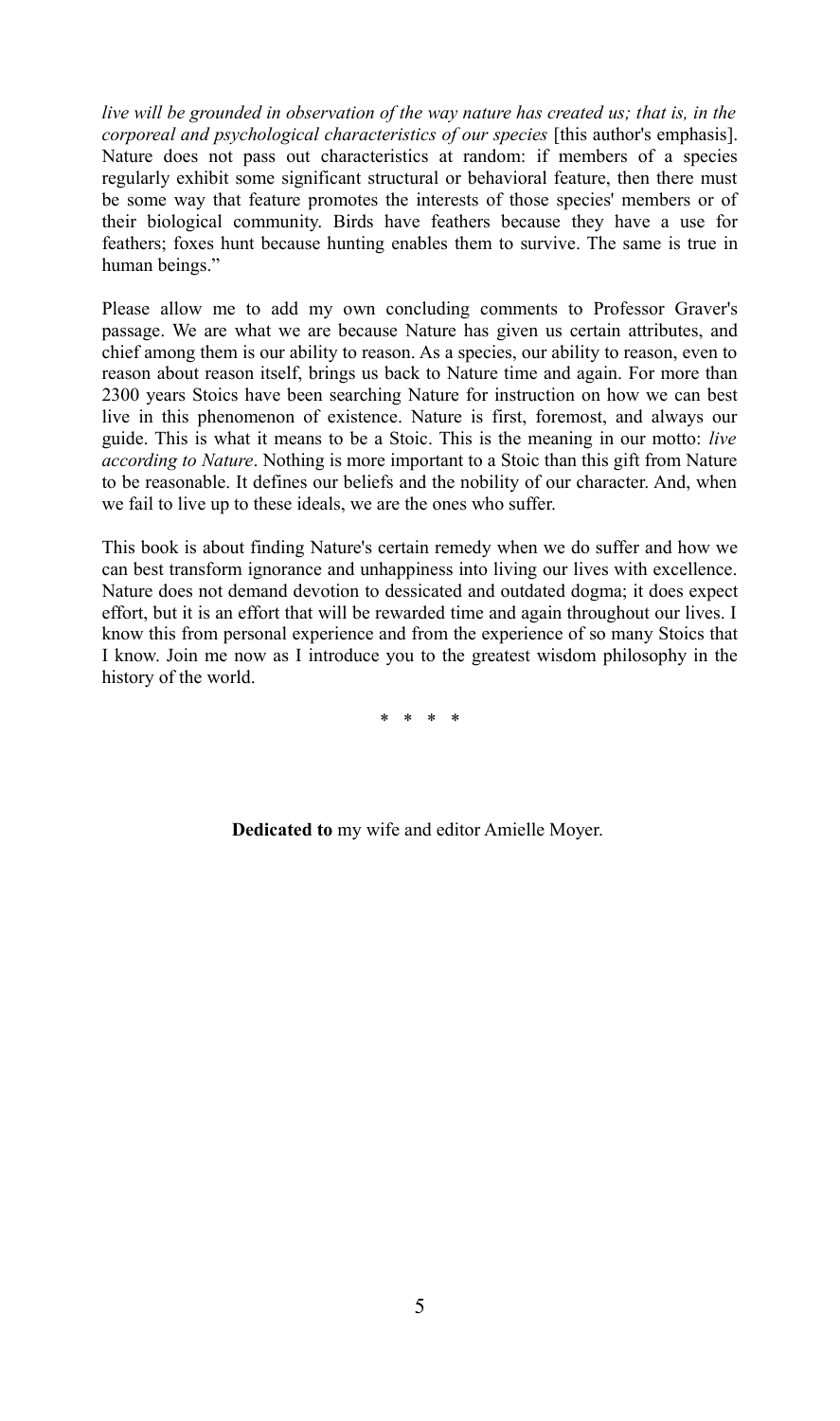# THE STOIC TRADITION

## INTRODUCTION

Stoicism is a living philosophy. What that means is that Stoic philosophy is more than just great thoughts organized into a complete and coherent vision of reality. It is first and foremost a philosophy to live by, a practical application of ancient wisdom, a way of life and a guide to the choices one makes in this life. And from its beginnings, it was the only philosophy addressed to all – regardless of sex, race, or social class. Even women and slaves were welcome to follow this path, to be treated as sisters and brothers, a notion considered laughable by other philosophers who, along with Aristotle, classified them somewhere above brute beasts and below free men.

The Stoa is alive. The reason it is still alive after more than 2300 years is because it is universally adaptable and available to people of every color, class, and culture. And something else: it evolves. As the human race learns and grows, so does the Stoa. It evolves because of the strength and conviction of the Stoics themselves. Stoics have a tradition of independent thought, and we like it that way. We of the Stoic school do not follow a tyrant, as Seneca said.

This is not to say that the Stoa is an eclectic hodgepodge of assorted ideas collected here and there. It is not. Its inner core of orthodoxy moves very slowly, glacially, expanding and refining with the ages. Its foundation is secure because it is built upon the power of a single idea:

#### *Live in agreement with Nature.*

That is our motto: live in agreement with Nature, live according to Nature, live in harmony with Nature, or *kata phusin zen* – as the ancient Greeks may have said it. The founder of our school, Zeno, coined the phrase *The goal of life is to live in agreement with Nature*, but he wasn't working alone. He was following a path already begun by two of the greatest thinkers in history, Heraclitus and Socrates. Zeno is the Father of the Stoa, but Heraclitus and Socrates can rightly be called its Grandfathers. They are the deepest roots of our philosophy, and that is where our story begins.

#### **Heraclitus** (c.535-c.475 BCE)

There are a number of centuries in history when human beings rose to the challenge of greatness. One of these was in the sixth century BCE, a time when we crossed the bridge from animism to natural philosophy and Western Civilization was born. It happened in Ionia, a rich culture made up of twelve principle cities located along the southwestern coast of Turkey and on the nearby Aegean Islands in the Mediterranean.

Ionian history began when colonists from mainland Greece fled their homeland around 1000 BCE to escape the conquering Dorians of southwest Macedonia. The Grecian refugees married the native Carians to produce a new culture and a new people, the Ionians. The Ionians became merchant seamen and builders, creating great cities and temples that were renowned throughout the ancient world. Today, these cities and temples are largely forgotten, buried in the silt and dust of time. But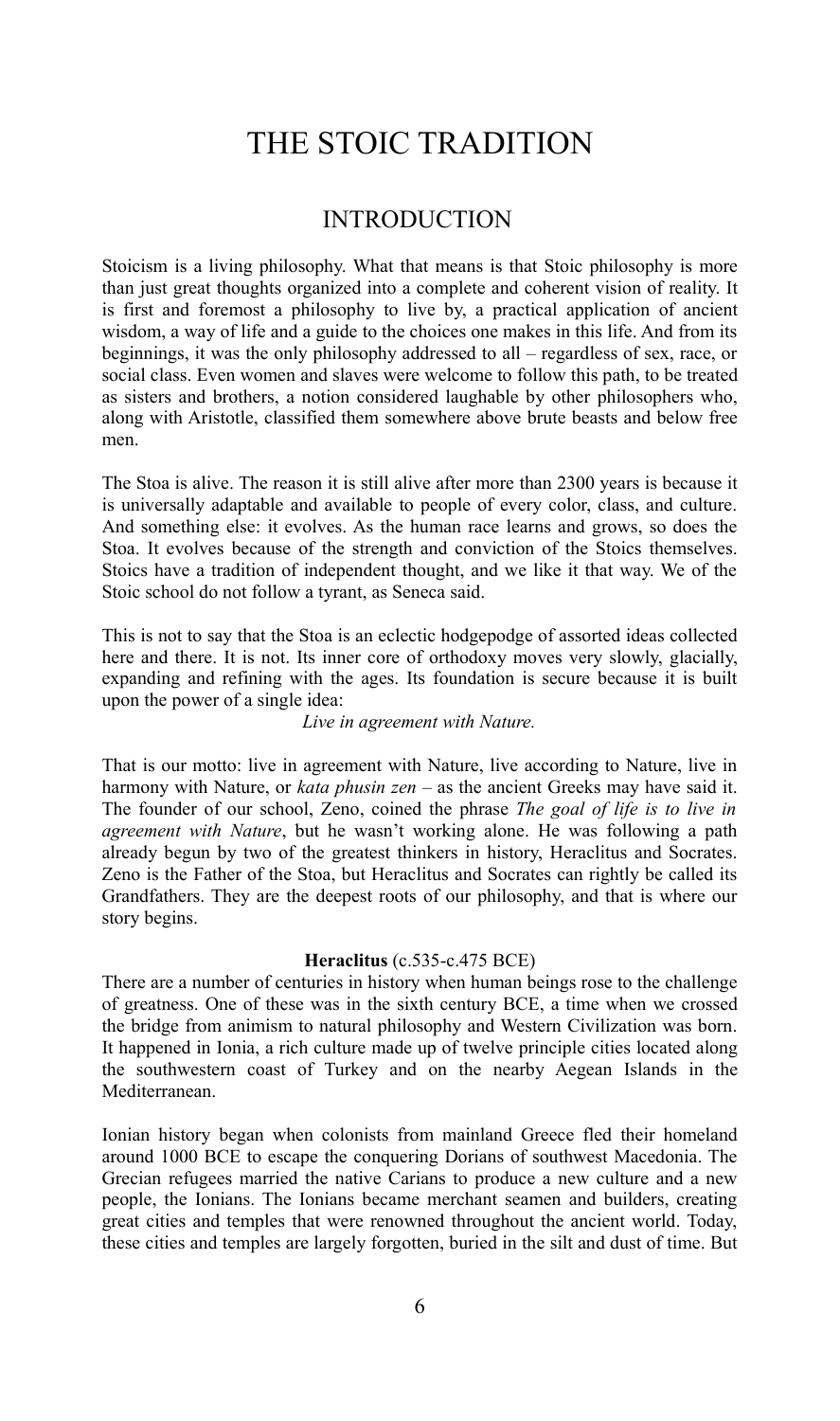it's only an empire that was lost, a small matter compared to the civilization that was won, a civilization that first formed in the philosopher's mind. For the Stoa, that mind belonged to Heraclitus.

He was a nobleman of Ephesus. Some say he was a hereditary king who set aside his crown to study philosophy. He was undoubtedly a sage, a mystic genius, and the first cosmologist of the Stoa. Heraclitus has fascinated thinkers from Socrates to Goethe and from Aristotle to contemporary quantum physicists. He is the greatest of the Ionian sages, a Founding Father of Western Civilization, a creator of philosophy, and a diviner of the fundamental essence of the cosmos. He is also known as the Obscure One, a reputation acquired in his own time for a vague and riddling style that some believe he deliberately adopted to elude even the most erudite scholars.

God, he called the Logos, Reason, Intelligence, a Whole made up of the sum total of all opposites, constantly in motion, birthing, living, dying, and being born again. The Heraclitean universe is a place where all parts are related to the whole, and its symbol is fire, a rarefied fire that permeates, consumes, destroys, creates, and lights the cosmos as one single organism of life.

Unfortunately, what he wrote, in its original form, has been lost in antiquity by the systematic attempts of early Christians, such as Theodosius I  $(4<sup>th</sup>$  century CE), the last emperor of a unified Rome who set out to destroy all remnants of pagan civilizations during the years of his reign, 375-395 CE. What the Christians didn't destroy, many others attempted. In the  $7<sup>th</sup>$  century CE, the last of the early Stoic works were likely destroyed in the willful destruction of the great library of Alexandria. Caliph Omar, the Muslim general who conquered Egypt, gave the edict that all books except the Koran were to be burned. The contents of the library, all the greatest works of antiquity, were carted off to be burned as fuel for the public baths of Alexandria, keeping their fires lit, it was said, for more than six months.

All that remains are fragmentary references from many sources, some reliable, some unreliable, from Plato to Medieval monastic scholars. And from these fragments we discover remarkable parallels between the observations of Heraclitus and modern physicists 2500 years later. His cosmology and ours describe a universe that is a unified whole; an eternal becoming, perpetual and cyclical; unity and paradox in pairs of opposites; and a dynamic living organism of movement, flow, and change. In all of these attributes of Nature, Heraclitus would include a rational consciousness and providence.

Shortly after the death of Heraclitus, another extraordinary man was born, a sculptor by trade, a man who he himself said resembled a frog, but who had been told by the Oracle at Delphi that he was the wisest of all the Greeks. That man, of course, was **Socrates** 

#### **Socrates** (469-399 BCE) **and The Lines of Descent**

Socrates was frankly puzzled over the Oracle's judgment, and so he set out to the marketplace of Athens to discover how it could be that he was the wisest of the Greeks. What he found was that while others professed wisdom without being aware of their ignorance, he, at least, was aware that he knew nothing. With this knowledge came the conviction that he must search for wisdom about right conduct, the right way to live, that he might lead the citizens of Athens in their moral and intellectual development. And so it was that every day, Socrates set out to find such wisdom wherever he went, questioning whomever he met, until he began to acquire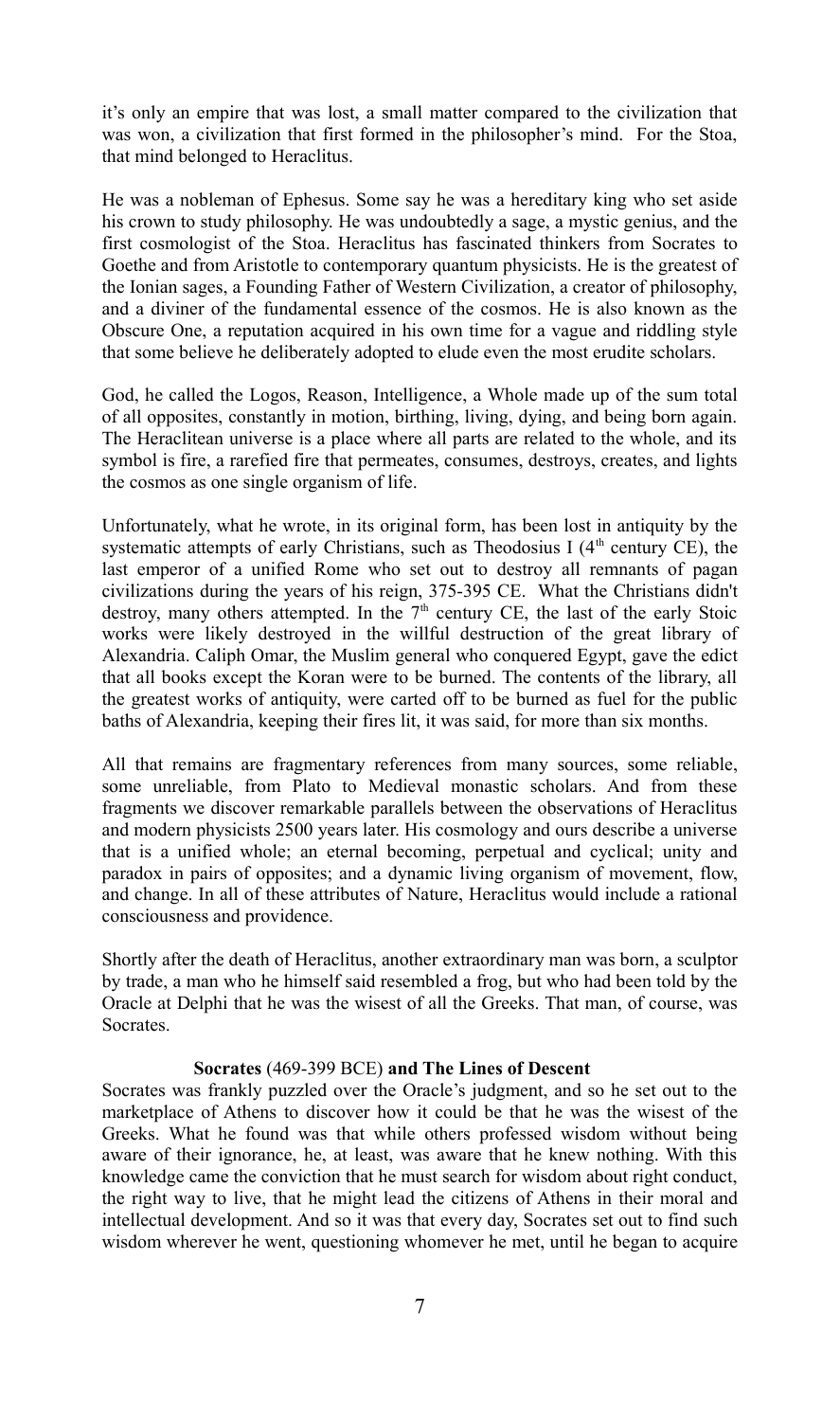a following of young men who admired his brilliant and irreverent attitude, his dialectical method of questioning, and a simple yet honest lifestyle.

Socrates came to be viewed as a pest and a troublemaker by the city elders, partly because of numerous troubles the city had endured by the tyranny of some of his former students. He was sentenced to death by poisoning, drinking hemlock, and became the first martyr of philosophy. Of his disciples who were with him to the end, two went on to establish their own schools of philosophy based upon two profoundly different interpretations of his teachings. Plato, the aristocrat, admired Socrates as a thinker and established an academy just outside the city for the sons of wealth and ease to ponder the meaning of wisdom. Antisthenes, a poor and common man, admired Socrates as a man of principle who lived and died by what he believed. From him the school of the Cynics was born.

Zeno, the Father of the Stoa, was for a time a student in both schools.

# THE GREEK STOA

#### *That which contains us is endowed with reason.* Heraclitus

Nearly a century after the death of Socrates, a young merchant from the Mediterranean island of Cyprus was going about his father's business with a shipload of purple dye when his boat was caught in a storm near Athens. While he put in for repairs, and with time on his hands, he stopped in a book shop and discovered some writings on the life of Socrates. Impressed by what he read, he asked the bookseller if there were any fellows like this Socrates still living in Athens. At that moment, as fate would have it, Crates the Cynic happened by and the bookseller said, "Follow that man." And Zeno did.

#### **Zeno** (c.333-262 BCE), T**he Founder**

Crates, the Good Genius, as he was known in Athens, was one of the most popular teachers and personalities of his day. Unlike his teacher, the intense and provocative Diogenes, Crates was said to live each day as if he were on holiday. He was the third in line of descent from Socrates. This is the lineage: the writings of Socrates' oldest student and follower, Antisthenes, inspired the zealous Diogenes, who later denied his teacher's influence and claimed he learned everything he knew about philosophy from a mouse. Diogenes preached an ascetic lifestyle, and he practiced what he preached.

He himself lived in a discarded bathtub, going about the Athenian markets with a lighted lantern in broad daylight searching for an honest man. He soon found a few, and he and his followers were convinced they were the true disciples of Socrates. It was a living ethical school whose practitioners became known as Cynics, the Greek word for *dogs*, because they forsook all material possessions and lived in the streets in their single-minded pursuit of virtue. Crates, who took over this school of ragged nonconformists from Diogenes, was Zeno's first teacher in philosophy. And for a time, Zeno was one of them.

Zeno the Cynic became Crates' heir apparent and never returned to the family business. He lived in Athens for the rest of his life, supporting himself by underwriting and insuring ships that came and went across the Mediterranean, an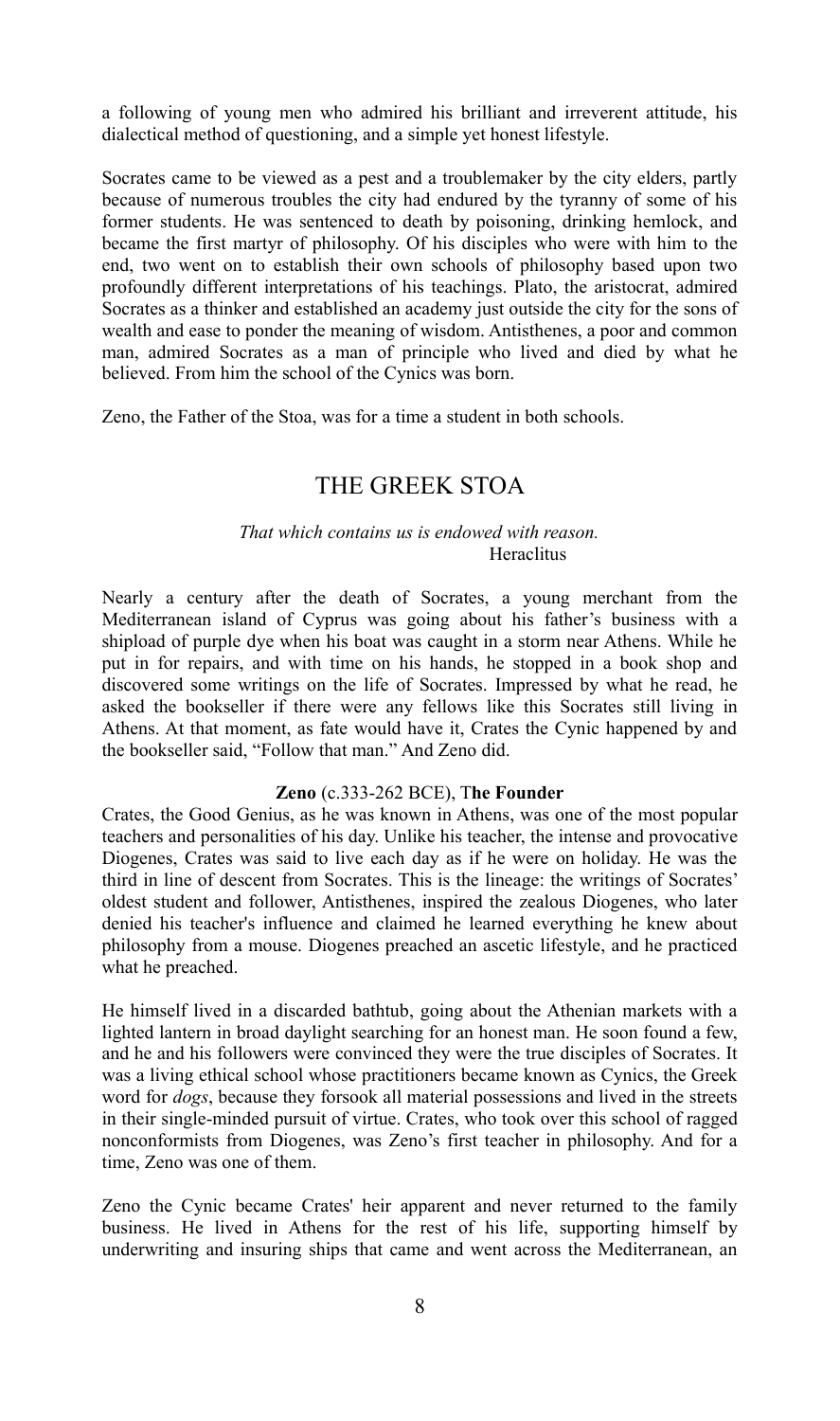early version of Lloyds of London. He remained with Crates and the Cynics for some years, then became impatient with their limited focus and lack of decorum, and he moved on. He studied with the Megarians, in their day the greatest logicians in the world, then he studied at Plato's Academy. Plato was dead, of course, and Polemo was the head of the Academy then.

About 300 BCE, Zeno finished his studies and went to the central market in Athens to discuss his philosophy with anyone who happened by. He stood on a porch known as the Stoa Poikile, the painted porch, a long colonnade facing the market. It was called the painted porch because of the murals painted along the back wall depicting real and mythological scenes from Athenian history, including the Battle at Marathon. It was here that he first began teaching a system of philosophy that was to dominate intellectual thought for more than five hundred years. The power of his discourse attracted a daily following of young men who came to the Stoa to discuss philosophy with him.

This following of students became known in Athens as the Men of the Stoa, or Stoics. Zeno taught a unified system of thought in three parts: natural philosophy (what we now call physics), logic, and ethics. He integrated an understanding of man's relationship to the universe (physics) that followed from a careful and accurate method of reasoning and rhetoric (logic) to further establish principles of conduct for one's life (ethics).

#### **Cleanthes** (331-232 BCE) **and Chrysippus** (c.280-c.206 BCE)

Zeno had one student who had earlier acquired some renown as an athlete, a boxer, but who was otherwise entirely without inheritance or financial assistance. It was said that when Cleanthes studied with Zeno he was so poor he couldn't afford paper and had to save his notes on clam shells and ox bones. He studied with Zeno by day and carried water as a common laborer by night.

Unlike the aristocratic students at the Academy, the Stoa, true to its founder's Cynic roots, never turned a student away. Cleanthes went on to become the second Head of the Stoic school after Zeno and also became a poet of some merit. His *Hymn To Zeus* is still commonly included in anthologies of world literature. His contribution to the Stoa, beyond his loyalty to the principles of its founder, was to add theology, the study of man's relation to God, to the traditional three branches of philosophy.

Cleanthes' successor, Chrysippus, reformulated and expanded the teachings of the founder, drawing up what would become the orthodoxy of Stoicism. It was said that without Chrysippus there would have been no Stoa, so far-reaching and profound was his influence both in his day and beyond. It was also said that if the gods performed logic then they must use Chrysippus' methods. He was a man whose voluminous writings and intellectual brilliance intimidated everyone but Cleanthes himself, which was the more remarkable because Cleanthes was never considered an original or exceptional thinker. Chrysippus admitted that around Cleanthes he was often at a loss for words.

There were numerous other students, some of them achieving renown as teachers and advisors. When the king of Macedon, Antigonus Gonatas, asked Zeno to teach at his court, he sent Philonides and Persaeus instead. Persaeus later became the governor of Corinth. Another student, Sphaerus, went to the court of Cleomenes of Sparta and later to the court of Ptolemy in Egypt. And so the philosophy of Zeno and the Stoa began to be heard farther from its home. But it wasn't until Panaetius,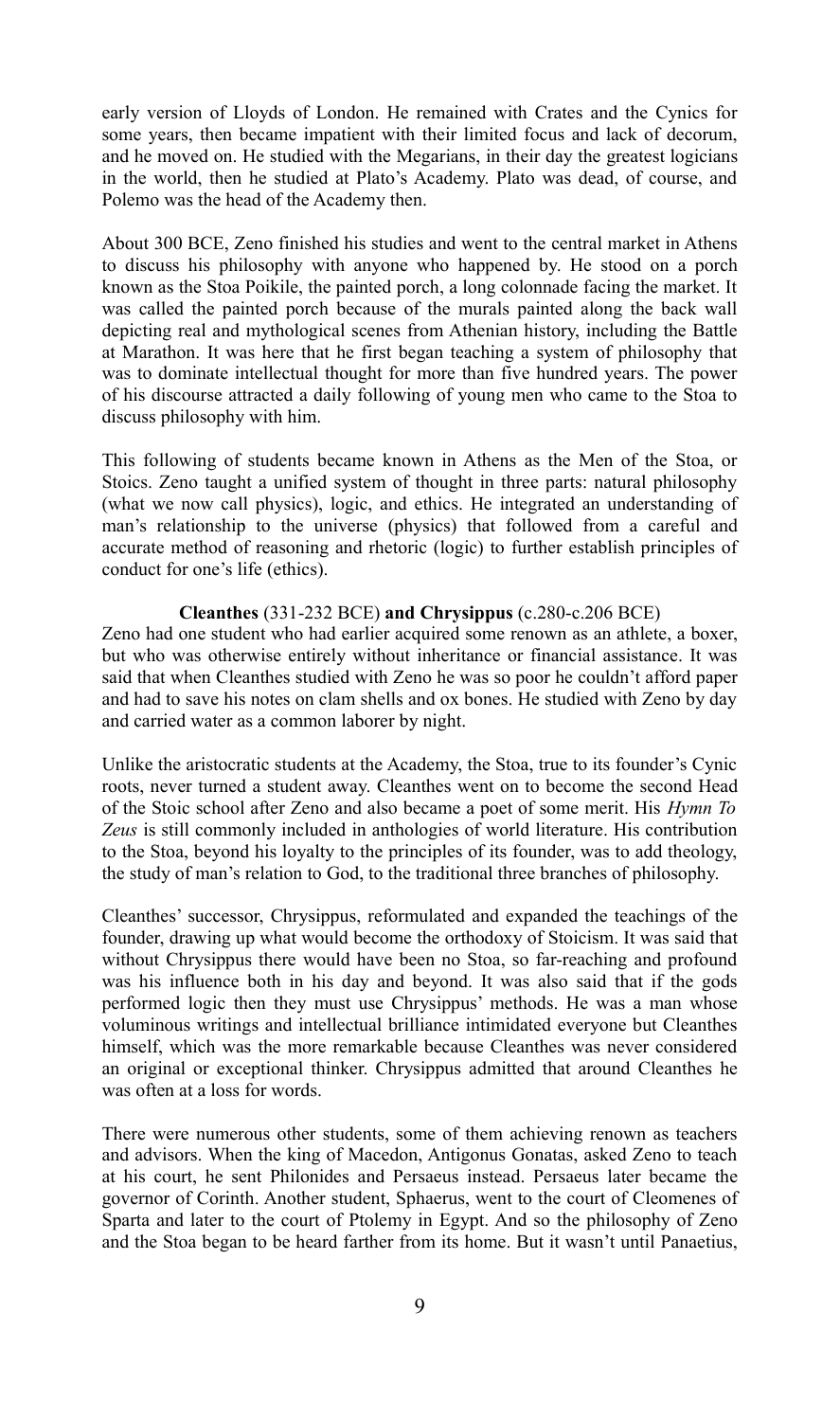the sixth Head of the Stoic school of Athens, that the Stoa found its greatest voice abroad.

#### **Panaetius** (c.185-c.110 BCE) **and Posidonius** (c.135-c.55 BCE)

When the old and distinguished Scipio family of Rome befriended the Head of the Stoic school in Athens, Stoicism began a new life in the heart of the Empire. Scipio Africanus, as you may recall, was the general who saved the city of Rome from the conquest of Hannibal. It was his family that introduced Panaetius and the Stoa to the Romans. Panaetius had just the right philosophy for the worldly and practical Romans, one that emphasized ethics, right conduct for an active life, that only made passing reference to physics and almost none at all to the study of logic. He was an innovator. The rigidity of the single ideal of the imaginary sage became more accepting of the many ideals of real individuals.

According to Panaetius, each person has an ideal that differs from all others and is based on and suited to his own capacity. For both Panaetius and Posidonius, living in agreement with Nature included one's own nature. By adding individual talents and capacities, Panaetius proposed that the individual has four roles he plays in society: human nature, social nature (heredity and environment), individual nature (intellect and talents), and his willed nature—how he defines and develops his character from that which he was given. It was a strong and persuasive philosophy we know mostly from Cicero, who adapted it for several of his own great writings.

The aging Panaetius' most distinguished pupil was the wealthy young aristocrat, Posidonius of Rhodes. Posidonius has been called the most scientific of the Stoics, because he spent much of his life traveling, observing, recording, and calculating natural phenomena all around the Mediterranean. His observations led him to emphasize the Stoic doctrine of the interdependence of all parts of the whole. He also concluded from his studies that many animals had a lot more intelligence than had been previously suspected and that humans were more like these animals than we had ever realized. But still, he decided, our intelligence was more closely akin to the intelligence of Nature, and that our reasoning faculty was our special link to the Logos.

Posidonius is sometimes accused of being a Platonist and Aristotelian, who only called himself a Stoic, because of his introduction of a psychological dualism to explain the source of evil in the world. Previously, Stoic thought had concluded that our attraction to pleasure and power, et cetera, was the result of external influences and ignorance that came from the environment. Posidonius admitted this factor but also felt that there was something within us that made us attracted to such things. He proposed that humans had both an irrational and a rational nature, and this is the source of the suggestion that he was more Platonist than Stoic. Unlike the dualism of Plato and Aristotle, however, these two natures were not between body and soul or matter and spirit, but were a duality that was within.

But we're getting ahead of ourselves. This is not the forum to discuss whether Posidonius' dualism was or was not a dynamic continuum. That's a matter we can examine after we've spent some time with physics. For now, it is interesting to note how he thought we should deal with our irrational natures. It's a Stoic technique of fighting fire with fire. In short, he recommended the individual devote himself to constructive pleasures to manage the destructive ones. He was especially fond of aesthetics for this purpose. Music, drama, and poetry were examples of what he thought were uplifting pleasures that could overpower our attraction to the irrational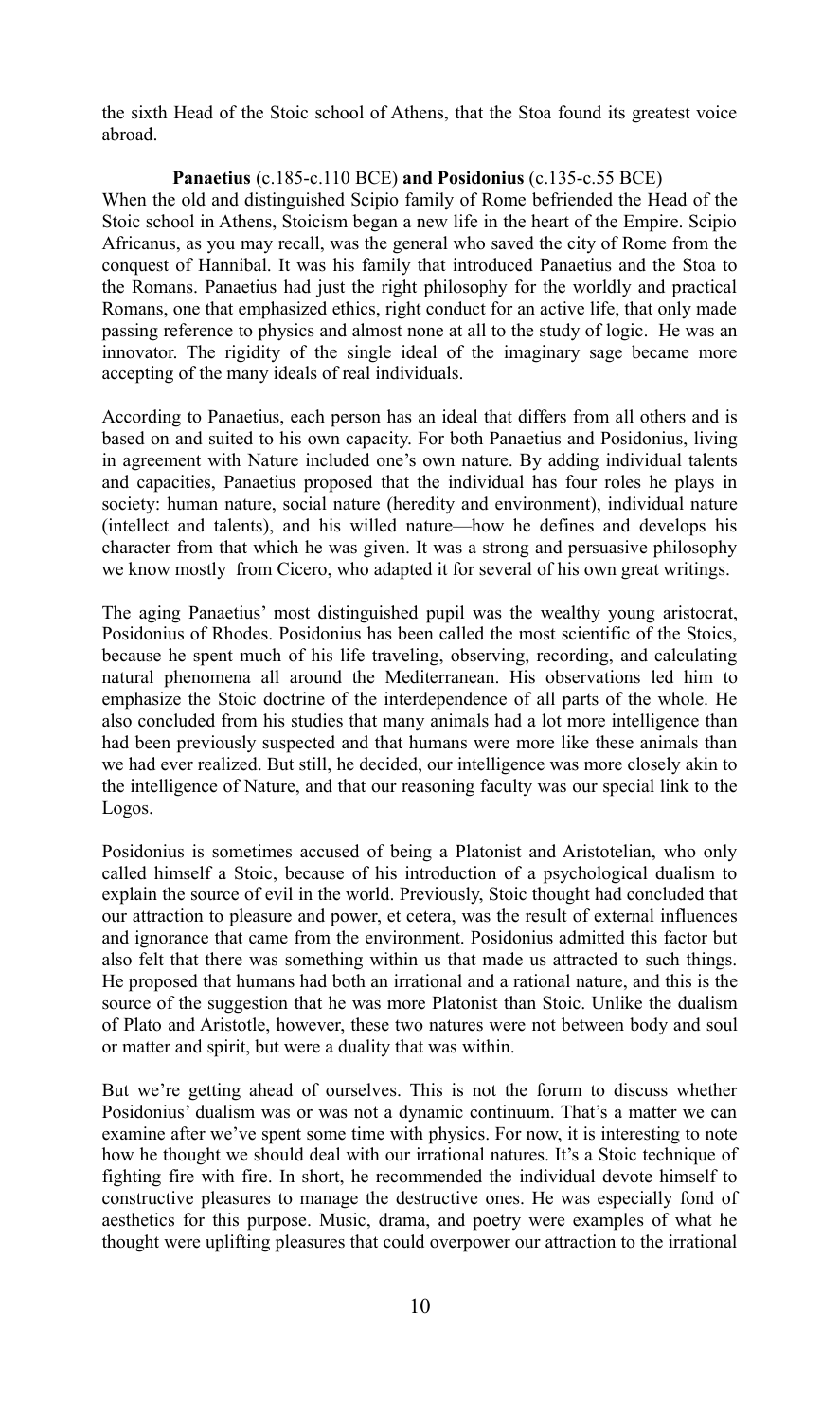ones. Substitute a good habit for a bad habit. Practical advice we use even today without realizing that it was Posidonius who first suggested it.

### THE ROMAN STOA

*He [Cato the Younger] had one of the greatest reputations for honesty and incorruptibility of any man in ancient times, and his Stoicism put him above the graft and bribery of his day.*

Columbia Encyclopedia, 5th ed., 1993

When we think of the Roman Empire, we all too often remember debauchery and brutality and murderous intrigue while forgetting that this was at the same time one of the greatest and most enduring empires the world has ever known. The cult of Hedonism and the emperors who hated philosophy is the Rome that Hollywood celebrates, and without a classical education there's little else that most of us know or remember. But there was another Rome, the real city, that knew greatness and honor, and Stoicism, more than any other philosophy, can be credited with promoting its highest ideals.

There were numerous philosophies vying for attention in this empire: neo-Platonists, Skeptics, Epicureans, and Cynics, who still lived like dogs in the street. But these appealed mostly to those who were divorced from active citizenry, or to those who were devoted to abstract thought and could afford the ease and serenity of a retired lifestyle. Stoicism spoke to the practical, action-oriented Roman who knew how to make things work and get the job done. Their primary interest was ethics, and their ideal was much less absolute than that of the Greeks. The Romans emphasized the concept of *gradual progress* and ignored the infallible perfection of the Stoic sage—who was viewed as theoretical and probably a myth.

Stoicism was more than just the leading philosophy of the day; for many it served the place of religion, as well. The all-encompassing Stoic god was a pantheistic deity, the conscious and providential processes in Nature, while the many Roman gods were widely viewed with skepticism. Religious activities were limited to formal ceremonies carried out by State officials that had little meaning to an individual's daily life. Stoicism showed the right way to live each day, provided counsel for the hard decisions that had to be made, and promised a direct and personal identity with the god of all creation, of Nature, and of reason.

Frequently, Stoic teachers lived on the estates of the wealthy and powerful, retained as moral advisors on matters of state and as counselors and comrades in times of calamity and bereavement. Often the wealthy and powerful were leading Stoics themselves. Cato the Younger, described above, was a devout and pious follower of the Stoa. Cicero was a lifelong student of Stoic philosophy and one of our primary sources for Stoic thought from antiquity. And, because they were so conspicuously exceptional, a number of leading Stoics became, like Socrates of Athens, martyrs to their ideals and way of life.

Barea Soranus, governor of Asia minor, was executed for treason for insisting on justice for all in his administration. Thraesea Paetus, Senator, was executed for refusing to celebrate when Nero murdered his mother Agrippina and for attracting followers who lived simply and honestly in the midst of treachery and excess. Helvidius Priscus, Magistrate of Rome, was executed by Vespasian for openly promoting equality and democracy.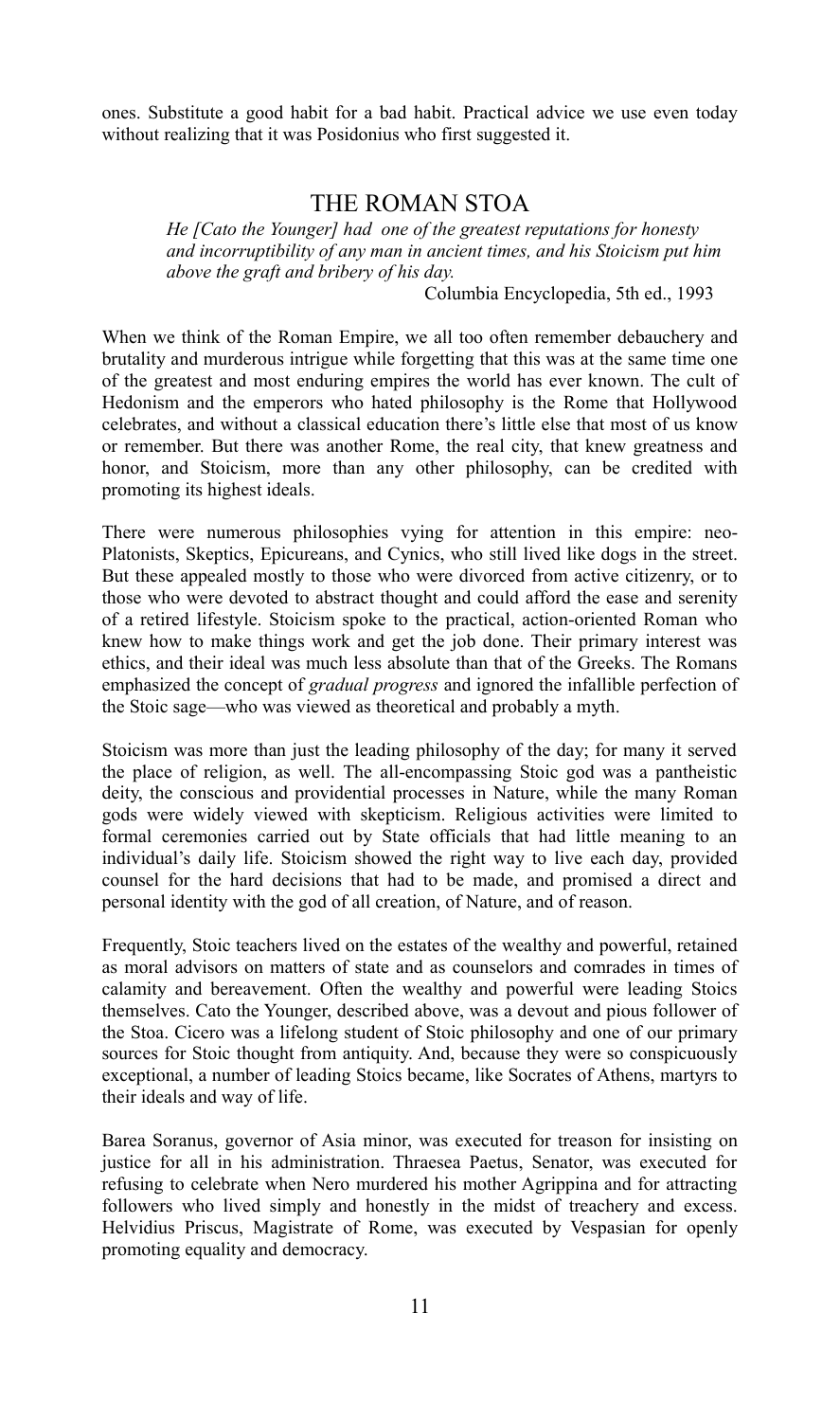It could be fairly said that this was both the best and the worst time for the ancient Stoa. Best in that Stoicism was the leading philosophy of the western world, and worst when the emperor was corrupt and corrupting—an all too common occurrence.

#### **Seneca** (c.3 BCE-65), **Statesman**

Seneca was the precocious son of a noble Spanish family whose influence, plus his own remarkable skill as an orator, gave him access to the inner circle of Roman power at an early age. He was also a serious student of philosophy and a prolific writer even while accumulating one of the greatest fortunes in the ancient world. When he was questioned about how he could be a Stoic and attract such great wealth, he simply replied that a wise man used money while a fool was used by it.

So renowned was he for wisdom and statesmanship that Nero's mother Agrippina asked him to be a tutor to her troublesome child. Sadly, the exhortations of even such a man as Seneca were largely ignored, and Nero became the coward and fool the world still knows him to be. At the end of their relationship, Seneca was accused of treason based on false charges brought against him by politicians who were envious of his reputation, charges that Nero was always ready to hear and believe. Out of deference to his old teacher, however, Seneca, now retired and in feeble health, was allowed the honor of killing himself rather than being killed outright by the emperor's soldiers.

Seneca's *Letters from a Stoic* and his many other literary efforts are among the most researched and best remembered writings of antiquity. There will always be those who question his commitment to Stoic principles because of his ability to prosper at a time of such brutality and widespread corruption, but anyone who has read Tacitus' account of his death knows he died a Stoic. And that's the final and ultimate test for us all.

#### **Musonius Rufus** (c. 30-100 CE), **the Roman Socrates**

Scion of Roman aristocracy, member of the Equestrian Order, and teacher of teachers, Musonius Rufus was the center of Stoic ideas in Rome and regarded with such respect that he is sometimes referred to as a Stoic sage. Some academics today suggest that his influence was so great he should be considered the Third Founder of the Stoa, after Zeno and Chrysippus.

As did Socrates and others before him, he published nothing, preferring to transmit his teachings orally. We know something of his lectures from anecdotes and fragments of notes preserved by various students. His tenure as teacher to the Romans was interrupted several times when he was banished and exiled by the emperors Nero and Vespasian. The Stoic philosophy he taught was never popular with self-indulgent tyrants.

#### **Epictetus** (60-120), **Slave**

Next, we descend from the pinnacle of power to the underbelly of Roman society where we find Epictetus, the crippled slave of a slave. Epictetus' master, one of Nero's freed slaves, in a fit of temper deliberately broke his legs so severely that he remained a cripple for the rest of his life. Despite these difficult circumstances, he was allowed to study with Musonius Rufus, and Epictetus became his protégé. Eventually he was given his freedom, and as a freed man became a teacher of philosophy in the heart of the empire.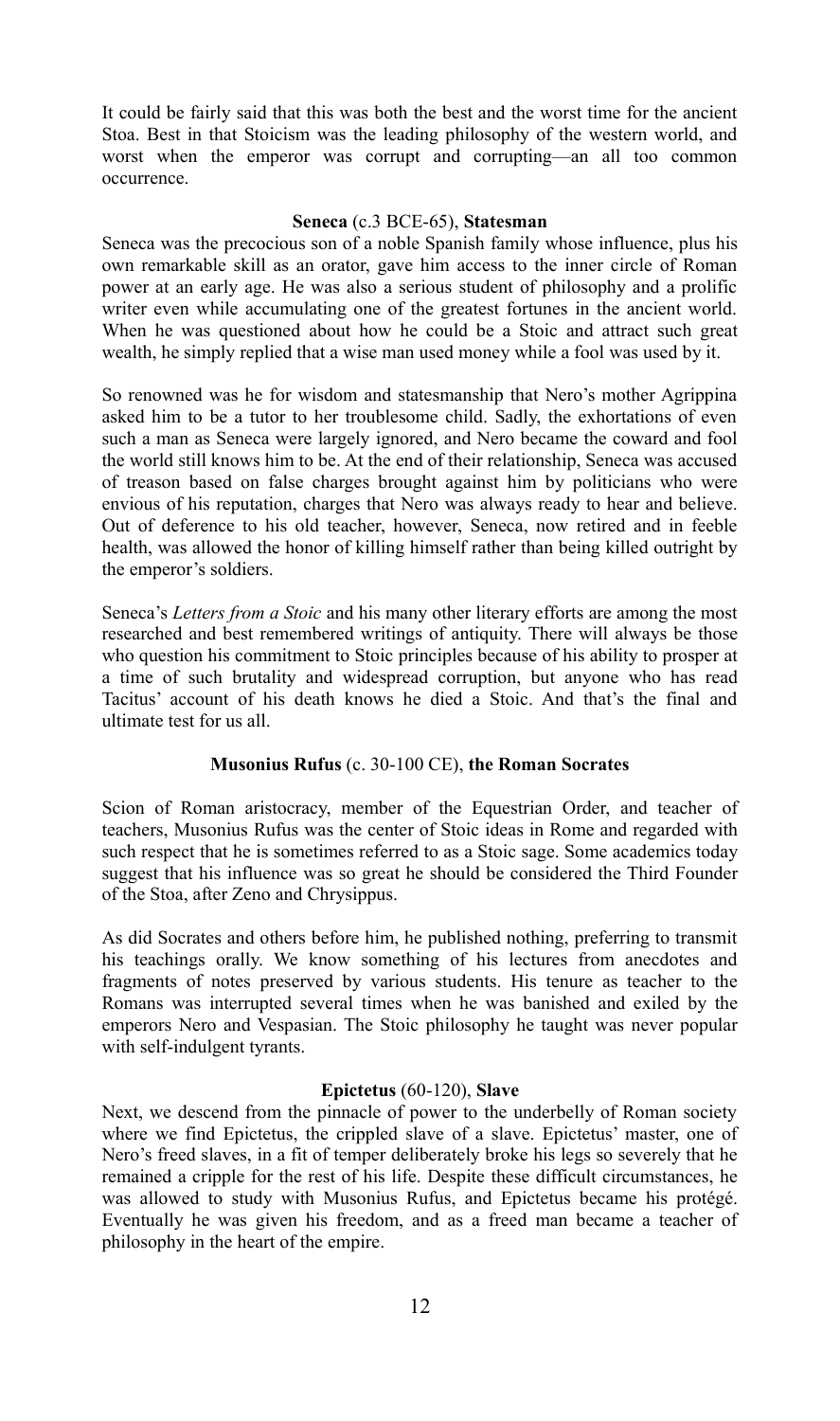About the year 92, the emperor Domitian, who disliked philosophy, banished all philosophers from Rome. Epictetus moved to Nicopolis on the eastern shore of the Adriatic where he opened another school, living and teaching in exile for the rest of his life. It was here that he made his greatest contribution to the Stoa. One of his devoted pupils, Arrian, who later became a historian and administrator of some renown, published eight volumes of lecture notes, four of which have survived and are collected into one volume known as *The Discourses of Epictetus.*

These discourses are more notable for their oratorical power than for their intellectual insight. Epictetus' style was that of a teacher and a preacher with a fervor Arrian claimed was irresistible. His recurrent theme of freedom, certainly one he knew deeply, emphasized that the body may be enslaved, it may be broken, but the mind was forever free. The gods themselves could not restrain it. This was man's power, his alone, and the only power truly within his control. The circumstances of his death are unknown.

#### **Marcus Aurelius** (121-180), **Emperor**

The last ten years of Marcus Aurelius' life were spent almost continually with his armies driving back the barbarians on the Danube frontier. This was an emperor who genuinely disliked warfare and the sight of blood, who even decreed that the gladiators back in Rome should fight only with blunt swords, but who also lived and died by his duty, mortally spent in combat. This was a great Stoic, humane and noble, meticulously just, the first ruler to wear the philosopher's beard.

It is truly an honor to know the intimate thoughts of such a man. The *Meditations* of Marcus Aurelius, written alone in these last ten years of his life, are clearly the notes of a man writing thoughts that fortified him through each day. No one knows how they were preserved. The first the world heard of them was from an obscure Medieval scholar who mentions them more than 700 years after the emperor's death. The basic themes of these meditations, repeated many times and many ways, are that we should not be deceived by the things others value, that we should cooperate with the divine flow of destiny, and we should always perform our duty to family, friends, and country with honor and charity for all.

They were the words of one of the last and greatest of the Roman Stoics. After his death, the empire was battered by a hundred years of plague, civil wars, and barbarian conquest. It was a time when people needed and wanted a savior to rescue them from almost constant grief and fear. Christianity offered that promise, a savior who they claimed was God, one who promised he would return soon to rescue his chosen people, and one who would destroy the wicked and create a safe haven, a heaven in which his followers would dwell forever. All they needed to do was believe, and all these things would come to pass, even in their lifetime. It was a powerful message, and the people yearned for it to be true, and the Stoa faltered and became Christian.

### THE CHRISTIAN STOA

*At no particular moment of the Christian era did Stoicism suddenly burst upon the scene. It rather exercised its influence in a permanent way without provoking any major reaction or crisis.*  G. Verbeke, from *The Presence of Stoicism in* 

*Medieval Thought,* p. 5.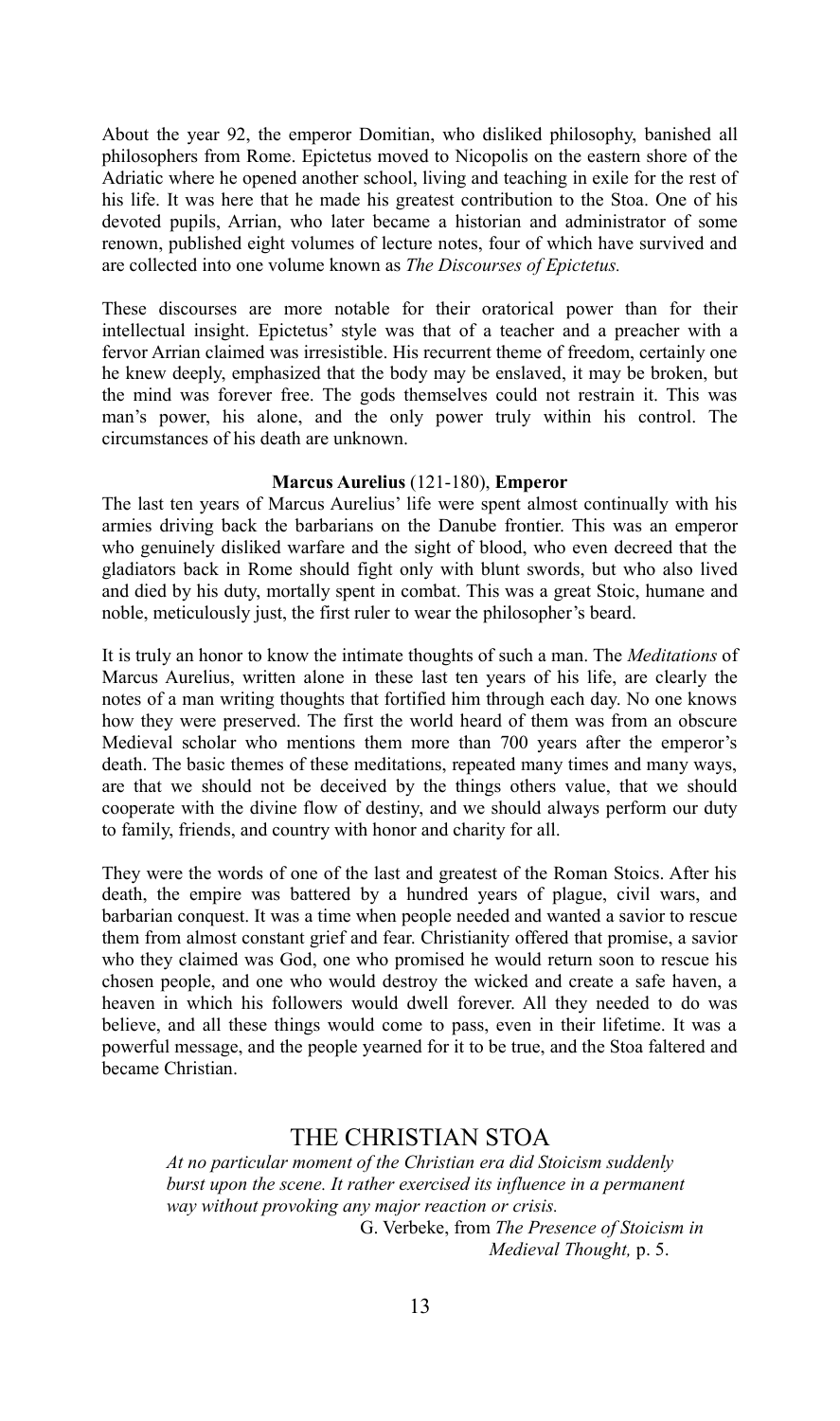In the beginning, the sudden rise in fortunes of the Christian cult presented a new opportunity and responsibility to explain what these new beliefs were all about. Most of the early articulate leaders of the faith were well schooled in the classics in which Stoicism was, more often than not, the central focus of their education. This Stoic influence was found among a number of the early Christian writers, called apologists, who fleshed out their belief in Jesus as the son of God with Stoic cosmology and ethics. Some even borrowed from the Stoic's cosmologist, Heraclitus, in naming their god Logos, which is translated into English as *Word* (see the biblical Gospel of John 1.1-3).

Tertullian (c.160-c.230), a well born Roman and the most formidable apologist in his day, assimilated much of both Stoic natural and moral philosophy into his writings. The scholar, St. Jerome (c.347-c.420), ever the opportunist, alternately attacked or adopted Stoic themes depending on the circumstances and audience at hand. Meanwhile, John Cassian (c.360-435), the greatest monastic literary figure, frequently applied Stoic solutions to Christian questions giving the new monastic communities some of their most important and lasting foundations.

But the details of Stoic philosophy have not been discussed, and to make a list of themes that were adopted or reformulated by the Christian fathers wouldn't be appropriate here. In short, Stoic doctrine was gradually absorbed into Western intellectual history with the help of Clement of Alexandria, Tertullian, St. Jerome, John Cassian, St. Augustine, Peter Abelard, Roger Bacon, Thomas Aquinas, and Meister Eckhart, to name a few. There was no common agreement about which of its themes were correct, incorrect, or irrelevant. Even today, Christian writers disagree on many things. But whether they agreed or disagreed, Stoicism was permanently impressed into the traditions laid down by the Christian thinkers of the early Middle Ages to be taken up again and again, studied, argued, accepted, and rejected through the later Middle Ages.

By the time of the Renaissance, Stoic philosophy became even more central to Western thought. William Shakespeare (1564-1616) based the heroic ideal of his tragedies upon the Stoic. Queen Elizabeth I (1533-1603) personally translated the *Discourses of Epictetus* from Latin into the English of her day. Montaigne (1533- 92) was an early convert to Stoicism but later embraced Pyrrhonean skepticism in his disillusionment with human reason. His arguments about natural theology and natural law were taken directly from the Stoic categories (discussed later).

Justus Lipsius (1547-1606) considered by Montaigne to be the greatest scholar of the Age, was the father of a neostoicism movement that inspired Renaissance philosophers and essayists in their creation of the new humanism of that era that is still a powerful force in the world today. Economic philosopher Adam Smith (1723- 90), father of modern capitalism and author of *The Wealth of Nations* and *The Theory of Moral Sentiments* was a student and admirer of Stoic principles. (For a more complete account of the Stoics of the Renaissance, see John Sellars' excellent work in the Bibliography.)

#### **Recent History: the American Founding Fathers**

Most of the primary architects of the new nation and American democracy were sons of an early colonial aristocracy. Jefferson, Washington, Adams, et al, were men of means who acquired a classical education that invariably included an emphasis on Greek and Roman history and philosophy. To them, the classical ideals were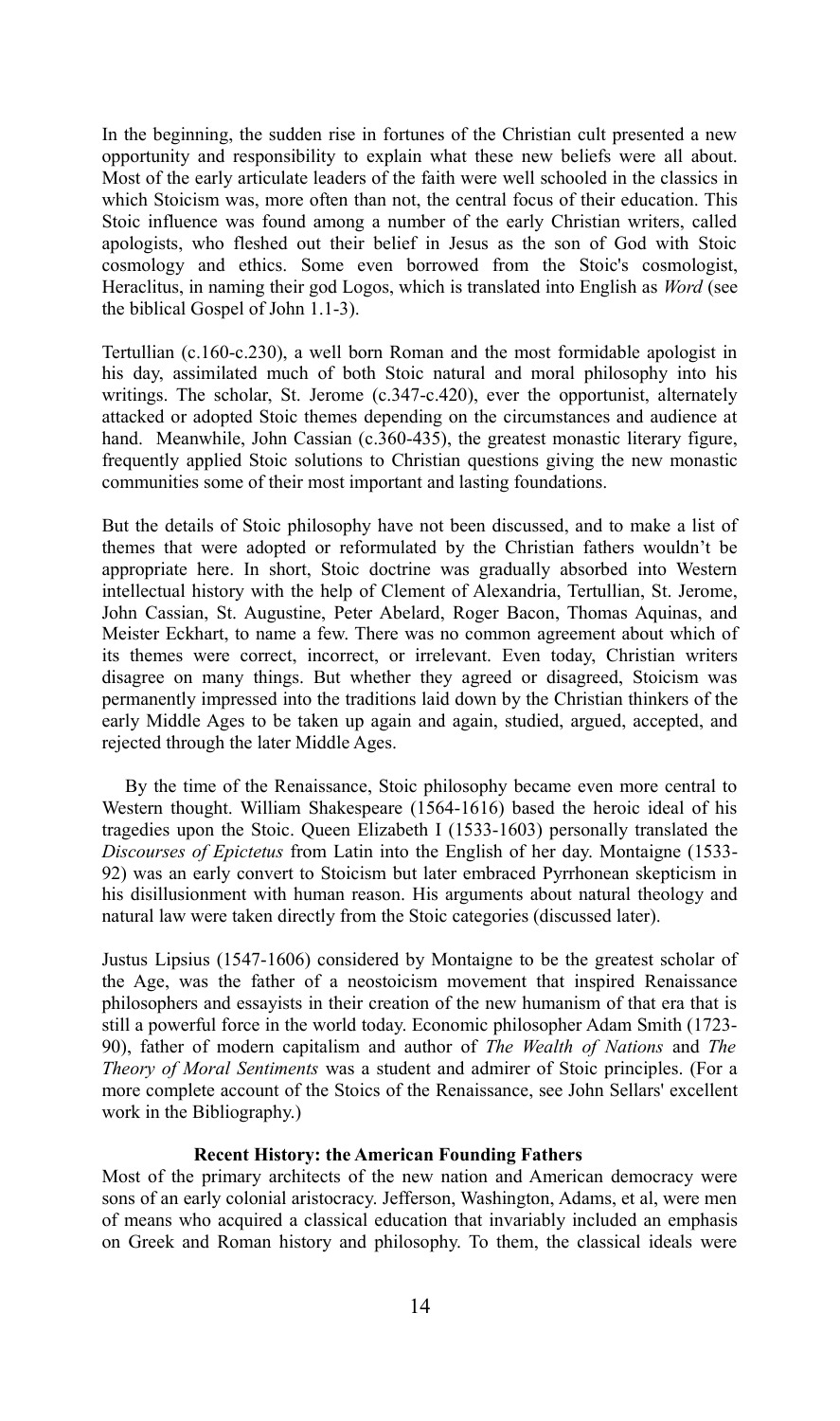alive and meaningful and as fresh as the Renaissance in Western consciousness. President George Washington read Seneca from his youth and quoted lines from a play on the life of Cato all his life. Jefferson, the sage of Monticello, considered himself a Stoic as a young man, but despite a lifelong admiration of Epictetus, he admitted to becoming an Epicurean in his later years.

Much more research needs to be done on the influence of the Stoa in the transition from the Renaissance to the Modern Era. What we do know is that Stoic philosophy realized its own renaissance in mid-twentieth century academia and has returned to the general populace via a new kind of force in the world today.

# THE FOURTH STOA

*Unlike Epicureanism, which quickly froze into a fixed dogma, Stoicism developed, and became more complex, comprehensive, and plausible. It forms a system of interconnected doctrines confirming and supporting each other. Plato, Aristotle, and Epicurus never managed as much; and the Stoics' successors in the history of philosophy have produced nothing more comprehensive and systematic.*

> Professor Terence Irwin, *Classical Thought* (Oxford University Press, 1989), p. 181.

The age of the Fourth Stoa gradually began in the middle of the twentieth century when Stoicism was given new life by a scientific and academic community reexamining its roots in Western thought. After centuries of neglect, ignorance, and indifference, a few scholars were beginning to grow weary of the endless footnotes and investigations following Plato and Aristotle. At last they "discovered" the brilliance of Stoic thought. There are now more books and scholarly articles written on our philosophy then there have been in any other time in its history.

Today, Stoics are alive and well and living as world citizens at New Stoa, a cybercity located at: [www.newstoa.com.](http://www.newstoa.com/) We are the Fourth Founder of the Stoa, after Zeno, Chrysippus, and Musonius Rufus. We collectively, all of us at the international Stoic community, are the Fourth Founder, working together and organized as Stoics have never been organized before.

Stoics of the 21<sup>st</sup> century are "planning for the next 1000 years" with a *Registry* of the people of the community, a monthly eMagazine written to keep the members informed, a Stoic Council preparing for the leadership of the future, the College of Stoic Philosophers providing a free education for all, and much more. There is no cost or obligation. If you have not already visited New Stoa, you should do so now. Go to:

#### [www.newstoa.com](http://www.newstoa.com/)

**\* \* \* \***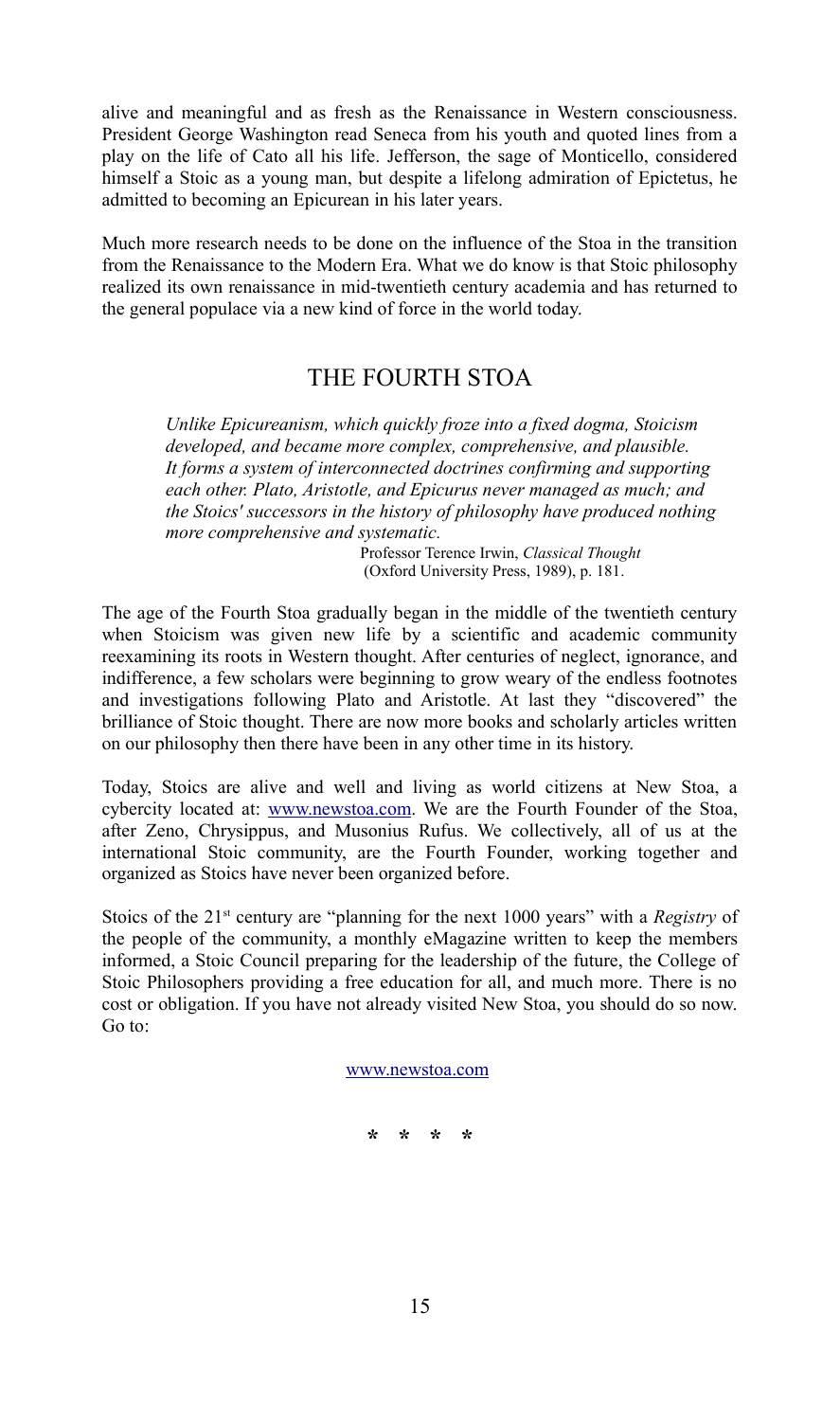# **PHYSICS**

*The sage who does the right thing does it because he believes he follows nature. Nature as he understands it in his investigations of truth is his guiding star.*

Edelstein, *The Meaning of Stoicism,* p. 18

## **INTRODUCTION**

At the outset it is important to know that what we currently call physics, Stoics in antiquity would have called natural philosophy. Regardless of the name, what we are talking about is Nature. For the sake of modern readers we will use the modern terminology. Stoic physics was developed over a period of six centuries, giving some of the greatest minds in antiquity time to define and clarify a Stoic world view. It was more important in the Greek Stoa than it was for the Romans who focused chiefly on ethics, but for all Stoics physics is a valuable subject for two reasons: to acquire wisdom, the first of the four cardinal virtues; and, to enable us to *live in agreement with Nature,* the Stoic motto. It is intrinsically worthwhile to understand the world, its origins and processes, which is also our first and ultimate reference for living well while living in it.

Today, of course, explanations and descriptions of Nature are primarily the domain of science and the scientists who investigate its numerous branches with an ever deeper and narrower focus. They must be our resource. The amount of knowledge required to give even a barely adequate description of Nature must be encyclopedic. In antiquity this was not the case, and physics was not a subject too big for a philosopher to master. According to Sambursky in *Physics of the Stoics*, classical Stoic physics, although entirely theoretical, more closely resembled modern physics than any other early science. Even so, much of it is dated.

All of which brings me to my own methods of presenting this introduction to the physics of the Stoics. The problem is that in six centuries of development it was expanded, refined, and channeled in so many different directions that it has been necessary to limit this presentation to a small core of ideas. That core was made even smaller by limiting it to a hard core that has withstood the brutal test of time. Four concepts were chosen, beginning with the whole of the cosmos, then gradually narrowing down to the single part, that which is of greatest interest to us, the human being. The classical Stoic concept is presented, followed by a brief examination of its relationship and validity to contemporary thought.

## GOD, THE WHOLE: THE FIRST GRAND THEME

*The Stoic conception of God is clearly a philosophical God, a conception based upon arguments and not the product of myth, superstition, or faith.*

John Sellars*, Stoicism,* p.92

*Everyone who is seriously involved in the pursuit of science becomes convinced that a Spirit is manifest in the laws of the Universe - a Spirit vastly superior to that of man, and one in the face of which we, with our modest powers, must feel humble.* 

Albert Einstein, *The Humble Side,* p. 33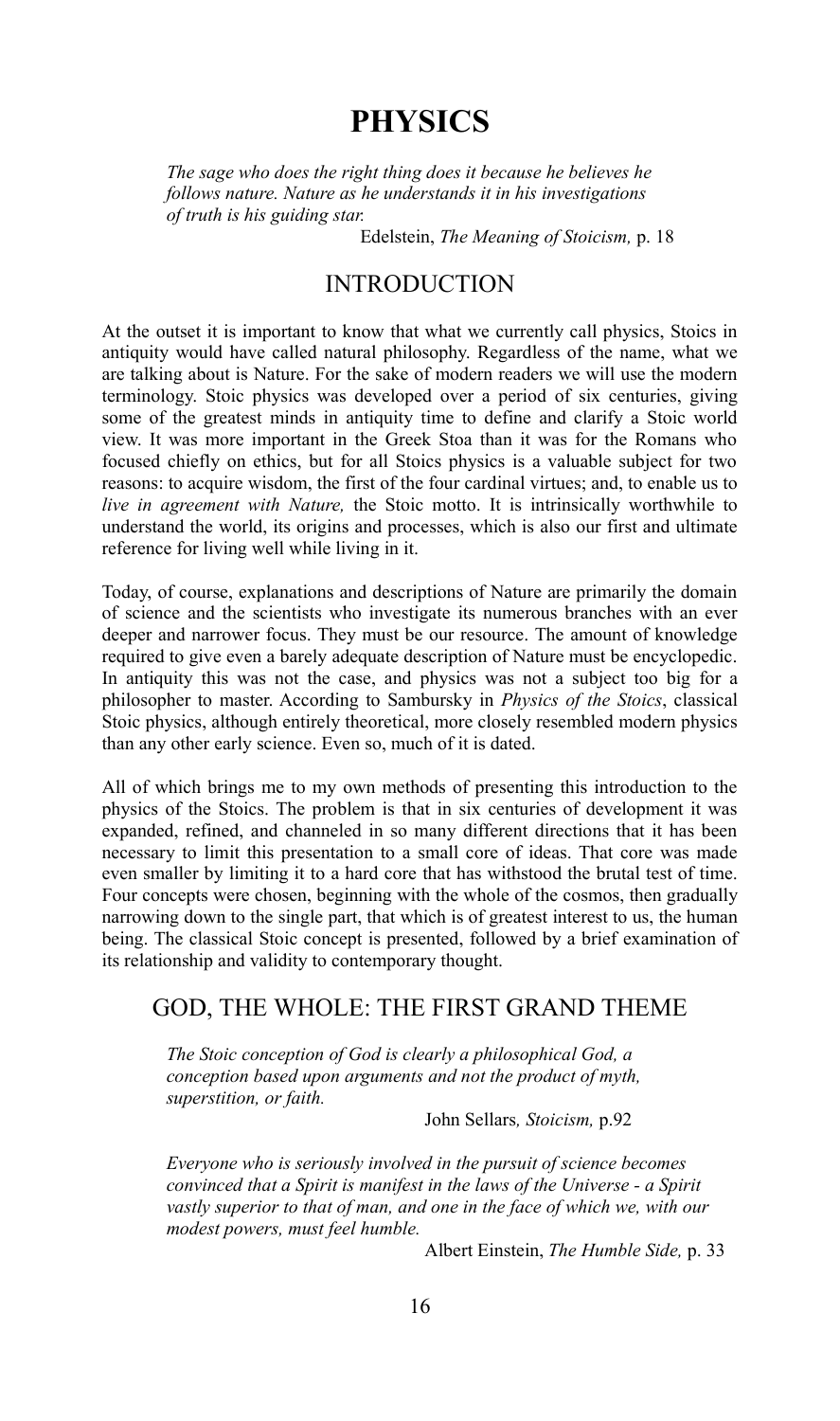For more than two thousand years, our greatest minds have offered innumerable proofs for the existence of  $God - a$  god, any god – and they have all failed. The most popular "proof" is also one of the oldest, having reappeared in many incarnations throughout history. It goes something like this: because there is a complex, cosmic order that's far beyond our own intellectual achievements, it couldn't have just happened by accident. Therefore, there must be an intelligent designer. That intelligent designer is what we call God. Unfortunately, the argument from complexity is undermined by what we know of mutation and natural selection. The spontaneous organization of simple to complex systems is an empirical fact. So, even though we are left without *positive* evidence for a designer of a complex cosmic order, there is evidence.

#### **Big Bang**

Paul Davies points out in his book, *God and the New Physics,* that in the beginning, what we currently call the Big Bang, the amount of explosive force needed to create the universe had to be calibrated very carefully with only the minutest fraction of error allowable between too much and too little. If there was too much explosion matter would have shot out too far too fast for the galaxies to form. No galaxies, no solar systems, no Earth, no one here. If the explosion was too weak, the whole business would have fallen back into itself and the universe wouldn't and couldn't exist except as a black hole.

How much is the difference between too much and too little? One part in ten to the 60th power. That's like firing a rifle at a one-inch target placed at a distance of twenty billion light years (twenty billion times six trillion miles) and hitting it!

#### **Fundamental Constants**

All of the forces of Nature can be translated into numbers denoting their weight, size, energy, et cetera. Pythagoras said the forces of Nature *were* numbers, and these numbers are constant regardless of when or where they may be found. For example, an atom of hydrogen will have the same mass and electrical energy operating today as it did in another galaxy a million years ago. The Stoics said it first. It was Stoic physical theory, over two thousand years ago, that revolutionized the thinking of their day and has been confirmed in ours.

They were the first to propose that physical laws on earth were the same everywhere, even though they didn't have experimental proof or the language of modern mathematics. What we know today is that even the minutest change in these numbers, as we saw in the Big Bang, and the whole of existence would be impossible or radically altered. Fundamental constants provide us with evidence of complex cosmic design from the beginning, even before mutation and natural selection began. From this we learn that each part is crucial to the integrity of the whole.

#### **Designing a Designer**

No matter what our belief or point of view, we still have trouble answering the first and most fundamental question: who created God? We can go on and on all we want, postulating proofs for a god's existence or non-existence, but where did this god come from? Short of divine revelation, which is always suspect, there is no way this question can be answered with certainty. If you are one of those who have little or no faith and don't plan to get any in this life, you may find this answer of interest.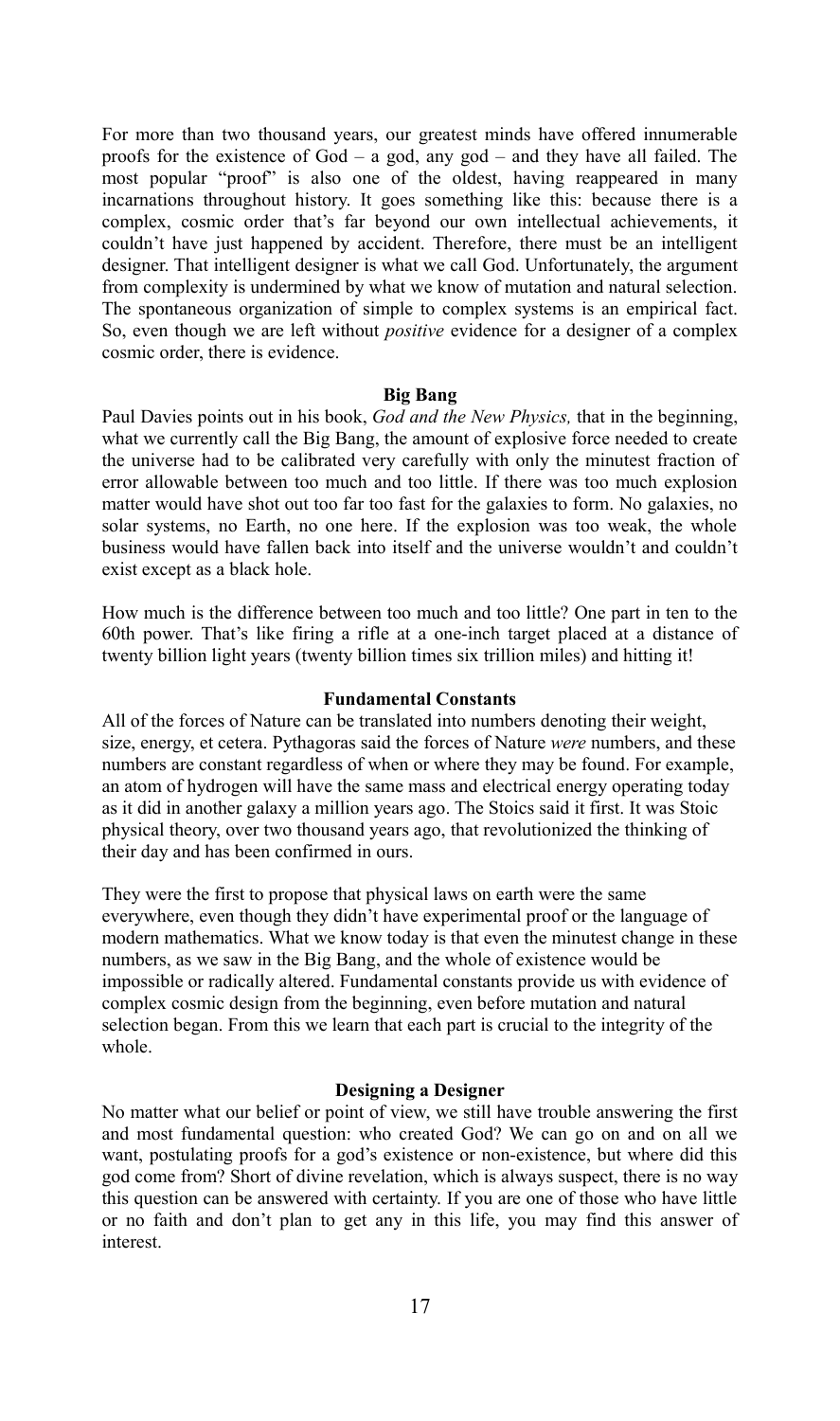Let's say it *was* an accident. There are those, Stoics among them, who view the whole universe as a fortuitous accident. Even with this view, however, the probability that such an event did occur or could occur is so remote, so minute, that it is simply stupendous beyond reasoning, infinitely impossible, colossal beyond imagining. And such an event in all its evolving glory and unfolding magnificence can still be given that one name, God. Cold comfort, admittedly, but more than enough for some.

#### **The Whole**

When we contemplate the existence of God, it's important to avoid visualizing a Judeo-Christian or other anthropomorphic god. According to Diogenes Laertius (Book VII 147), the early Stoics had a clear definition of their god. "The deity, say they [the Stoics], is a living being, immortal, rational, perfect or intelligent in happiness, admitting nothing evil, taking providential care of the world and all that therein is, but he is not of human shape. He is, however, the artificer of the universe and, as it were, the father of all, both in general and in that particular part of him which is all-pervading, and which is called many names according to its various powers....The substance of God is declared by Zeno to be the whole world and the heaven...."

In our present state of understanding, it may be more reasonable to appreciate the god Einstein referred to when he wanted to express wonder and awe at the natural order in the universe. It doesn't have to be a supernatural being. It can be a perfectly natural phenomenon, one that we can reach back to Heraclitus and call the Logos. (By the way, this word 'logos' is a word that does not translate well regardless of what your dictionary says.) In short, the following is a fair representation of the Logos based upon classical Stoic physics:

*The Logos is a force endowed with reason, continuous in space and time, pervading, defining, and uniting the cosmos. A world soul.*

When the Greek Stoa began, other philosophies were teaching dualism, a separation of god and matter, where the spirit was alive and matter was dead, and where each phenomena occupied two entirely separate realms of existence. This dualistic belief has been characteristic of most of Western civilization, except for the Stoics, all the way back to Plato. Dualism says there is a god out there somewhere who designed the universe and maintains a separate residence apart from us. The Stoics flatly disagree. God is in here with us and *is* us.

#### **A Pantheistic Thought Continuum**

Today, you can divide the world into two camps, dualists and monists. Jews, Christians, and Muslims, the Semitic faiths, are dualists who believe God is out there somewhere; the Hindus, Buddhists, and Stoics are monists who believe God is in here with us. We have already stated that Stoics believe in God as Nature, we are pantheists, so we can ignore the Semitic faiths and all the other dualists. Since this is a book about Stoic beliefs, we can also leave the Hindus and Buddhists alone for the time being and divide the Stoics themselves into three positions found on a continuum of thought.

Central to the issue of defining the Stoic God is the polarity between two very opposite ideas about the nature of that god. Both sides agree that the idea of god is made manifest in the processes of Nature, but here is where we part company, philosophically speaking. Is the Stoic God an *unconscious* manifestation of nature, or is it a *conscious* manifestation of Nature? There is a middle position between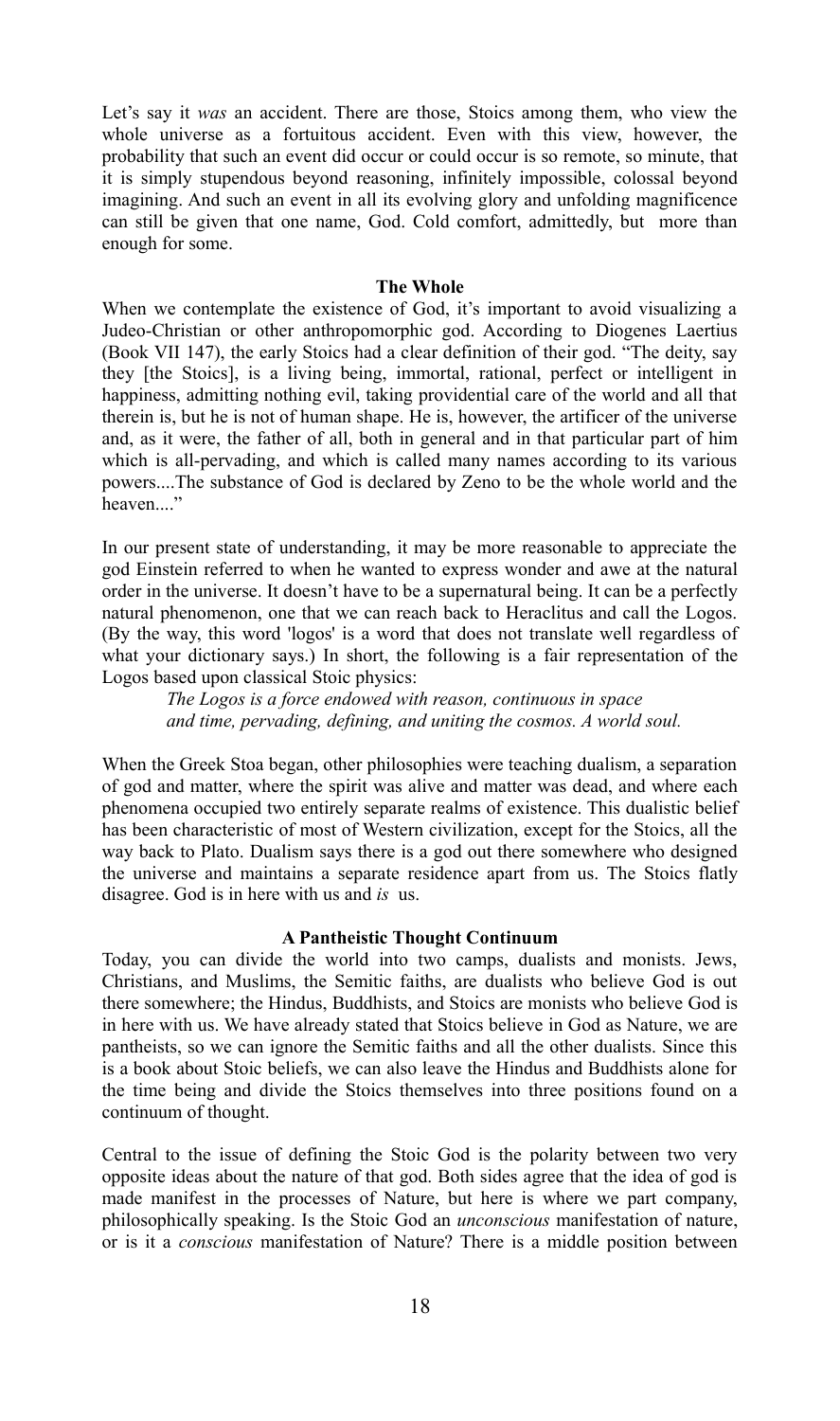these two extremes, making our polarity a continuum. The third position is one occupied by the skeptic, also known as the agnostic. The skeptic believes we *don't* know, and maybe we *can't* know. Or maybe we can. When it comes to the god question, the new Stoic can be found anywhere on the pantheistic continuum. We pitch a large tent.

The atheist or reductionist might say, "There is simply no way theists can prove cosmic consciousness in any form, and until it is a proven fact I cannot have faith that such a thing exists." Further, those who take such a position, the pantheist as atheist, may prefer not to include a god in nature at all, maintaining that it is misleading and disingenuous to even say they believe in such a god. What they do believe in is unconscious processes of nature whereby the whole is the sum of its parts, and no more. As beautiful and remarkable as nature is, there is no reason to call it God. Call it what it is: nature. To be a child of nature is enough.

The Stoic pantheist as theist, actually a panentheist, might propose any number of the usual arguments for believing in a divine providence – Big Bang, Fundamental Constants, Creation by Design – but in the end, he or she is probably aware that the atheist is not likely to be impressed. The only one who is agreeable to their point of view is already inclined to believe as they do, so they are just preaching to the choir. It's an intuitive thing, this belief in a conscious and providential deity, a yearning that never seems to go away. If they are stung by the contempt of the atheists, they don't need to be. They are in good company.

The agnostic or skeptic might say, "Both atheists and theists have good points but presume too much. I'm not convinced either position is true. I'm not even sure it's possible to know the answer to such a question, anymore than ants can know if elephants have pheromones. Or maybe they can. How can I believe in something I can neither prove nor disprove? The position of both the atheists and theists requires faith: one requires faith in the unproven, and the other requires faith in our ability to prove matters that may not even be provable."

Is there an orthodox Stoic position? Yes. The majority of ancient Stoics, from Zeno to Marcus Aurelius, believed in the processes of Nature as being *conscious* and that God was providential. It is the orthodox position, but some Stoics have always disagreed. Stoics are allowed to disagree. Most importantly, all three Stoics on the pantheistic thought continuum would agree on one thing, we are what we are as a creation of Nature. We have absolutely no evidence to the contrary. We are all sons and daughters of Nature, regardless of our labels or definitions.

#### **The Super-conscious**

Speaking of ants and elephants, our greatest difficulty in comprehending whether or not Nature is conscious or unconscious may be in our current reductionist orientation to life, essentially atheistic in concept. If the atheists among us will excuse me, perhaps instead of reducing we should be expanding the possibilities. First of all, let's agree that consciousness as we know and use it in common parlance is being self-aware, awareness of one's own existence. With that in mind, we can see that *unconscious* may be the wrong description of the Logos or any other form of divinity. Unconscious means that someone or thing is not conscious and is without awareness, sensation or cognition. *Subconscious*, on the other hand, means existing within the mind beneath or beyond consciousness.

If we can accept that there is an intelligence in Nature (to deny it would be either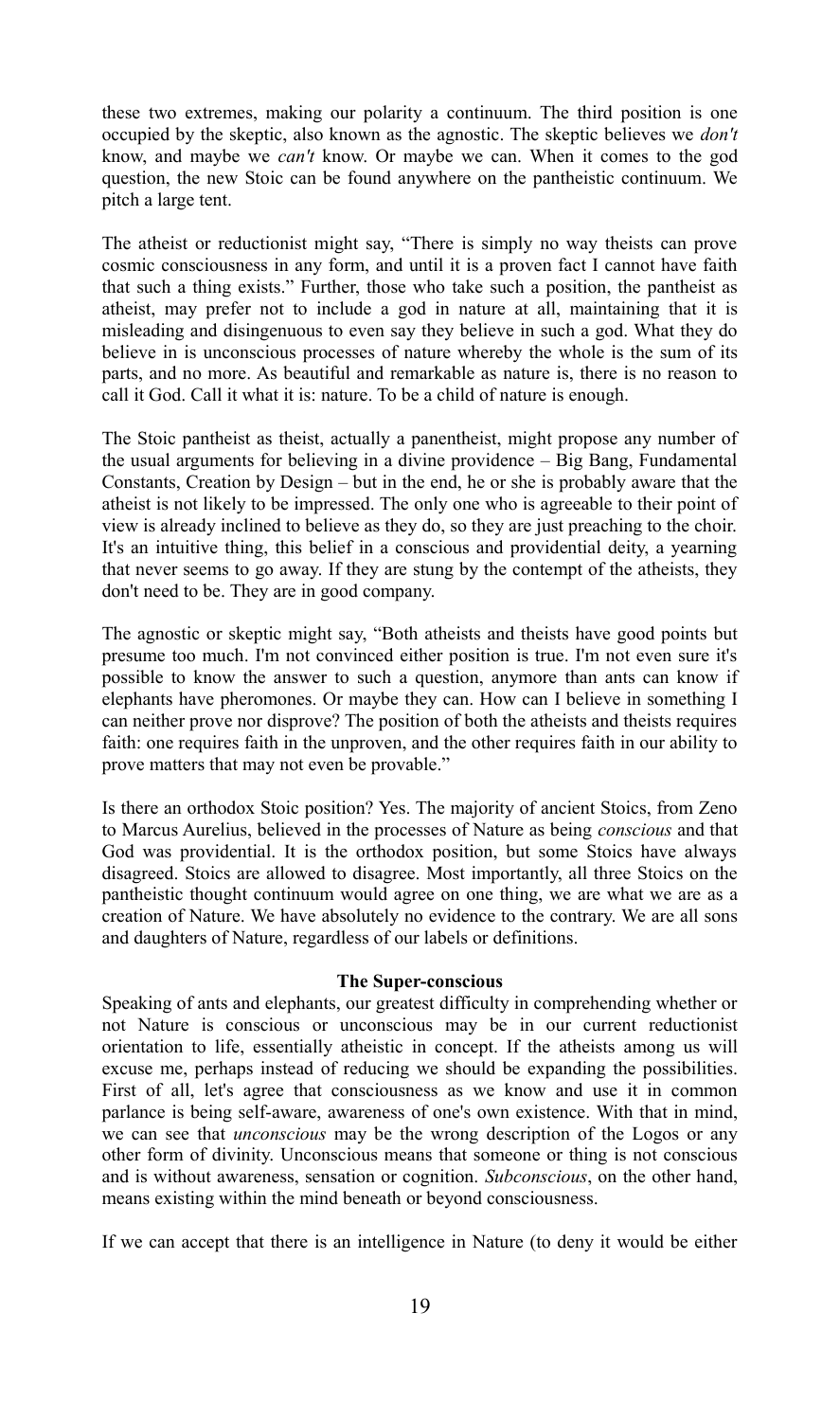obtuse or obstructionist), then it cannot be terribly difficult to accept that something exists beyond consciousness. To make such an acceptance is, for all practical purposes, an excellent definition of super-consciousness. Rather than think of the intelligence in Nature as unconscious or subconscious, we could conceive of it as super-conscious. If that is the case, then the realms of consciousness would be: unconscious, subconscious, conscious, and super-conscious – with the awareness of one's own existence graduating from least to greatest, respectively. If you conceive of the phenomena of consciousness in these four realms, then the consciousness of human beings may be a part of the subconsciousness of God.

Just as the idea that the whole that is greater than the sum of its parts can accurately describe the relationship of human consciousness to the parts of the brain, so too can human consciousness be a part of the whole that is the cosmic consciousness. Human consciousness could be part of the subconsciousness of a super-conscious whole. The Logos is in all likelihood as far beyond human comprehension as our consciousness is beyond the comprehension of a single part of the brain that it and a billion other parts have formed.

Or has it? Before one can approach such a matter, one must first resolve whether consciousness or the parts of the brain came first. Does cosmic consciousness use the biological brain to impart mind, or does the biological brain create consciousness? And now the argument returns, because we are back to dividing the world into camps once again: the atheists say one thing, the theists say another, and the agnostics shrug.

#### **Theist or Deist**

All Stoics believe that God is the life and processes of Nature, but there is disagreement over whether these processes are conscious or unconscious. Stoics in antiquity and in the present day can and do hold to both positions, although the majority of early Stoics were theists believing in the consciousness of Nature, not atheists believing only in unconscious processes. But the definition of the theist itself has changed. In  $17<sup>th</sup>$  and  $18<sup>th</sup>$  century England there was a movement within the Anglican church that proposed a god of nature, or natural theology, that existed on the evidence of reason but rejected the *supernatural revelation* commonly held by theists. They called themselves deists.

In the main, were classical Stoics theists or deists? It's important to be clear about this Christian argument. Both Anglican theists and deists were talking about a god *of* nature, not God *as* Nature. Stoics, on the other hand, are monists who believe that Nature is literally the body of God, regardless of whether that body is conscious or unconscious. We only discuss such philosophical labels as theist and deist in order to make our position clear. The Stoic as atheist would not believe the god of nature was even conscious, let alone a party to divine or supernatural revelation. The Stoic as theist would believe the God of Nature was conscious and the author of divine revelation (but not *supernatural* revelation because we don't believe *anything* is supernatural). The Stoic as deist would believe the God of Nature was conscious and providential without the addition of divine revelation.

There is further confusion on the use of the terminology itself, because one scholar may say Stoics were theists and another deists. A.A. Long said in an interview with the *Registry Report* that they were theists, then in *The Cambridge Companion* (p. 391) he said that they were deists. John Sellars in *Stoicism* (p. 94) says they are theists. So, which are we? Do we Stoics who believe the God of Nature is conscious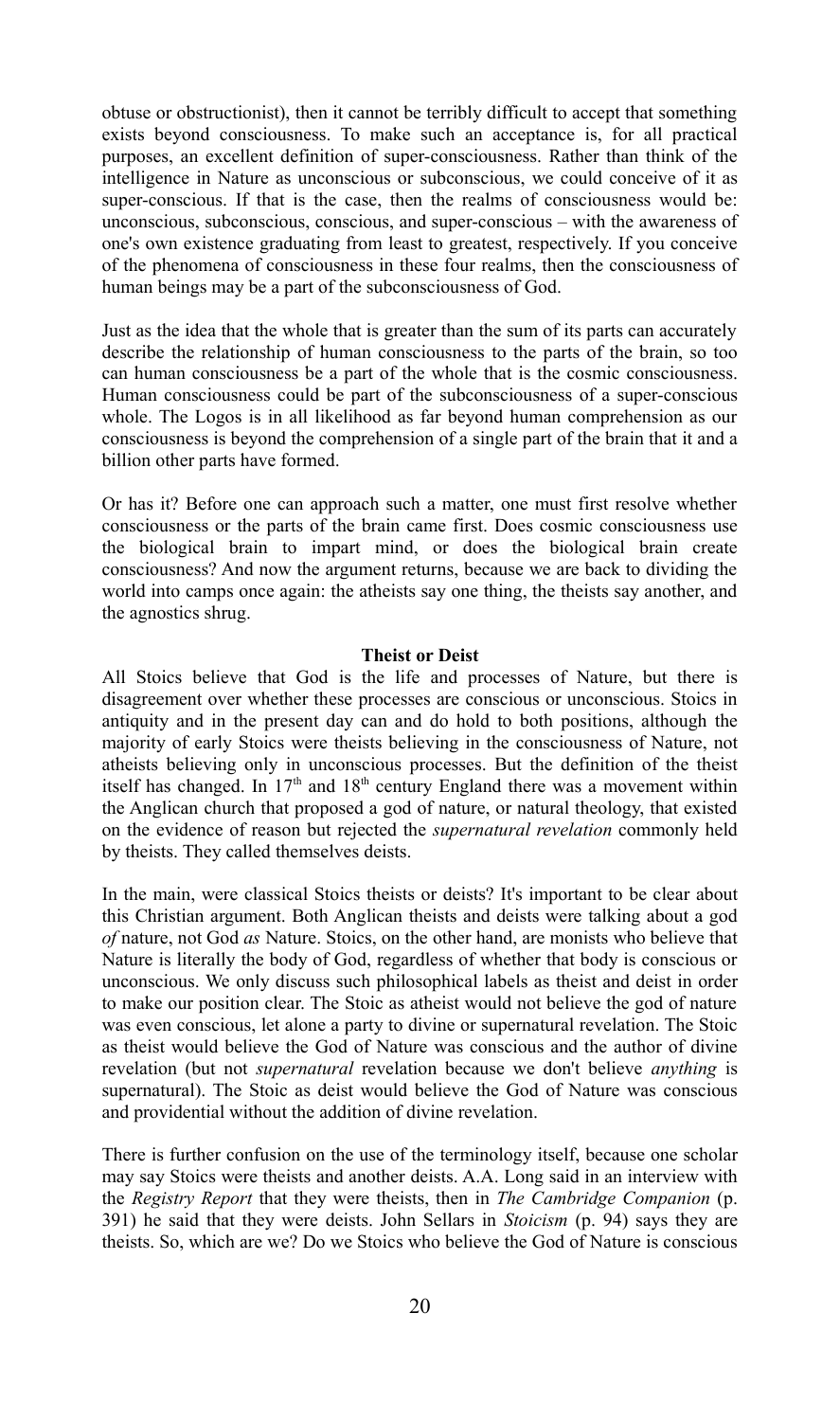also believe in divine revelation?

After much searching in the literature I was unable to find a resolution to this question, so I emailed Anthony Long and asked which view is the more accurate. He didn't reply. So, I contacted John Sellars, author of *Stoicism*, and ask how he would resolve this issue. His response was clear and definitive, and I will quote it here. "Etymologically speaking, of course, theist and deist mean more or less the same, one with a Greek root, the other with a Latin root, and that's probably what was in my mind when writing the book.

The distinction between theist and deist as you articulate it is really an 18th century division and so it seems a bit anachronistic to impose it on ancient philosophers. However, if we define the two terms following [the] dictionary then yes, I would agree with you that on those terms the Stoics should be called deists, for I take it that their belief in their god is the product of rational argument rather than faith."

The majority of classical Stoics may more properly be called rational theists. But the new Stoics, those who believe in the conscious and providential processes in Nature, are not being anachronistic if they call themselves deists. In terms of *present* understanding, orthodox Stoics have always been deists, but this is a comparatively new term that a classical Stoic would not have used. Should we use such a term if the Stoics of 2000 years ago didn't? We can, and I believe we should. After all, we speak of Stoic physics even though they would have preferred to call this section Natural Philosophy.

#### **The Whole Again**

The first and ultimate principle of Stoic physics is that the Logos and matter are one on a continuum. Logos is the active principle and matter is passive, not dead. Both are material and each is contained in the other. We see the cosmos as a single, rational organism shining in the emptiness of the void, and that which makes it active pervades, defines, and unites each part of the whole. The Logos, God, the Natural Order is one whole made up of interrelated parts, and such a One is by our reckoning self-contained and self-sustaining.

I'm reminded of when I first realized that we all had to eat to stay alive. Specifically, like it or not, we all have to eat *each other* to survive on this planet, which I considered barbaric and rather poorly conceived by whomever or whatever designed such unpleasantness. In time, when I came to understand that we live in a closed system that survives and regenerates itself by exchanging parts, I came to view our situation with awe. The never ending drama of the hunt, the kill, and feast represents the predatory animal, the top of the food chain, including us, consuming parts that consume other parts all the way down to the inorganic compounds in the soil. These compounds then get back what they lost at the beginning of the whole process when they nourished the herbs that nourished the herbivores that nourished the carnivores and omnivores. When we the multitude of biotic life forms die and settle back into the earth, the cycle is complete and begun again.

Now the question is, how does this idea, the unity of the whole, which actually began with the Stoic's cosmologist Heraclitus, how does this idea square with contemporary physics? In Fritjof Capra's book, *The Tao of Physics*, he speaks of two Grand Themes in the physics of the twentieth century: (1) fundamental unity and interrelatedness of the whole; and (2), the intrinsically dynamic nature of this phenomenon. These two themes he and other contemporary writers return to time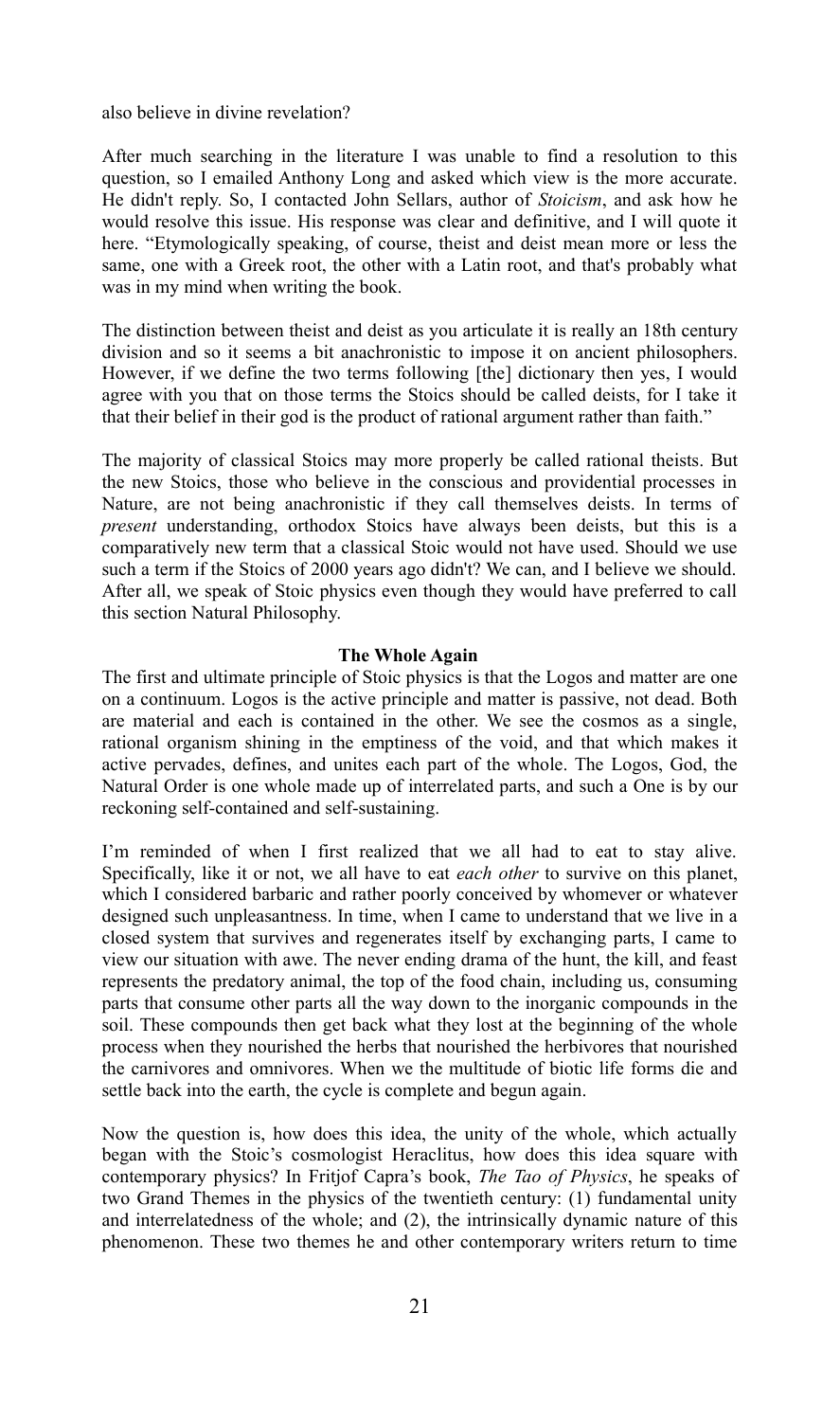and time again.

Now we know something of the unity and interrelatedness of all parts of the whole; we've seen that the best evidence for the existence of a god comes from the Fundamental Constants in Nature where even the smallest change in any one of these interrelated parts drastically alters the conditions of the whole; and, we've seen that the Stoics were virtually alone in Western civilization in their description of the One until the twentieth century and Grand Theme number one. But what is the meaning of Grand Theme number two?

# THE DYNAMIC CONTINUUM: THE 2nd GRAND THEME

*The essential feature of their theory is the dynamic notion of the concept of continuity which makes the Stoic doctrine one of the great original contributions in the history of physical systems.*  S. Sambursky, *Physics of the Stoics,* p. vii

First, we need to understand the idea of the continuum before we can discuss what makes a continuum dynamic, and to do that we have to go back once again to Heraclitus. While we're at it, we can go back to China in the same 6th century BCE, and, using one concept, one symbol, we can understand both the dynamic continuum and what is sometimes described as the basis of Chinese thought: *yin/yang*.

Yin/Yang, one of the truly great symbols in history is from the *Tao Te Ching* where all change in Nature is seen by the Taoist as created by the dynamics of polar opposites. Heraclitus came to the same conclusion at approximately the same time thousands of miles away in the Mediterranean. Because of the dynamic interplay along a continuum, all opposites are united. Remember the Ultimate Principle: Logos and matter, active and passive are united into one. All polar opposites – hot and cold, black and white, et cetera – are united on a continuum, and the cosmos is the sum of all opposites, unified.

Is this really true? Do physicists and cosmologists agree today? Yes. It is especially apparent at the subatomic level where it can be shown that particles are both destructible and indestructible. At the atomic level, matter can appear as both particles and waves. This can be explained by probability waves, which lead to a new concept, that atomic particles both exist and are nonexistent. In the fourth dimension of relativity theory, space and time are unified, as are force and matter. And so on. In physics such a unification was examined at length and given the name "complementarity" by Niels Bohr, who, incidentally, has the *yin/yang* symbol centered in the coat of arms he designed upon being knighted for his contributions to the science of the twentieth century.

#### **The Dynamic Continuum**

*Everything flows and nothing abides; everything gives way and nothing stays fixed. You cannot step twice into the same river, other waters are continually flowing on.* Heraclitus

So now we explore the second of the two Grand Themes of modern physics: the intrinsically dynamic Nature of physical phenomena – flux, motion, change, all from the interplay of opposites. What Heraclitus began, Zeno, Chrysippus, and Posidonius adopted and developed and modern physics confirms. Chrysippus explains the continuum as something that has neither finite nor infinite parts. It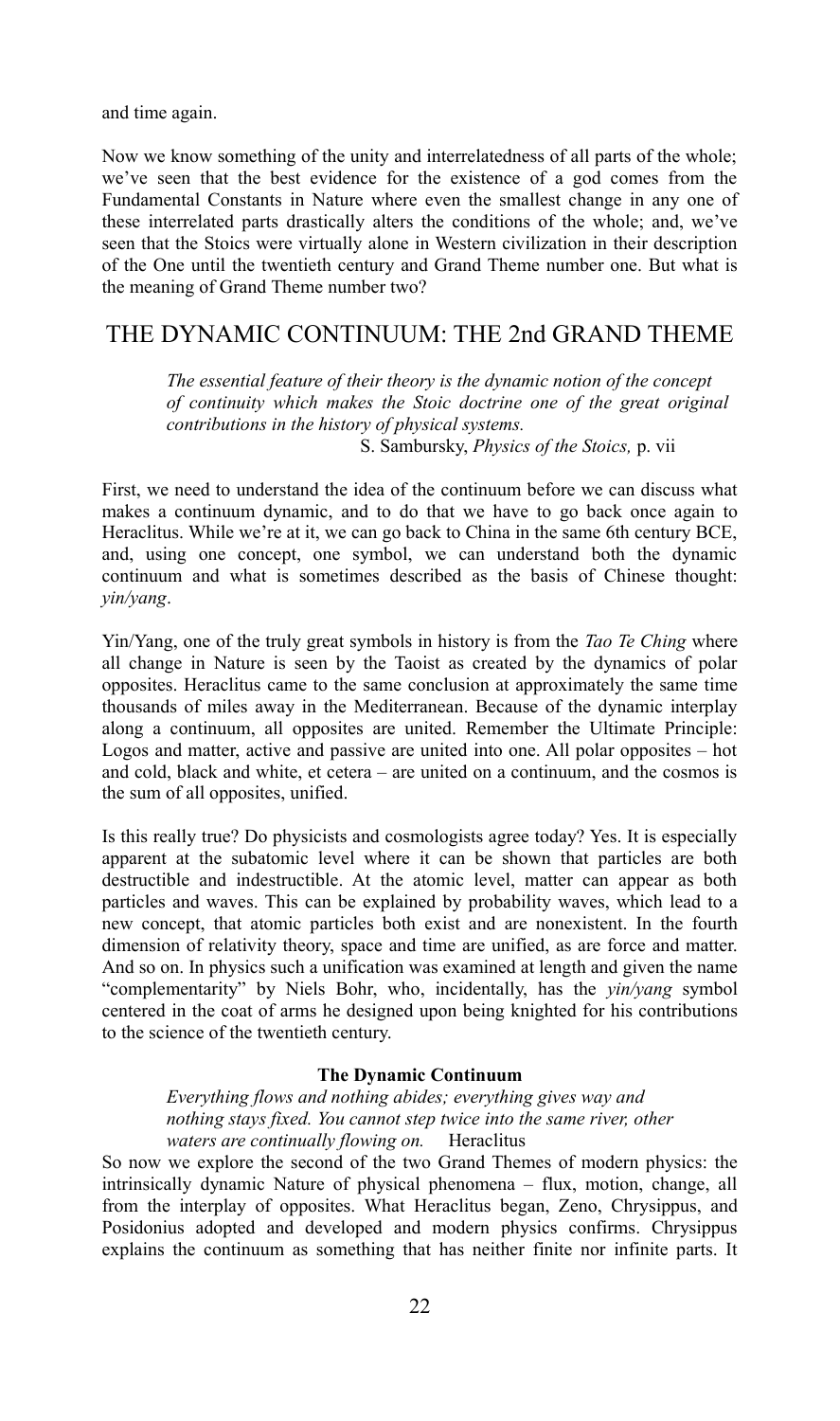doesn't have parts at all. It's not static but ever incomplete and fluid, "...a dynamic whole which is always in the state of becoming (Sambursky, *Physics of the Stoics,* p. 98)."

Quantum theory demonstrates that the most fundamental stuff of existence are particles that are not tiny bits of matter, but are dynamic patterns of energy, interconnected in a world of rhythmic movement and change. We are not separated from these rhythmic patterns of energy; this is what we are. We, along with all other phenomena, live in a dynamically interrelated world of polar opposites, the Dynamic Continuum.

# **CATEGORIES**

We started with God, the Natural Order, described the classical Stoic god, the Logos, and briefly examined the fundamental unity and interrelatedness of the Whole, the First Grand Theme of modern physics. Then we saw how the idea of a continuum unifying polar opposites went as far back as 2500 years to Heraclitus in Western Civilization and the *Tao Te Ching* in China. Physicists have discovered the unity of opposites from the subatomic level to the fourth dimension of relativity, which they call complementarity. All of this is in a constant state of change, and the fundamental matter underlying the phenomenon of existence is a dynamic pattern of particles of energy in rhythmic movement, the Second Grand Theme.

Perhaps this seems like esoteric information, very nice for general knowledge of the world in which we live, but how does it relate to living according to Nature? Well, I'm not going to answer that question just yet, and I only brought it up to ask for your patience a little longer. It will become clear. For now, we're going to take the next step closer to where you and I reside—on this planet and inside our own skins.

#### **The Four Categories**

The Stoics worked out a physical continuum from the whole to the individual parts of the cosmos, which includes us. This they called "The Four Categories," an important construct analogous to the conceptual structure of continuum existence that Professor Sambursky discusses exhaustively in *Physics of the Stoics.* It is to his work that I am largely indebted for the following.

There were those in the past who dismissed the Stoic categories as nothing more than a crude version of Aristotle's Ten Categories he proposed not long before. They are fundamentally different, however, in a very important way. Aristotle tried to fit every kind of being (substance, quantity, quality, relation, place, time, position, state, action, affection) *horizontally* into ten different categories or groupings without regard to ranking or hierarchy.

The Stoics, in only four categories, identified every kind of being *vertically*. That is, each kind of existence belongs to four successive steps, which are increasingly specific, with each category including all of the category that preceded it. This will be more comprehensible as we go along. The Four Categories are:

- 1. Substratum
- 2. Quality
- 3. State
- 4. Relative State
	- a. external (extrinsic)
	- b. internal (intrinsic)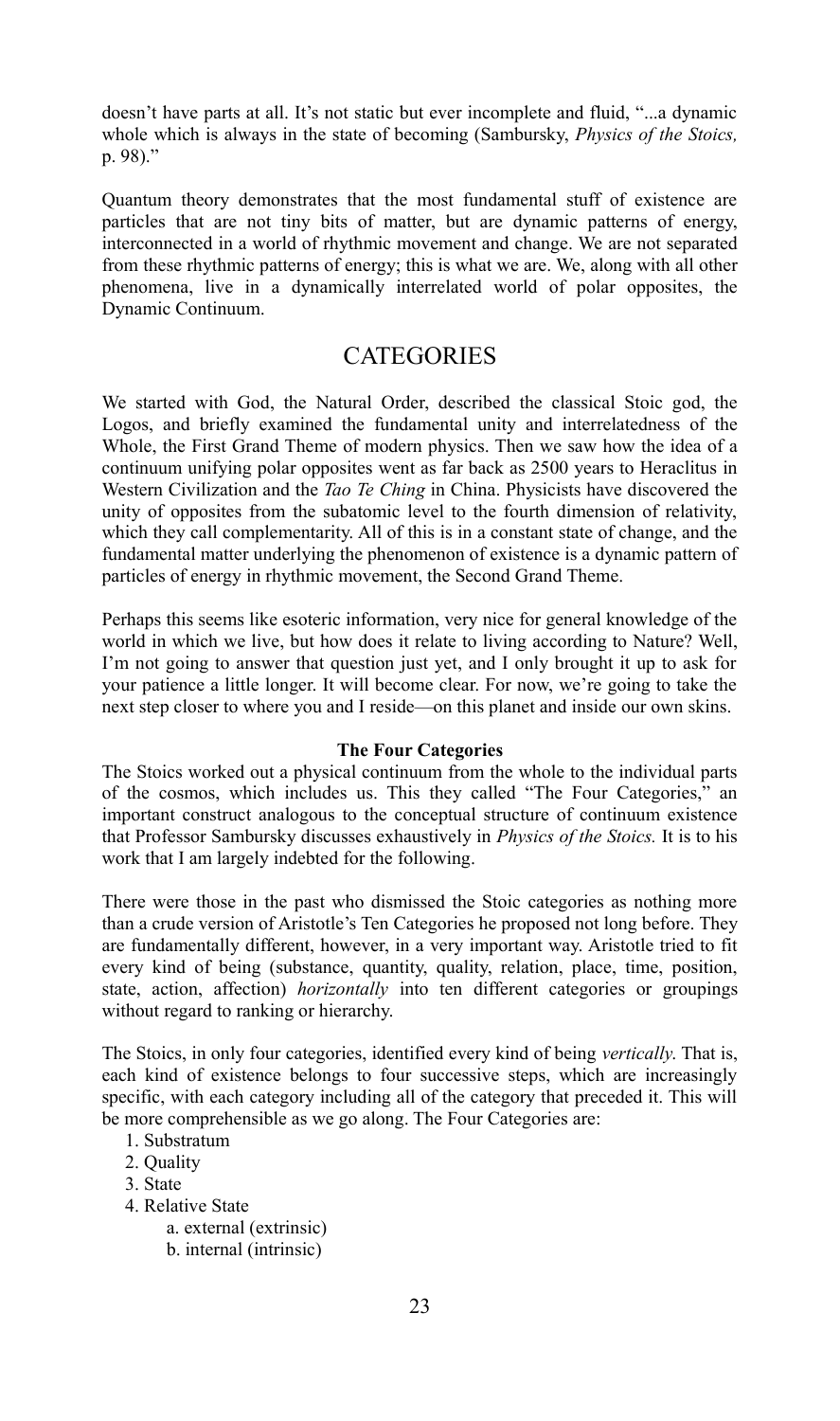The Substratum is shapeless and passive matter, the passive principle at the other side of the continuum with Logos, the active principle. The active and passive principles are united, as we know by what we've just been through with continuum, and this we call a Quality, because the two combined now take up a certain amount of space with their mass which is now in motion. When we analyze the quality, we see that each has a unique mixture of the active and passive principles which shows up as a rhythmic pattern, which is its State.

Now we come to an understanding of the interrelatedness of the parts to the whole when we look at the two kinds of Relative states, external and internal. In one, we are going to define the state by what is outside and next to it. For example, when someone is defined as a father, they are being defined by what's outside of the father, namely a son and/or daughter. Every state or part of existence can be defined by its relationship to what is outside of it, not just personal relations, but any relation that tells you more about a state's location and/or action, such as a man leaning against the tree, for example.

The internal kind is that which is defined by change that takes place internally. For example, the man leaning against the tree may be in a perfect state of health, he may be dead, or he may just be tired and need a rest. The fact that he is leaning against a tree doesn't tell us anything about his internal health. Let's say he is just tired. After resting awhile, he may become reinvigorated and be ready to stand erect and move on. All change took place internally. It did, at least, until he was strong enough to walk away. Then, his relationship to the tree, the external object changed.

Another example: take an apple and bite in to it. Was it sour? Was it sweet? It's sweetness may depend upon the length of time it was exposed to sunshine while attached to the tree, but the degree of sweetness was an internal matter defining its relationship to the two extremes of a continuum between sweet and sour. Because we know that all continua are in a constant state of flux, we know that the degree of sweetness is capable of change, and will.

When the internal relationship changes, according to any number of possible continua, the external relationships will also undergo change. If the man leaning against the tree is having a fatal heart attack, he will eventually topple over and the relation between the tree and the man changes. If the man is allowed to remain dead at the foot of the tree for any length of time, various creatures will have a snack or a feast depending on the relationship they have to the dominance of the other creatures feeding, and pretty soon all that will be left are the bones. In time, these will settle into the earth and the calcium will be absorbed by the soil, a new relationship again, and the roots of the tree will feed on the new supply of nutrients, and the man who was leaning against the tree is now feeding it, a whole new relation.

All things are capable of change, will change, and will bring about a change in the relation between the physical states of the two bodies. When we consider that the new relation just created will undergo yet another change with the other body on a new continuum of states, we ultimately have all the kinds of physical changes that are possible going on all the time in this cosmos of dynamic and interrelated parts. This relationship of all physical bodies in the universe is the Stoic's single, unified **Whole**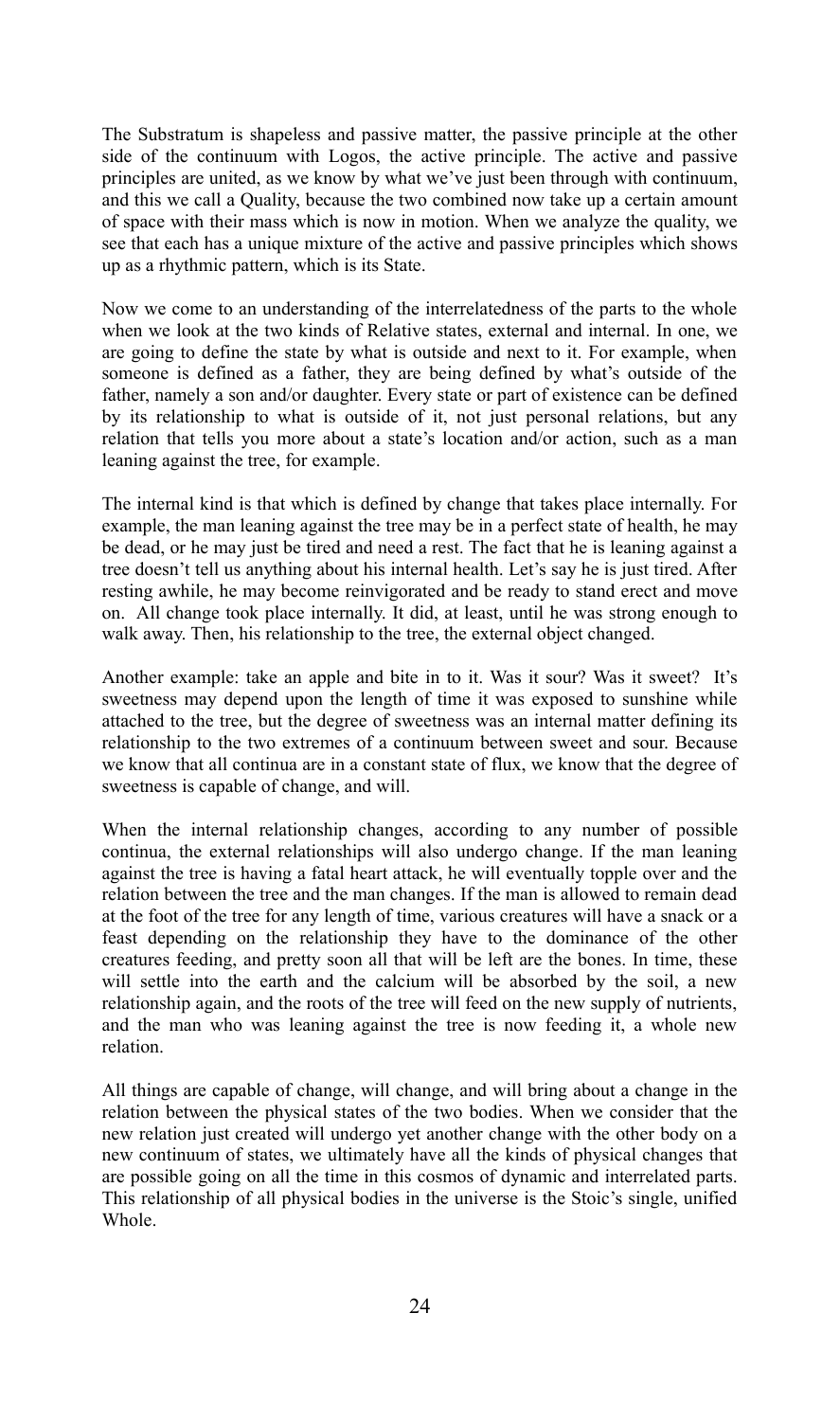Here is the most important point. We can now see how the continuum concept out there in the cosmos is brought down to earth right up to who and what we are here and now. Each one of these categories is increasingly specific and complex, and includes the category before it. That means, category four builds upon category three which builds upon category two, and so on, which also means that category four has all categories before it within it, a physical continuum. This defines our relationship to Nature.

Let's move on to Chrysippus' use of this kind of categorizing in yet another conceptual bridge from Nature, Even though the following was probably adopted from Aristotle, such matters should not deter us any more than it did him. If it works, use it. The Chrysippus' account can be found in Diogenes Laertius' chapter on Zeno, book seven of his *Lives of Eminent Philosophers,* and this one involves the relationship of what we call biotic life. First Chrysippus points out that Nature made self-preservation possible by endearing each thing to itself, by causing it to seek to avoid anything that is injurious, and by approaching anything that is useful. Then he goes on to describe these categories: 1) plant life, 2) animal life, and 3) rational life. This is, once again, a continuum where category three, human beings, contains that which precedes us, category two and one.

Plutarch quotes Chrysippus as saying, "Man does not consist of more parts than his finger, nor the cosmos of more parts than man." Chrysippus discusses our relationship to the preceding categories, then identifies the difference. From plant life to animals, impulse and greater mobility is added, allowing animals to follow impulse in order to seek whatever may be useful for its self-preservation. From animal life to rational creatures, the reasoning faculty has been added to regulate and direct the animal impulse. Reason, Chrysippus said, was located between sensory impression and impulse, allowing us, unlike the less rational animals, to check impulse, making choices on whether or not to act, and how.

Before we proceed on this bridge, let's compare these categories with contemporary thought as examined by the philosopher, Errol Harris, in *Cosmos and Anthropos*, what he calls the World Concept, a world continuous and indivisible, a continuum. These are his categories: 1) physical, 2) chemical, 3) biotic, 4) sentient, and 5) noetic. In these categories we begin with particles before the formation of specific inorganic compounds, chemistry. From these chemicals are built biotic life, for Chrysippus, plant life. With sentient life we have animals with their own unique sense of consciousness or awareness. Finally, there are humans, the noetic stage, a special category with all the preceding categories within it plus the additional dimension of the human consciousness we know as reflective awareness, reason.

## REASON

*The ability to recognize order seems to be an essential aspect of the rational mind; every perception of a pattern is, in a sense, a perception of order.*

F. Capra, *The Tao of Physics,* 3rd ed., p. 318

As Stoic writers are always fond of pointing out, we have a unique relationship to the Logos. We can observe, appreciate, calculate, and build with the intelligence of reasoning because we are living manifestations of this god. Christians worship Jesus Christ as the Son of God, but we Stoics believe we are *all* sons and daughters of God. Our consciousness, our reflective awareness, our reason that we use is our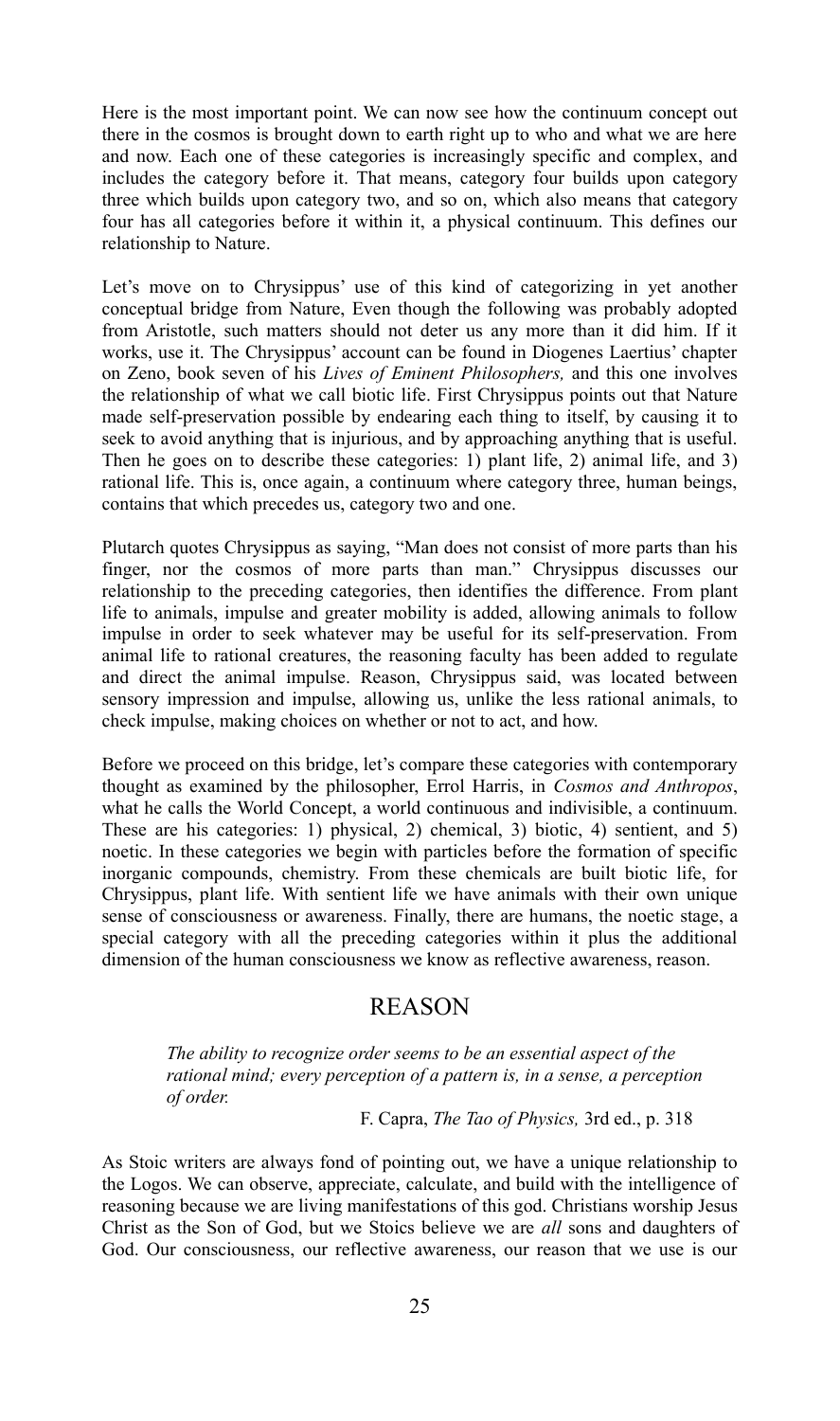evidence for this relationship.

#### **The Tree and the Stoic Doctrine of Seminal Reasons**

In brief, this doctrine states that everything is present in potential at the beginning of creation – just as a seed becomes a tree. All the characteristics of any tree we view in the present were in the seed from which this tree grew. This tree was a favorite metaphor of St. Augustine, the teacher of the Middle Ages, who borrowed it from the Stoics to explain the six-day creation of the Old Testament. That short period of time he knew could not account for all that there was in the present, but that the seed of creation, containing all that has subsequently transpired, was already there in potential from the beginning.

Today, one of the most interesting developments to arise from quantum physics is the theory philosophers call the Anthropic Principle. This is really an updated version of the Stoic Doctrine of Seminal Reasons which states that the universe as created would necessarily allow for the development of humanoid types, the Noetic category in the World Concept, with their self-reflecting awareness coming into being at some time in the process of evolution. In other words, even if the creation of the universe were an accident, human evolution was not an accident, but would necessarily follow from the conditions of the beginning.

Reflect for a moment on the growth of a tree. Let's use an apple tree, because I like apple trees, and consider what information is stored in the seed of that tree. A small, dark brown seed the size of a petite pea falls to the ground with its seed pod, the apple. If all conditions are appropriate – temperature, soil, and moisture – the seed knows from the beginning just how and when it can grow. A tiny root digs down into the earth to find food and water, while a green tendril pushes up in the other direction to absorb the energy of the sun.

Now if the seed didn't do anything more, it should still be considered a most amazing, complex, and sophisticated form of intelligence, far beyond anything we can create. We can't even create life in its crudest forms of algae. But that's just the beginning of the seed's potential. It goes on to become a sapling with little branches that grow and grow and pretty soon it is hundreds, thousands of times bigger than it was. And still it's not even an apple tree.

If we continue with the apple tree as metaphor for the universe, the Big Bang is the explosive growth of the seed reaching out into the space/time manifold. If it is springtime in the life of the cosmos, then from every twig on every branch a little bud grows. If we look at the flowering of the apple tree as the flowering of consciousness in the universe, then Seminal Reasons and the Anthropic Principle say it was inevitable that such an occurrence would eventually take place from the cosmic seed that was born.

With our Logos-given reason, then, let us now consider the two apparent kinds of orientation that we can have to the universe. Either the great intelligence was always there and we are just now realizing it, the Doctrine of Seminal Reasons, or *we* are the great intelligence of the universe recently evolving our rational faculty. I said "apparent kinds of orientation," because it is important that we clear up this matter with a little more certainty before we go on. If there is any confusion, then it is between our meaning of intelligence and consciousness.

An apple seed has intelligence in its design, its program. It does not, so far as we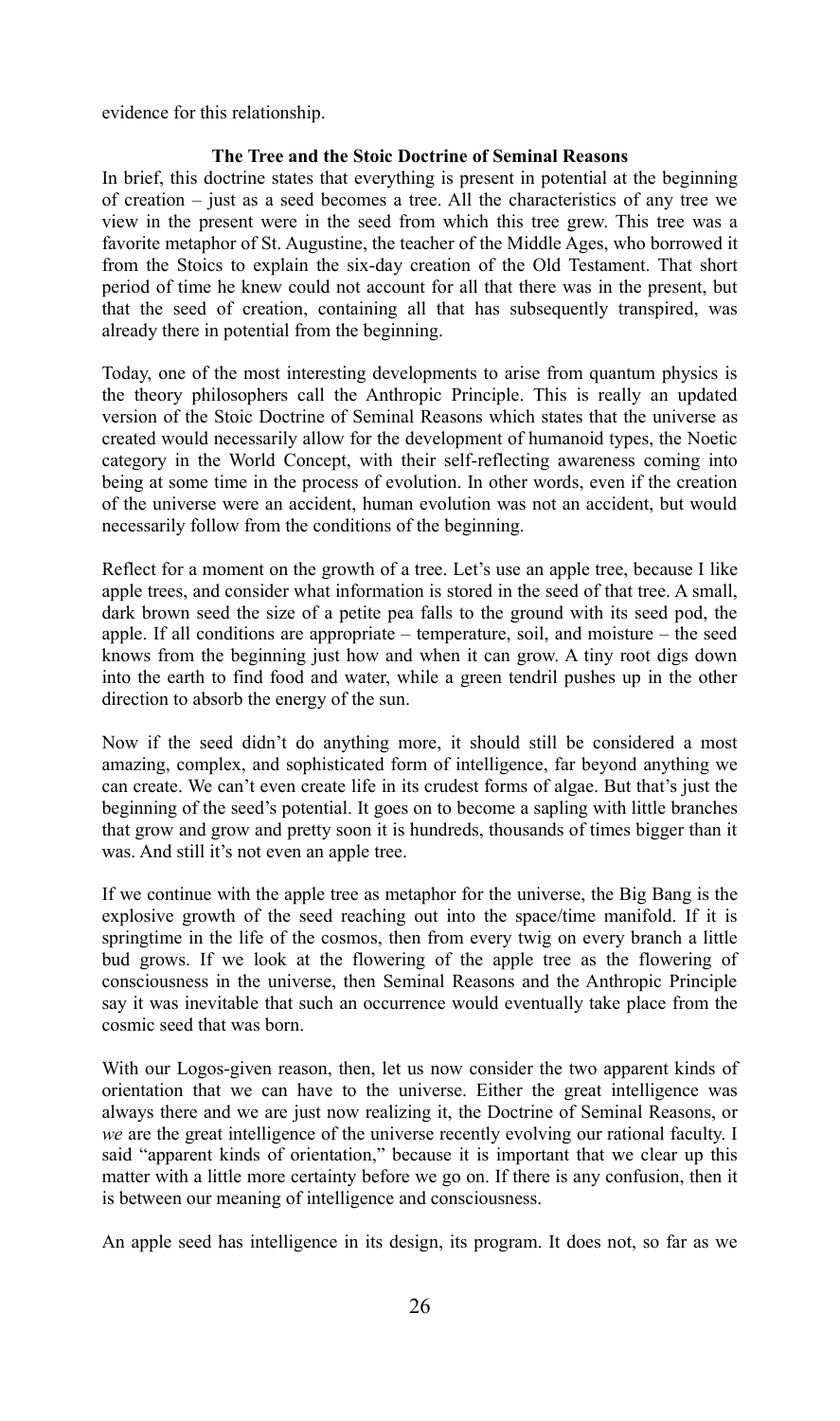know, have any form of consciousness. Seminal Reasons and the Anthropic Principle suggest an evolutionary unfolding. The Noetic stage, the one we are in, is the development of self-reflective consciousness, the reasoning "awareness" of the Logos. Thus, the intelligent design we recognize, we are able to recognize *because* of our noetic consciousness. So, then, the question may more accurately be asked: did the cosmos, the Logos, have a self-reflective awareness *before* the development of noetic consciousness here and elsewhere in the universe; or, is its consciousness only now awakening to itself?

The atheists say *no,* the deists say *yes*, and the agnostics say *we don't know*.

**\* \* \* \***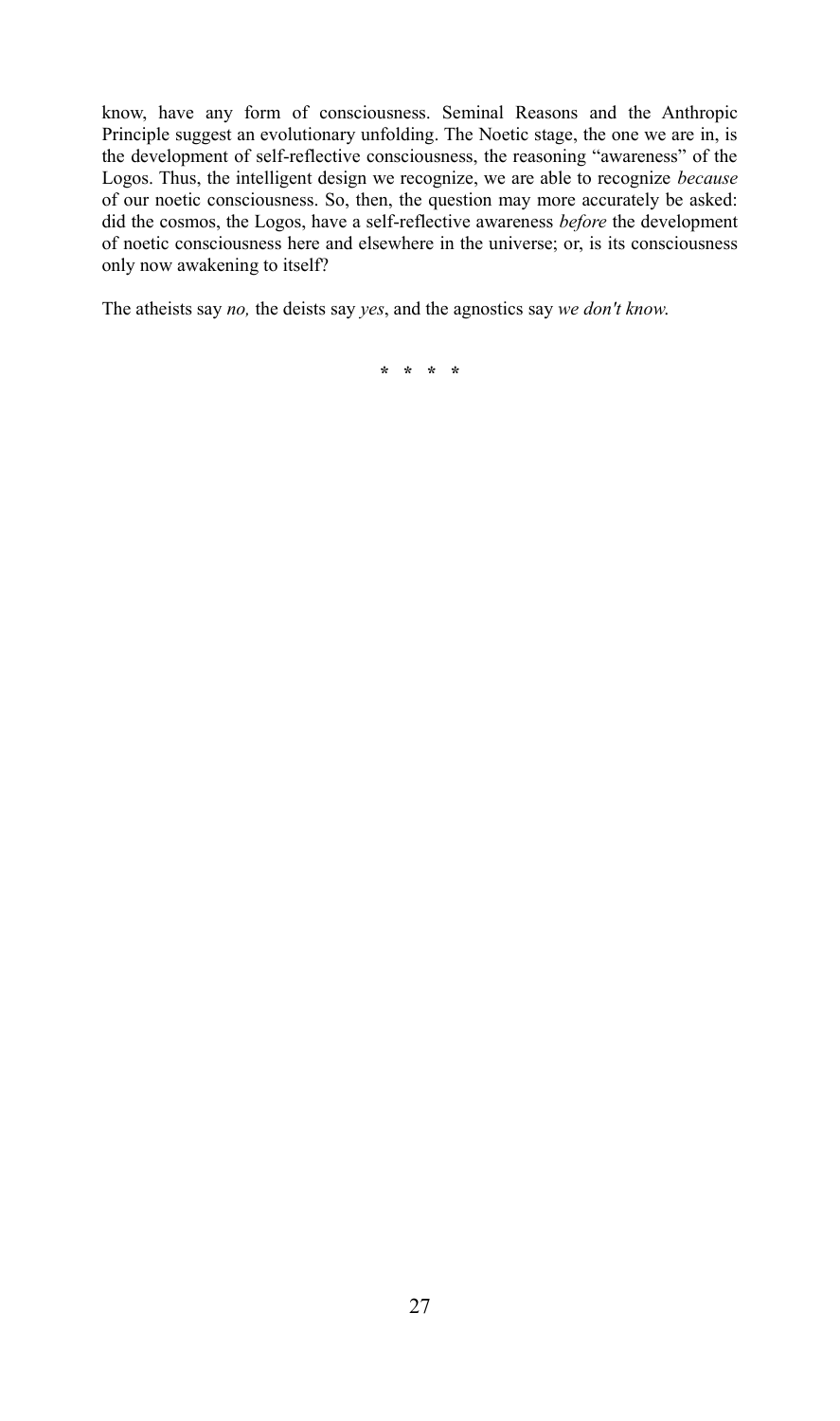# LOGIC

*The development of formal logic in antiquity reached its peak in the works of the thinkers belonging to the Megaric and Stoic schools.*

Bochinski, *Ancient Formal Logic* (Amsterdam, 1951) 77

#### INTRODUCTION

Let me start off with an analogy to describe what we are going to attempt in this chapter. If logic is the foundation or essence of mathematics, then what we are going to study here is basic arithmetic. The advanced work, the trigonometry and calculus of logic, we're going leave for the scholars and logicians who are inspired by this subject and want to approach the extremes in this form of thought. But don't feel bad or left out. Basic arithmetic is all that 90% of us need to live well, and, by learning the basic arithmetic of logic we will become more knowledgeable than the vast majority in terms of logical reasoning and argument.

As Cannavo points out in *Think to Win: The Power of Logic in Everyday Life* (Prometheus Books, 1998), there are hundreds, if not thousands of books available today, usually written by psychologists or religion gurus, that purport to tell us how to improve the quality of our relationships to others and to ourselves. There are few books available that can tell us how to improve the quality of our reasoning. Why? Well, publishers are in the business of making money, and selling books is how they do that. The more books they sell, the more money they make. Reading a self-help book written by a psychologist or other guru is easy compared to reading a self-help book on how to think and argue well. Easy reading sells more books than hard reading. I promise that if you take the time and trouble to digest the "hard" subject of basic logic, your *self* will be helped immeasurably more than it would by feeding on the pablum of pop psychology.

#### **Rhetoric**

Most of this chapter is devoted to logical argument and fallacies, but in antiquity a student of logic at a Stoic school would be expected to master the two branches of logic taught there: dialectic and rhetoric. Dialectic, or logical argument, was deductive logic, the Stoic syllogism. We will explore that subject next, but before we do, allow me to say a few words about rhetoric. It is an important subject, but for our purposes here a few words should suffice.

Rhetoric, the language side of Stoic logic, is thought to be our direct link to the Logos, defined among numerous definitions, as *word*. With their profound appreciation of the word, perhaps it's not surprising that the Stoics are credited with some of the earliest formulations of the parts of speech: nouns, verbs, adverbs, the tenses, et cetera. However, unlike other schools, notably the grammarians of Alexandria, they did not think that these rules were fixed. Language, like Nature, is in a constant state of flux, and the Logos of the word is the same Logos of the physical world.

Today, as is the case with so many fields of study, the two branches of logic have divided into many, and all of them have been taken over by specialists. Beyond the most elementary work in deductive and inductive methods, few of us are knowledgeable in formal logic. Language, on the other hand, has received a much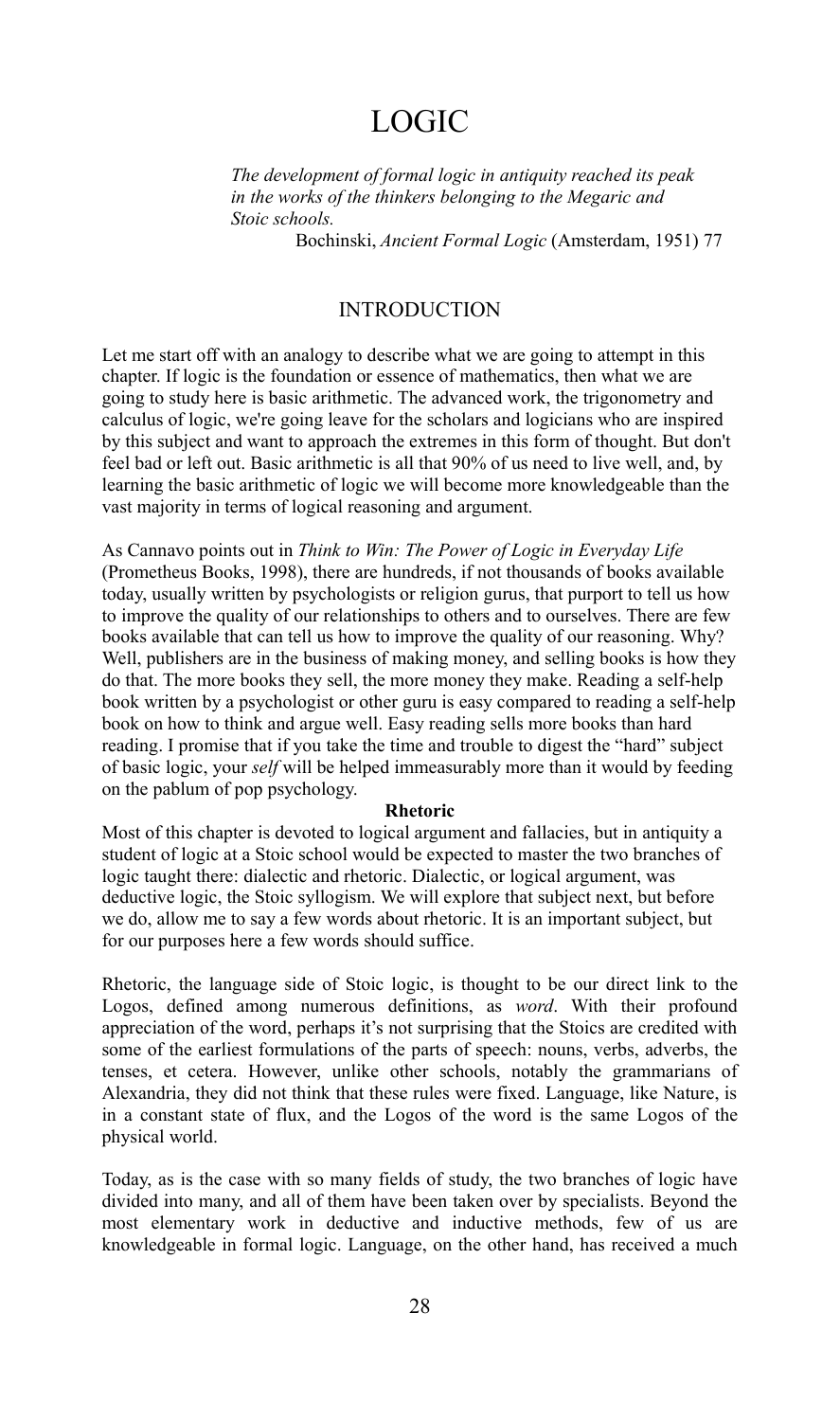more extensive emphasis at all levels of education. For most of us, such an education is adequate providing we always remember our responsibility to communicate plainly and clearly. We need not be overly impressed or intimidated by the esoteric sparring matches of professional semanticists, the one percent flailing away with the one percent. We have more important work to do.

#### **Dialectic**

If both correct reasoning and incorrect reasoning are possible, then we should learn how to distinguish between them. Both correct reasoning and incorrect reasoning are possible. Therefore, we should learn how to distinguish between them.

The above paragraph is a Stoic syllogism. It can also be written in a form of shorthand that modern logicians might use to substitute letters for phrases: if p then q; p; therefore q. Stoics preferred to use ordinal numbers rather than letters. Their representation of the above syllogism would look like this: if the first, the second; the first, therefore the second.

That's not so hard is it? Here's another one. If the study of logic helps us to distinguish between correct reasoning and incorrect reasoning, then we should study logic. The study of logic *does* help us to distinguish between correct reasoning and incorrect reasoning. Therefore, we should study logic.

Although logic has often been referred to as the science of the laws of thought, that is a bit overreaching. It's enough that we recognize the value of logic in helping us know the difference between correct and incorrect reasoning, which arguments are valid and which are invalid. This is no small matter today any more than it was when the Stoics developed what Aristotle first conceived millenniums ago. As a field of thinking about the correct and incorrect methods of reasoning, it has developed a terminology all of its own. That is the hardest part about logic, learning the terminology, which requires a great deal more effort and motivation than most of us are going to give it, especially in an introductory text on Stoicism. We will be brief and summarizing.

Stoic logic is a propositional logic. What is that? This and the next two paragraphs will explain. But first, relax, take a deep breath, and be patient. It will be worth the effort. We have the *Internet Encyclopedia of Philosophy* (2008) to thank for the valuable quotation that follows:

*The term proposition is sometimes used synonymously with statement....[and] is that branch of logic that studies ways of combining or altering statements or propositions to form more complicated statements or propositions....Joining two simpler propositions with the word "and" is one common way of combining statements....Propositional logic also studies ways of modifying statements, such as the addition of the word 'not' that is used to change an affirmative statement into a negative statement. Here, the fundamental logical principle involved is that if a given affirmative statement is true, the negation of that statement is false, and if a given affirmative statement is false, the negation of that statement is true....*

*Propositional logic can be thought of as primarily the study of logical operators. A logical operator is any word or phrase used either to modify one statement to make a different statement, or join multiple statements together to form a more complicated statement. In English, words such as 'and', 'or', 'not', 'if ... then...', 'because', and 'necessarily', are all operators....More serious attempts to study such*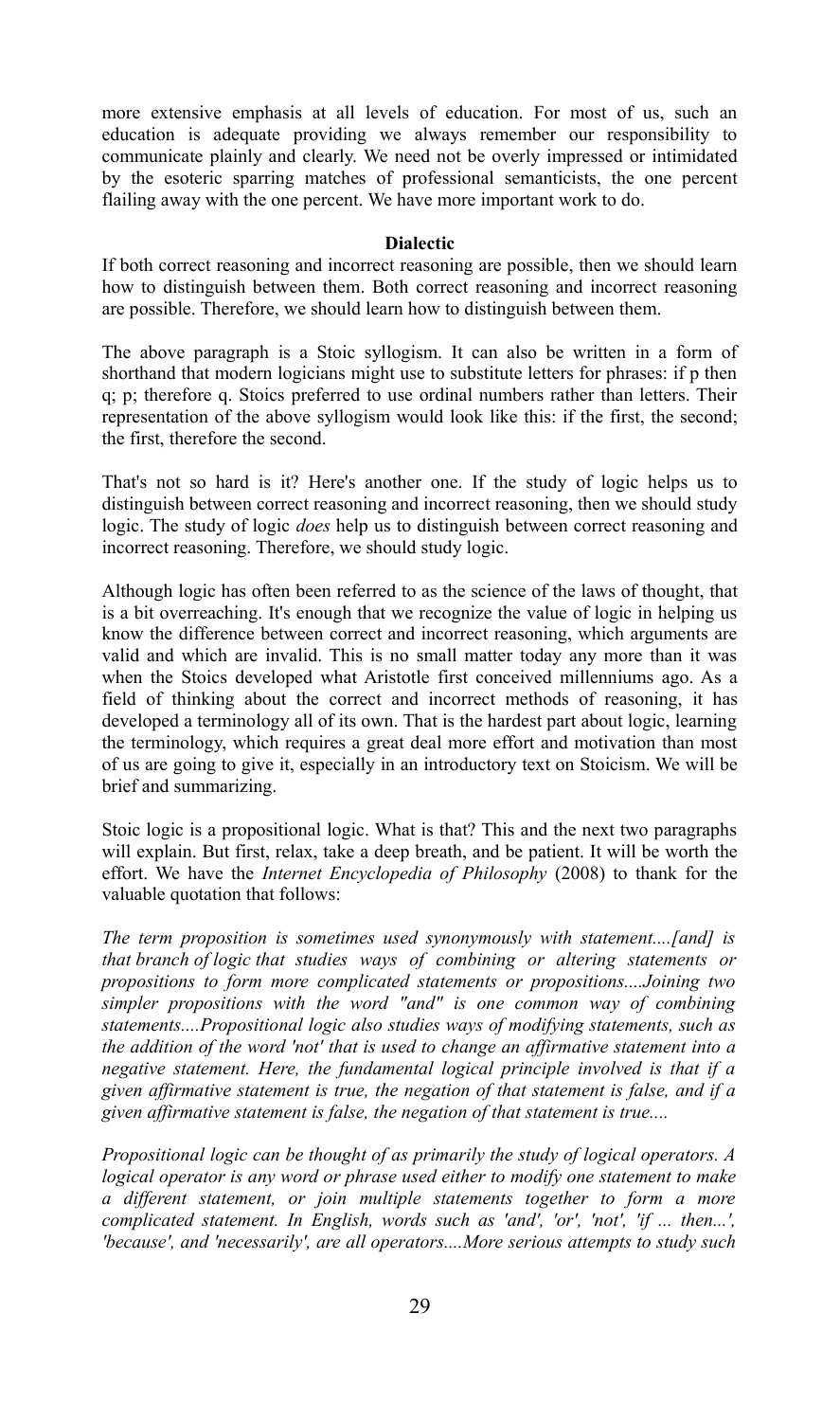*statement operators such as 'and', 'or' and 'if... then...' were conducted by the Stoic philosophers in the late 3rd century BCE. Since most of their original works – if indeed, many writings were even produced -- are lost....The Stoic philosopher Chrysippus (roughly 280-205 BCE) perhaps did the most in advancing Stoic propositional logic, by marking out a number of different ways of forming complex premises for arguments, and for each, listing valid inference schemata.* 

*Chrysippus suggested that the following inference schemata are to be considered the most basic:*

- *1. If the first, then the second; but the first; therefore, the second.*
- *2. If the first, then the second; but not the second; therefore, not the first.*
- *3. Not both the first and the second; but the first; therefore, not the second.*
- *4. Either the first or the second [and not both]; but the first; therefore, not the second.*
- *5. Either the first or the second; but not the second; therefore, the first.*

*Inference rules such as the above correspond very closely with the basic principles in a contemporary system of natural deduction for propositional logic. For example, the first two rules correspond to the rules of modus ponens and modus* tollens*, respectively. These basic inference schemata were expanded upon by Chrysippus himself and other Stoics, and are preserved in the work of Diogenes Laertius, Sextus Empiricus and later, in the work of Cicero....Advances on the work of the Stoics were undertaken in small steps in the centuries that followed....The next major step forward in the development of propositional logic came only much later with the advent of symbolic logic in the work of logicians such as Augustus DeMorgan (1806-1871) and, especially, George* Boole (1815-1864) in the mid-19th century."

#### INDUCTIVE & DEDUCTIVE LOGIC

For nearly two thousand years Stoic logic was ignored, disrespected, or forgotten altogether. Aristotle's logic ruled the day. The typical attitude of logicians in the mid-nineteenth century was expressed by C. Prantl in the first complete history of Western logic ever written. He called Stoic logic "dull" and "trivial," demonstrating once again how easily and arrogantly we dismiss that which we do not understand. Finally, in 1934, the Polish logician, Lukasiewicz, comprehended what the Stoics had done and had the courage to publish his opinion in the *History of the Logic of Propositions.* By the middle of the twentieth century, another logician by the name of Bochinski, who's quotation leads this chapter, stated what is now the current opinion of preeminence Stoic logic deserves.

To begin with, both Aristotle and the Stoics used deductive logic. As you may know, there are basically two kinds of dialectic: deductive and inductive. A deductive argument is one in which the conclusion *follows necessarily* from the premises given. The two syllogisms about learning logic that were used above were deductive. Syllogisms are deductive arguments. An inductive argument is one in which the conclusion, although supported by the premises, *does not necessarily* follow from the premises given. Here's an inductive argument:

> *Caligula was a Roman emperor and disliked philosophy; Nero was a Roman emperor and disliked philosophy; Domitian was a Roman emperor and disliked philosophy; Therefore, Roman emperors disliked philosophy.*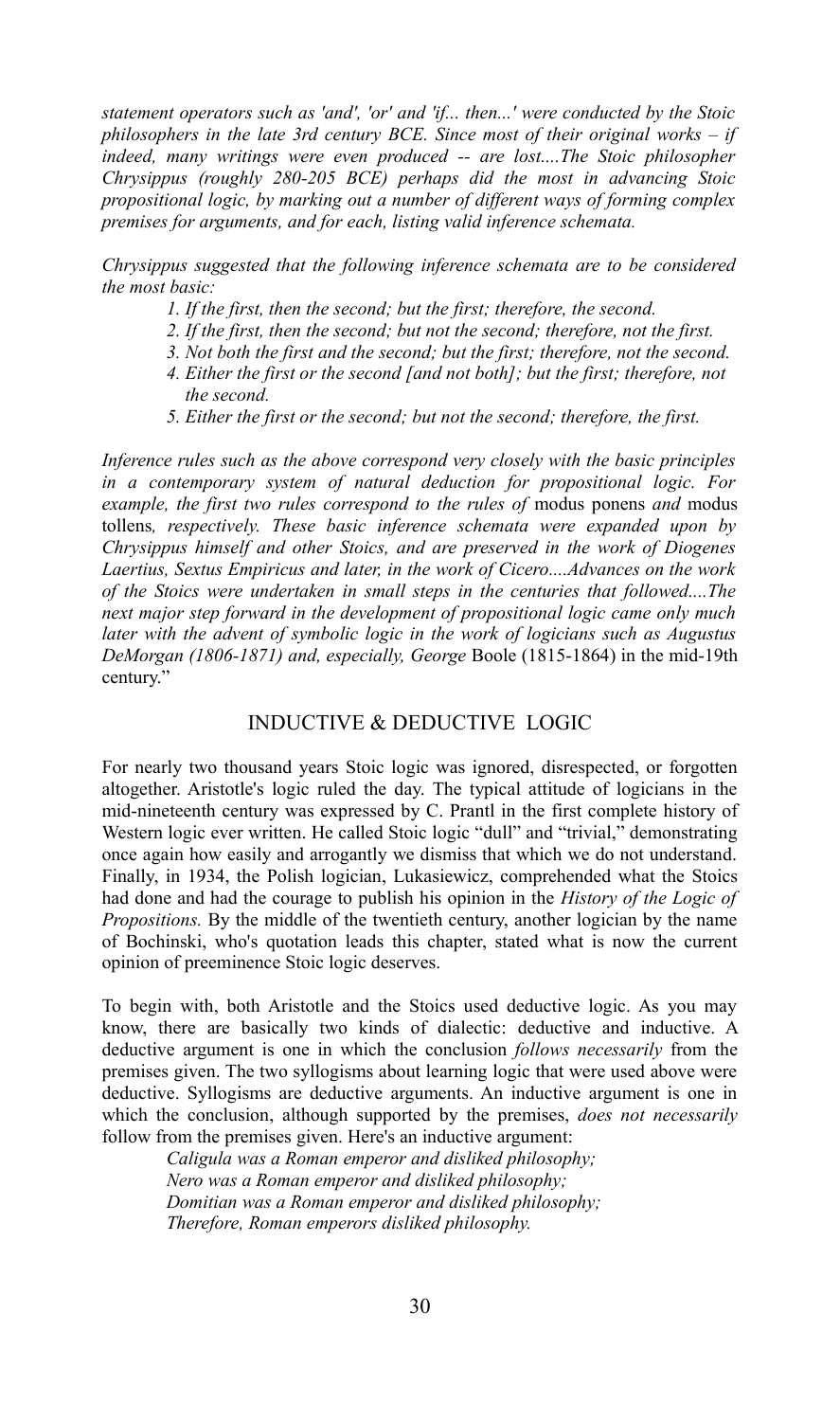Of course, we know that the conclusion is incorrect because Marcus Aurelius was a Roman emperor and was himself a Stoic philosopher. Deductive arguments follow strict rules between the premises and conclusion to arrive at a conclusion that necessarily follows, but inductive arguments do not. Even so, inductive reasoning can be useful. In fact, we use it all the time in our attempts to generalize about a person, place, or thing in real life.

> *In America, most medical doctors are politically conservative; My doctor is an American; Therefore, he's probably politically conservative.*

Inductive arguments, unlike deductive, are not considered valid or invalid, but better or worse depending on how much support the premises give the conclusion. What we're dealing with here are probabilities, which is another matter and not applicable to Stoic logic. And so we leave induction and return to deduction, which is our main business.

In deductive arguments the connection between an argument's validity and the truth of its premises and conclusion are not as simple as it would at first appear. An argument may still be valid even when one or both of its premises are false. Validity refers to the *form* of the argument, not the truth of its premises or conclusion. For example:

> *All cows are purple. All purple animals have fins. Therefore, all cows have fins.*

This is a valid deductive argument because the *form* is valid (All A is B; All B is C; Therefore, all A is C), and IF the premises were true, the conclusion would be also. Here's another one. Is it valid or invalid?

*All birds are insects. All beetles are birds. Therefore all beetles are insects.*

Valid. Even though the premises are untrue, the conclusion is true.

How about this one?

*All cats can fly. All lions can fly.*

*Therefore all lions are cats.*

Invalid. The premises are false, and even though the conclusion is true, the form of the argument is invalid.

By rearranging the *form* we can make this a valid argument – even though the conclusion is untrue.

*All cats can fly. All lions are cats. Therefore all lions can fly.* 

One could easily spend an entire chapter on analyzing and finding the validity and truth of deductive arguments, but it's unnecessary for an introductory text. It is important to show the difficulty of the connections between the premises and the conclusion in order to understand some of the prejudice that arose against such efforts when the more practical Romans inherited the Stoa and preferred to focus on ethics instead. We will too, in a minute, but first we will look at the essential form of the Stoic syllogism in comparison with and contrast to the Aristotelian.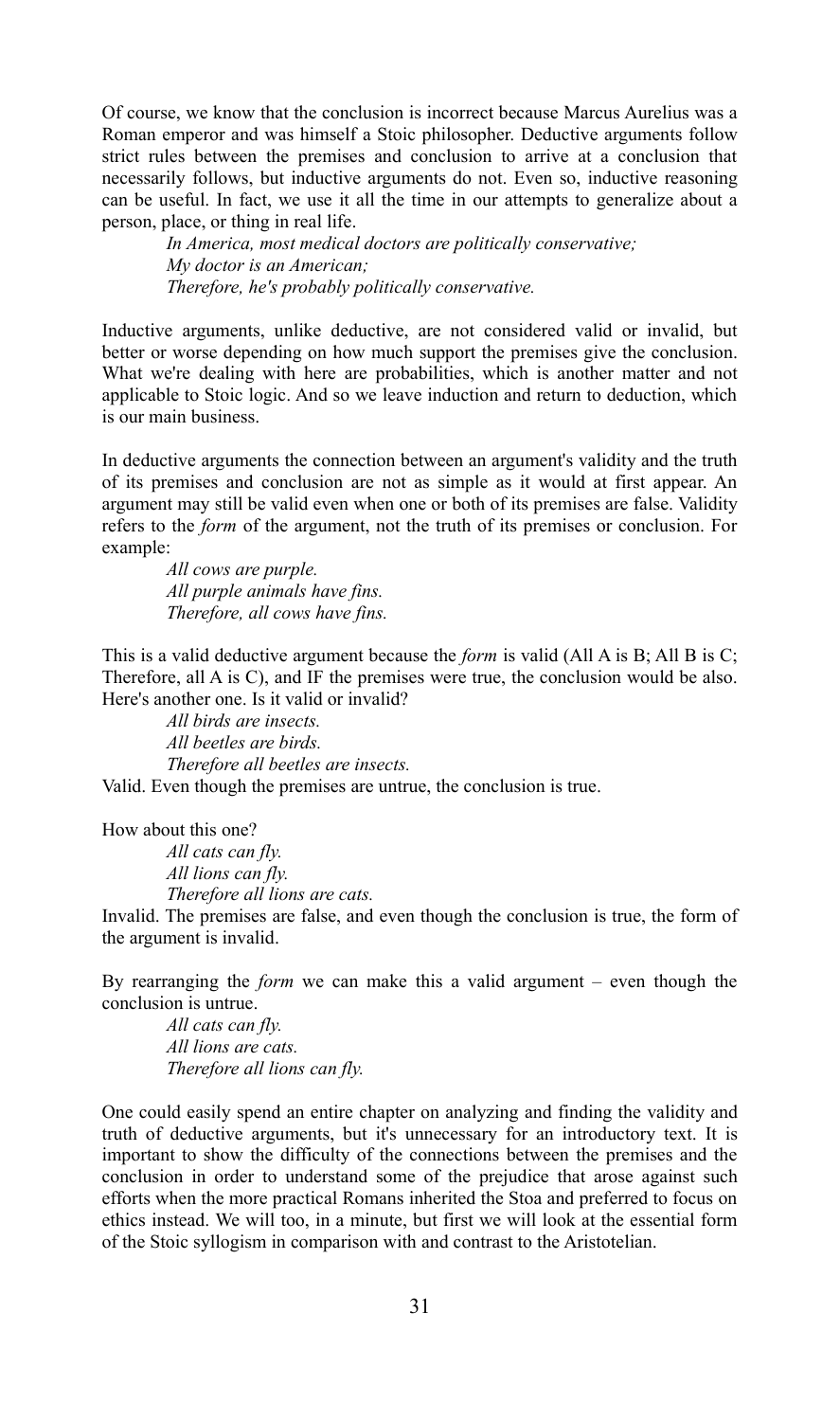#### THE SYLLOGISM

The syllogism is a deductive argument that has two premises and a conclusion. That's what we've mostly been doing so far.

> *All animals are mortal; (major premise) All dogs are animals; (minor premise) Therefore all dogs are mortal. (conclusion)*

That's how Aristotle would present a syllogism. We only need to know how he did it because he is the father of logic and because his form of syllogism is a good way to compare and contrast with the Stoic form. The chief difference between Aristotelian and Stoic logic is that Aristotle always dealt only with universals, while Stoics were less interested universals, which they considered mental constructs and less useful for practical purposes than individual cases. (It should be noted, however, that although the individual was paramount in Stoic logic, there was no prohibition against working with universals, and they did.)

Although Aristotle only allowed two premises before his conclusion, the Stoics claimed there could be many – even though only examples using three premises have been found. Finally, Aristotle created four forms while the Stoics used five kinds of syllogisms as we saw in the *Internet Encyclopedia of Philosophy* above.

A Stoic syllogism about the mortal dogs above would have not taken that form but would have followed their *modus ponens* form as follows:

> *If all dogs are animals, then they are mortal; All dogs are animals; Therefore, all dogs are mortal.*

It looks practically the same, but it isn't. Remember, the Stoic syllogism is propositional logic, or statements emphasizing the connection of one thing to another, the interconnectedness of all things. If this, then that.

In the Greek Stoa, these syllogism were what dialectic was all about. And dialectic, along with rhetoric, was their logic, which was considered to be as important as the study of physics and ethics. One studied physics to know the operations of Nature, logic to be able to organize and communicate thoughts accurately, and ethics to know the right action to take based upon this accurate understanding. By the time Panaetius was introducing the Stoa to the Romans, the study of formal logic had diminished in importance. In fact, he seldom discussed physics and virtually ignored logic, much to the preference of the practical Romans who were more interested in action.

If you are inclined to agree with the Romans and consider all such intellectual efforts little more than games not worth your time or trouble, you are in good company. Listen to what Seneca has to say about such matters in his *Letters from a Stoic*, #48:

*One is led to believe that unless one has constructed syllogisms of the craftiest kind, and reduced fallacies to a compact form in which a false conclusion is derived from a true premise, one will not be in a position to distinguish what one should aim at and what one should avoid. It makes one ashamed that men of our advanced years should turn a thing as serious as this into a game.*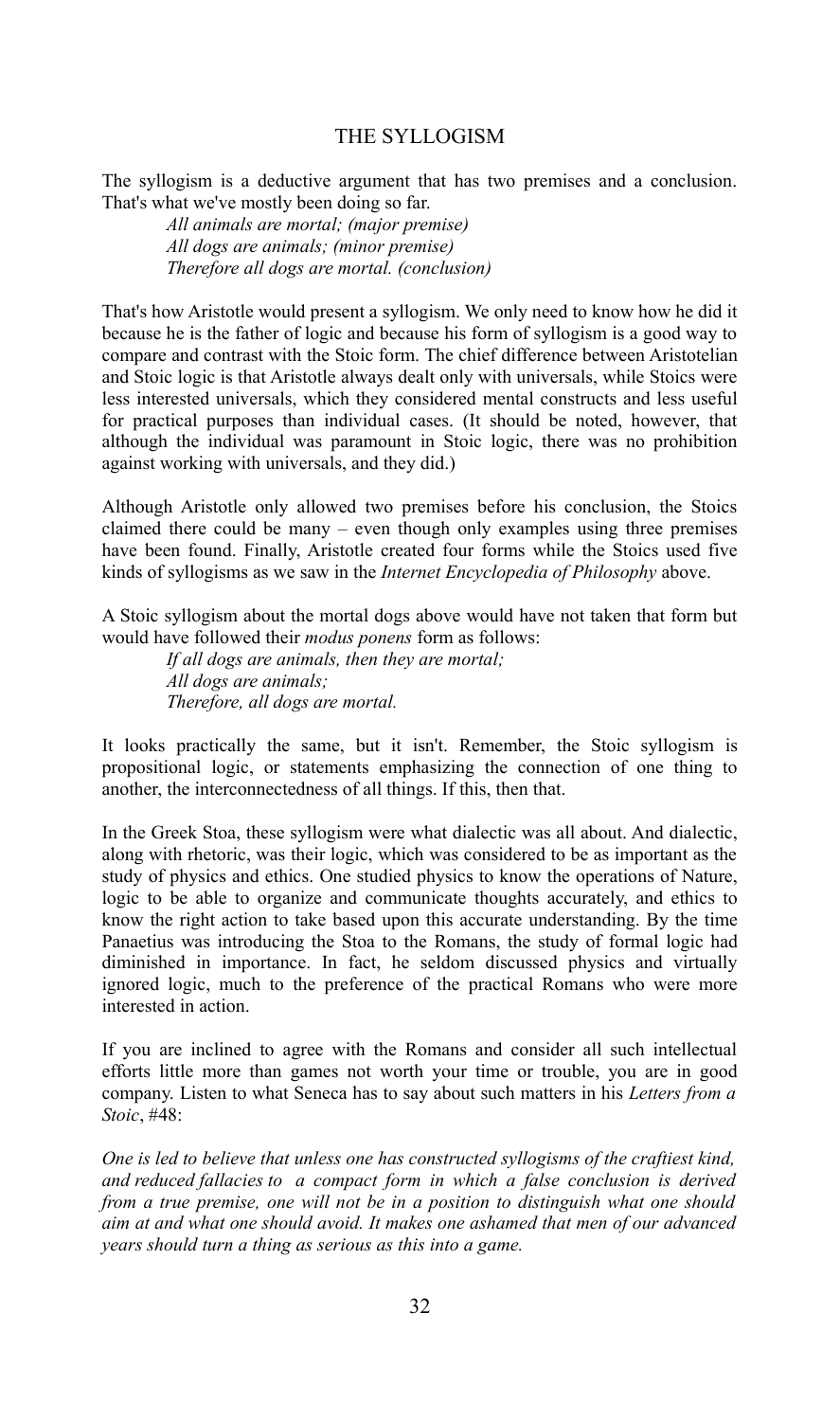Mouse is a syllable, and a mouse nibbles cheese; therefore, a syllable nibbles cheese.

*Suppose for the moment I can't detect the fallacy in that. What danger am I placed in by such a lack of insight?... What childish fatuities these are!...Shall I tell you what philosophy holds out to humanity? Counsel. One person is facing death, another is vexed by poverty, while another is tormented by wealth....What's the point of concocting whimsies for me of the sort I've just been mentioning: This isn't the place for fun—you're called in to help the unhappy. You're pledged to bring succor to the shipwrecked, to those in captivity, to the sick, the needy and men who are just placing their heads beneath the executioner's uplifted ax.*

Such exercises in syllogistic logic are unlikely to be encountered any time or place in your life. You can get up in the morning and see the news in the paper or on your computer screen or on the television and never have any reason to examine what you see with a syllogism. You can go to work, buy, sell, administer, build, play, plant and harvest without syllogisms. You can raise a family without them. But, you cannot go through life without frequently being exposed to and coerced by reasoning that we currently know as logical fallacies. The ancient Stoics did not, so far as we know, teach and study these kinds of fallacies, but we will today. This is the kind of logic you really need to know and refer to so many times in your life that to be entirely ignorant of them would be inexcusable. That's why they are presented here in a text on Stoic logic. The new Stoic should know them.

#### COMMON LOGICAL FALLACIES

*Jesus loves me this I know, for the Bible tells me so, little ones to Him belong, they are weak but He is strong. Yes, Jesus loves me. Yes, Jesus loves me. Yes, Jesus loves me – the Bible tells me so.* "Jesus Loves Me," a Christian children's song

Long before I could read or reason, this was the first song I learned by heart. Sixty years later, I still remember it word-for-word. Beginning as toddlers, we were told to stand up and sing this song at the beginning of every sabbath school class. Can you spot the logical fallacy? It's repeated twice. Jesus loves me, and I know this because the *Bible* tells me so. How do I know Jesus loves me? The *Bible* tells me so.

Here's how we continue with that kind of reasoning: Jesus is the Son of God. How do I know? The *Bible* tells me so. My God is the only God and the Ruler of the universe. How do I know? The *Bible* tells me so. Mohamed is the prophet of Allah. How do I know? The *Koran* tells me so. And why should I believe what the *Bible/Koran* tells me? Because the *Bible/Koran* is the divinely inspired word of God/Allah. How do I know? The *Bible/Koran* tells me so.

It is possible to learn to recognize bad reasoning in all forms of discourse, from nursery songs to advertisements and political debates. Anyone familiar with logical fallacies will quickly come to realize that bad reasoning is so frequent as to be commonplace. That does not make it right, and the reason it is so common is that so few of us are schooled and skilled in correct reasoning. Religious and political leaders can make their harangues seem plausible to thousands, even millions of us,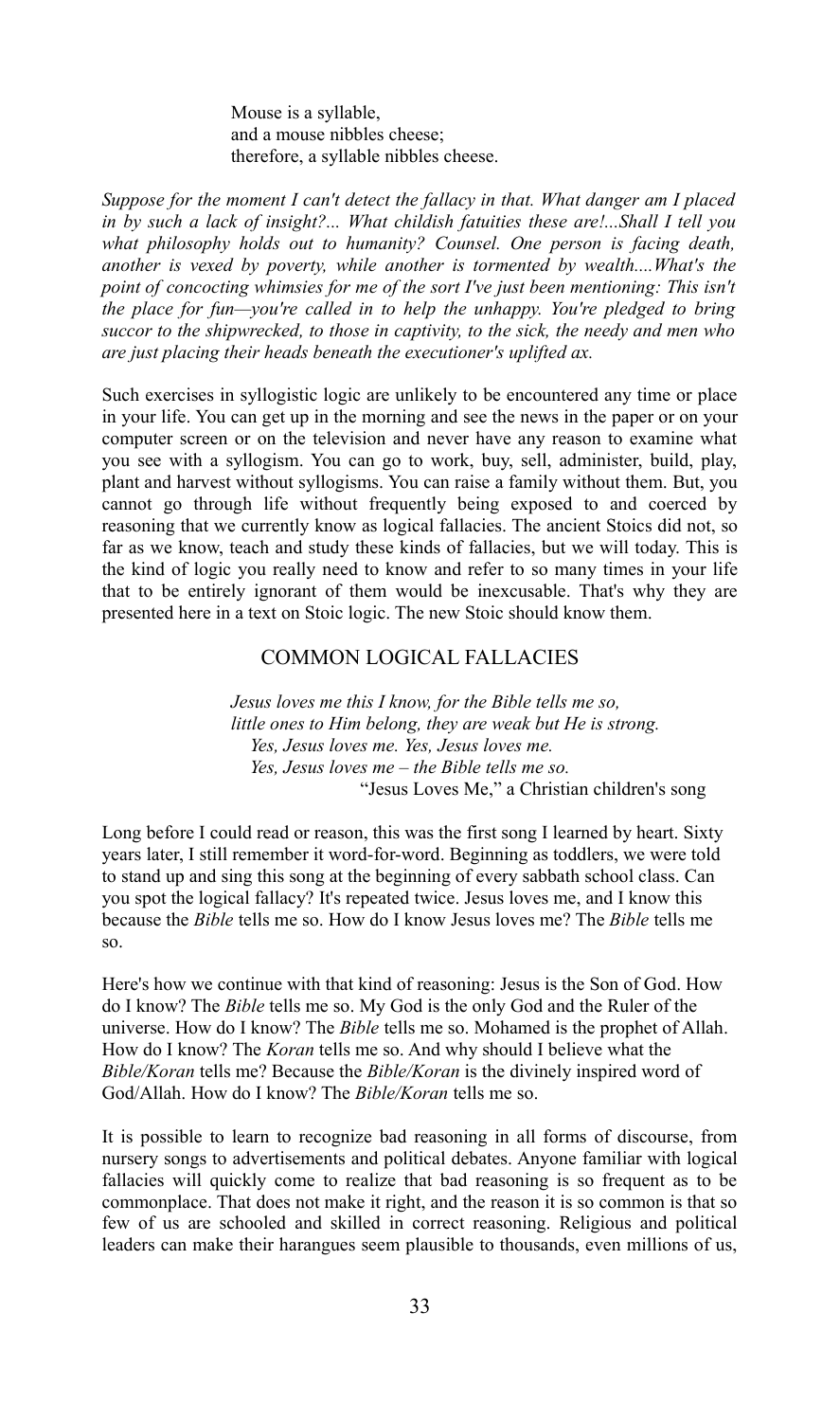because we don't know any better. We are not schooled in how to spot faulty reasoning, and that oversight in our education will be corrected someday. In the meantime, many of us, probably most of us, routinely and unknowingly commit logical fallacies with abandon.

According to S. Cannavo in *Think to Win,* there are nearly two dozen common fallacies that people abuse every day. We are only going to examine four. This is not a book of logic, and it isn't necessary to exhaustively examine each and every fallacy to gain both an appreciation for the value of such study and to significantly improve in your ability to reason logically. Those who want more should take it as a sign they may be budding logicians. For the rest of us, what follows should be sufficient. If you learn these well and commit them to memory, you will stand head and shoulders above the majority of your fellow citizens. You will not only avoid committing these reasoning mistakes, you will not be fooled by those who insist upon their point of view with fallacious argument.

#### **1. Red Herring Fallacy**

All those who enjoy detective stories are probably familiar with the red herring, but they may not know where the term came from. It comes from the literary idea, if not the practical reality, of dragging a smelly herring behind you to throw off any tracking dogs from following your own scent. The much more powerful smell of the herring confuses the dogs into believing they have lost your own. The red herring in the detective story is a person, the character that often has both the means and the motive to perpetrate the crime, but is actually innocent. That's essentially what this fallacy does. It *misleads*.

How does it do that? By changing the issue and thereby sidetracking you from your pursuit of the truth of any matter. It's not the same as changing the subject, a favorite ploy of the debater who doesn't know the answer to a given question (e.g., Sarah Palin in the vice-presidential debate of 2008). In the red herring fallacy, you superficially stay on subject, but shift away from dealing with the real point of the discussion. Here's an example:

**John**: *Detective films are excellent examples of the morality play. The bad guy always gets caught and loses to the good guy in the end. They teach that crime doesn't pay.*

**Mary**: *I think detective films are just glorifications of violence that always follow some stupid formula. Sometimes I don't know which one is the bad guy, the criminal or the cop.*

So, we go from John's assertion that detective films are instructions on the subject of good and evil to Mary's discomfort with the whole cops-and-robbers genre. She stayed on the subject, but shifted from morality play to glorification of violence without even attempting to address what John said in the first place. Here's another one.

**Mary**: *Global warming is an issue the United States has not seriously addressed and is going to make it impossible for many species, such as the polar bear, to survive in the wild.* 

**John**: *Global warming, if it exists at all, may be the best thing that ever happened to Canadians and Russians. Imagine the beauty of springtime in Moscow.*

Mary wants to talk about the serious matter of global warming while John ignores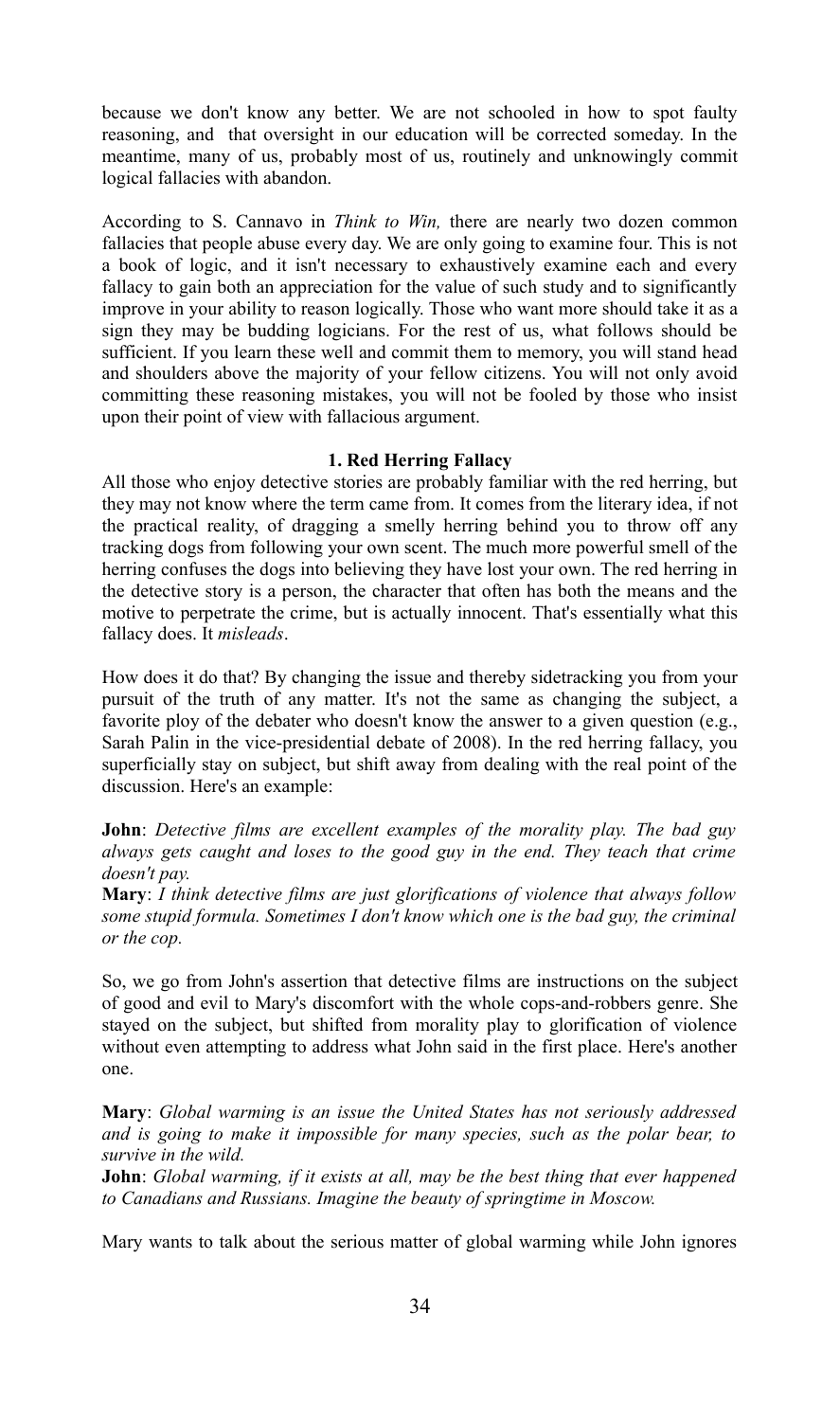the dangers and spins out on a fantasy about flowers and warm showers in northern climes. Notice, neither John nor Mary can be accused of falsehood or ignorance or changing the subject. Each is simply seeing the same issue from a different point of view. A red herring isn't necessarily a bad thing, it's just not an instructive or constructive way to examine the issue at hand. The second example could also be called a Straw Man Fallacy, because there is certainly an element of foolishness going on here (on the part of John), but that will have to wait. One more example should suffice:

**George**: *Stoic philosophy is the greatest wisdom philosophy in the history of the world.*

**Fred**: *When it comes to philosophy I leave that to the Church; it's enough that I try to be a good person, pay my tithe, and raise my children to know the difference between right and wrong.*

The third example is the primary reason that Stoic philosophy is also the *last* wisdom philosophy in the history of the world, at least in the western world. Confucianism holds that position in the East. After the Christian era, philosophers became academicians, scholars who were no longer looked to as a source of wisdom on how to live well. The faiths took over that responsibility and based their information on divine revelation and church doctrine. The philosophers changed the subject entirely.

#### **2. Begging the Question Fallacy**

When searching for answers, we can go from being sidetracked by red herrings to not even leaving the front gate of the ranch. *Begging the question* is an odd phrase, but it describes a situation in which the heart of the discussion, the question at hand, is evaded entirely. Instead of using a reasoned argument to come to a conclusion, the author *begs* the question by either restating it or avoiding it altogether. In other words, you've gone nowhere and solved nothing.

#### Circular reasoning

Circular Reasoning is a common form of question begging. It is circular in that the conclusion is just another way of beginning. If you tell me that I should believe in Mohamed because he is the prophet of God, all you are saying is that I should believe in the prophet of God because he is the prophet of God. You haven't proved anything, and your conclusion is the same as your premise. Remember the sabbath school song quoted above? If you claim that the Bible is the word of God, and I ask how you know, and you tell me because it says so in the *Bible*. What have you proved? Nothing. All you have said is the *Bible* is the word of God, because the *Bible* says it is the word of God. The whole idea of an argument is to provide additional evidence for the premise. In this case we have provided nothing new to support our claim. Here are some more examples:

- Why is it illegal for people to smoke marijuana? Because it's against the law.
- Should gay marriage be legalized? No, marriage is the legal union of a man and a woman.
- Why do Christians go to Heaven and Jews go to Hell? Because Christians believe in Jesus and Jews don't. If a Jew would believe in the Lord Jesus Christ as his Savior, he would be saved.
- How do I know this is Bigfoot's track? What else could make a footprint this big?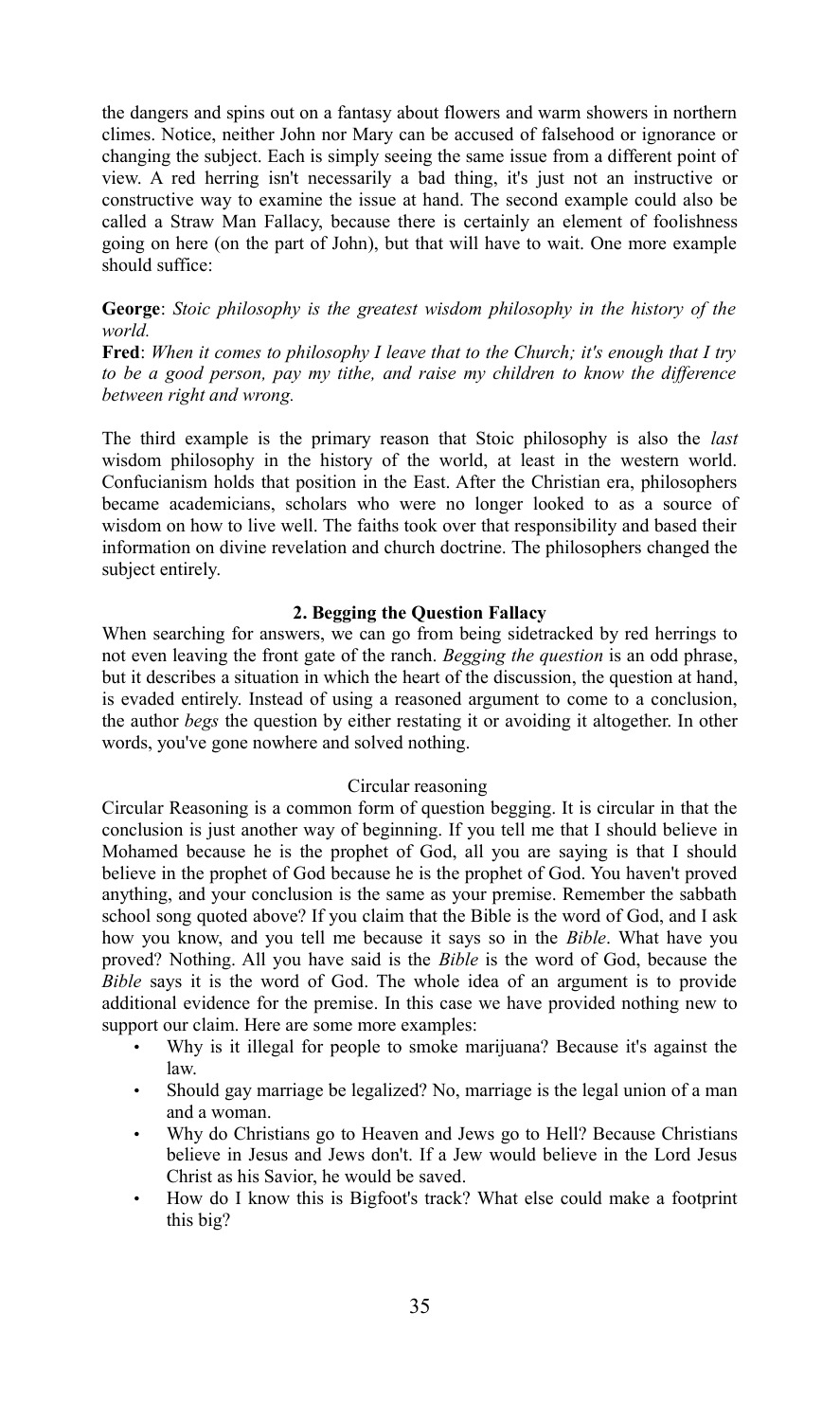#### **3.** *Ad homenim* **Fallacy**

Attacking a person rather than an issue. This tactic is a favorite of politicians and was used extensively by members of the U.S. Republican Party during the cold war of the 1950s. It began with Senator Joseph McCarthy and Congressman Richard Nixon, who cleverly shifted from addressing issues to addressing the suspicious, even subversive character of opposing members of the Democratic Party. It's still in use today by politicians of all persuasions, and perhaps it always will. In short, the whole point is to avoid examining the issue by attacking the person or some group of persons *related* to the issue. This is so common in all areas of life and discourse as to be almost unnoticeable, and it's even possible that you have done it yourself. Not on purpose, of course. It's also a favorite tactic of the criminal mind. In this case, shift the blame of one's malfeasance onto the victim.

#### **District Attorney**: *Why did you steal the car?*

**Car Thief**: *I needed a ride. Besides, anybody stupid enough to leave their keys in the ignition* deserves *to have their car stolen.*

In this case, I'm sure the car thief could see his motivation was a bit lame, so he abused the victim to justify his reasons.

**Moderator**: *If elected President, how will your health plan address the health care crisis in America, and in what way does you plan differ from that of your opponent?* **Politician**: *I believe in freedom of choice and responsibility of the individual. My opponent believes health care is a right. He wants to tax and spend, tax and spend, take away your freedom of choice very much like the Socialist. As a matter of fact, If you elect my opponent creeping socialism will be the order of the day. As they say in the desert, "Never let the camel get its nose under the tent."* 

The politician never described her health plan. She went directly to attacking the opponent as a tax and spend socialist, which in a socialist country may not be heaping personal abuse on anyone, but in the U.S.A. today, it is tantamount to calling him a subversive criminal.

#### **4. Straw Man Fallacy**

In this case, rather than attack the character of the speaker you attack or ridicule the seriousness of the issue and thereby turn it into a *straw man*. Once the argument is weakened by being made to look ridiculous, it becomes a straw man who no longer has strength and falls. That's the whole point of using this fallacy. There are a number of ways of transforming an opponent's argument into a straw man: oversimplifying, over-complicating, exaggerated literalness, or just plain silliness. This fallacy almost doesn't need examples, you could probably provide your own, but here are a couple.

**Mary**: *Global warming is an issue the United States has not seriously addressed and is going to make it impossible for many species, such as the polar bear, to survive in the wild.* 

**John**: *So, if it gets too warm for the polar bears they can adapt like the rest of us, get a haircut, stay in the shade, drink a cold one.*

This is an example of making Mary's statement appear ridiculous by substituting outright silliness for a serious discussion. John obviously doesn't know or doesn't care about global warning and the catastrophic implications. Furthermore, it's equally obvious he doesn't want to know or care.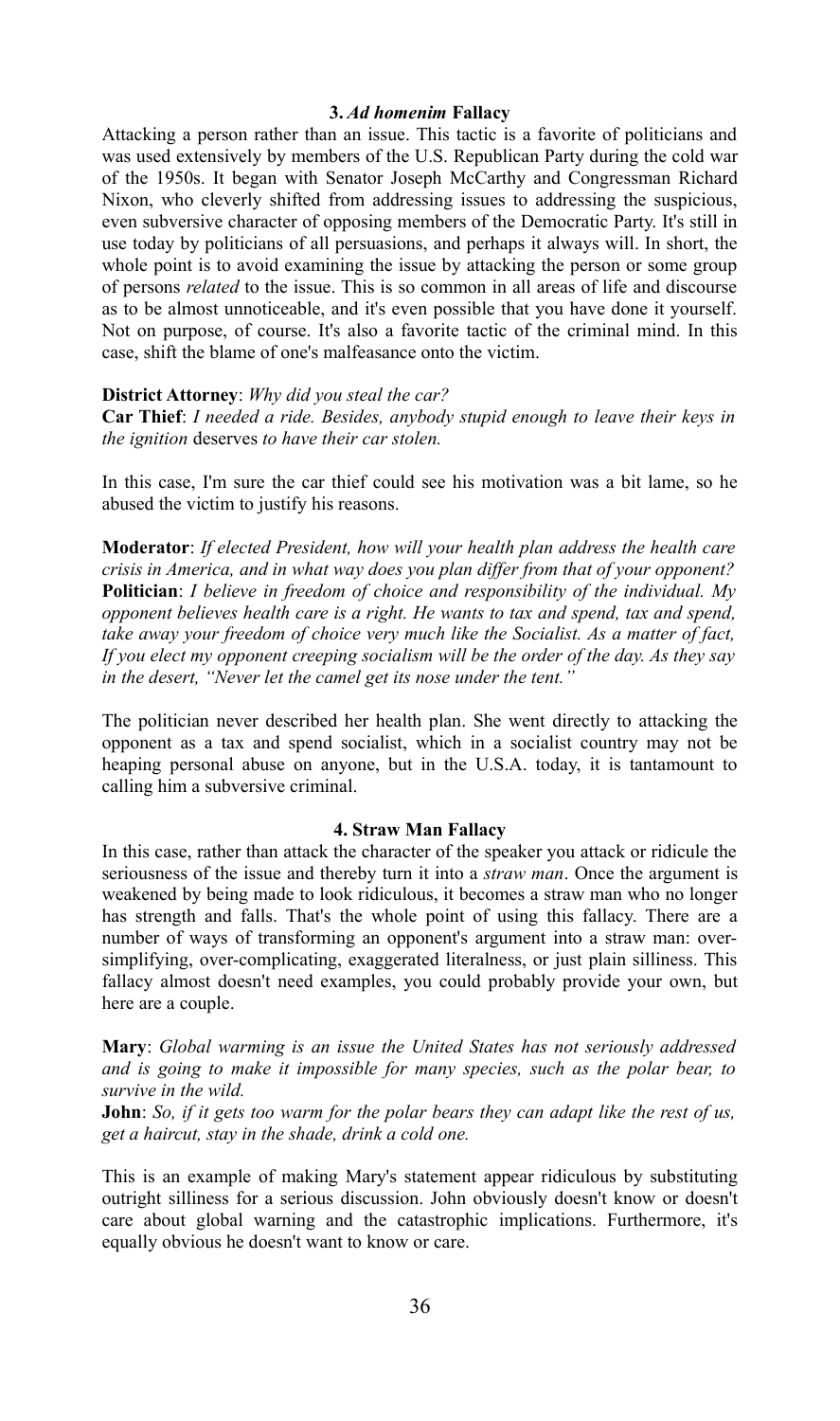**Vegetarian**: *Eating animals is unnecessary. Killing when unnecessary is murder. Therefore, eating animals is murder.*

**Carnivore**: *Everything dies sooner or later. Do you think animals care about living to old age? Shall we build rest homes for the aging Angus?*

The syllogism presented by the Vegetarian could have been dismantled with serious argument, but the Carnivore either didn't know how or didn't want to bother. How would you have answered the Vegetarian?

#### **Memory Work**

Remember these fallacies:

- 1. **Red Herring**: It *misleads*. How does it do that? By changing the issue and thereby sidetracking you from your pursuit of the truth of any matter.
- 2. **Begging the Question**: The heart of the discussion, the question at hand, is *evaded* entirely. Instead of using a reasoned argument to come to a conclusion, the author *begs* the question by either restating it with circular reasoning or avoiding it altogether.
- 3. *Ad homenim*: Attacking a person rather than an issue.
- 4. **Straw Man**: Attack or ridicule the seriousness of the issue and thereby turn it into a *straw man*. Once the argument is weakened by being made to look ridiculous, it becomes a straw man who no longer has strength and falls.

**\* \* \* \***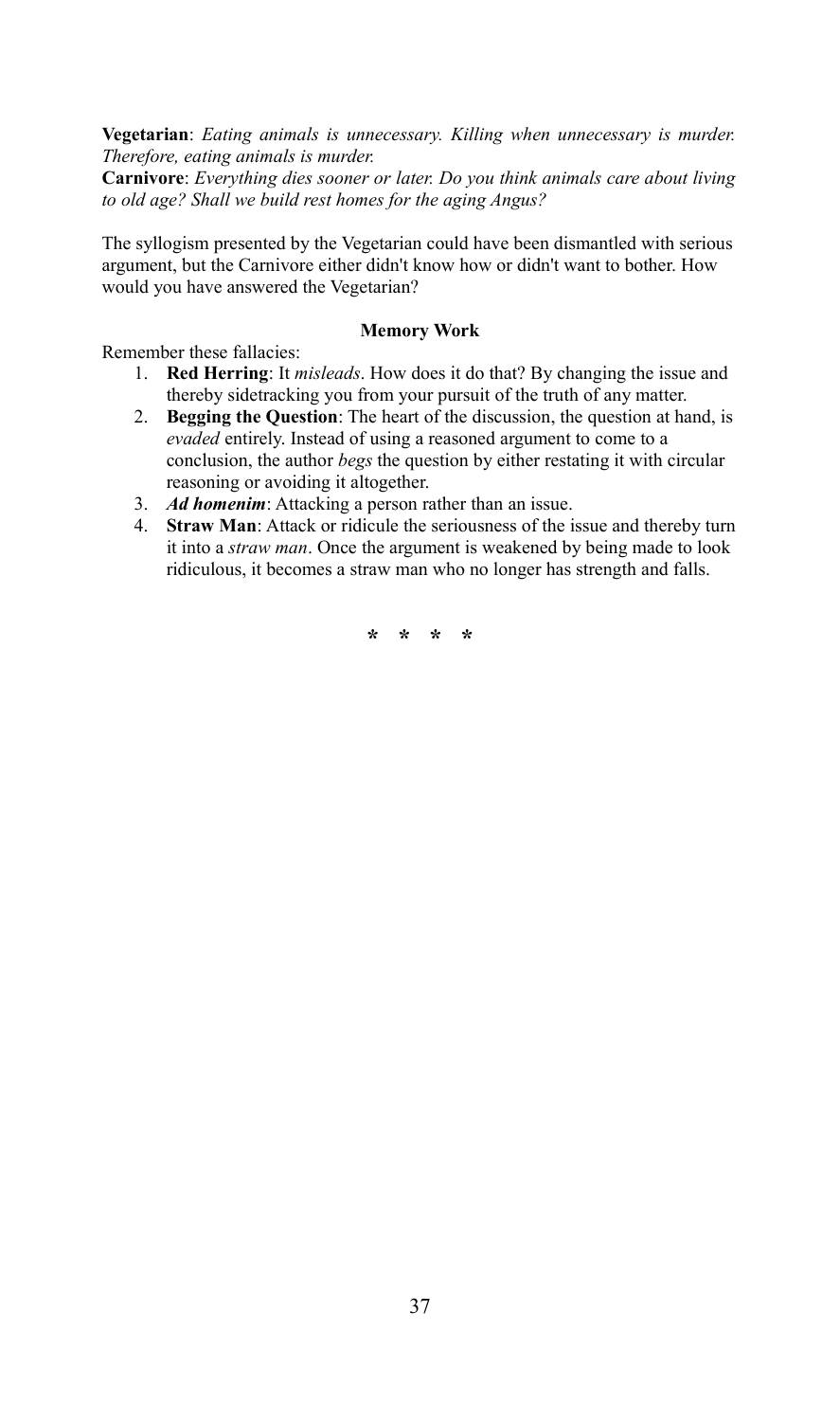# **ETHICS**

#### *Ethical behavior? Doing what you know is right. . . . even when no one is looking.* Detective Sergeant Robb Hurt, San Diego Police Department

## INTRODUCTION

Many years ago when I was young man, a color TV was a highly desired possession. They were a bit expensive, and most couldn't afford them. At that time I knew a guy about my age who had been in and out of trouble since he was a teenager, small time stuff, a punk. He had no remorse for his chosen lifestyle. He once said, "If you could steal a color TV, and you knew, absolutely knew there was no way you would get caught, you'd take it too, wouldn't you?"

I didn't have an answer then, except some comment that you could never know that you wouldn't get caught. "Well, whenever I steal something, I *know* I won't get caught," he said. "Sometimes I do, but that's not the point. My point is, if you *knew* you wouldn't get caught, you'd take the TV, wouldn't you?" I didn't have an answer. Now I do. Many years later when I was living and working in Japan as a conversational English teacher, I had an experience that clarified and answered this question.

I was working on a teaching contract in a small village isolated far from any city and was one of only two foreigners, *gaijin*, for many miles around. The boss, a Japanese man who spoke very little English, had managed to enroll quite a number of students in his one-room school house and an even greater number attending classes in offices and factories all over the prefecture. Most of his success was based on the fact that it was the only English language school in that region and learning English was in the height of fashion. There was such a demand for these classes that the teachers who actually taught them, an Englishman and I, worked from 8 AM to 10 PM, six days a week. He gave us Sunday off. Despite this very full schedule, we lived like paupers.

We slept on the floor in small rooms of the owner's estate on old, worn-thin tatami mats and only earned enough to eat rice, cucumbers, and mackerel—a fish that the poorest locals ate. No time or money for recreation or entertainment, let alone other necessities like clothes or furnishings for our room. In contrast, the owner of the school lived like a feudal lord.

He was also a drunk. Every night and day he drank his favorite brew, Kirin beer, and threw the bottles out the kitchen window onto a great heap of empties accumulating in the back yard. He also kept a mistress on the premises, drove a luxury sedan, and was sending his son to one of Japan's most expensive private colleges – all on the wages brought in by the two English teachers in his employ. His wife had left him long ago, and his shrill mistress, whom the villagers rumored was an aging mafia moll, did all the scheduling and transportation arrangements. The owner only spoke pidgin English, so his contribution to the enterprise was to collect the money, spend it, and drink.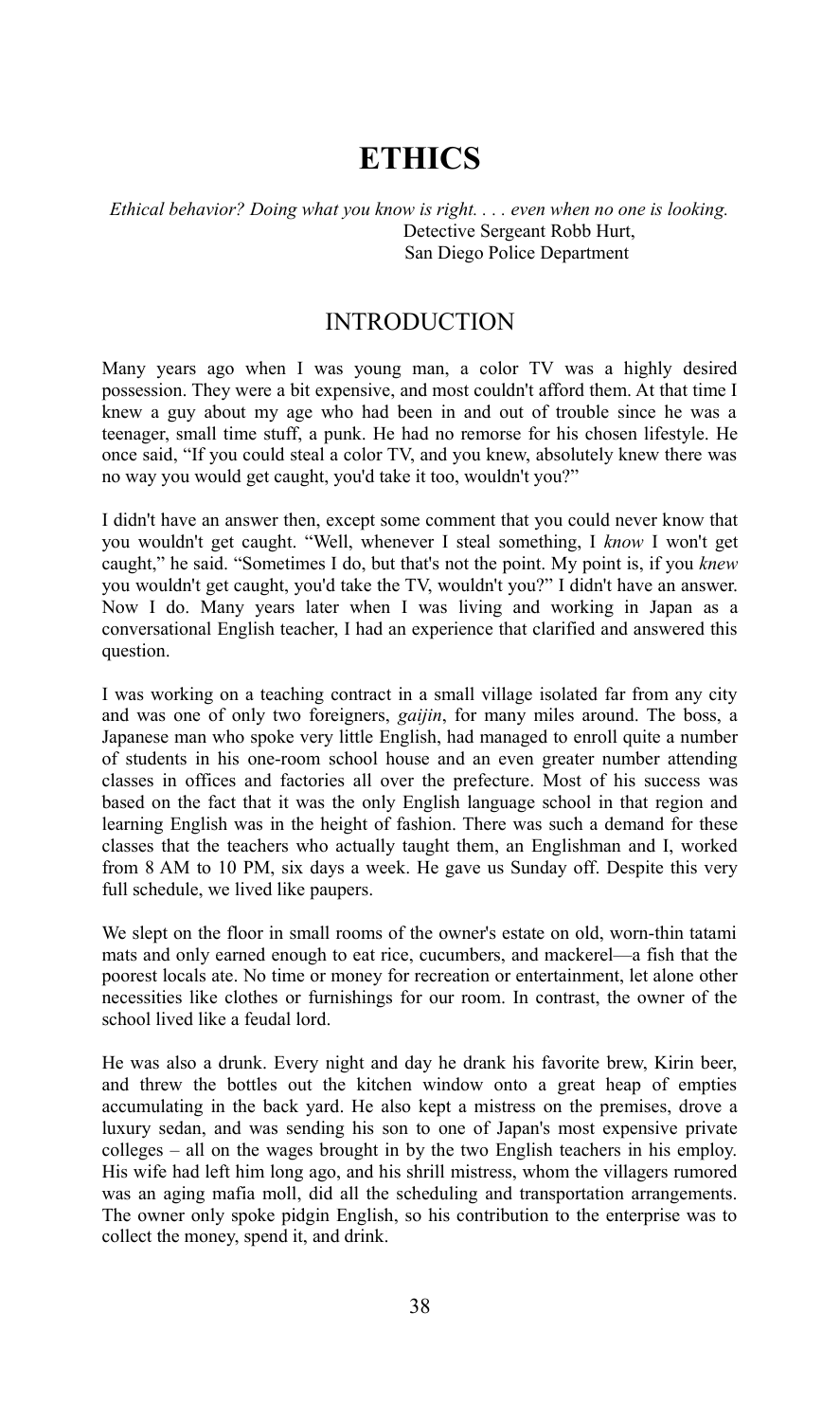One hot and rainy evening around dusk when the boss and his mistress were vacationing on a neighboring island, I looked out the window of my room and saw a hole in the wall of a two-story, concrete building nearby. I had never seen a hole there before. This building was part of the estate. It had no windows, only one door, and gave the appearance of having very thick walls. Neither the Englishmen nor I knew what the building was for, and the owner wouldn't talk about it when asked, so we guessed, half facetiously, that it was some kind of treasure house for all his money. Rather, our money. Whatever it was, it was an old building, and apparently the rain had eroded a fairly large hole just about waist-high in the side of one wall. I decided to investigate, found a flashlight, and as soon as it was really dark I opened the hole a little larger and crawled in.

It *was* a treasure house. I didn't measure it, but in the dark the floor may have had an area of about 25X25 feet (8x8 meters) with wooden steps leading upstairs. Everywhere you looked there were Japanese works of art—*sumi e* (ink brush paintings rolled up into scrolls), lacquered chests, pottery, carved *suzuri* (ink stones), and samurai swords. I was dumbfounded. Not only were we living and working like dogs to support the owner's luxurious lifestyle, the boss had enough left over to fill a treasure house with works of art. Despite this abundance, there was no indication he had any interest in art except as a collector. There wasn't a single work of art in any part of the house, the school buildings, or in the shabby rooms we teachers occupied. Apparently, it was exclusively desired for speculation, not for the love of beauty.

I looked back outside the hole to make sure I had not been observed, then shined my flashlight around. There was a light switch, but I didn't turn it on. Just inside the door was a disorderly pile of *akama suzuri*, ink stones carved by a master, a National Living Treasure whose work I recognized. Apparently after purchase they were just tossed inside to land wherever they would. I went upstairs and randomly examined *sumi e* scrolls stacked perpendicular to the wall like loaves of bread in a French bakery. I unrolled one after another and couldn't believe it, any one of them would likely fetch at least two or three months' wages. Then I stopped. This was the one. This was the one I would take to compensate for my unprofessional situation. I had a graduate degree and experience as a Teaching Fellow at a good university. With these credentials I signed a contract describing a reality entirely different from the one I was living. I looked back at the image. It was an eagle perched on the limb of a tree. No tree visible, just the eagle perched on a limb, looking directly at the viewer. I heard it speaking to me. "I'm yours," it said.

There was no way I would get caught. I could take the painting, wrap it, and mail it out of the country before the boss even got back from his vacation. It was unlikely he remembered the painting. It was only one of the many, many paintings there, and he didn't show any aesthetic appreciation for any of them. I carefully wiped my fingerprints and crawled back out the hole. I decided to wait until midnight, then go back and take it. I deserved it, didn't I? I had already earned its value many times over in wages the boss kept for himself. At the very least, it would make me feel a whole lot better about the time I had spent here. When my contract expired I could leave the country with one small treasure for my trouble.

I laid down on my mat, but couldn't sleep. I rolled and tossed and argued with myself. The cop and the thief. The thief wanted it, believed he deserved it, and the cop said it was wrong to steal regardless. This went on hour after hour,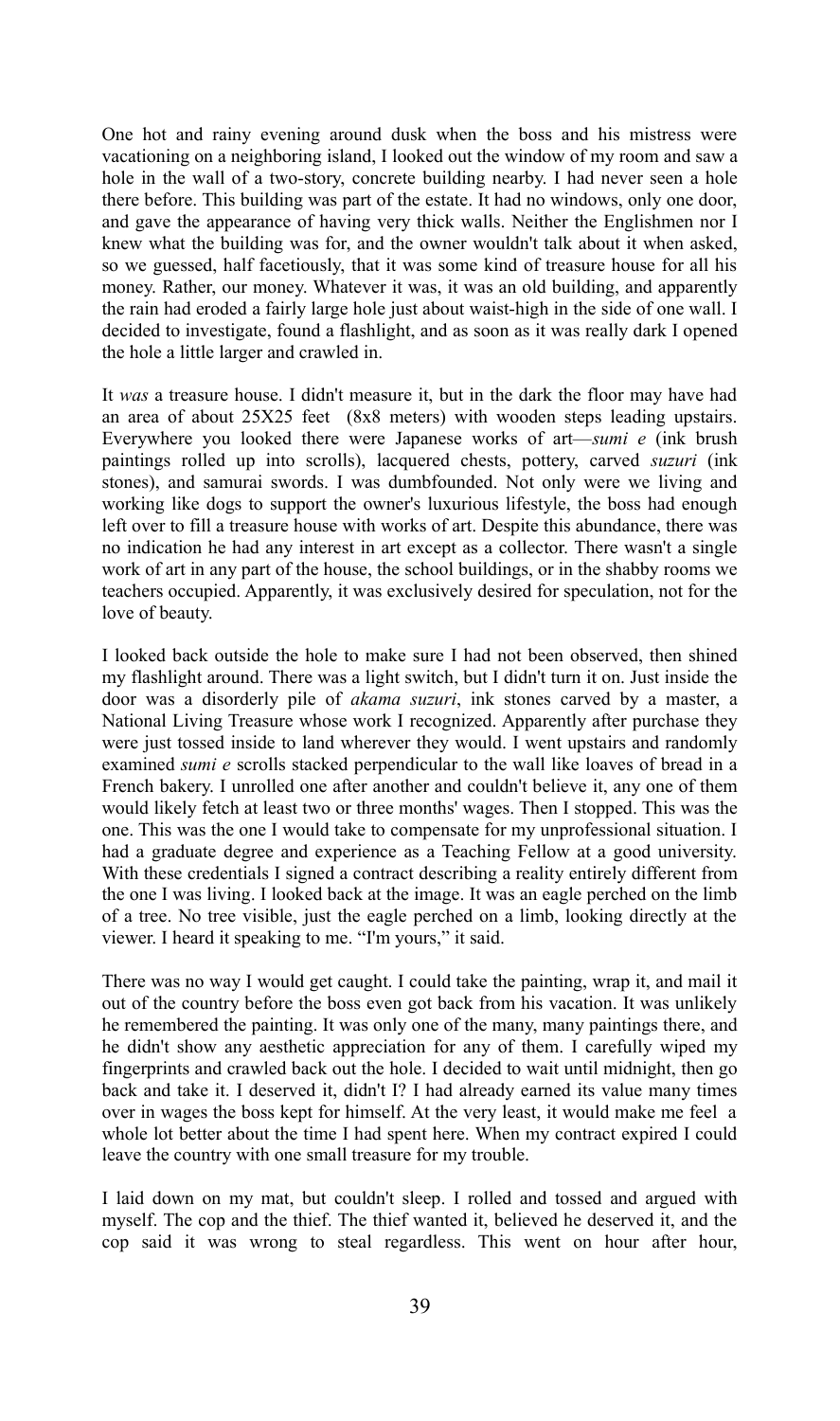rationalization after rationalization. Midnight came and went, and the argument continued. Just before dawn, it was finally resolved when I saw the painting in my mind's eye taken from the treasure house, mailed out of the country, and hanging on the wall of my future home back in the USA. All rationalizations were set aside, because I knew that every time I looked at the painting hanging there I would remember how I got it—by theft. I would be a thief. The cop had won.

\*

That night I learned one of the most essential lessons of Stoic ethical philosophy. Regardless of whether or not you are caught in the act of any form of malfeasance, the only one you hurt is yourself. Even if the owner of the color TV or *sumi e* painting never knew of the loss, the thief knows it. And the thief knows he is a thief. Anyway he rationalizes dishonesty, even if the person from whom he steals is a truly bad man, the thief is still a thief. Even if he tells himself and others that he is a really good man who just did a bad thing, he has been compromised by the very act he committed. He is not a good man, he is not a noble man, he is a thief, and until restitution is made, that is the best he will ever be. But he can change. He can choose to become a good man and create a noble character no matter in what circumstance he finds himself. While members of religions base their ethical behavior on hope for heaven and fear of hell, Stoics believe we create our own heaven or hell in this life, right here, right now, as a direct result of our acts. But, let us begin with the beginning, *oikeiosis* and the Primary Impulse, Nature's gift to life and the starting point for Stoic ethics.

## OIKEIOSIS: FROM PRIMARY IMPULSE TO VIRTUE

At birth, the Primary Impulse of all living things is the care of itself. This is true of all living things, plants and animals, but it is the sentient creatures that exhibit this in a way we can best understand. *Oikeiosis* is a difficult word to remember, and even more difficult to define, but it is so important as a concept that we need to learn it. It is the beginning and the end of Stoic ethics. It makes the ethics of our philosophy unique and greater than all other ancient philosophies, and it quickly and easily disposes of a great rival in antiquity and today, the Epicurean. For that reason alone this is a concept that must be carefully learned and firmly understood.

#### *Oikeiosis*

*Oikeiosis* is Greek and means well-disposed. It also means affinity and as a concept is referred to as the Doctrine of Appropriations. From birth, we are well-disposed towards or have an affinity for pleasure and an aversion to pain and discomfort. All animals do, and we are no exception. Even plants reach out to the sun as their roots search for moisture and nourishment and attempt to avoid what is harmful. The Primary Impulse is what the Epicureans point to as the rock hard foundation of their beliefs, the impulse to pleasure and avoidance of pain, and it would be a difficult philosophy to deny if human beings always stopped evolving at that stage. Plants, unreasoning animals, and Epicureans may stop there; Stoics do not.

The Primary Impulse of *oikeiosis* given to us by Nature could also be called the prime directive: take care of yourself. Each of us has an affinity for our self that can rightly be called self-love, and this self-love is stronger than any other aspect of our being. This is how we survive as individuals. This Primary Impulse is what motivates us to act in caring for the self and all its needs. When we were infants, this impulse was seen as cooing when we were content and crying when we were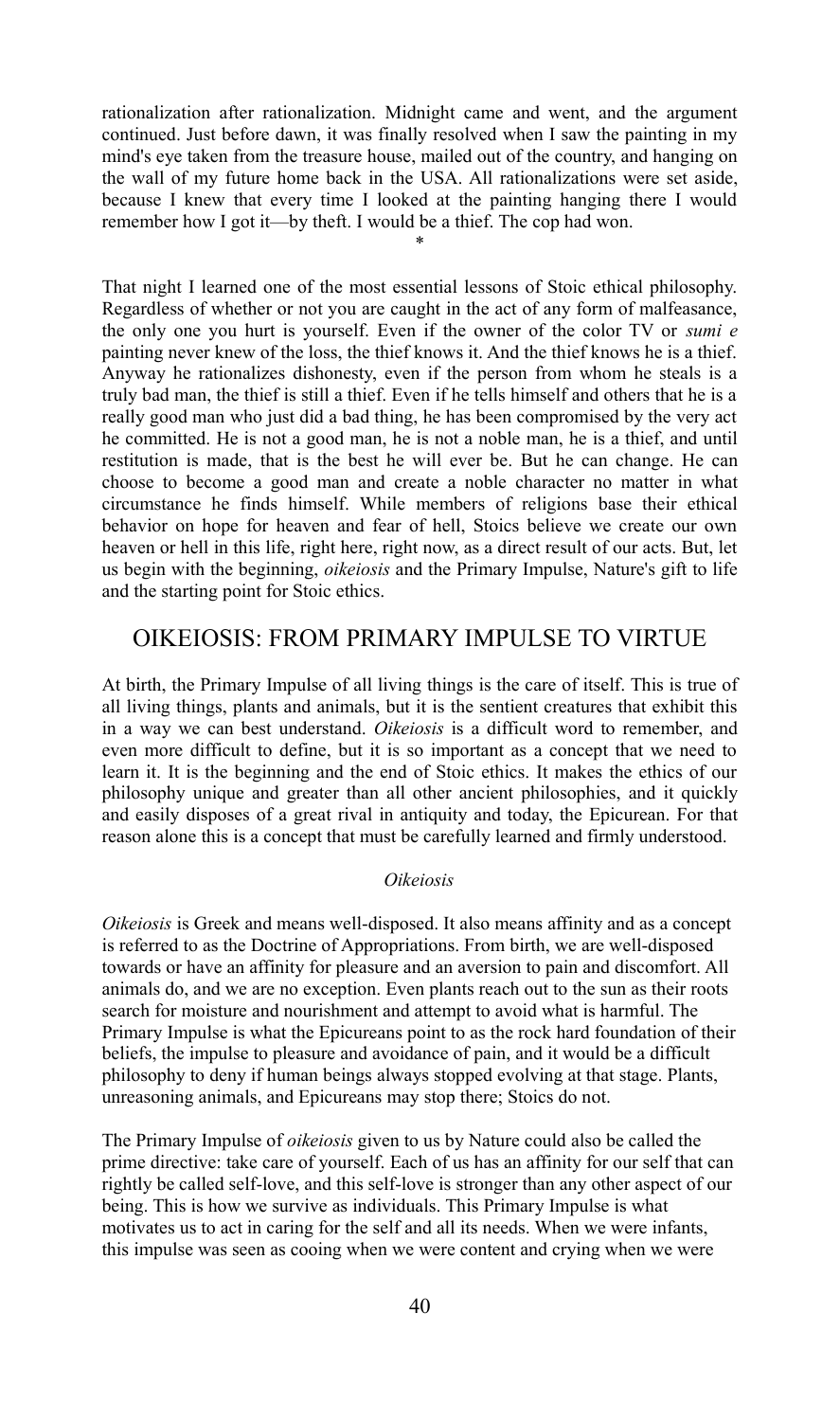not. What we wanted was comfort and pleasure, a warm blanket and a full tummy. What we didn't want was to be hungry and feel the discomfort of a messy diaper. This is appropriate for human infants and is true of all life forms according to what is appropriate for their species. The wildebeest of the African plains also has the Primary Impulse, but it has an affinity for the milk of its mother's teat and a pace of travel along-side her that it can follow. Seeking to maximize pleasure and to minimize displeasure is the beginning and end of Epicurean philosophy. It is just the beginning of our own.

Human beings have the potential to evolve in stages beyond the Primary Impulse. As we mature and the rational mind (*hegemonikon*) develops, we have a new *oikeiosis*, an affinity for the rational thought so appropriate to our species. In antiquity, it was believed that the reasoning mind was fully developed at the age of fourteen, which is probably correct for many. Some may take a little longer. Regardless of the exact age, the rational faculty given to us by Nature affords each individual an opportunity to be transformed. The reasoning mind can recognize this potential for ethical evolution, but it is our power of choice and will that make it so.

#### **Stages of Ethical Evolution**

The ethical evolution that is possible in our lifetime is available to all but is realized by only a few. We have Cicero to thank for preserving this Stoic teaching on *oikeiosis* (De finibus, iii 20-I), which I will paraphrase as follows:

- 1. The first appropriate function of every creature is to care for itself [the Primary Impulse].
- 2. The second, the realization that we *should* follow what is in accord with Nature and avoid the opposite.
- 3. Once this is understood, one evolves by choosing to live conformably with Nature.
- 4. The final stage is achieved when with practice one consistently chooses and acts in complete agreement with Nature.

Each stage rightly retains the stage before it. In other words, when we mature and evolve beyond the first stage, we continue to care for the self, because the Primary Impulse of self-love never goes away. For most, that impulse is soon extended to include the mother or infant caregiver. With growing rational awareness the child learns about external love, and the self-love that became mother-love now becomes a love for other members of the family. With maturity, he feels affection for friends and loved ones outside the home and in the community. This feeling is expanded to include his city, country, and finally planet Earth and the human family as a whole.

Thus we see that what begins as self-love paradoxically has the seeds of its opposite, other love. The affinity for one's self and all its needs can ultimately evolve to become an affinity for duty and justice and even altruism, the sacrificing of one's own well-being, even one's life, for another or a cause or belief firmly held.

Although the four stages present a natural *oikeiosis* for ethical evolution in one's life, the majority do not *naturally* evolve in ethical behavior as they get older. Otherwise, all would become wise and virtuous. Some people are stuck in the Primary Impulse stage their entire lives. Those who mature in rational ability but not in ethical ability represent the so-called bad people, the sinful or evil doers of the world. Even of those who move on to stage two, many if not most do not continue on to stage three. They do not gain in wisdom; they only gain in weight. For example, one who is trapped in the second stage of ethical evolution will realize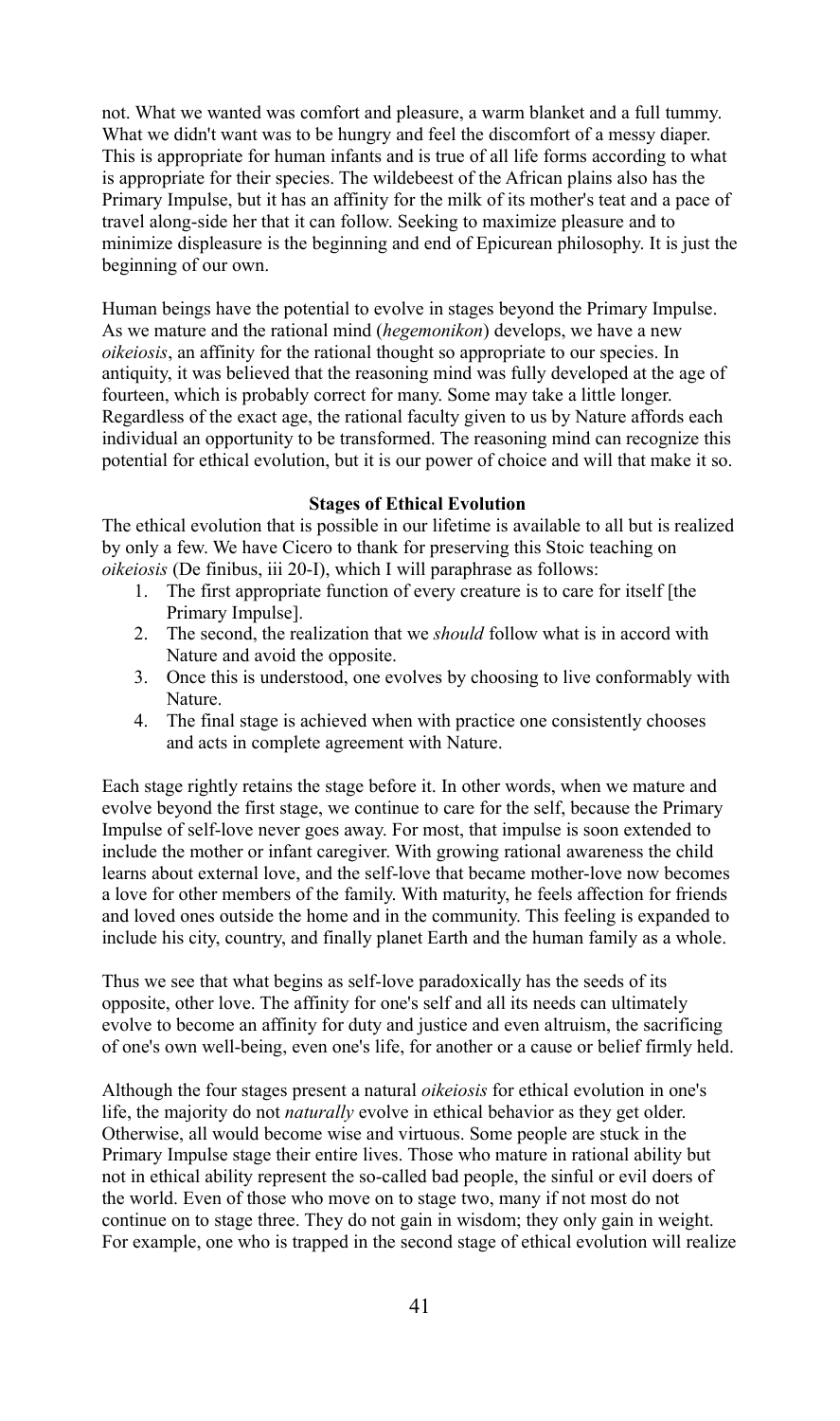that excessive drinking causes a hangover and the possibility of dire health consequences, but they don't modify their behavior or stop.

I had a friend whose ex-wife was an alcoholic. She drank to excess routinely despite her rapidly deteriorating health. After one especially grievous bout of binge drinking she was hospitalized and given a battery of laboratory tests. The results indicated, among other things, that her liver was seriously enlarged and barely functioning. In an attempt to get her to change her ways, the doctor told her that if she didn't stop drinking she would be dead within six months. The next day she was discharged from the hospital. On the way home she stopped at a liquor store and crawled into her bottle until she died—six months later. This woman was intelligent enough to understand the consequences of her choice, but apparently didn't have the desire or will power to change. She preferred death over living in agreement with Nature.

It takes reason, practice, and an effort of will to evolve to the next stage. Stoics have always taught that the perfection of virtue is in our power, but it is something that we must choose. With effort, the ethically evolving person chooses to live each day in agreement with Nature. By doing so he is perfecting his virtue. Once he has achieved the fourth stage of evolution, once he is consistently in complete agreement, he then comes to realize that the perfection of virtue is higher than all previous stages of his earlier existence and is the highest good. As the highest good, virtue has become desirable for its own sake, and he now realizes that his earlier self, the one that was so dependent upon externals, is no more. He has become a sage.

#### **The Four Cardinal Virtues**

**Wisdom**. Stoics traditionally define wisdom as knowledge of all things human and divine. It is appropriate for the rational faculty of human beings to seek and honor truth. Wisdom, acquired by thought and study and reinforced by practical experience, can then be deliberately applied to the decisions and directions we take in life. Zeno and the early Stoics were certain that truth was an absolute and could be known. That may be, but since their time we've often seen that what we believed to be truths were only temporary approximations of truth. Science and scientists have held certain ideas sacred for centuries only to have them overturned by new discoveries. Perhaps some day we will know absolute truth in all things, which would produce a terrible case of intellectual ennui, but for now we fortunately have much more to explore and many refinements to be made.

We've discovered, for example, that classical physics, Newtonian physics, is an accurate way of seeing the world of the senses, but that it breaks down at both extremes of the very large and the very small. Einstein's relativity theory, exploring the fourth dimension of the space-time continuum, shows that what time it is depends upon where you are, and that it's not flat but curved by the distribution of mass and energy in it. In quantum physics, on the other hand, the invisible world of the very small, Heisenberg's Uncertainty Principle, and the experimental work that verifies this principle, has shown us that the subatomic world is a web of relations unifying the whole. When we try to explain the position or momentum of a given entity, we find that these concepts pair up into a continuum that cannot be precisely located or defined.

What all this has to do with our instinct to seek truth is that as we progress in our search we acquire a clearer vision of reality as it is. Knowing our world, its seasons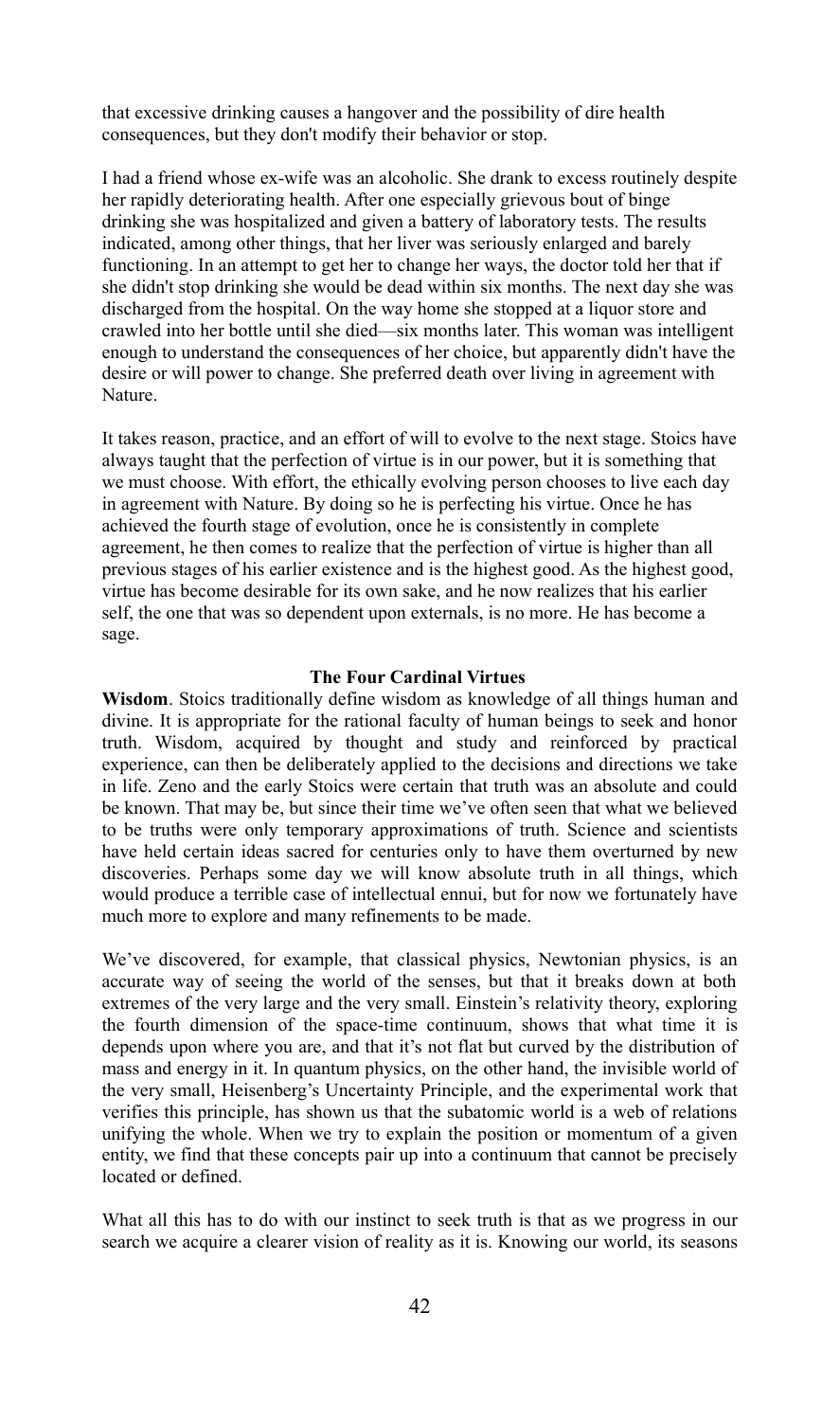and cycles and laws, is how we can best determine our actions and expectations. We are not exempt from natural law. We are in it, and it is in us. This is why the Stoic motto is what it is: live according to Nature. We will always be happier when we do.

**Justice**. Justice is a practical virtue that arises from love for one's other self, the affinity we feel for cultivating human companionship and society. We are more like a pride of lions than the solitary tiger. We are a social animal. Justice represents fairness in our conduct towards others, and the love we feel for family and friends is ultimately extended to all humanity. When we act justly and promote this virtue, we strengthen the bonds of society, and through justice, acts of benevolence and cooperation with one another, create a society in which each has a greater opportunity to live well. Justice can also be viewed as fairness in legal and legislative dispensation. Equal justice under the law is a Stoic concept which eventually became the cornerstone of Roman jurisprudence.

**Courage**. Bravery: freedom from fear or the will to act despite that fear. Courage is required by and follows from our primary impulse of self-love, a powerful internal drive given to us by Nature for both self-protection and promotion. At maturity, the Primary Impulse evolves into a desire for preeminence, for greatness, and/or for excellence in a subject, a skill, or in the art of living itself. It is important to note, however, that one who is naturally fearless cannot claim courage as a virtue. Courage is doing what you know needs to be done despite your fear, and when that is done you have conquered it.

**Decorum** is graciousness and propriety. Decorum arose with evolution when Nature gave human beings the ability to perceive and appreciate beauty, along with the order and elegance that surrounds, permeates, and follows it. This virtue assumes many names and titles, including civility, proportion, nobility of character, even temperance—a good word that has acquired unpleasant connotations ranging from prissiness to health fanaticism. This is unfortunate, because temperance really means the moderation of desire, but that is not what many think of when they hear that word.

So, we will use the word 'moderation', which describes one who shows propriety, proportion or decorum. Such a one does not get blind drunk and oafish or vicious or sloppy with false sentiment. If this behavior describes you when you drink, it's time to give some thought to the nobility of your character. It doesn't mean that Stoics can't drink or enjoy festivities and celebrations. To paraphrase Seneca, a wise man manages his desires while a fool is managed by them. It's not enough to be wise, just, and courageous if one is also hard, gruff, crude, and drunk. Decorum is the beauty we feel inside that is inevitably made manifest in our manner and bearing on all occasions.

**Note**: the ancient Greek word for the fourth cardinal virtue was *sophrosyne,* which has no equivalent in English. It had none in Latin either, and the Greeks always had difficulty defining it. Panaetius suggested that the Latin word *decorum*, the origin of our word, was similar. Today, the most common and misleading translation of this virtue is temperance. But temperance doesn't mean what it once did. Moderation is closer to the Stoic ideal – not abstinence and denial. In any case, even moderation, a more acceptable translation, is still only a part of the Roman translation of the same word we use today, decorum.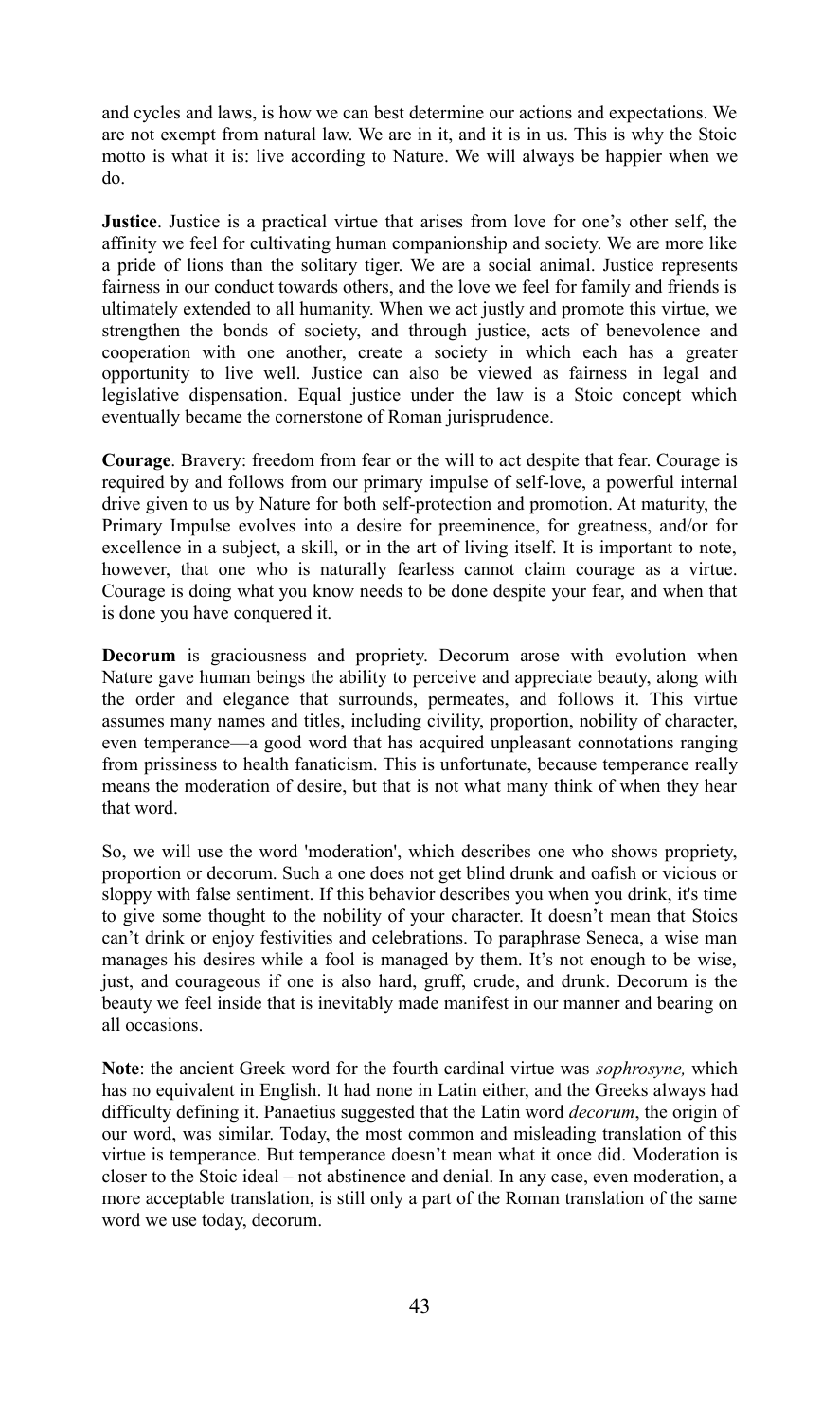## FATE AND FREE WILL

*And yet God has not only granted us these faculties by which we may bear every event without being broken by it, but...has placed their exercise above restraint...and wholly within our control.*  Epictetus

We are about to embark upon a two-thousand-year-old argument, one that we are no closer to resolving to everyone's satisfaction than we were when it began. Do we have free will? I am not going to present an ultimate intellectual conclusion to this debate. Rather, I'm going to examine the Stoic position and leave it there for you to adapt and adopt as you will. In addition, I'm going to present a kind of solution, a way to become more comfortable with this uncertainty, and then you can stop or continue on your own.

In attempting to resolve this question, I've discovered that beyond a certain point I lose my way. I have a contemporary philosophy book in my library right now devoted entirely to this question. Attempting to understand this collection of essays reminds me of Socrates' comment when Euripides asked him what he thought of the writings of Heraclitus. He said he thought it would be most excellent if he could understand it.

This is not the Stoa most of us need. We need to know how to meet and overcome the difficulties that are thrust upon us every day. We need to know how to cope with grief, a wayward child, an obnoxious neighbor, an insecure employer, economic catastrophe, illness, and death. We need to know how to face these circumstances with decisions that give us a life of dignity and grace. We need a philosophy that knows our world and how to travel through that world without fatigue and despair. This is the Stoa we need.

> *No philosophy, and no religion either, can protect you from the devastating misfortunes which destroy health, freedom, or companionship. The best they can do is to provide means for coping with both prosperity and adversity: the Stoic philosophy does this better than any other.*

K. Campbell, *A Stoic Philosophy of Life*, pp. 80-1.

Before the Stoics, fate was a concept used mainly to describe human fate. From the teachings of early Greek Stoics, gradually it came to be accepted by other philosophies that fate represented the whole causal nexus of the cosmos. That is, the work of fate could then be seen as the cause-and-effect relationship of all these interrelated parts in motion, acting upon each other as the natural law and order of the universe. Even the recently popular study of chaos has shown that beneath the apparent disorder in such phenomena as weather patterns, et cetera, there is still order at work. As Errol Harris says in *Cosmos and Anthropos,* disorder is a parasite on order.

So what we have is an order in the universe where one thing causes another, and the effect that is produced by this cause is the cause of something else. This is called determinism. To put it more succinctly, determinism means that the present is the effect of the past and the cause of the future. The question then becomes: if all parts are interrelated and all the actions of the past have created the conditions of the present, and the present is the cause of the future, how is free will even possible? Is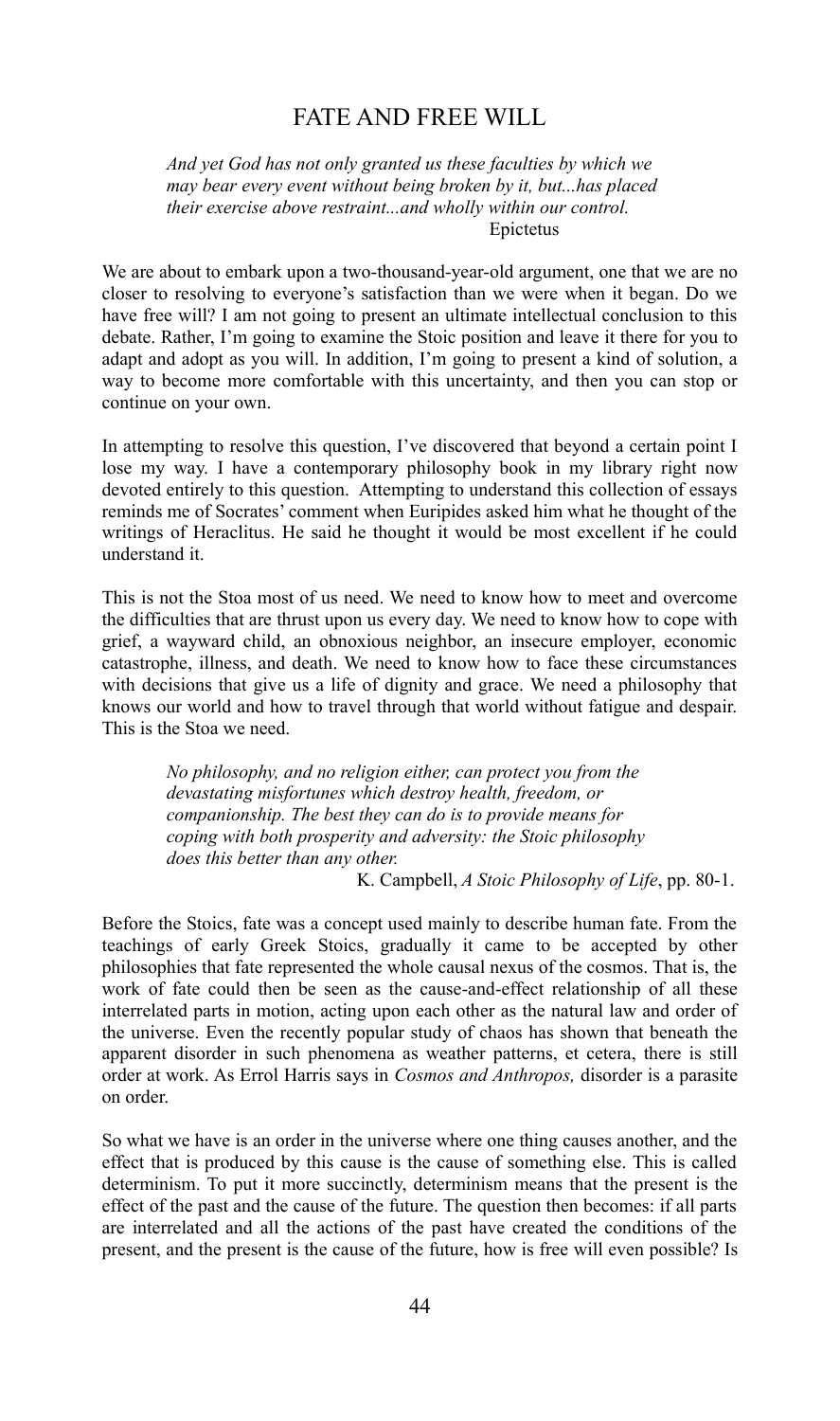it possible, or are we all just infinitesimal parts of a gigantic organism that goes its own way with a determination that doesn't allow for the meddling of free will by us?

To the strict determinist, free will is nonexistent. Everything that happens today, including the decision you made to have tea instead of coffee, can be predicted on the basis of a great number of factors that occurred before you made what you thought was a choice of free will. The culture in which you live may favor one beverage over the other, your family's preference, price and availability, a doctor's recommendation, or even the taste buds you were born with may all be causal factors. Personally, it has taken me years to appreciate the taste of green tea, which I drink nearly every day. I've found it's easier on my nervous system than coffee, which has a flavor and aroma I have always preferred. Taste bud preference. Not a free choice. Nervous system preference. Not a free choice.

There are even those who can be called super-determinists. To the mystical philosophies of the East, free will is meaningless and entirely an illusion. If all is unified as an interrelated whole and we are inseparable from that whole, then to speak of free will is illogical and impossible. What the whole does, we do. What the whole is, we are. The fate of all is our fate, and the appearance of separate individuals is an illusion of the ego, part of the game Nature plays with itself.

Actually, the Stoa isn't that far away from the super-determinist's position. We are the Logos, remember. Our cosmologist was Heraclitus, sometimes called the Greek Taoist, who was and still is called a mystical sage. Chrysippus described our relationship to fate as a dog tied to the back of a wagon rumbling down the road. The dog can either struggle and pull one way or the other as hard as it is able or it can walk contentedly along behind. Either way, it goes where the wagon goes. For you free will enthusiasts, don't despair. There is a solution, a way of viewing the situation that may make you more comfortable. This solution can be summed up in a single word, an idea that was reformulated from the Stoa by the Christian scholar monk, John Cassian. But we're not ready for that word just yet.

#### **Determinism**

As stated above, determinism says the present is the effect of the past and the cause of the future. Are all causes in this chain of causes, the causal nexus, interrelating with everything in the same way? No. For our purposes, there are two primary types of causes: antecedent and operating, also known as external and internal cause. The antecedent, or external cause, is the chain of events leading to the present. The operating, or internal cause, is the character or nature of a person, place, or thing. An example frequently used in ancient times discusses the character or nature of a stick of wood, the operating cause, which, among other things, has a propensity to burn. Whether or not it does burn will depend on antecedent causes, such as whether it is wet or dry, floating in the ocean or resting in the fireplace next to another stick already burning.

These same causes, external and internal, apply to all animals, including human beings. Those with limited rational faculties are directed by instinct, their Primary Impulse. When they receive a sensory impression from the external world, antecedent cause, they are impelled to act by impulse, not by reasoned choice. Humans, on the other hand, can judge and reflect upon the same sensory information and modify or overrule the Primary Impulse with reason. Because we have this ability, we have free will and moral responsibility for our ethical evolution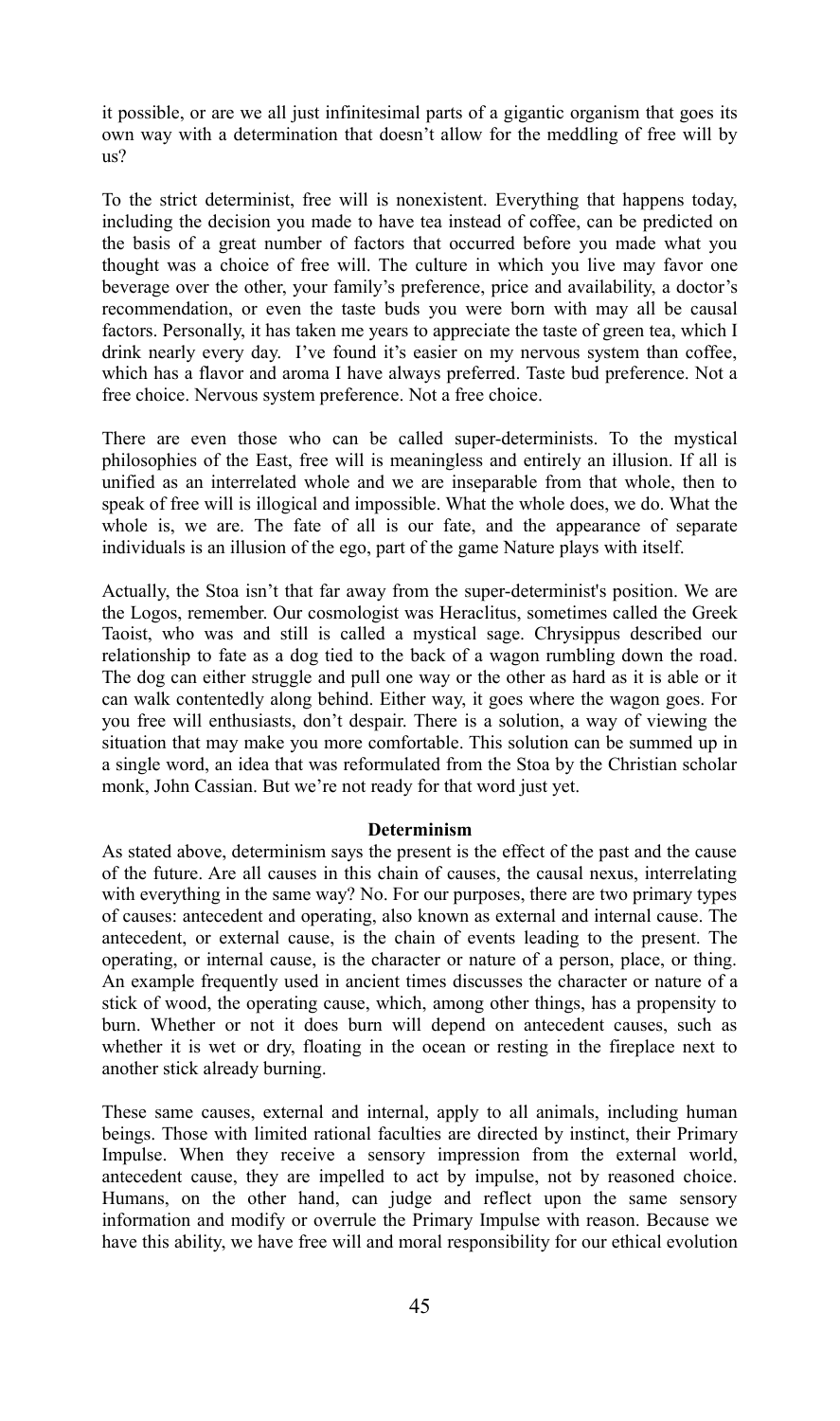with regard to the operating or internal cause. *In Stoic determinism, the internal causes are within our power; the external causes are not. And because these external causes are not within our power, they are deemed matters of indifference.*

This brings us back to the first section of this chapter where we discussed *oikeiosis* from Primary Impulse to virtue. As stated, the majority do not *naturally* evolve in ethical behavior as they get older, despite their possession of a reasoning faculty. If they did, all would become wise and virtuous. We are given the Primary Impulse at birth, but our ethical evolution from this point onward does not take place *without effort*. It requires reason, then practice and an effort of will to evolve to a state of virtue. Stoics have always taught that the perfection of virtue is within everyone's power, but it is something that must chosen. With effort, the ethically evolving person chooses to live in agreement with Nature and thereby transcend the very determinism that is inherent in Nature.

#### **Free Will in a Word**

As promised, we can offer an easier thought solution to the fate and free will conundrum. John Cassian, the fifth century Christian monk and scholar, examined the Stoic concept of free will and adapted it to his writings with the clarity and simplicity of a single word. He taught that all virtues and all vices arise from one source: our inner *attitude* directing the choices we make. Therefore, all virtues are one and all vices are one, because they all come from one source: attitude.

So far, we've just been using words to talk about words. How does this translate to the real world? What about those who have difficult and unfortunate experiences that are real. We are unlikely to see a better illustration for the teachings of the Stoa in action than can be found in a passage of *Man's Search for Meaning* (pp. 104-6)*,* written by the Jewish physician and Stoic, the late Victor Frankl. Dr. Frankl was incarcerated in Auschwitz and other death camps in Nazi Germany where he experienced first-hand one of the hardest fates of any people in the twentieth century. This is his insight about attitude.

*We who lived in concentration camps can remember the men who walked through the huts comforting others, giving away their last piece of bread. They may have been few in number, but they offer proof that everything can be taken away from a man but one thing: the last of the human freedoms – to choose one's attitude in any given set of circumstances, to choose one's own way....in the final analysis it becomes clear that the sort of person the prisoner became was the result of an inner decision and not the result of camp influence alone....It is this spiritual freedom – which cannot be taken away – that makes life meaningful and purposeful .*

## GOOD, BAD, AND INDIFFERENT

*Where lies good? In the will. Where evil? In the will. Where lies that which is neither good nor evil? In things inevitable.*  Epictetus

From an early age, following the Primary Impulse, all of us quickly learn to associate good things with pleasure and bad things with pain. Those things we see as inevitable – accidents, sickness, decrepitude in old age, death, sudden reversal of fortune, natural catastrophes, and so on – we also lump in with the bad things, because they so often cause great physical and/or psychological pain. Many people never progress beyond this belief, but others gradually learn that this is a limited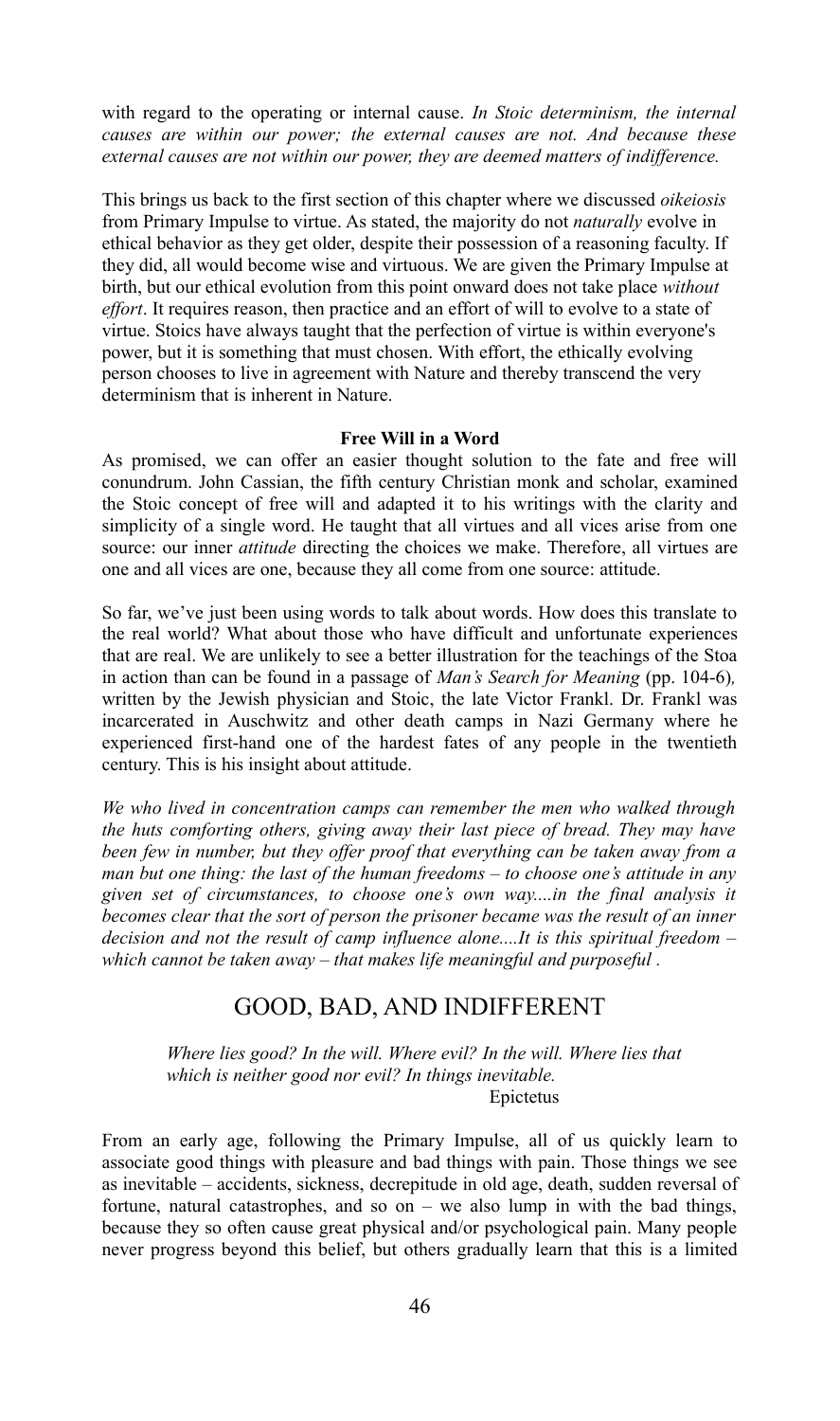view. Stoics are among them. We believe that although the inevitable may cause pain, such events are neither good nor bad. How can this be so? There are many examples of difficulties that cause us to learn and grow, to evolve as human beings, and this we cannot deny is a good thing. The following story should illustrate what I'm talking about.

Years ago, I represented the San Diego County Probation Department in Superior Court. One year, I was privileged to serve in the court of a judge who had previously experienced what had to be one of the most painful life lessons most of us will ever know. As a young man he was a city motorcycle cop, happy in his profession, embracing this work as his role in life, his career. On a day like so many others, he was riding his bike through an intersection downtown when he was broadsided at a high rate of speed by a drunk who had run a red light. He very nearly died. I'm sure there were times when he wished he had. His body was broken in many places, and he would never be able to walk straight again, let alone be a policeman or ride a motorcycle. He was 100% disabled.

He had a lot of time to think about what to do with his life and his disability pension while enduring the numerous surgical operations required to put the pieces back together. He could have taken his pension and spent the rest of his life feeling sorry for himself in front of the TV or at the beach, but he didn't. His body may be a mess, but he still had his will power left. He went back to college, then law school, took the Bar exam, passed it, and became a practicing attorney. Eventually, he became a Superior Court judge – all because he had once been hit so hard he only had two choices left in life. He could either spiral down in depression and self pity, or he could get a grip on adversity and make it pay. He choose the latter.

Let's take a step back and look to Nature to find the truth beneath appearances. We must learn to see further than our own noses. What we discover is that, whereas the Whole in space and time may be perfect, and Stoics say that it is, we parts are not. We are in a state of becoming. And as a part, as is the case with all partial systems, we are open to influences from other parts that sometimes appear as obstacles.

> *There are many obstacles and impediments for partial entities and movements, but none for the whole.*

#### Chrysippus

*Did any obstacle oppose you in your effort towards an object? If indeed you were making this effort without any reservation, this obstacle is at once injurious to you as a reasonable being. But if you take into consideration the common lot, you are not hurt nor hindered.*  Marcus Aurelius

What did he say? In a phrase, we must take the larger view. When Marcus Aurelius says we are not hurt or hindered when we consider the *common lot*, he is asking us to see ourselves from the perspective of all humanity and of Nature. If we do this, then those things we formerly thought of as good, bad, or indifferent will take on a new meaning, a different meaning. Remember determinism? What did John Cassian say? Dr. Frankl? It's what we make of a situation, our internal *attitude* that is capable of change. As Shakespeare said in Hamlet, "There is nothing either good or bad, but thinking makes it so." We control our attitude. Nothing else. All the rest are matters of indifference. Even so, matters of indifference can still have varying values.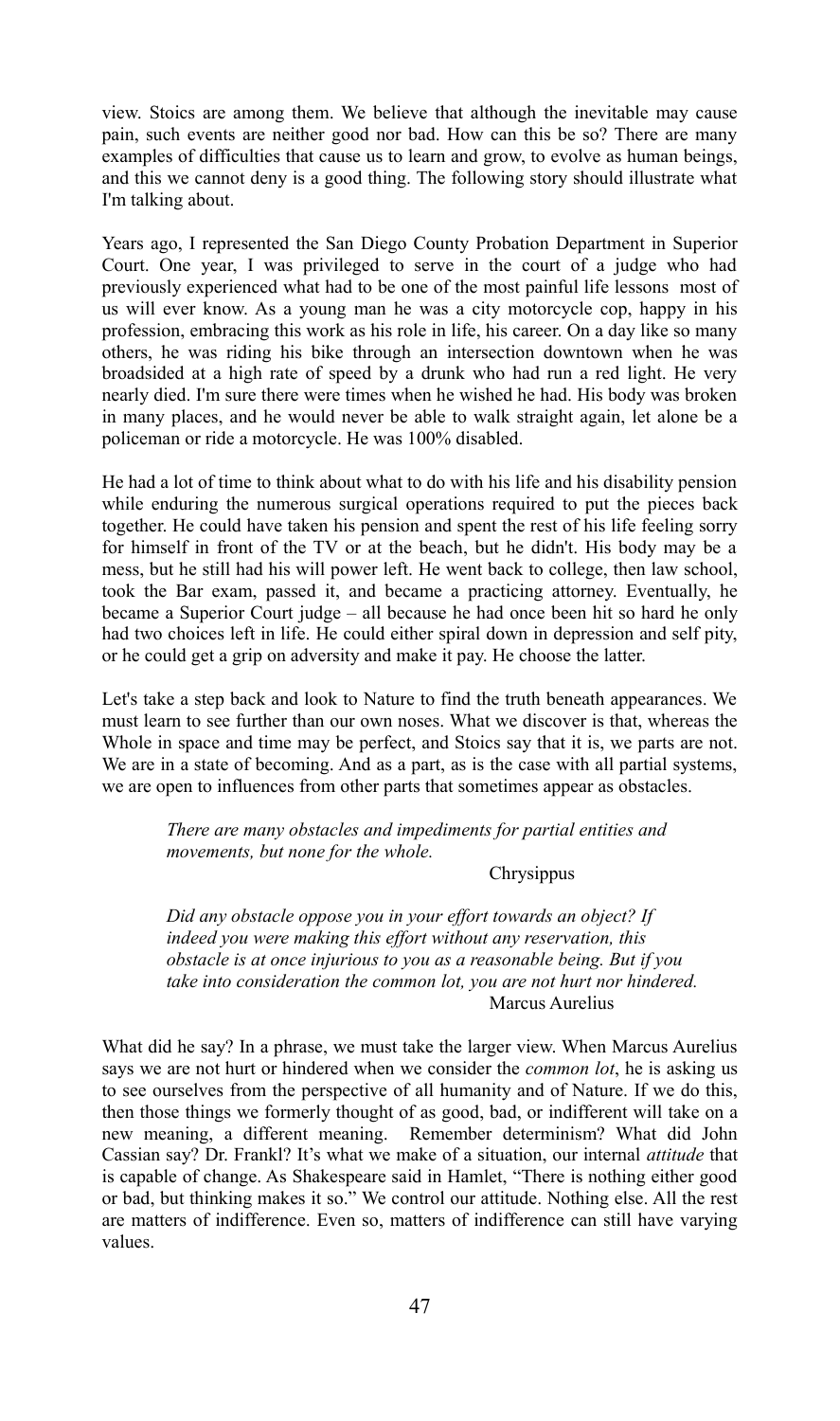#### **It's the Aim; not the Target**

All externals, as Epictetus would say, are matters of indifference, and yet we pursue them every day. We go to work to provide food for ourselves and/or our families. We save money to buy a new car, because the old one "is on it's last legs." We carefully evaluate our stock market investments to have an adequate resource for our children's college education and our retirement. We work hard and refrain from whacking the boss even when we think he or she deserves it, because we need a promotion to pay for all these present and future needs in our lives. All these things we do even as Stoics knowing full well that they are matters of indifference. Is it wrong to try to achieve success in our careers, in the raising of our family, in the achievement of higher office?

If you recall our outline of the history of the Greek Stoa, you may remember that Zeno began his philosophical studies with the Cynics. Their position on this question represented a divided contrast between opposites with everything either good or bad, black or white. Anything that wasn't one extreme or the other was nothing. No shades of gray. For them, the practice of virtue was good, the neglect of virtue was bad, and the rest was of no consequence. Their ideas of virtue were not the same as what the Stoa defined, either. To them, whatever was natural was good. Health and prosperity were of no consequence.

Decorum was not considered natural, because it could easily be mistaken for refinement or civility, which they considered unnatural and a degenerate condition into which human beings had fallen from their natural state. Politically, they could be called anarchists. Socially, they were street people who approved of nakedness, public defecation and copulation with whomever, whenever the urge arose. The word *cynic* means shameless dog, which they considered an honorific.

Eventually, Zeno left the Cynics for two reasons that we know. Socially, he was uncomfortable with their lack of decorum. (It was said that on one occasion when Zeno saw his master Crates copulating publicly with a woman he covered them both with a cloak.) Philosophically, he disagreed with their definition of good. He saw good and bad as a unified continuum. He went on to accept a reality between good and bad and felt it would be disingenuous to pretend that all matters of indifference are the same. They could still be preferred or not preferred.

Stoics never encouraged *total* indifference. Being healthy and having the means to provide food, clothing, and shelter for your family and yourself is preferable to being sick and destitute, and therefore it has value. Value, incidentally, is a term the Stoics invented to describe those things preferred but not in and of themselves a good. Values are neither good nor bad, because a Stoic rises above both prosperity and adversity. He knows that in the larger view, when he is prosperous and things are going well, he can feel gratitude for the Providence that has provided them. He also knows that when his life is a trial of adversity, he can again thank Providence for the opportunity to show his mettle, his strength, and his skill in rising to the challenge of great contests.

Success to a Stoic means something different than it does to the common lot. He knows that rich or poor, win or lose, it is the struggle in the achievement of these worldly goals, these preferred matters of indifference, that makes all the difference. To a Stoic, it is all in how you play the game. Success is not in achieving the goal but in how you attempt it. Adam Smith, a sincere admirer of Stoicism, says it best in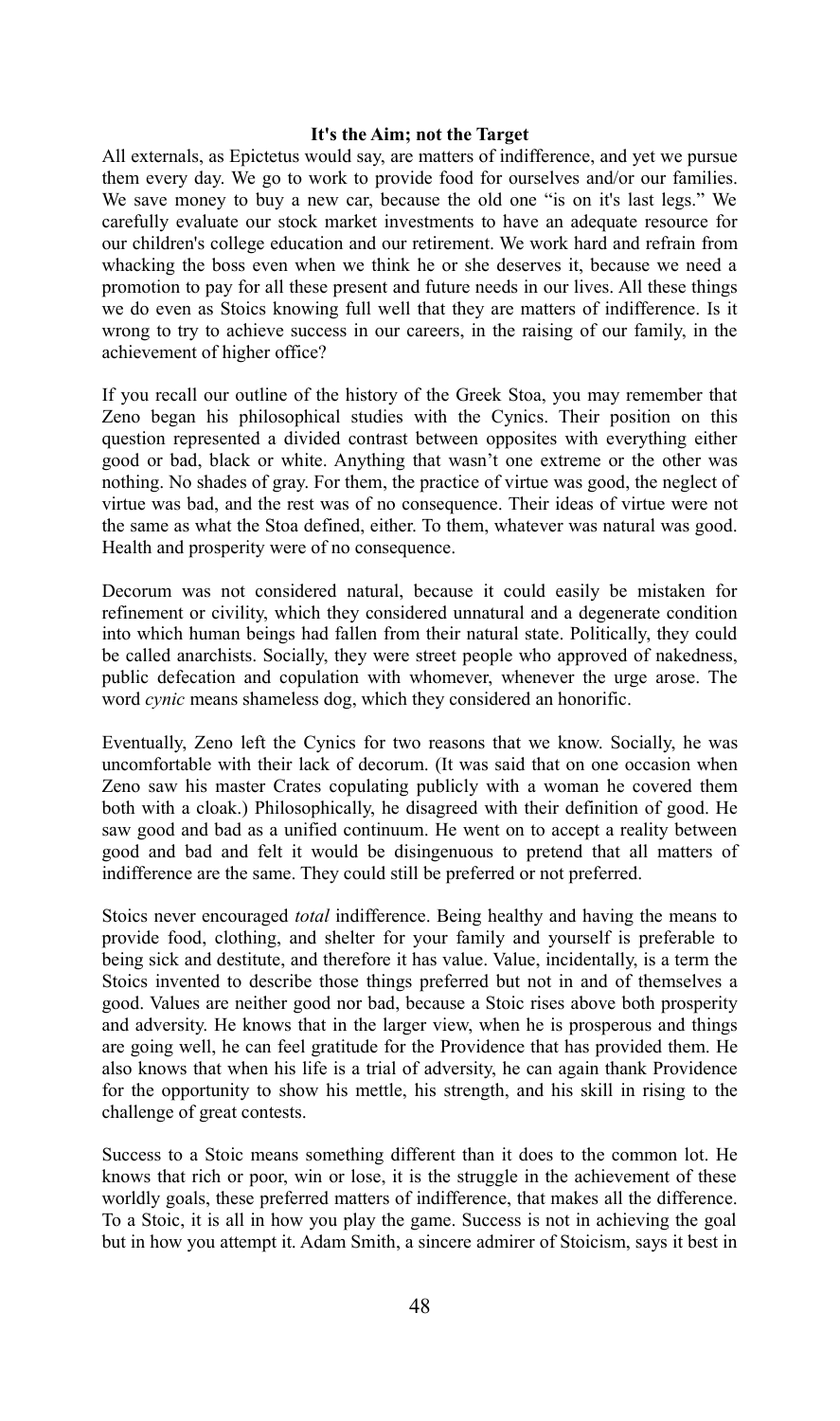his great work, *The Theory of Moral Sentiments* (p. 409):

*Human life the Stoics appear to have considered as a game of great skill.... In such games the stake is commonly a trifle, and the whole pleasure of the game arises from playing well, from playing fairly, and playing skillfully. If, notwithstanding all his skill, however, the good player should, by the influence of chance, happen to lose, the loss ought to be a matter rather of merriment than of serious sorrow. He has made no false stroke; he has done nothing which he ought to be ashamed of; he has enjoyed completely the pleasure of the game.*

#### **The Passions,** *Pathos*

There is no evil in Nature, yet we see it around us every day. What is it and where does it come from? Evil is limited to activities of human beings. Stoics do not believe in the fanciful tale of the Semitic faiths about the fallen angel Lucifer that becomes the incarnation of evil, devoting himself with his host of demonic assistants to making humans misbehave and bringing misfortune to the world. We prefer a more reasoned answer. Specifically, it can be summarized as follows: *There is no evil in Nature; evil only comes from human vice; vice only comes from one source, the passions; the passions we identify as pleasure, distress, appetite, and fear.*

Now wait a minute, do we have some conflict here? Earlier, I made the claim that evil doers were those who had matured rationally but not evolved ethically. They were grown people who were still stuck in the Primary Impulse stage of the child. OK, maybe they were aware of the possibility of living in agreement with Nature (stage 2), but had no interest in doing so (stage 3). If they abused themselves with excess, for example, they could always get fixed by their doctor. If they abused others, they could always try to be clever enough to not get caught and brought to justice. So, is this the evil, or is it in the one source stated above, the passions? What about the Epictetus quote that began this section? He said it was in the will. Not only that, he later says in Book III, chapter 26 of *The Discourses*, "Why, do you not know, then, the origin of all human evils, and of baseness and cowardice, is not death, but rather the fear of death?" So, if evil is not in Nature, where is it – failure to evolve ethically, in the will, the passions, or in the fear of death?

All of the above. They are just different ways of saying the same thing. Evolving ethically requires an effort of the will. We either use the power of the will to choose the good, ethical evolution, or the evil that flows out from the passions. Our fear of death is another way of saying we are stuck in the Primary Impulse stage and all reality is viewed as either good or bad depending on whether it affords pleasure or pain. Fear of death is the belief that it is a bad thing. If we identify pleasure as the good and pain as the bad, then, we use our rational faculty not for wisdom, not for virtue but for the maximization of pleasure and the minimization of pain. Evil grows whenever and wherever we become addicted to the passions of *pleasure, distress, appetite, and fear.*

Notice that it is the passions, *pathos*, not the emotions, that are the source of all our trouble. But before we go on we need to mention a translation problem. Actually, two problems. Neither 'passion' nor 'pathos' as defined in antiquity has the same meaning to us today and can be a source of confusion. A typical dictionary today will define passion as "1. any powerful or compelling emotion or feeling, as love or hate. 2. strong amorous feeling or desire; love; ardor. 3. strong sexual desire; lust." It isn't until we come to the third definition that we approach the original meaning.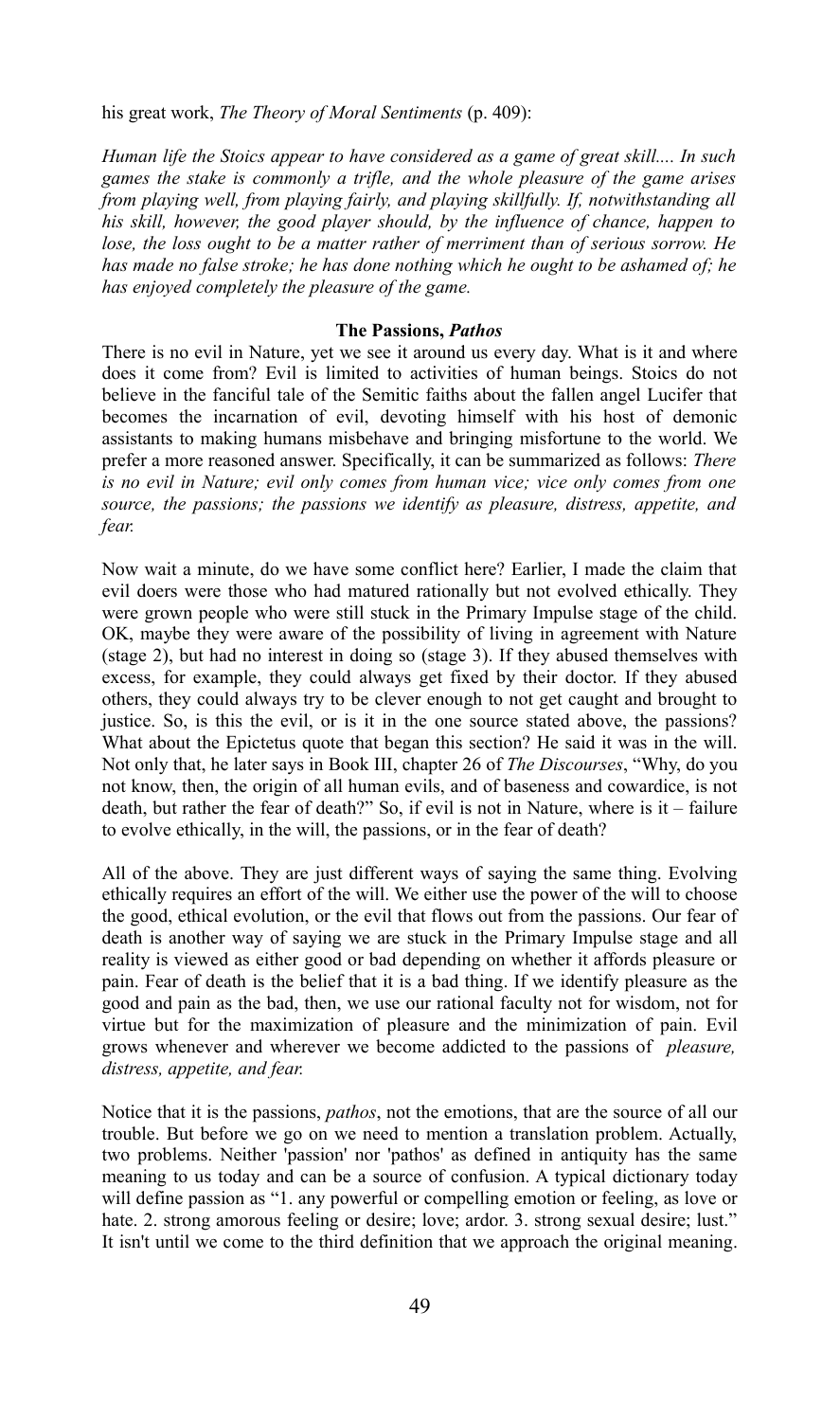(We saw a similar problem in translating *sophrosyne* as 'temperance'.) Pathos, defined in a dictionary of today, is even further from the mark and more closely resembles a feeling of compassion or pity.

This is not our meaning here. Pleasure as a passion is self-explanatory, but the meanings of distress, appetite and fear may be less obvious. Distress is any mental pain that becomes a disturbance; appetite includes lust – and even anger, which is considered a lust or appetite for revenge; and fear includes fear of the present and of the future—what we call anxiety, another mental pain or distress. Passion we define with Cicero as a *mental disturbance*. We do not confuse passion with love or affection. The love of one's wife, father, or daughter is an emotion thought to be given to us by Nature, and therefore entirely proper. The same is true for friendship for others and affection for one's community and humanity as a whole. From these examples, then, it can be seen that a Stoic can be affectionate even while he is passionless. Forget the contemporary dictionary definition. Affection is *not* a mental disturbance.

So, what does a Stoic mean when he or she speaks of *pleasure, distress, appetite, and fear* as the passions? Does it mean we are not allowed pleasure, for example? No, that's not what it means. Pleasure, or any of the passions, as a mental disturbance means that when yearning for or shrinking away from a thing is *excessive* it has become a passion. Such excess is contrary to reason. When a rational creature is presented with some information or stimulus from its environment, the Primary Impulse is to either seek it or avoid it according to whether it is beneficial or harmful to our existence as an organism. Unlike the animals that do not follow reason, we can use our rational faculty to choose our response to that stimulus. If our judgment is clouded by passion, however, the rational faculty is weakened and a reasonable response is more difficult. We do things and say things that can often be regrettable.

On this subject, Chrysippus compared a man who was walking with one who was running down a hill. The walking man could check himself at any moment and stop. The man running down the hill was like a man in the throws of passion, and it was only with great difficulty that such a man could check himself and come to a halt.

But what about these passions – *pleasure, distress, appetite, and fear*? What if they are not excessive? Is that possible? They only become passions when they have gripped our minds and caused the *mental disturbance* Cicero spoke of. When that happens, when one is gripped by his passion to behave without the calm of reason, he is running downhill. He is propelled into the creation of vice when enslaved to his passion, and once this is done the evil that we know in this world is born. In and of themselves those things that give rise to the passions are neither good nor bad. They are matters of indifference. It is the exaggeration, the distortion of *pleasure, distress, appetite, and fear* that becomes the bad that truly harms us. Only we are harmed, no one else. It is the very nobility of our character that has been compromised and destroyed.

#### **The Stoic's Emotions**

So, if Stoics are allowed to have emotions, what emotions are we allowed to have? To answer that, we will have to look a bit more carefully at the phenomenon of emotion. Human emotions have two parts: the physiological activity of the brain and the belief system of the mind. Aristotle was the first to note there appeared to be some difference between the two, but it was the Stoics who first adopted and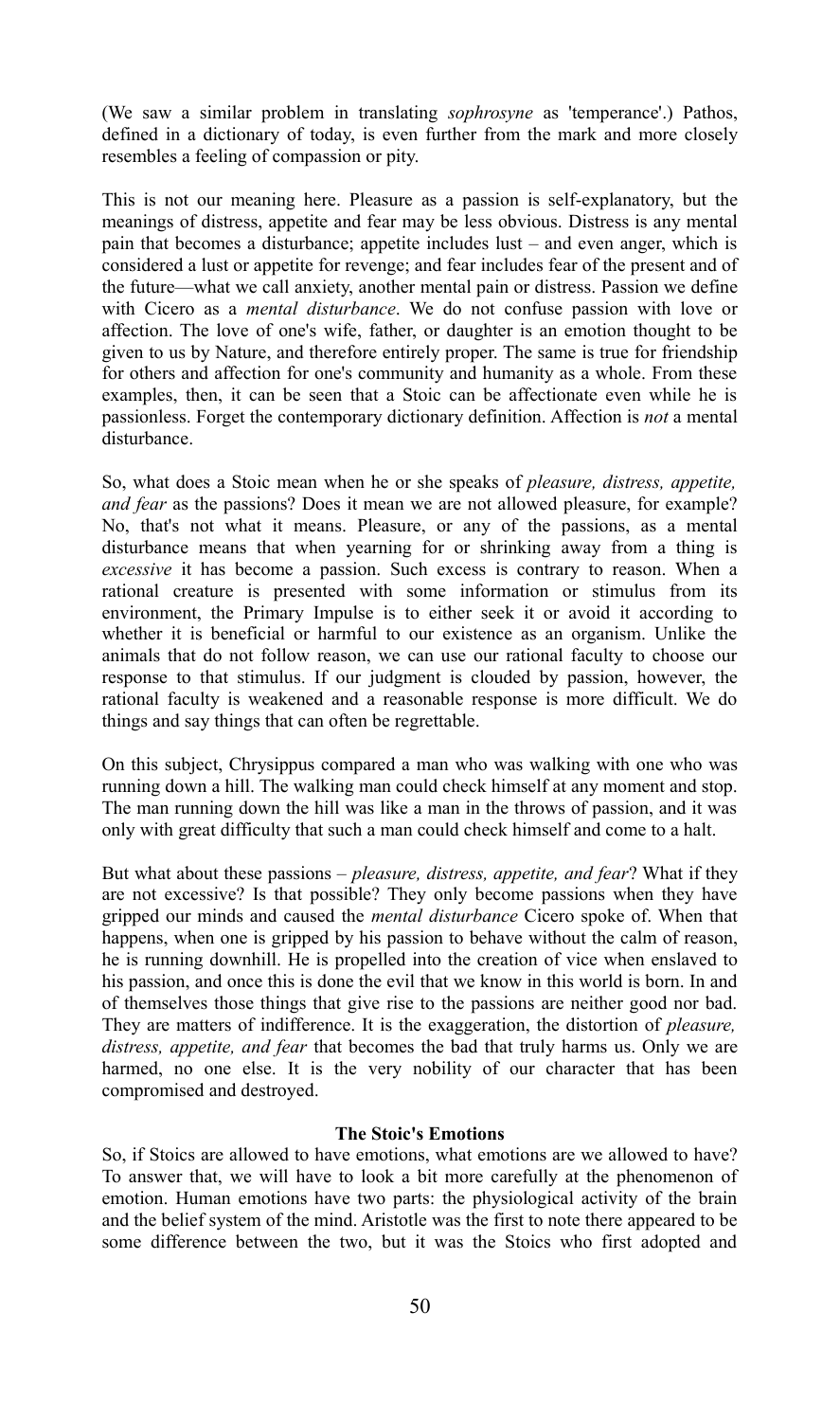developed this understanding as part of their ethical philosophy. Even the Stoic sage has natural, physiological reactions to incoming data. If a sage is driving his car down the road and a cat suddenly darts under the wheels and thump-thump-thump is killed, does the sage feel nothing as he merrily goes on his way? No. That's not a sage; that's a robot. Any Stoic, even the Stoic sage, is likely to be as startled as anyone, maybe holler out loud with surprise, then feel a sickening in the stomach. But he does not feel rage at the cat or himself or fate. He quickly recovers from his surprise with the understanding that this is the nature of things in our familiar world. Accidents happen.

So, what's the difference between a Stoic and any other traveler on this road? It can be found in the second part of human emotions. Part one is the immediate activity of the physiology of emotion: incoming sensory data followed by the realization you just ran over a cat. Part two, the belief system, kicks in, and that makes all the difference. A Stoic knows that in the grand scheme of things no one and nothing is being punished by a vindictive god, and that he is not required to be haunted by guilt for this accident or any other over which he had no control. We Stoics are the same as other people. We are not without feeling, but at the same time we have a belief system that knows what is in our power and what is not in our power. That's why we can rejoice with Epictetus with the realization that Nature has only made us accountable for that over which we have complete control, a rational faculty to perceive the good and a will to choose the good above all else. That alone is our responsibility.

*Why do not you rather thank the gods that they have made you superior to those events which they have not placed within your own control, and have rendered you accountable for that only which is within you own control? They discharge you from all responsibility for your parents, for your brothers, for your body, possessions, death, life. For what, then, have they made you responsible? For that which is alone in your own power—a right use of things as they appear. Why, then, should you draw those cares upon yourself for which you are not responsible? This is giving oneself needless trouble*.

*Discourses of Epictetus* Book I: Chapter twelve

**\* \* \* \***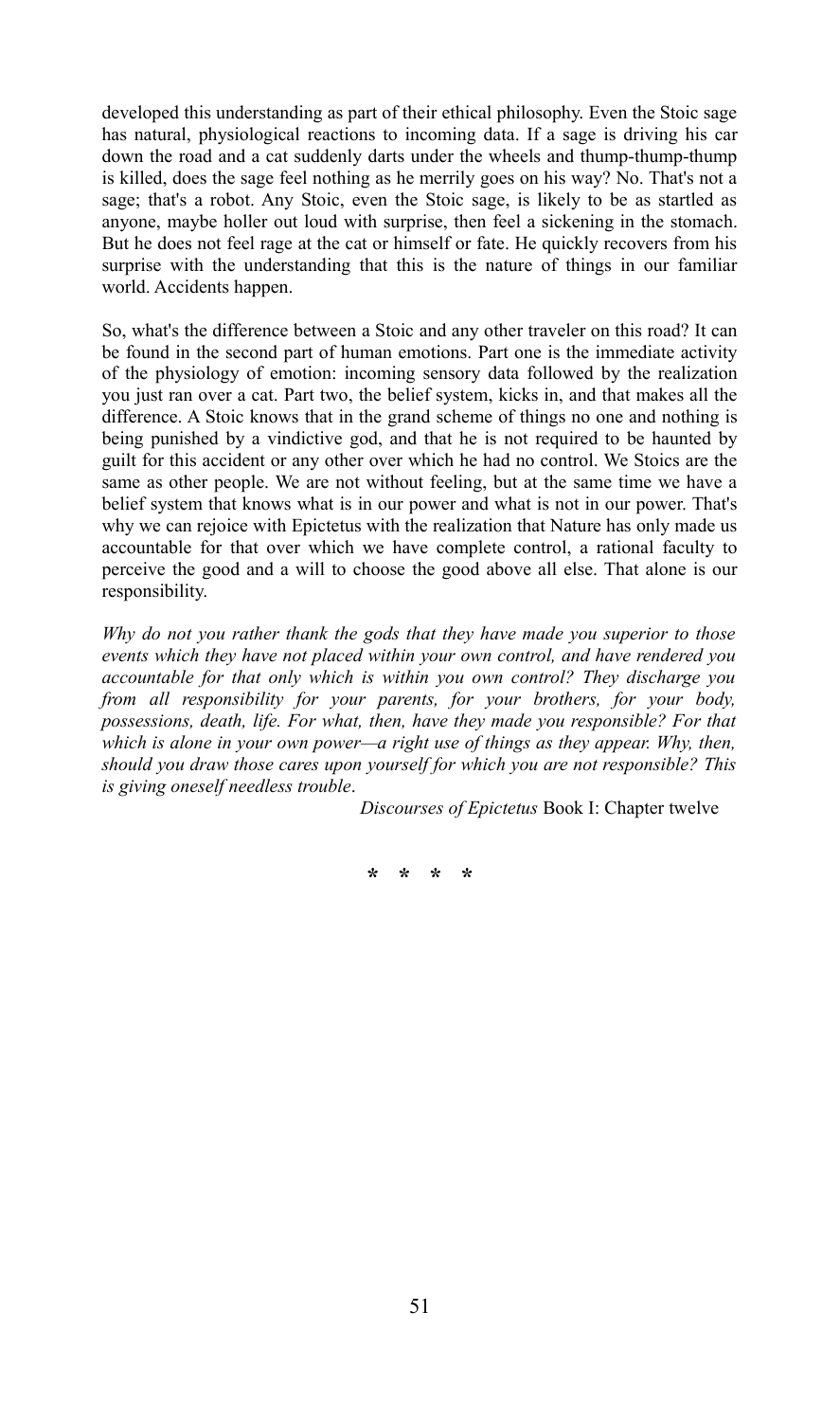# METAPHYSICS

*All men by nature desire to know.* Aristotle *Metaphysics*

## INTRODUCTION

Do the Stoics have a metaphysics? Yes and no. In antiquity, Stoics did not consider another reality beyond or after physics, such as Aristotle's metaphysics. Classical Stoics followed the tripartite division of logic, ethics, and natural philosophy common in Greece at that time. Cleanthes added theology, but that study was included as a part of the physical world, not as something separate. To a Stoic, everything, including God, was corporeal. Even today, the Stoic God permeates all reality from the macrocosm to the microcosm, and everything we see and don't see is a manifestation of this rational, creative, and physical presence. Our physics includes the visible and invisible alike. The Logos and the human soul, a spark of the Logos, are bodies that can act upon other bodies. Still, it's important to note that unlike other materialists, the Stoic version of the physical world doesn't *reduce* all reality to the furniture of the universe; it *expands* reality to embrace both the visible and the invisible and normally imperceptible.

What we are going to explore, then, is the *expanded* reality of the invisible and imperceptible, what is commonly referred to as metaphysics. This is not the same metaphysics that academicians discuss in universities today. We will not be offering a scholarly essay examining the Stoic vitalist-teleological version of materialism versus the mechanistic-antiteleogical version of contemporary reductionists. We are going to explore the metaphysics that asks questions and speculates answers about the evidence and validity of the mystical experience (ME), the Near Death Experience (NDE), and the survival of human consciousness in a spirit world. Why? Because I believe that this is what at least 90% of us really want to know. Are these Stoic subjects? Of course. The pursuit of wisdom includes all things in heaven and Earth. And, as Seneca said, we do not follow a tyrant. More truths will be revealed to us in future ages. Learning never ends.

#### **Classical Theories of Death**

"There await men after death such things as they neither expect nor have any conception of," Heraclitus said. The survival of individual consciousness was and still is a matter of debate in the Stoa. The speculations of the earliest Stoics are best explained by the concept of *Ekpyrosis* and symbolized by the myth of the phoenix. Many later Stoics rejected the cyclical cosmology of the early Stoa and embraced the myth of Hercules that promises immortality as a reward for effort. Only those who, like Hercules, overcame great obstacles in life were fit to became immortal gods in the afterlife. From the writings of the Roman Stoics we know they considered several options without settling on any one of them. What immediately follows are classical Stoic theories of death, beginning with the early Stoics.

#### *Ekpyrosis*

According to the earliest Stoics, some credit Cleanthes' interpretation of Heraclitus with this theory, the cosmos is created and destroyed over and over. This is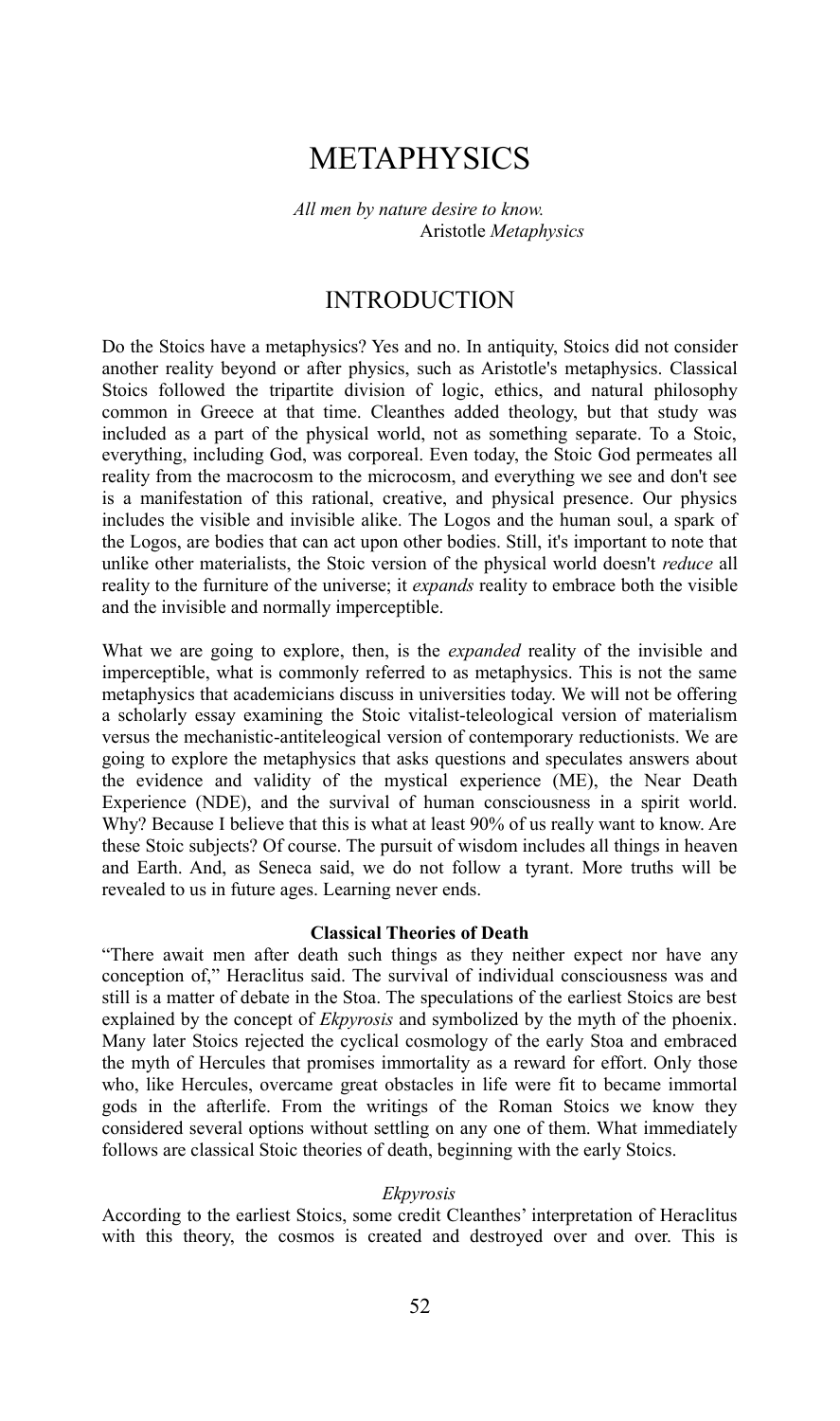accomplished by a divine fire, which is both creator and destroyer, and the fire is God, the Logos. It was thought to be both a real and symbolic fire, although in its physical reality as the Logos, it was thought to exist in the most rarefied form of all matter. In cyclical cosmology, the Logos takes the form of the universe in creation and destroys itself in an act of purification in regular cycles, speculated by some early Stoics to be 20,000 years in duration. After destruction of the present cosmos and before regeneration into the next, the Logos is Pure Soul, pure and alone. With rebirth it becomes the many attributes and faces of itself as World Soul once again.

According to the myth of the phoenix, this remarkably beautiful bird preserved its immortality in cycles of life, death, and resurrection. In the deserts of the Middle East, the phoenix was said to be a large gold and orange eagle that lived to the great age of about 500 years. Then, when overcome by weariness of life, it built a funeral pyre, lit a fire, and reduced itself to a pile of ashes. From these ashes it arose again, renewed in strength and beauty for another 500 years. The Stoic's first theory of death followed this story. The cosmic cycle was an expanded version of the regenerating cycle of the phoenix, which came to symbolize the life and death of the human being. The individual soul was thought to survive the human body until the end of the cosmic cycle, *ekpyrosis*, whereupon it would be assimilated and lose its individual self in Pure Soul.

As for the validity of e*kpyrosis* in contemporary thought, there is an interesting parallel that can be made. One of the leading theories regarding the universe is that it may be cyclical. With the Big Bang, the universe is born and expands for some billions of years before contracting back into itself. Astrophysicist Stephen Hawking, in *A Brief History of Time,* suggests that before creation the universe was of zero size and infinite temperature. We shouldn't be too quick to compare this to what the Stoics called Pure Soul, the rarefied and divine fire of the Logos alone, but there is a rather remarkable similarity.

In any event, Panaetius and Posidonius rejected e*kpyrosis* completely and maintained that the only immortality most of us could ever hope for was in the redistribution of our various chemical parts back into the elements from whence they came. In other words, the consciousness of the individual would become extinct. There was one exception, according to Posidonius and others. It was thought that the souls of sages, the most virtuous among us, might achieve immortality to live as new gods among the old. Immortality as reward. This idea followed the myth of Hercules.

#### Hercules

The story of Hercules was one of the most popular of the Greek hero myths. Hercules, renowned for strength and courage, was the child of the union of the everwayward Zeus and a mortal woman. Hera, Zeus' ever-jealous wife, took her anger out on the young Hercules, who was consigned to perform twelve arduous labors before he could reclaim his rightful place among the immortals. Ultimately, his triumph was duly rewarded and he earned the right to be a god. His arduous labors, of course, symbolize the personal struggles we all face in the conduct of our lives. In the end, our triumph in mastering the art of living assures us a place with the immortals of all time. This idea of immortality as an earned reward hardly warrants mention in a section on speculative philosophy except that it was widely believed by Stoics long ago. Perhaps it gave them an added incentive to acquire virtue, not unlike religion's heaven and hell, but the idea itself is only the stuff of myths and legends.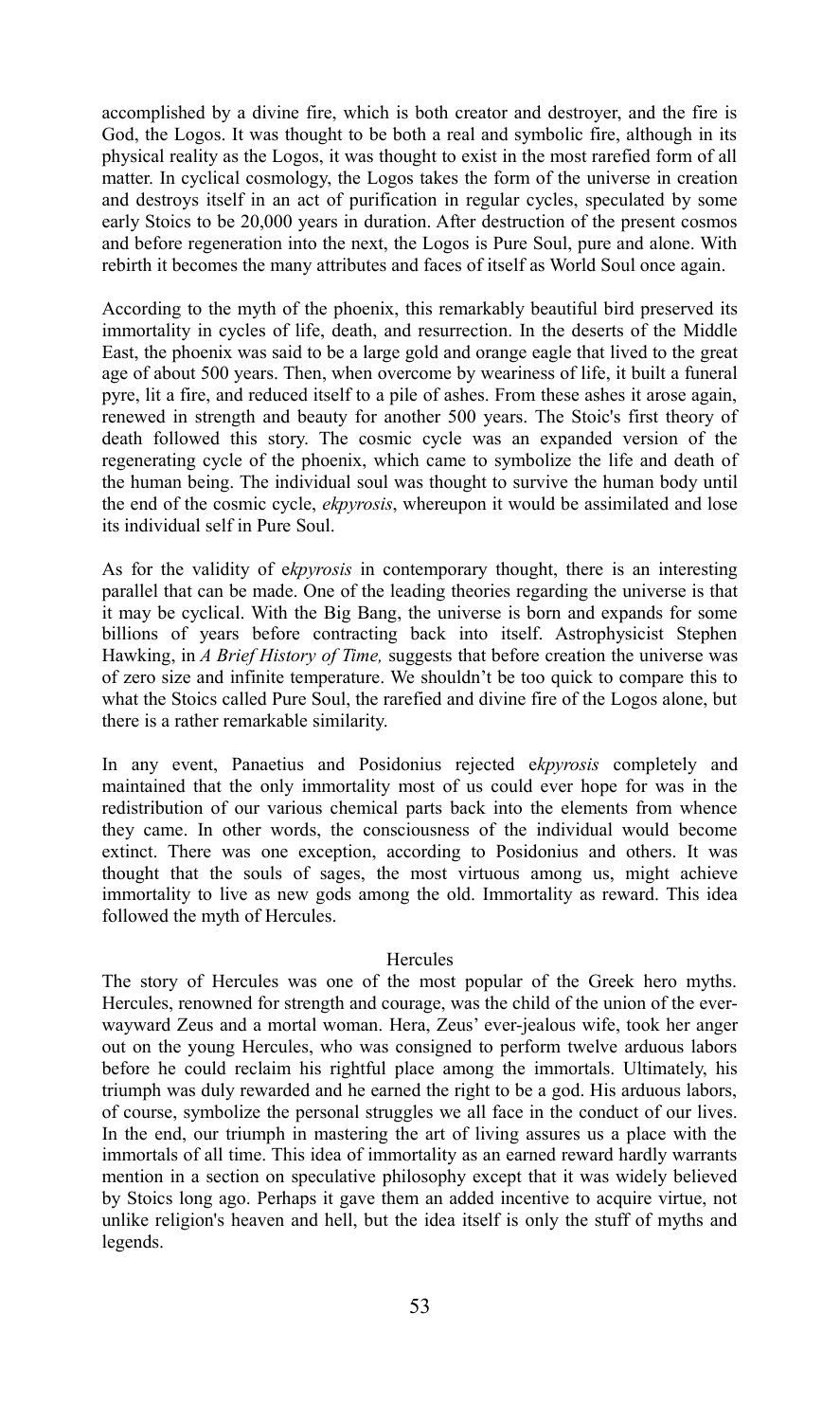#### Uncertainty

Marcus Aurelius considered a Herculean future on some occasions and extinction of individual consciousness on others. He admits uncertainty. Seneca wasn't certain either, and, according to Professor Marcia Colish, he even considered the possibility of metempsychosis, transmigration of souls, a Western version of reincarnation probably first proposed by Pythagoras. Marked as it was by such uncertainty, it's little wonder the Stoa was threatened and eventually overwhelmed by Christianity with its absolute certainty about heaven and hell and a savior, another super hero, who is crucified to satisfy our lust for immortality.

For those of us content to live with uncertainty, the answer still waits.

#### **After Death What survives?**

IF we are only the sum total of our physical processes, the dynamic interaction of material molecules, then what is the self that routinely survives all these billions of bodily changes? Look at a photograph of a man or woman 20 years of age, then look again at the same person 50 years later – he or she is almost unrecognizable. The science of anatomy and physiology says that physical changes in each molecule creates an entirely new body every seven years. And yet, the conscious self that goes on living through all these changes appears more or less continuous. A 70 year-old has had ten new bodies in his or her lifetime, but the self is the same self through it all. If the I of who I am can survive all these gradual, molecular deaths and rebirths over the span of a normal lifetime, why is it so hard to imagine the possibility of that same self surviving the more sudden and final molecular death at the end of it?

For a Stoic, it is reasonable to believe that the self survives, because we believe that each of us is a spark or fragment of the World Soul, the universal consciousness. However, such a literal belief is not required. Some prefer to believe in total extinction, and that is their choice. At this point in our evolution as a philosophy, the Stoic position is akin to the Pyrrhonean skeptic, the classical skeptic, not the contemporary caricature of a skeptic. When someone says he is a skeptic today, this usually means he does *not* believe whatever he claims to be skeptical about, and stops there. The Pyrrhonean skeptic would say that he neither believes nor disbelieves, doesn't know or maybe he does, can't know or maybe he can, but he keeps on searching nonetheless.

Edelstein, and others, have criticized Stoicism as being two-dimensional, of not providing for the dynamics of the spirit. There is the suggestion that this is why the Stoa was so easily routed by the Christian cult. Perhaps, but the Stoa did not become extinct, and the new Stoic does not have to settle for two-dimensional beliefs. We have more than a right, we have a responsibility to investigate new ideas to all the old questions. Unfortunately, today, as always, there is such outright lunacy and base charlatanism seeking respectability by claiming kinship to metaphysics that many thoughtful people may be prejudiced against such studies. Nevertheless, our pending confrontation with death, the truth or illusion of mortality, compels many of us to search further and deeper than Stoics have ever done before. For some Stoics, reconciliation to a finite life is the answer; for others, the search goes on.

All philosophy is speculative, of course, and as soon as it ceases to be speculative it is science. Metaphysics is especially so. Despite this difficulty, we have considerable help with the first part of our study. The late Walter Stace, Princeton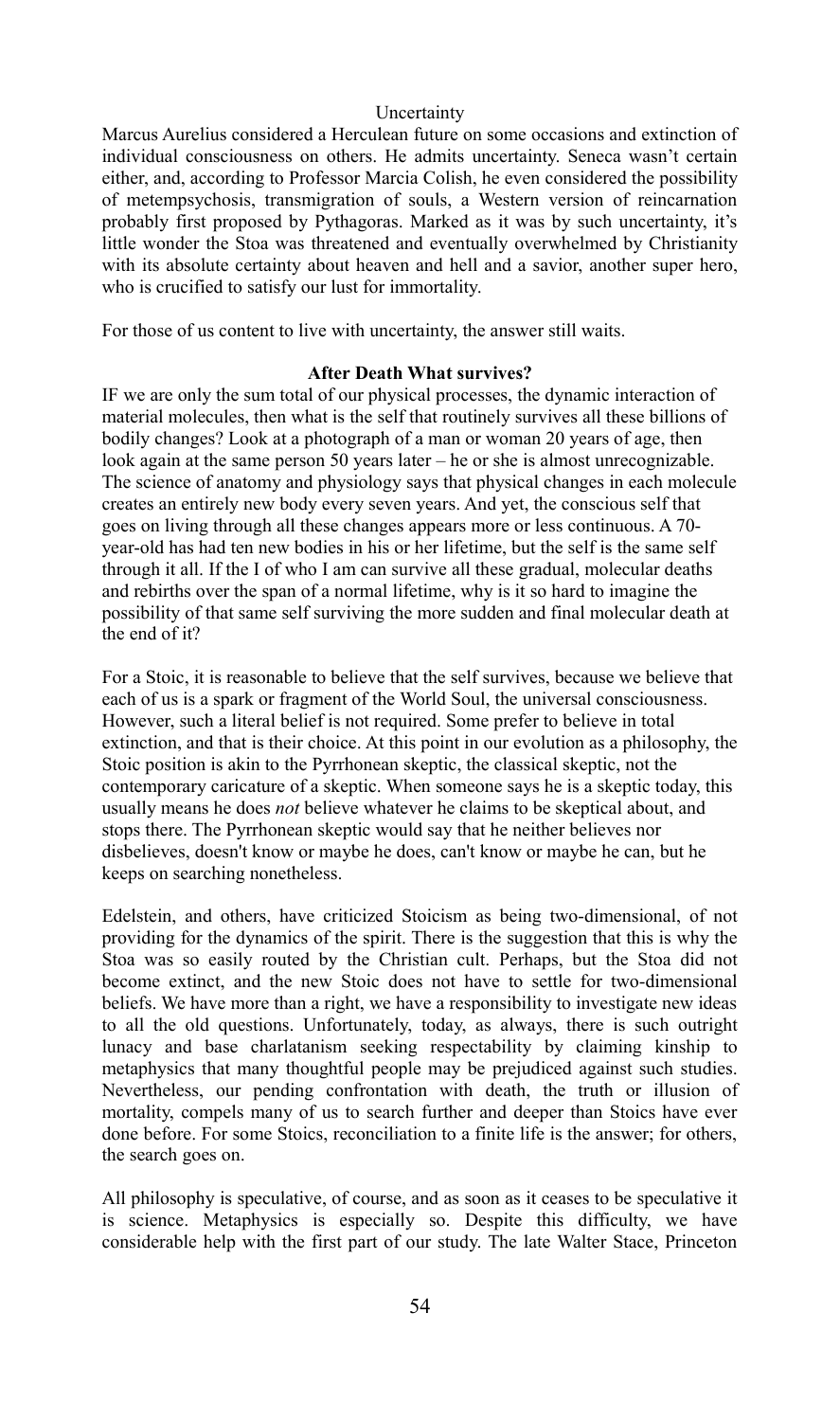philosopher, helps us to understand a remarkable human phenomenon that has existed for all of recorded history: the mystical experience of our oneness with the cosmos. In both East and West, this form of enlightenment has had a profound influence on the many who consistently and persistently report they have learned another way of knowing. If the phenomenon of the mystical experience is a real process of Nature, then it is of paramount importance that the Stoa be there.

## THE MYSTICAL EXPERIENCE

*There are, indeed, things that cannot be put into words. They make themselves manifest. They are what is mystical.* Wittgenstein, *Tractatus Logico-philosophicus*, 6.522

Who are mystics, and what is this experience they have? Is it all the same experience, or does it differ according to the religion or culture to which one belongs? Is it a real, objective experience, or is it a subjective hallucination of the subconscious? For the answer to many of these questions, I want to give credit to the work of Walter Stace found in his pioneering classic, *Mysticism and Philosophy.* Professor Stace sorted through mountains of thought and data to provide much of the intellectual organization of what we know of the mystical experience (ME). My references to Stace are from this book, which is high on my recommended reading list.

**Who they are?** Who are the mystics, and where do they come from? While it is true that the majority of the many mystics living and dead come from Asian cultures that traditionally encourage such pursuits, it can be fairly and accurately said that they are and have been everywhere. Muslims, Christians, Jews, as well as pagans, agnostics, and atheists, have had MEs. It is often interpreted as a religious experience because of the context in which it occurs, but it is independent of any organized religion. The experience can take place indoors or out, in meditation, on a walk in the woods, or in your local grocery store, and it can happen to men and women, young and old.

**What is it?** If you'll recall what we learned from the physics of the Stoics and from what Capra calls the two Grand Themes of the physics of the twentieth century, then we can more clearly intellectualize about the ME. That is, the whole, the One, is made up of interrelated parts, dynamic continua of polar opposites revealing a unified cosmos in constant motion. At no time did Stace associate the ME with quantum physics, but, if we were to make such an association, we could describe this experience as a physical phenomenon: *The mystical experience occurs when the continuum collapses. When the continuum collapses there is no longer any continuum between subject and object. I become that. I become the One.*

Becoming one with the One, or what Plotinus the neo-Platonist mystic referred to as the flight from the alone to the Alone, is a common notion of the ME. There are other insights, such as the many forms one can experience with the study of Zen koans. In any case, there are two primary kinds of experiences in merging with the One. You can experience the One made up of interrelated parts, or you can experience the One without any parts, without any divisions or boundaries, the infinite One without numerical content.

#### **External and Internal**

Although Stace calls these two kinds of mystical experiences "extrovertive" and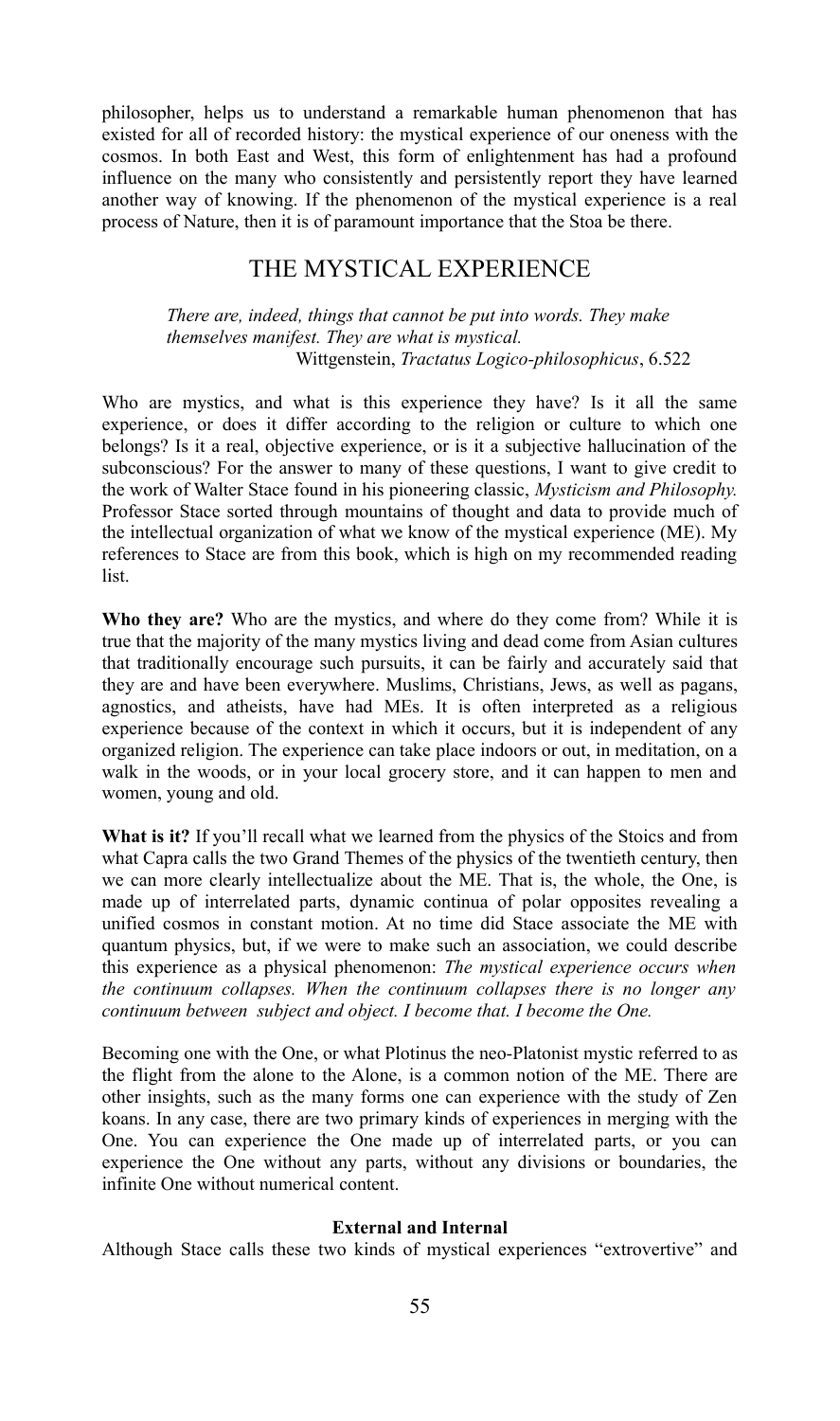"introvertive," I've taken liberties with his terminology and substituted "external" and "internal," because I think his choice is too heavily loaded with decades of psychological jargon and prejudice for and against extrovertive and introvertive personalities having nothing whatever to do with the subject at hand. In short, *the external experience perceives the One outwardly* directly through the senses as a whole made up of interrelated parts, while *the internal experience perceives the One inwardly* without any parts, because all sensory information, thought, imagery, and any other empirical content of existence is excluded from consciousness. Usually the external experience is spontaneous. The internal experience is often the result of years of discipline in various forms of meditation. We will examine each in turn.

In the external experience the mystic perceives the same world or environment we see in normal waking consciousness but with a new kind of sight that "sees" through each person, place, and thing in view. This sight has been described as a kind of shimmering light that shows the underlying relationship of everything to everything. There is a feeling of joy, wonder, peace, and usually a profound certainty that the person and all other things present are united with God, the One. As mentioned, the experience is usually spontaneous and may only occur for a few minutes once in a lifetime. However, even a single experience is so significant that it is never forgotten and often redirects a person's life path.

In the internal experience the mystic sees "nothing" or no thing. The senses are shut down, no thought or images are present, and all is pure silence, emptiness. It is in this very state of nothingness that the adept realizes that his true self, without all the illusions of the everyday world, is the Universal Self – pure soul without empirical content, undifferentiated unity, the One, the infinite without distinctions, boundaries or other. This experience, like the external experience, is also profoundly moving and presumably without equal. And, unlike the external experience, once the mystic has had such an experience, he or she may be able to repeat it a number of times.

#### **What it isn't**

In order to better understand what the mystical experience is, we also need to examined what it is not. Visions and voices are not mystical experiences, but fall more accurately into the category of dreams, reveries, or hallucinations. As noted, the external experience is one of direct perception of actual objects in the viewer's environment, and the internal experience is entirely devoid of imagery or other sensory content. There are no gods, angels, ghosts, demons, or disembodied voices commanding or demanding action or inaction. Mystics, both East and West, warn against such phenomena as trickery and illusion.

The same can be said for raptures, trances, and emotional frenzies. These have always been suspect by Stoics going all the way back to Heraclitus' warning against them. Hyper-emotionalism in the religious celebrations of antiquity often resulted in bloody and brutal orgies of various kinds and have been considered, then and now, by more rational folk as suspect, if not downright contemptible. These hallucinations, raptures, and frenzies are still experienced widely today but are not considered by "true" mystics as related or comparable to their ME.

#### **Common Characteristics**

From many recorded instances of the true mystical experience, both external and internal, East and West, Stace has discovered seven essential characteristics that these experiences have in common. (pp. 131-2).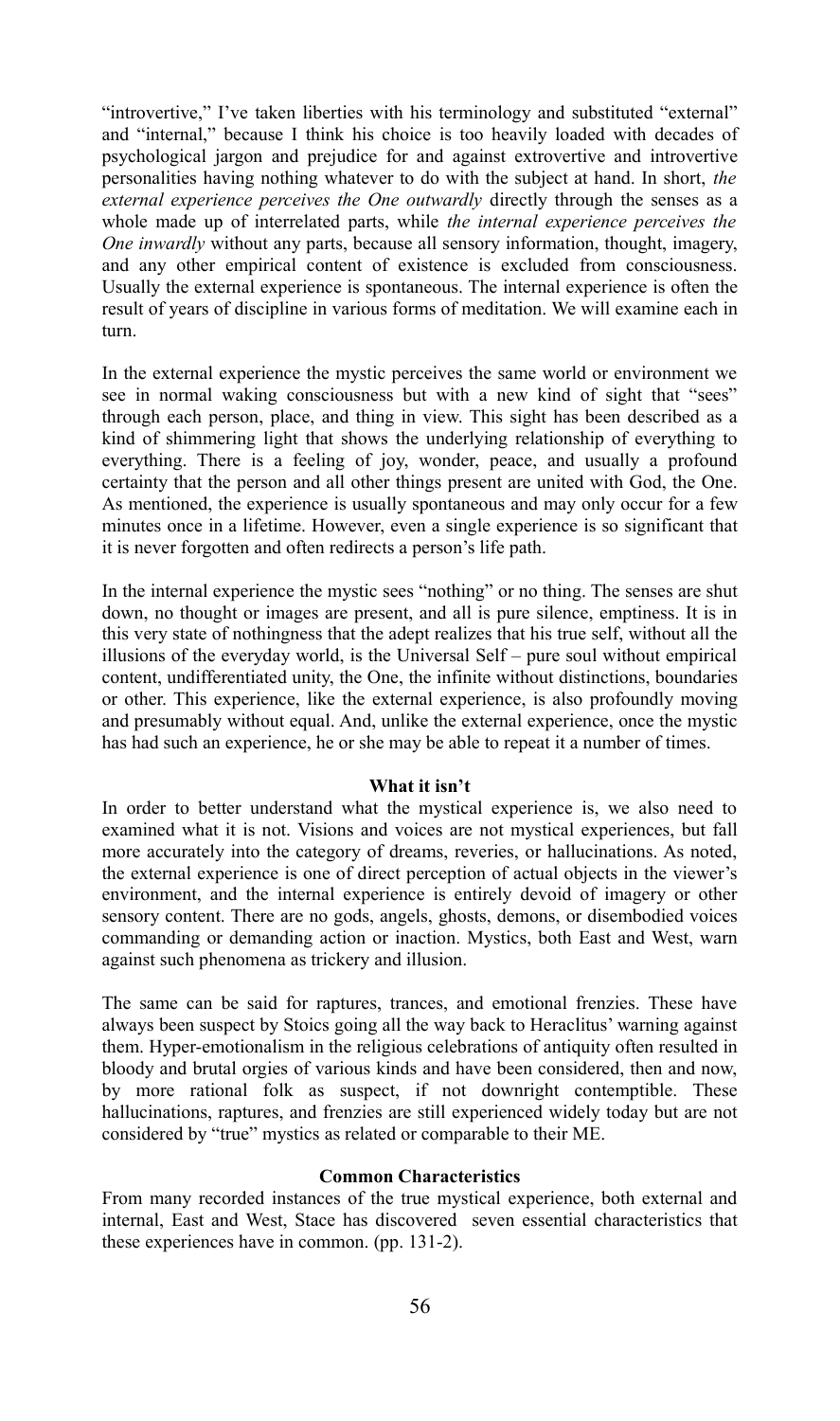| <b>EXTERNAL</b>                               | <b>INTERNAL</b>                                   |
|-----------------------------------------------|---------------------------------------------------|
| 1. A unifying vision $-$ all things are One   | 1. A unitary consciousness – the One,<br>the Void |
| 2. Appearance of the One in all things        | 2. Non-spatial, non-temporal                      |
| 3. Sense of objective reality                 | 3. same                                           |
| 4. Blessedness, peace, euphoria, et<br>cetera | 4 same                                            |
| 5. Feeling of the holy/divine                 | 5. same                                           |
| 6. Paradox                                    | 6. same                                           |
| 7. Alleged to be ineffable                    | 7. same                                           |

#### COMMON CHARACTERISTICS OF THE MYSTICAL EXPERIENCE

If you'll notice #6 above, you'll see that paradox is an important feature. Stace quotes one mystic's attempt to describe it this way: "Black does not cease to be black, nor white white. But black is white and white is black. The opposites coincide without ceasing to be what they are in themselves (p. 65)." This is reminiscent of the paradox we spoke of in the physics section where we learned that subatomic particles are destructible and indestructible, where atomic particles exist and are non-existent, what Niels Bohr called complementarity.

We also see how the internal experience itself can be viewed as paradoxical. The diminished self becomes the greater Self. Oddly enough, even though the experience is supposed to be one of undifferentiated unity, the One without content, the whole without parts or boundaries, the mystic experiences the self as the Self, existing and non-existing as a distinct entity. It's this very paradox that causes those who have had such an experience to claim that it is ineffable  $(\#7)$ , that there is no way the logical mind can comprehend the experience, and that explanations are useless. Yet, the experience is one of such magnitude that the mystic can't help trying to describe the indescribable.

#### **Mysticism and Death**

*It [the soul] is unconscious of yesterday or the day before, and of tomorrow and the day after, for in eternity there is no yesterday nor any tomorrow, but only Now, as it was a thousand years ago and as it will be a thousand years hence, and is at this moment, and as it will be after death.*

Meister Eckhart, 14th c. Christian mystic, Blakney, (p. 153)

Mystics commonly experience some sense of immortality during the mystical experience, but interpretations of that experience clearly separate East from West. In the West the individual maintains his individuality throughout eternity, while in the East the individual is thought to be assimilated into the One  $-$  generally after its final incarnation as an evolving human being. The Westerner is likely to protest that to be absorbed into the One is the same as annihilation, so where's the mystical sense of immortality some have promised? Once again we answer with paradox. Stace quotes the English poet laureate and mystic, Alfred Lord Tennyson (1809-92), who had a number of the spontaneous, external MEs from youth onward, as an example of how the individual can be both one and the One by claiming that this is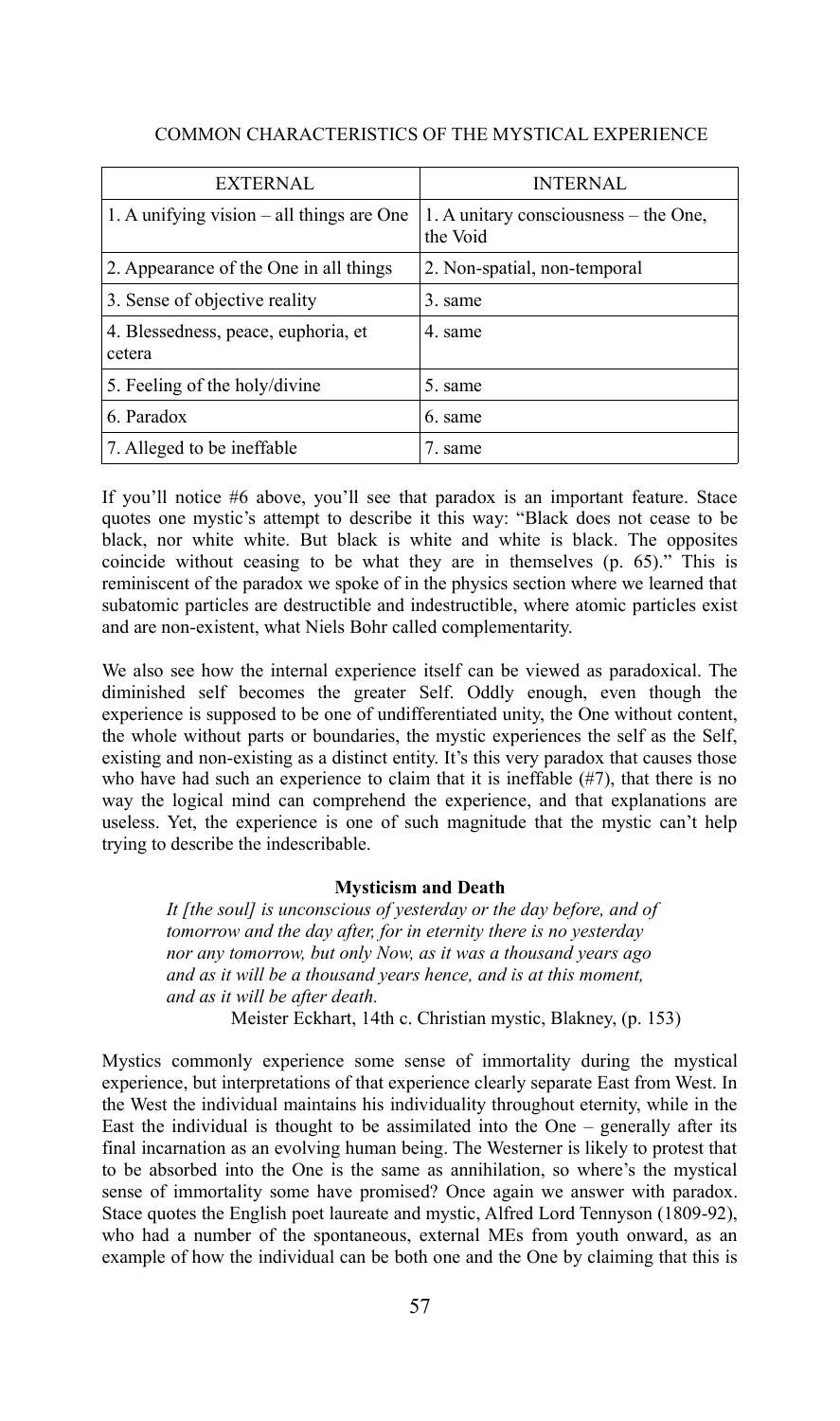"no extinction, but the only true life (p. 314)."

Apparently, after death we can know both ends of the dynamic continuum simultaneously, but is this promise true and real? Can we accept the mystical experience as a fact and a promise of future existence beyond the grave? No, not really. Even the Buddha, the so-called permanently enlightened one, offered cold comfort. When he was asked whether we continue to exist or become extinct after death, he was reported to answer, "neither."

If we examine the physiological evidence for the possible survival of individual consciousness, we have two seemingly insurmountable problems to contend with. First, the only thing we know about consciousness, surprisingly little actually, is that it appears to be directly related to the living operation of our nervous system. When the nervous system ceases to function, contemporary physiology assumes that all consciousness as we know it also ceases to function. How and in what form could it survive the extinction of that system, no one can answer.

The second problem is perhaps more closely related to cosmic fairness than anything, and that has to do with the immortality of other animals. At what point in the evolutionary scale would the intelligent animal's individual consciousness be *worthy* of survival? You can ask the same question about the human being. At what point in our evolution as a species was our consciousness capable of immortality? To reiterate, if consciousness is capable of immortality, how and in what form is such a feat possible? We've barely begun our work here. And, as for cosmic fairness, if there were such a thing, the good would never die young. Or would they?

#### **What's it worth?**

According to mystics, the ME universally takes place in a timeless moment. This is a primary feature of that experience. That moment, then, when time stands still is a moment of eternity, the *now* of which Meister Eckhart speaks. To experience eternity is to know immortality. Even if this experience lasts three minutes or six minutes or four hours, none of that matters. During this time, there is the experience of timelessness. Thus, if you can know such an experience, immortality is guaranteed. But, is it the *real* eternity that the mystic is experiencing in that moment?

That we cannot know, because it appears to be the only eternity living people have experienced. We have nothing else to compare it to. All we can go by is what the experience itself says it is. For those who have experienced it, there's no doubt in their minds, but for the rest of us there is. Can we empirically prove that these people know what immortality really feels like? No. We don't need to. Whether the experience of immortality really feels the way mystics say it does, or whether it is something else, isn't known. The experience is its own proof, and we have no way of either affirming or denying that the timeless moment really happened.

Here's the deal. If you have a mystical experience, you will know the timeless moment. By knowing the timeless moment, you will have an experience so incredible you will have difficulty speaking of it. It will be ineffable. In that experience, you are assured of knowing our only living representation of immortality. For a moment, while you were alive, you knew eternity. You were an immortal.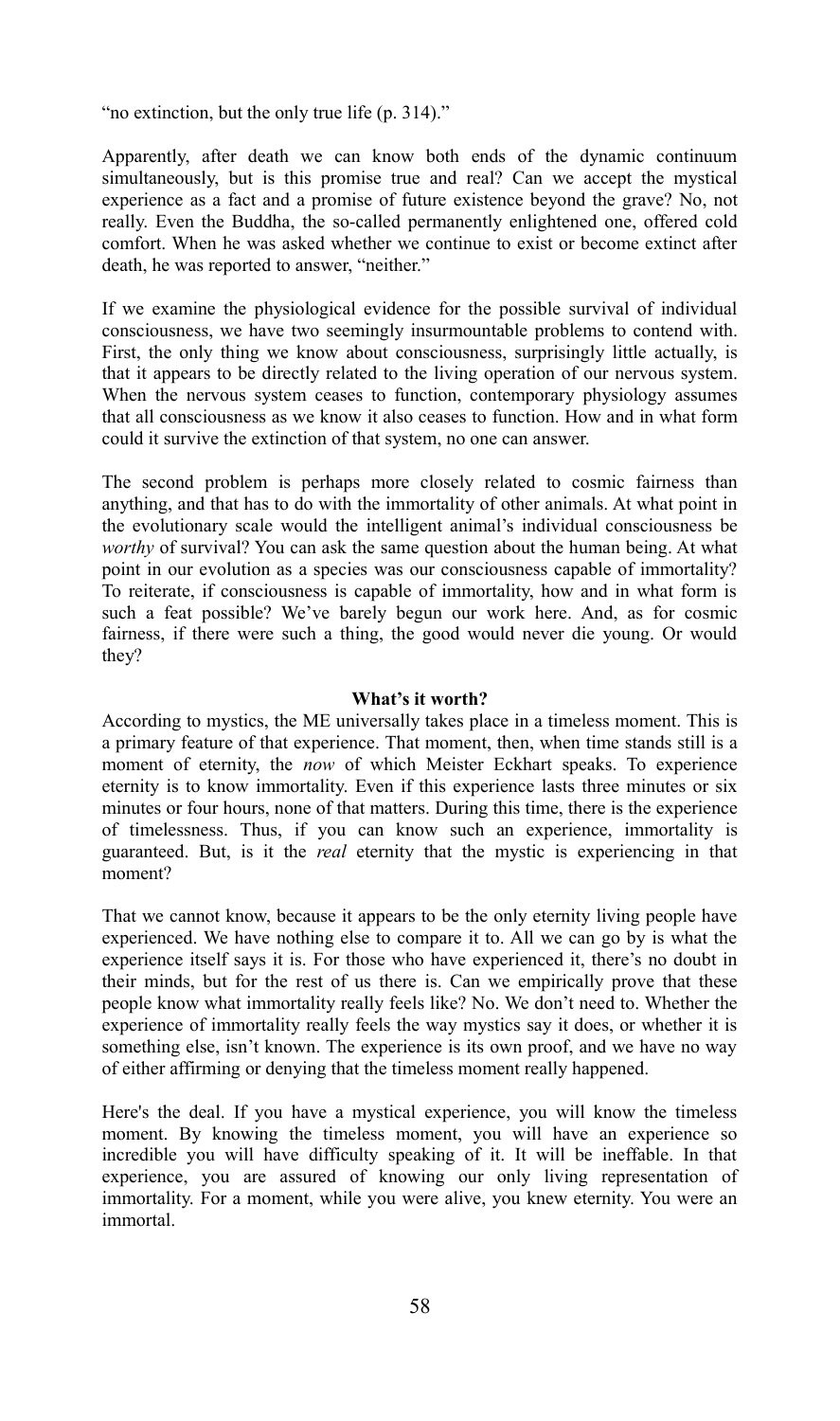What's that worth to you? Are you willing to make a substantial effort in time, money, and energy in order to experience that one guaranteed moment of eternity? Are you willing to give up things: home, family, a nice car, new clothes? Are you willing to make your life a sacrifice, to embrace pain, cold, heat, poverty, and other discomforts? What about celibacy, abstinence from all pleasures, vegetarian diet, countless hours of leg-cramping meditation? Many paths to the ME expect you to immerse yourself in all of the above. Are you willing to trade virtually all of this life for the experience of immortality for a moment? Is that, in fact, really necessary, or is it just an accumulation of forms added over the centuries by devoted disciples?

#### **Objectivity**

Does the truth of the ME have an objective reality? That is, can we say that the One the mystic knows has the same actual existence as, for example, we might say of the human heart? I know I have a heart, even without looking at it, because I can feel my pulse. I know my pulse is from my beating heart, because this information was acquired long ago by repeated dissection, experimentation, and analysis. Can we have the same certainty and confidence about an experience that mystics say cannot be "analyzed and dissected?" Stace concludes it cannot be either an objective *or* a subjective experience. The experience itself is paradoxical and must be what he calls "transsubjective." Cosmic consciousness cannot be said to "exist" in the same way our heart exists because it does and doesn't have qualities. It is personal and impersonal. It is dynamic, inactive, creative, static, active, and motionless.

Fortunately, researchers are continuing to explore the issue of mysticism and objectivity. Two contemporary thinkers claim they *have* located the physical source of the mystical experience. The authors Eugene d'Aquili and Andrew Newberg were researcher associates for more than five years on the staff of the Hospital of the University of Pennsylvania. d'Aquili is a Professor of Psychiatry, and Newberg is a Fellow of the Nuclear Medicine program there. d'Aquili is an anthropologist of religion, as well as a clinical therapist, and Newberg is a specialist in brain scan studies that identify parts of the brain stimulated by various thoughts, emotions, and tasks. Together, they have studied eight Tibetan Buddhists in meditation over a period of two years.

The evidence they have accumulated in a collection of lectures and newspaper and journal articles published under the title, *Neurotheology*. indicates the serenity, calm and transcendence found in meditation can be seen as *increased* activity in the frontal lobes and *decreased* activity in the parietal lobes of the brain. In a recent lecture entitled, "Why God Won't Go Away," Newberg said, "The idea is that the brain is set up in ways to help us survive, [Religion] offers the reassurance that there is purpose and causal effect . . . Thus, religious and spiritual experiences are right in line with what the brain is trying to do for us."

After studying the Buddhists in meditation, the researchers propose that in the "unitary" meditative state, the amygdala, a small mass about the size of a walnut in the lateral ventricle of the brain, "generates a sense of religious awe." Such practices as meditation and certain religious rituals appear to stimulate the ergotropic and trophotropic subsystems of the autonomic nervous system. When one system is stimulated to a certain level of activity, the brain circuit of the related system simultaneously begins to "reverberate." In extreme cases, the one subsystem spills over to produce a "maximal discharge" of both systems and induce a state perceived by the mind as an "Absolute Unity of Being (AUB), the abolition of any discrete boundaries between beings, by the absence of time-flow, and by the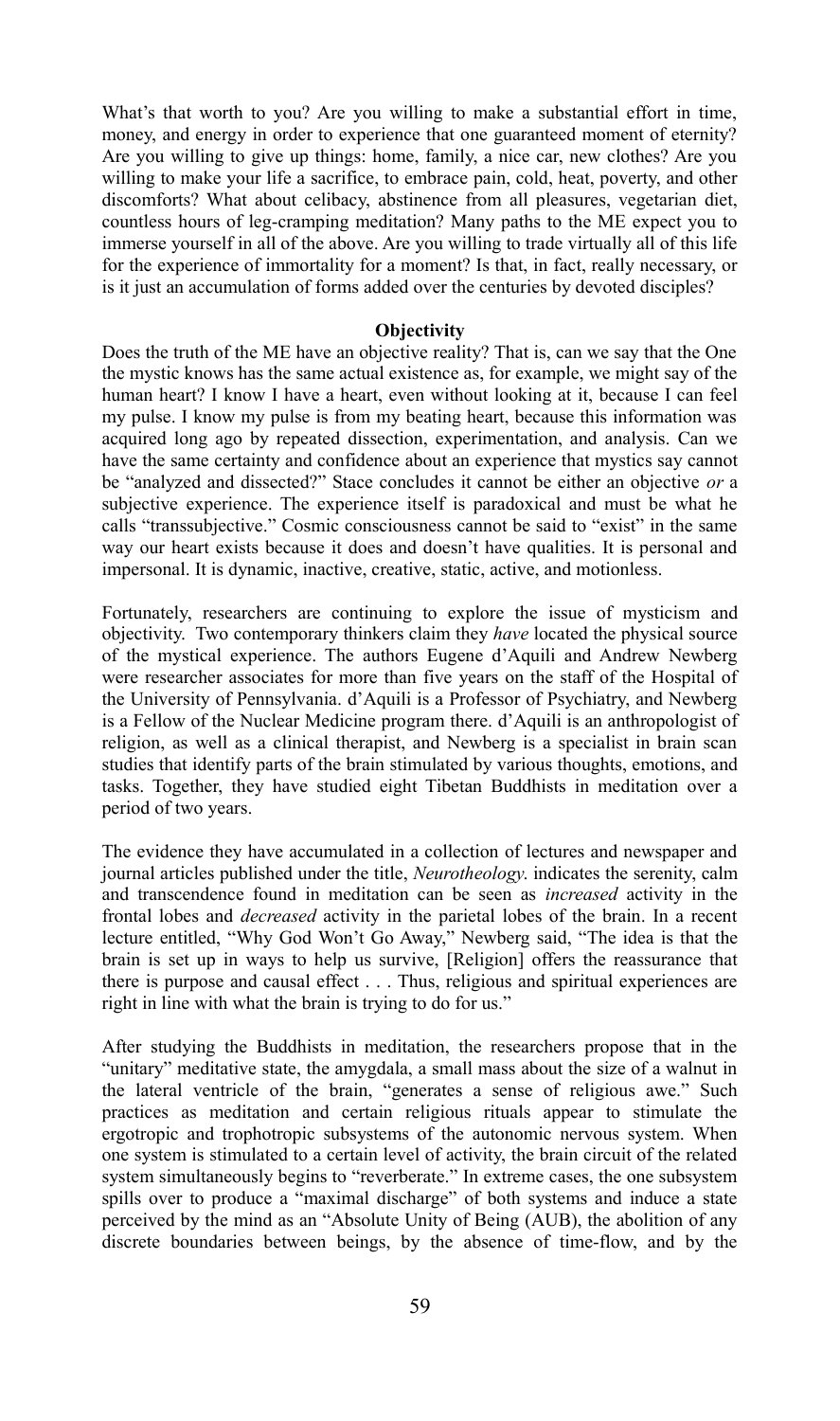elimination of the self-other dichotomy."

A dilemma remains. Does the brain scan data show that the ME is the result of the activity centers in the brain stimulated by meditation; or, are the changes in the brain activity the result of changes in the mystic's consciousness? According to d'Aquili, "Western science says matter is primary, but if you flip it around and look at what the mystics report, you could say that it's ultimately consciousness and awareness that are primary." At this time, there can be no certainty regarding the objectivity of the mystical experience. We have only evidence, theory, and conjecture.

Whether this activity discovered in the brain is the *cause* or the *result* of the mystical experience is still unknown, but we must also remember the external experience. So far, there is no way the scientific method knows how to capture the truth of a spontaneous ME. Is it objectively real, or is it an aberration in the construction of the brain? Perhaps the brain of artists and poets, such as Tennyson, are what they are because of certain internal wiring defects. There's much more to explore in our future.

## THE NEAR DEATH EXPERIENCE

*Those before our time who gave an impetus to these things are not our masters, but our guides. The truth affords an open field for every man; it is not already occupied territory. Even for those who will come after us, much of it remains.* 

#### Seneca, Ep. XXXIII. 11. 2-7

Despite years of scoffing by the scientific community, the Near Death Experience (NDE) as a serious subject just won't go away. In 2008 a large study involving 25 United Kingdom and United States hospitals was launched to study 1,500 survivors for the out of body experiences commonly experienced in the NDE. This 3-year study will include placing images on shelves that can only be seen from the ceiling in hospital emergency room resuscitation areas. According to Dr. Sam Parnia, who heads the study, "If you can demonstrate that consciousness continues after the brain switches off, it allows for the possibility that the consciousness is a separate entity."

Our increased awareness of the NDE is largely due to the increasing skill of medical technicians and their ability to resuscitate patients who are unconscious and physically near death. The experiences of a minority of these patients have generated a lot of interest in the medical community. The stories they tell of what happened to them while they were near death have been accumulating over the years to a rather impressive volume of data which researchers can and have been analyzing. One of the earlier and more carefully researched books on the subject was written by Michael Sabom, M.D., F.A.C.C., whose work, *Recollections of Death,* is a valuable resource for this chapter.

Sabom identifies three kinds of NDEs: autoscopic, transcendental, and a combination of the two. The autoscopic, which simply means self-visualization, is the experience where some part of the individual's consciousness upon nearing death separates from his or her physical body and observes that body from a distance, usually from above looking down. Hearing, as well as vision, may be involved, and travel to other locations sometimes occurs. The transcendental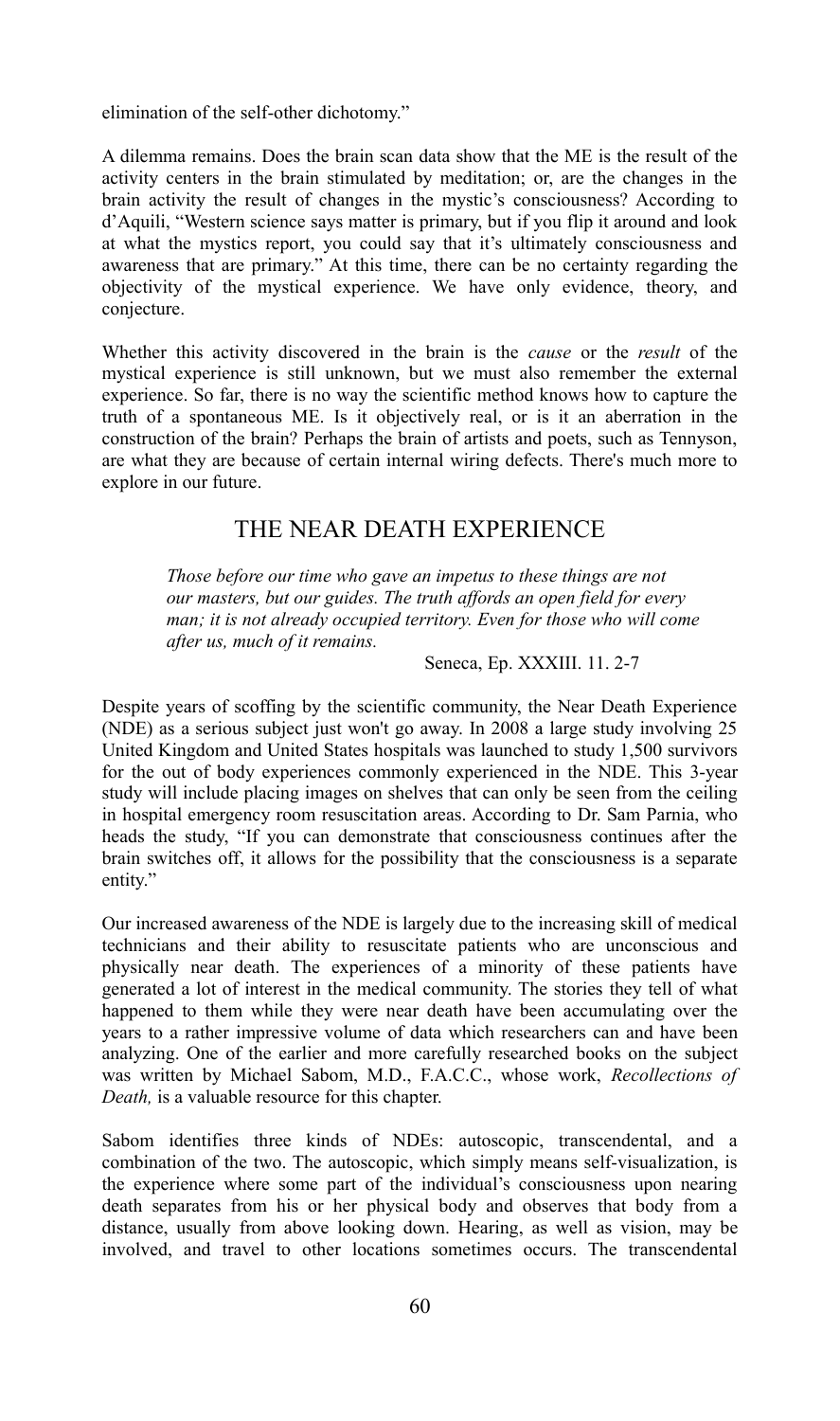experience is one where the individual near death is surrounded by darkness that often appears as a tunnel with a light gradually getting brighter as he or she nears the end of the tunnel. The individual is attracted to the light, comes closer, and is drawn into some kind of reality, another plane of existence within it.

This transcendental experience may or may not include the phenomenon of one's life "flashing before his eyes" before or after encountering the tunnel light. The light itself can turn out to be a place where the individual is greeted by departed family members, religious figures, or simply a light that's alive with a communicating consciousness. The combination is when the individual sees himself as separated from his body, then encounters the tunnel and light.

So what? What does all this have to do with the Stoa? Is it a natural phenomenon? Is it objectively real, a natural process we will all experience some day? We don't know. There is still a great deal of skepticism in both the scientific and medical community about whether or not the NDE is real in the sense that it says anything significant about human consciousness. Those who don't like the implications of what this could mean have thrown up a number of explanations for what it could be and what could cause such an experience.

#### **Some Explanations**

The two most common explanations for the NDE are conscious and unconscious fabrication. As for conscious fabrication, the evidence is too wide and too consistent to account for deliberate fantasy. All ages, occupations, religious beliefs or nonbeliefs are represented. Subconscious fabrication would entail an attempt by the subconscious to cope with the horror of imminent death, but such attempts, if they exist, are inconsistently realized. People who have had more than one experience where they were near death usually have only one NDE regardless of the number of times they have found themselves in this situation, and the one time it is experienced is not necessarily the most traumatic and certain threat of death.

Dr. Sabom carefully examined eleven possible explanations for the NDE and discounts all but one. In addition to the conscious and subconscious fabrication explanation, Sabom examines semi-consciousness, depersonalization, autoscopic hallucination, dreams, prior expectation, drug-induced hallucination, endorphin release, temporal lobe seizures, and oxygen deprivation. All are examined and rejected.

The only known possible medical explanation for the NDE comes from a study done with volunteers whose carbon dioxide level was increased to that approaching death. Such an increase is a condition commonly associated with physical trauma where the blood is unable to carry the carbon dioxide out of the brain to be exhaled by the lungs. Some of the volunteers experienced what could be called authentic NDEs. They had self-visualization, the light at the end of the tunnel, peaceful calm, all of it. So is that the explanation? Perhaps. Probably not. In one documented case a subject's carbon dioxide level was tested while he was in the midst of an NDE, *and the level was actually lower than normal*. For those whose carbon dioxide level was artificially increased, an important question must be asked: Did the increase of carbon dioxide cause the NDE, or was the NDE the effect of the near death physical trauma caused in the study?

Sound familiar? Yes, we appear to be right where we were with objectivity and the mystical experience. At this time, MEs and NDEs can be either objective or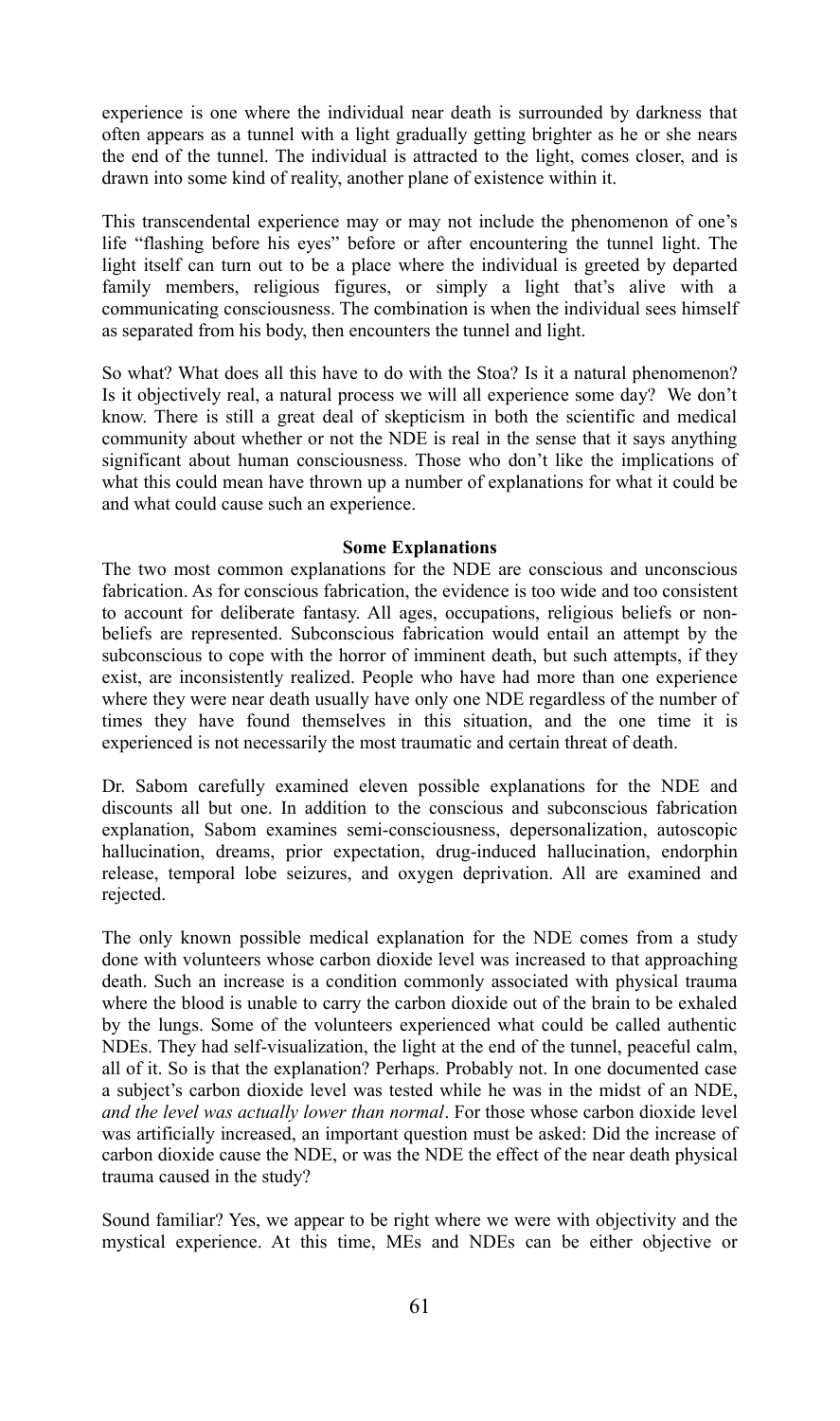subjective experiences depending on the point of view you wish to maintain. There is no certain proof yet, either way. What does the NDE tell us about life after death? Nothing. We don't know if this experience, either the autoscopic or transcendent kind, is a prelude to some form of consciousness surviving death, or if it is simply a natural part of the dying process and nothing more. It could be nothing more, but the fact that it is increasingly commonplace doesn't make it any less remarkable.

A cursory review of the NDE as reported throughout history, both in Asia and in Western experiences, shows that the NDE has changed with the ages. At the huntergatherer stage of human society, shaman studies indicate that one who experiences the NDE is immersed in Nature with many of the beliefs and animal spirits common in their culture. The NDE is a highly valued experience that can usher the individual into the calling of being a shaman. In the Middle Ages, both in Asia and in the West, when "civilization" was an ugly and harsh brutality for most of its citizens, the NDEs reported scenes from hell and damnation, with the individual sometimes instructed to return to their people and tell them to mend their ways or they would be subject to horrific tortures and torment. Today, the NDE usually shows a benign, heavenly, joyful encounter with beings of light and bountiful kindness.

What happened? How does essentially the same experience produce three entirely different versions of a future spirit life? It is here that we come to a new objection that is not explored in the literature of the NDE—at least I was unable to find it. If the experience tends to be what the cultural tradition and world view says about life after death, then what does that say about the NDE as an objective externally-based reality? Currently, on the face of the historical evidence, the NDE appears to be a subjective and internally generated vision of reality based upon carbon dioxide level increases at the approach of death. How else would one explain such discrepancies in the experiences of those on the threshold of the afterlife? Or, there may be new information coming from future studies, such as the three-year investigation currently being done by UK and US hospitals, that will challenge this skeptical point of view.

## THE SPIRIT WORLD

*Surely the soul survives the death of the body, for opposites are generated out of opposites, and life is the opposite of death.*  Socrates, *Phaedo*

If academic and professional credentials are any assurance of understanding, then perhaps the most credible account of the so-called spirit world comes to us from Dr. Brian Weiss, M.D., psychiatrist, graduate Phi Beta Kappa, *magna cum laude*, from Columbia University, graduate of Yale University Medical School where he later did his Residency in Psychiatry, and Chairman of Psychiatry at the Mount Sinai Medical Center in Miami, Florida. Are you impressed enough to be curious? I was.

With that kind of background you would expect him to be surprised when he stumbled into the spirit world in the course of his practice. He was. He wrote a book about it, *Many Lives, Many Masters* (Simon & Schuster, 1988). Quoting from the back of the jacket, "As a traditional psychotherapist, Dr. Brian Weiss was astonished and skeptical when one of his patients began recalling past-life traumas that seemed to hold the key to her recurring nightmares and anxiety attacks. His skepticism was eroded, however, when she began to channel messages from the 'space between lives,' which contained remarkable revelations about Dr. Weiss's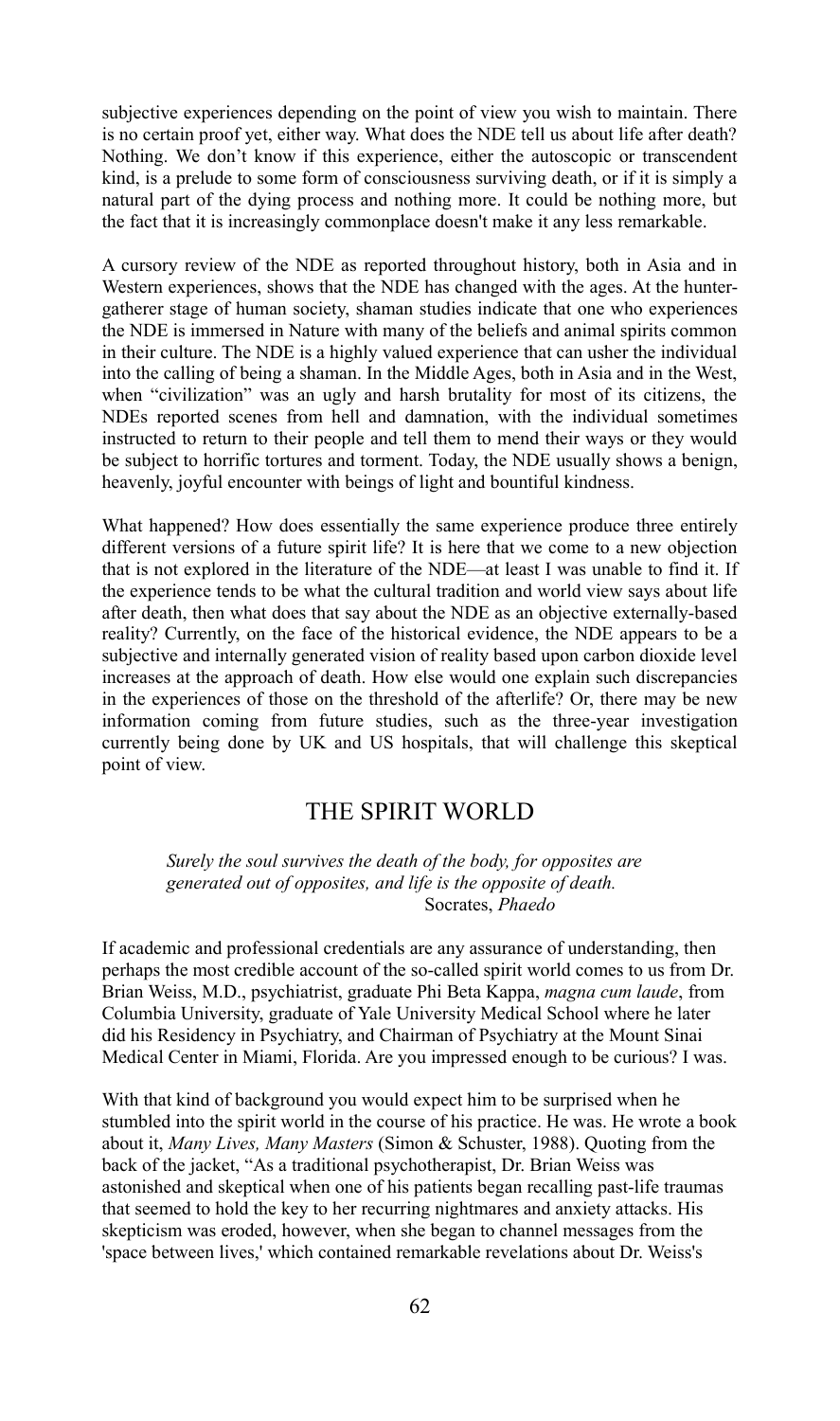family and his dead son. Using past-life therapy, he was able to cure the patient and embark on a new, more meaningful phase of his own career."

This is a doctor who over the course of that career treated thousands of psychiatric patents and directed inpatient units at four major medical schools. Did this doctor, who had all his life considered himself to be a man of science, suddenly become delusional and lose all control of his skeptical faculties? His patient mentioned above, Catherine, a young woman in her twenties, was a "relatively simple and honest person....not a scholar, and she could not have invented the facts, details.... [that were] beyond her capacity."

Intrigued by all this, but still skeptical, I decided to do a little more research on the subject. That's when I discovered Michael Newton, Ph.D., a psychotherapist recently retired from practice in California who had made this subject his life's work. Over the course of his career, Dr. Newton used hypnosis to regress over 4000 clients to a past life, then brought them forward to the death in that life—and beyond. According to these many hypnotized subjects, shortly after death the spirit returns to a spirit world before reincarnating again. This time between incarnated lives became Newton's specialty, which he calls Life Between Lives (LBL) hypnosis. The accounts of his experiences with LBL hypnosis he wrote in several books. He summarized the principles of these discoveries in the Appendix of *Life Between Lives* (Llewellyn Publications, 2006), several of which are included here:

- *The most consistent reports of the soul's demonstrated essence is that it represents intelligent energy that is immortal and manifested by specific vibrational waves of light and color.*
- *Soul's reincarnate with human beings for countless lifetimes to advance through levels of development by addressing karmic tasks from former lifetimes.*
- *Our planet is one of an incalculable number of worlds that serve as training schools for the advancement of souls.*
- *Spiritual malevolence does not exist within the divine order of love and compassion that comprises our spiritual origins.*
- *Rather than being defined as a place of ultimate inaction, or nirvana, the spirit world appears to be a space of transition for souls who evolve into higher energy forms....*
- *The ultimate goal of all souls appears to be the desire to seek and find perfection, and finally conjoin with the Source who created them.*

As it happens, there are no licensing requirements to practice hypnosis in the United States at this time, so I secluded myself in the fully stocked hypnosis and hypnotherapy section of the nearby university library and learned how this work was done. After several weeks of study, I offered my services to family and friends and put up a notice on the bulletin board of another college a little farther away. My services were offered free of charge and specialized exclusively in past life regression and LBL hypnosis. About twenty clients later, I had all the material I needed to confirm Weiss and Newton's work.

I spoke to the spirit guides of a number of clients who were capable of going into deep hypnosis. For those who have read neither Weiss nor Newton, I will explain in briefest outline the methodology of my own LBL sessions. They began with past life regression hypnosis and generally took two and sometimes three sessions to reach the realm of life-between-lives. Newton's approach was somewhat different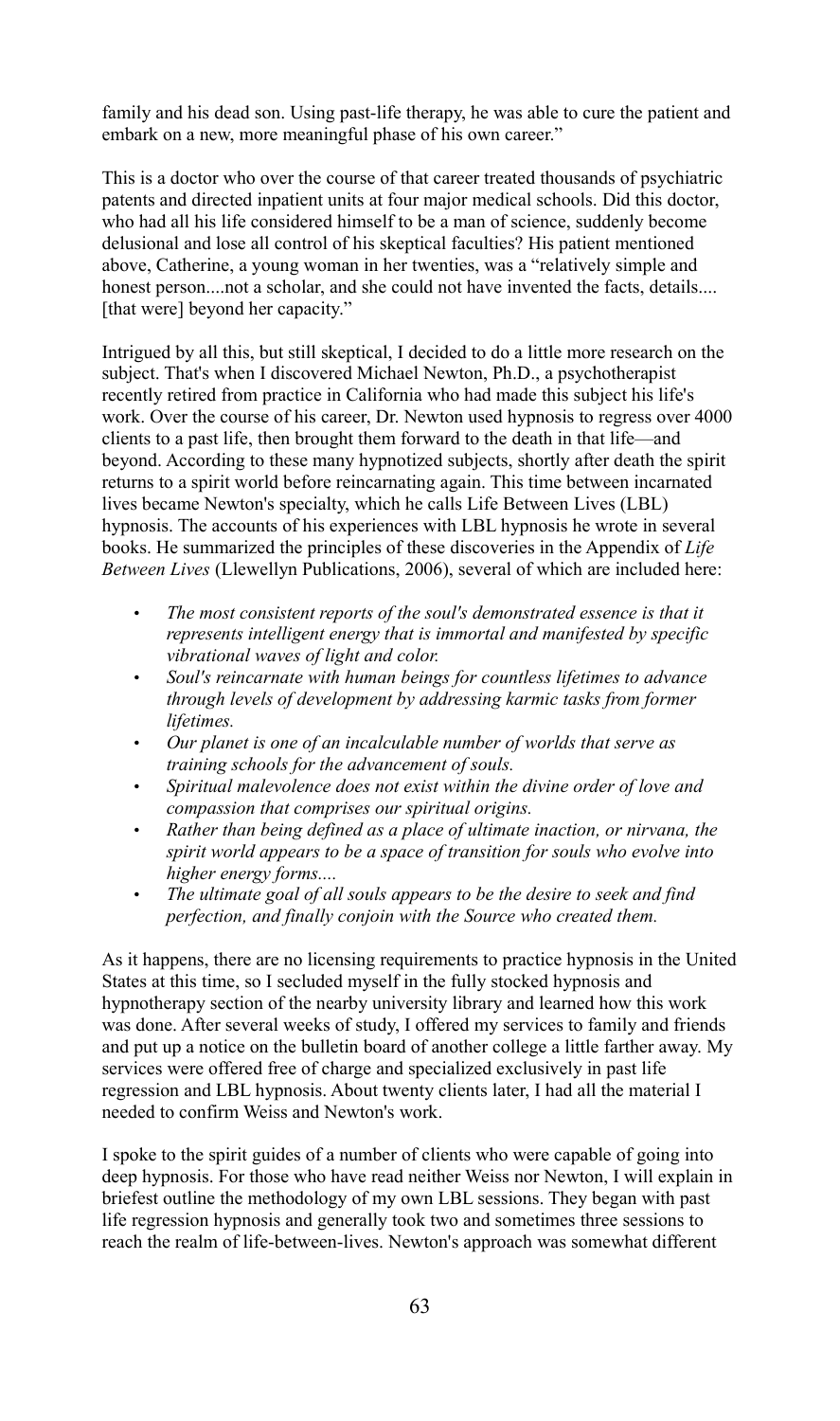and generally followed a marathon hypnosis session lasting from 4-6 hours. I didn't want to do that and usually confined my sessions to between 1 to  $1\frac{1}{2}$  hours, separated by a week or more.

In the first session, I found out if the individual was capable of deep hypnosis and comfortable with past life regression. I first hypnotized the client and moved them back to infancy, then back to a time before their birth. This was all done by a carefully worded script encouraging imagery and occasional verbal response from the subject once they showed signs of hypnotic trance. A place of safety was created in an imaginary garden to which the subject could return if there was too much stress and he or she was fearful of continuing. (Some past lives are *very* stressful, but usually the hypnotist can move beyond or around the most stressful moments without having to wake the subject.) When the subject relived a given past life and was guided to the end of that life, he or she was brought back to normal waking consciousness. And that was the end of the first session.

In the next session, I would again take the subject to a past life, preferably the most immediate past life (to help them address troubling issues that may be impinging on their current life), up to and *including* the death scene. When the death scene was fully relived, we next worked on coming to some understanding about that life's chief lesson. Every life has a principle lesson the incarnating individual was supposed to learn. Then, we went forward beyond that death. At this point, the subject was usually a bit disoriented, but invariably felt peace, even joy at having died. Occasionally, there was some residual angst about the nature of the death in the past life, but that was easily soothed away with a few kind words, and the time and distance traveled away from the body of that life and the earthly plane left the past life a dim memory.

Despite the peace and joy at having left the body behind, or perhaps because of it, the subject was not always focused or oriented enough to know where they were. If this was the case, I asked them to tell me how they felt and what they were thinking. (Hypnotic subjects, even in deep trance, are capable of talking while still hypnotized. This may come as a surprise to those unfamiliar with hypnosis, but it is common and can be done with the right words of hypnotic suggestion.) At this point, the goal was to find the subject's daimon, or spirit guide. I prefer the classical term made popular by Socrates and will use 'daimon' to describe the subject's spirit companion. Christians would call it a Guardian Angel.

Finding the daimon was seldom difficult to do, but usually required the suggestion that the subject look for a person or light that would never be far away. I explained that this was their daimon and would be their guide, and that I would simply stand by until the subject located him, her, or it, which rarely took more than a minute or two. When contact was made we had introductions all around, and I attempted to get the name and gender of the subject's daimon—if the gender wasn't immediately obvious. The daimon normally took a human form, or as a brightly lit spirit, and was only manifest as an animal on two occasions with boys, both too young to be useful for my study. After the introduction, I explain what we were doing, then gave the subject all the time s/he wished to converse silently with the daimon.

When they were finished, anywhere from 2-5 minutes, I asked the subject if s/he wished to tell me anything that was said. The conversation was invariably summarized as a happy reunion, and at that point the LBL session really began. I asked permission to speak directly to the daimon and record its answers. Permission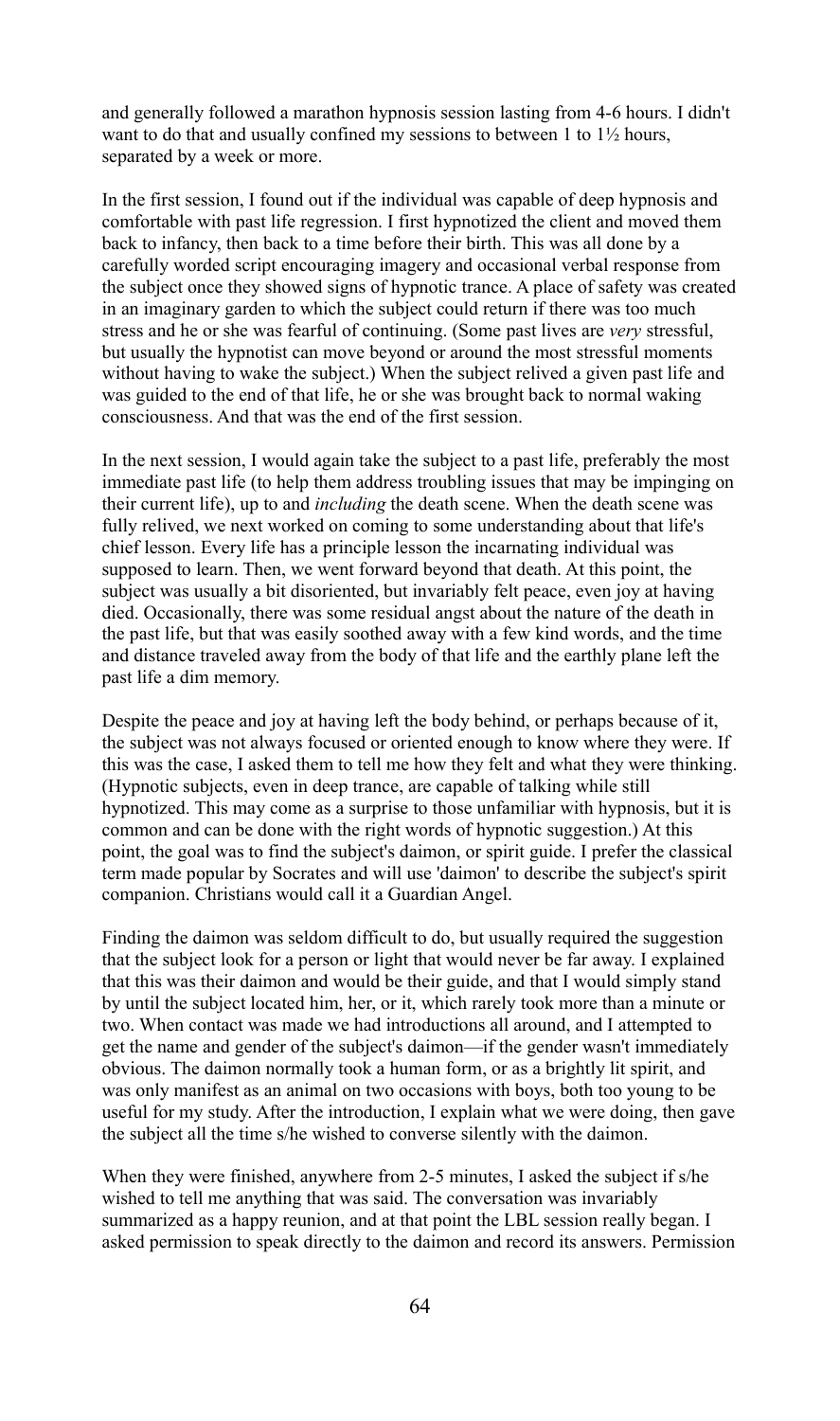was always given. These answers were always spoken *by* the subject—who did *not* speak in otherworldly voices. It was nearly always the same voice the hypnotized person used in waking consciousness, although I've had subjects who uncharacteristically spoke so rapidly it was difficult to follow what they were saying until I slowed them down. Otherwise, there was no change in either the tone or modulation of the voice. They were simply saying the words the daimon put into their minds. Very often, when subjects were brought out of hypnosis, they were quite surprised at the answers to my questions. The hypnosis was so deep and the subject as participant was so passive that s/he was only dimly aware of the information given. After each session we always had a review.

I was able to confirm Newton's conclusion that this work should not be done with the very young. He refused LBL hypnosis with anyone under the age of thirty. Newton said he believed it had to do with not learning enough about the lessons the incarnated spirit, the subject, is here to learn. The daimon of every person is quite careful to avoid answering questions about lessons that the individual has yet to experience. In other words, we are here on Earth to learn certain lessons that cannot be understood by reading a book or being told the answer. They must be *experienced* to be learned. Coomonly that experience is painful and difficult, but the individual only learns by going through it, and the daimon will not discuss these matters. They simply tell me they will not discuss that issue, but sometimes I'm able to get partial answers by asking if they could give the subjects a clue about how to best prepare themselves for the lesson at hand. The answer at this point is usually cryptic, such as pay more attention to your health or the bad company of so-and-so. That sort of thing.

For those who find LBL hypnosis interesting I'm going to disappoint you by not discussing any of my case histories. Instead, let me refer you to Weiss and Newton. I will mention a few matters in general. I can assure you that the answers to the big questions of life are often amazing! Profound. The subject later confesses to be as amazed by the words that came into his or her head as I am. Perhaps the most impressive part is that these answers often come immediately and are spoken so rapidly without any apparent effort or careful thought. The skeptical hypnotist can't help but think that if the subject is just making this all up then he or she must be a genius and at least a very deep thinker. None of the subjects hypnotized gave that appearance outside of deep hypnosis. None claimed backgrounds or interests in philosophy.

So, what is going on here? Well, one possibility is that there really are daimons assigned to each person on Earth, as the ancient Greeks claimed. You can further believe, if you want to, that there is some sort of spirit world beyond the grave to which we can communicate through hypnosis. On the other hand, you can refuse to be impressed by Weiss' case or Newton's 4000 cases, dismissing the lot as the anecdotal evidence of free-flowing imagination, or whatever. You can continue to steel yourself against hope and believe only in personal extinction at death, and no matter how amazing or astonishing the evidence, either in part or in accumulation, confine all of your thoughts to only those things that science has proven as fact. As you may have guessed, I personally believe that the latter point of view is bleak, rigid, and poverty-stricken. On the other hand, I am not ready to join a cult of spiritualists. There may be another possibility.

We have very little research on the power of the subconscious mind, but it's gradually getting the attention it deserves. In the December 2008 issue of *Current*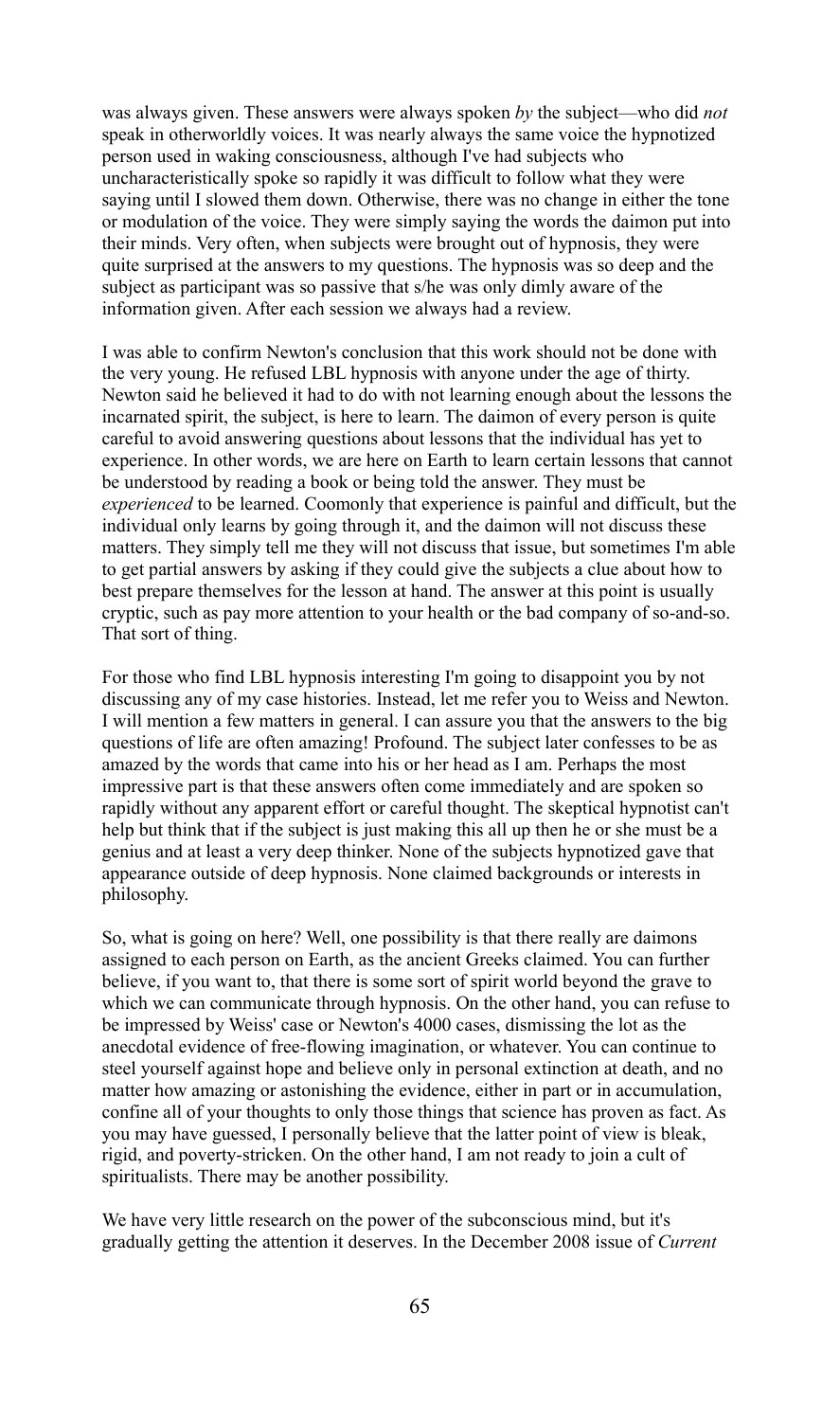*Biology,* a study done by an international team of brain researchers, including neuroscientist Beatrice de Gelder of Harvard, experimented with so-called blindsight. (Blindsight is the ability to "see" things by sensing them in the brain's subcortical and therefore subconscious visual system.) One patient, a medical doctor in his 50s, had recently suffered two strokes that left his visual lobes completely destroyed. His brain and eyes were in all other respects completely normal, leaving him with the equipment necessary to process subconscious vision. The doctor was skeptical and initially refused to take part in the experiments. In the end, he was persuaded to zigzag down a hallway cluttered with a garbage can, a stack of papers, and several boxes, navigating the obstacles effortlessly.

There are those, especially hypnotists and hypnotherapists, who believe that our normal, waking conscious mind is, pardon the triteness, the tip of an iceberg. The subconscious, the subterranean consciousness is huge and largely unknown and ignored. What makes it so huge? There is very strong evidence that everything we ever see, hear, know, and experience is stored away in the subconscious. It is often recognized as the wellspring of great discoveries and creative genius. And still, we know so little about it. Everything in our culture is oriented to the conscious mind – all of life's punishments and rewards are focused on the tip of the iceberg, while the supporting structure is left alone.

The actual nature of the sub-consciousness may be the reason why a subject under the age of thirty is usually not advanced enough to be appropriate for LBL hypnosis. That is, the subconscious mind may simply not be developed enough to create an independent and alternate ego, which is exactly what I'm suggesting. A hypnotist in this kind of work may be tapping into a conversation with the subconscious mind. That mind may be a separate form of intelligence made up of all the individual has experienced in life and stored away out of sight and out of mind. Let's face it, 90% of it is of little or no known use in normal, daily survival. This would explain why the daimon believes it is a separate entity, because in a way it is. It would also explain why they are so eager to communicate, and they almost always are, about everything except life lessons that are yet to be learned. The reason they resist talking about these lessons may be because *they don't know* the answer – as in, the lesson has yet to be experienced and summarized. To suggest, however, that the subconscious has the ability to communicate in this manner implies that it is also a cognitive intelligence. How would you begin to measure that?

All speculation. That's metaphysics. I told you this was the section devoted to speculative philosophy, and clearly it is. These are difficult matters to study and know, and so we speculate. Do mystical experiences, near-death experiences, and communications with the spirit world offer authentic visions of invisible worlds beyond the grave? You must draw your own conclusions, but let me leave this chapter with one bit of advice I learned from the so-called spirit world. What I was told was spoken through the hypnotized subject directly to me for my benefit. One of seven elders in a Council of Elders, spirits more advanced than daimons or guides, said to me, "We understand that people are curious and want to know about life after death, and that is only natural, but isn't this work you are doing a little bit like cheating? [Pause] You are supposed to fully embrace your earthly existence and learn though that vehicle."

Then the Council of Elders simply vanished.

\* \* \* \*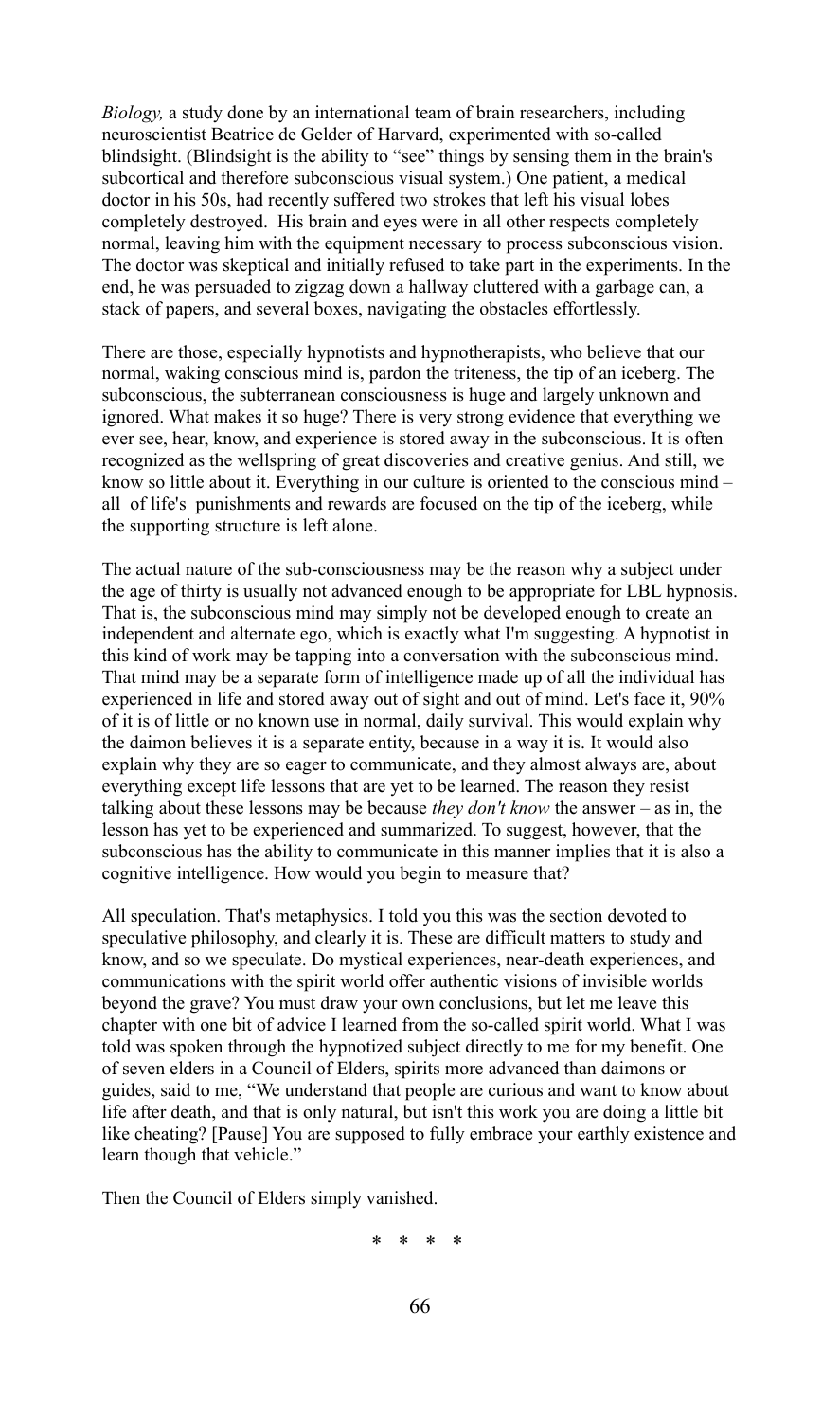# General Bibliography

This is not a complete list of the works I read in the preparation of this work, but most of these I found myself returning to time and again. I've placed an asterisk beside the ones that were the most influential and that I recommend most highly.

- Adler, M., *Ten Philosophical Mistakes* (Macmillan, 1985).
- Arrian,\* *Discourses of Epictetus,* trans. T. Higgenson (Walter J. Black, 1944).
- Aurelius, M.,\* *Meditations,* trans. M. Staniforth (Penguin Books, 1964).
- Becker, L.,\* *A New Stoicism* (Princeton University Press, 1998).
- Blakemore, C., *Mechanics of the Mind* (Cambridge, 1977).
- Blakney, R., translation of *Meister Eckhart* (Harper & Row, 1941).
- Bonhoffer, A., *The Ethics of the Stoic Epictetus*, trans. William Stephens (Peter Lang, 1996).
- *The Cambridge Dictionary of Philosophy*, 2nd ed., Robert Audi, Gen. Editor (Cambridge, 1999).
- Campbell, K.,\* *A Stoic Philosophy of Life* (University Press of America, 1986).
- Capra, F.,\* *The Tao of Physics* (Shambala, 1991).
- Colish, M.,\* "The Stoic Tradition from Antiquity to the Early Middle Ages," I. and II., from *Studies in the History of Christian Thought,*
- vols. XXXIV and XXXV, H. Oberman, editor (E.J. Brill, 1985).
- Cornford, F. M., *From Religion to Philosophy* (Dover Publications, 2004).
- Davies, P.,\* *God & the New Physics* (Simon & Schuster, 1983).
- Diogenes Laertius,\* *Lives of Eminent Philosophers,* trans. R. Hicks (Loeb Classical Library, Harvard, 1991).
- Dudley, D., *A History of Cynicism* (Georg Olms Verlagsbuchhandlung, 1967). Epictetus, see Arrian.
- Edelstein, L.,\* *The Meaning of Stoicism* (Harvard, 1966).
- Frankl, V., *Man's Search for Meaning* (Pocket Books, 1963).
- Gaca, K., "Early Stoic Eros," *Apeiron Journal for Ancient Philosophy*, Vol. 33, No. 3, 2000, (pp. 207-38).
- Gould, J.,\* *The Philosophy of Chrysippus* (State University of New York, 1970).
- Graver, M., *Stoicism and Emotion* (Chicago, 2007).
- Haisch, B.,\* *The God Theory* (Weiser Books, 2006).
- Hawking, S., *A Brief History of Time* (Bantam Books, 1988).
- Harris, E., *Cosmos and Anthropos* (Humanities Press International, 1991).
- Inwood, B., & Gerson, L.P., *Hellenistic Philosophy*, 2nd ed. (Hackett Publishing, 1997).
- Inwood, B., ed.,\* *The Cambridge Companion to the Stoics* (Cambridge, 2003).
- Lao Tzu, *Tao Te Ching,* trans. M. Kwok, P. Palmer, and J. Ramsey (Element Books, 1993).
- Long, A. A.,\* *Epictetus: A Stoic and Socratic Guide to Life* (Oxford University Press, 2002).
- Long, A. A.,\* *Hellenistic Philosophy*, 2<sup>nd</sup> ed. (California, 1986).
- Long, A. A., *Registry Report*, December 2008, an e-newsletter of [www.newstoa.com](http://www.thestoicregistry.org/)
- Mates, B., *Stoic Logic* (California, 1961).
- Margenau, H., *The Miracle of Existence* (Shambala, 1984).
- *Meister Eckhart*, trans. By Raymond Blakney (Harper & Row, 1941).
- Newton, M., *Life Between Lives* (Llewellyn, 2006).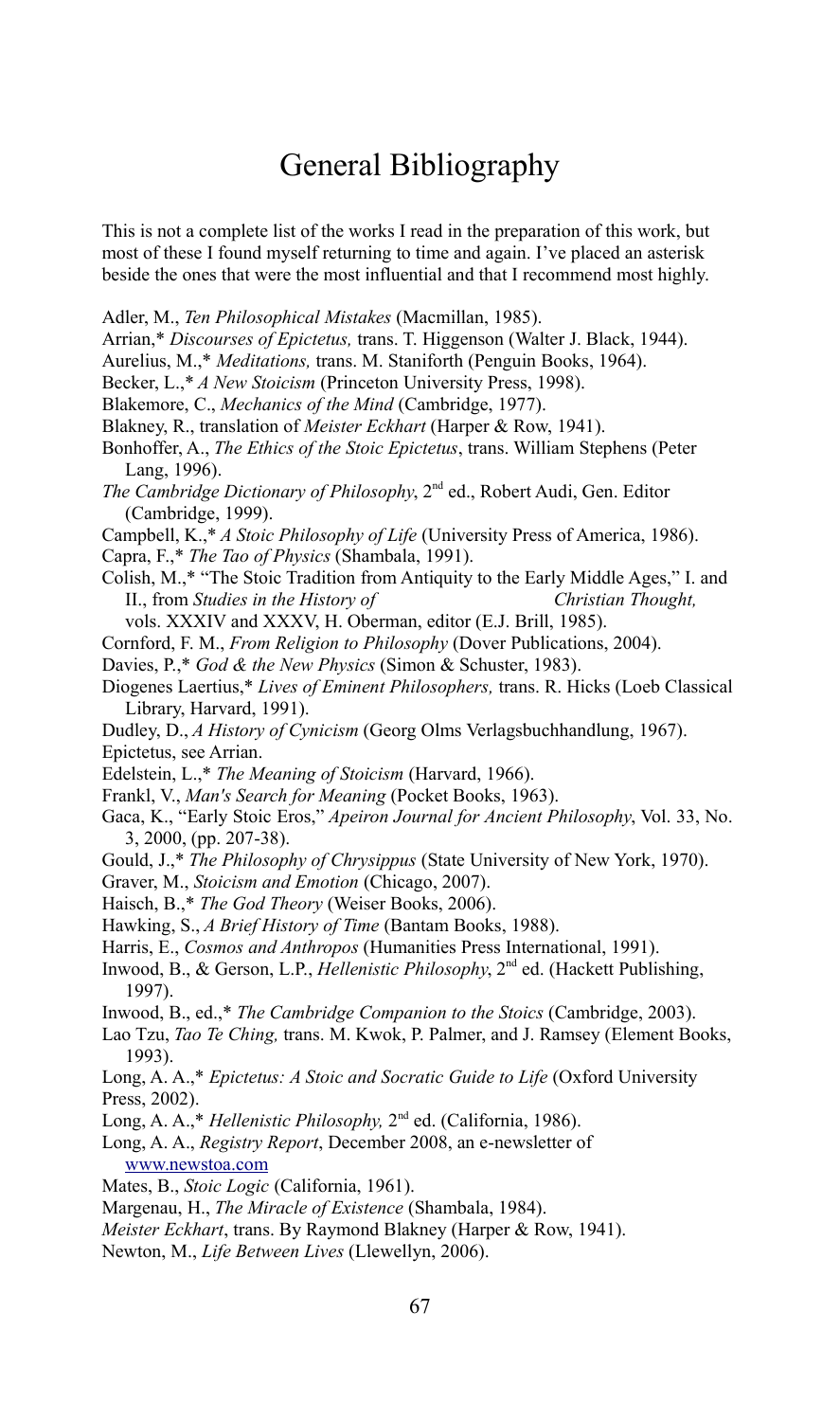Rist, John M., *Stoic Philosophy* (Cambridge, 1969).

Robinson, T. M.,\* *Heraclitus Fragments* (Toronto, 1987).

Sabom, M., *Recollections of Death* (Harper & Row, 1982).

Sambursky, S.,\* *Physics of the Stoics* (Princeton, 1987).

Sandbach, F.,\* *The Stoics* (W. W. Norton, 1975).

Sellars, John,\* *Stoicism* (California, 2006).

Seneca, L.,\* *Letters from a Stoic,* trans. R. Campbell (Penguin, 1977).

Smith, A., *The Theory of Moral Sentiments* (Prometheus, 2000)

Spinoza, B., *The Road to Inner Freedom,* "The Ethics of Spinoza," Ed., D. Runes, (Citadel, 1957).

Stace, W.,\* *Mysticism and Philosophy* (J. B. Lippincott, 1960).

Stace, W.,\* *Religion and the Modern Mind* (J. B. Lippincott, 1952).

Stephens, Wm. O., "Epictetus on Stoic Love," *Oxford Studies in Ancient Philosophy*, Vol. XIV, 1996, pp. 195-210).

Stone, I., *The Trial of Socrates* (Anchor Books, Doubleday, 1989).

Stough, C., "Stoic Determinism and Moral Responsibility," in *The Stoics,* Ed., J. Rist, (California, 1978).

Traylor, Jeff, *The Epictetus Club* (Papillon Press, 2004).

Verbeke, G., *The Presence of Stoicism in Medieval Thought* (The Catholic

University of America, 1983).

Weiss, B., *Many Lives Many Masters* (Simon & Schuster, 1988).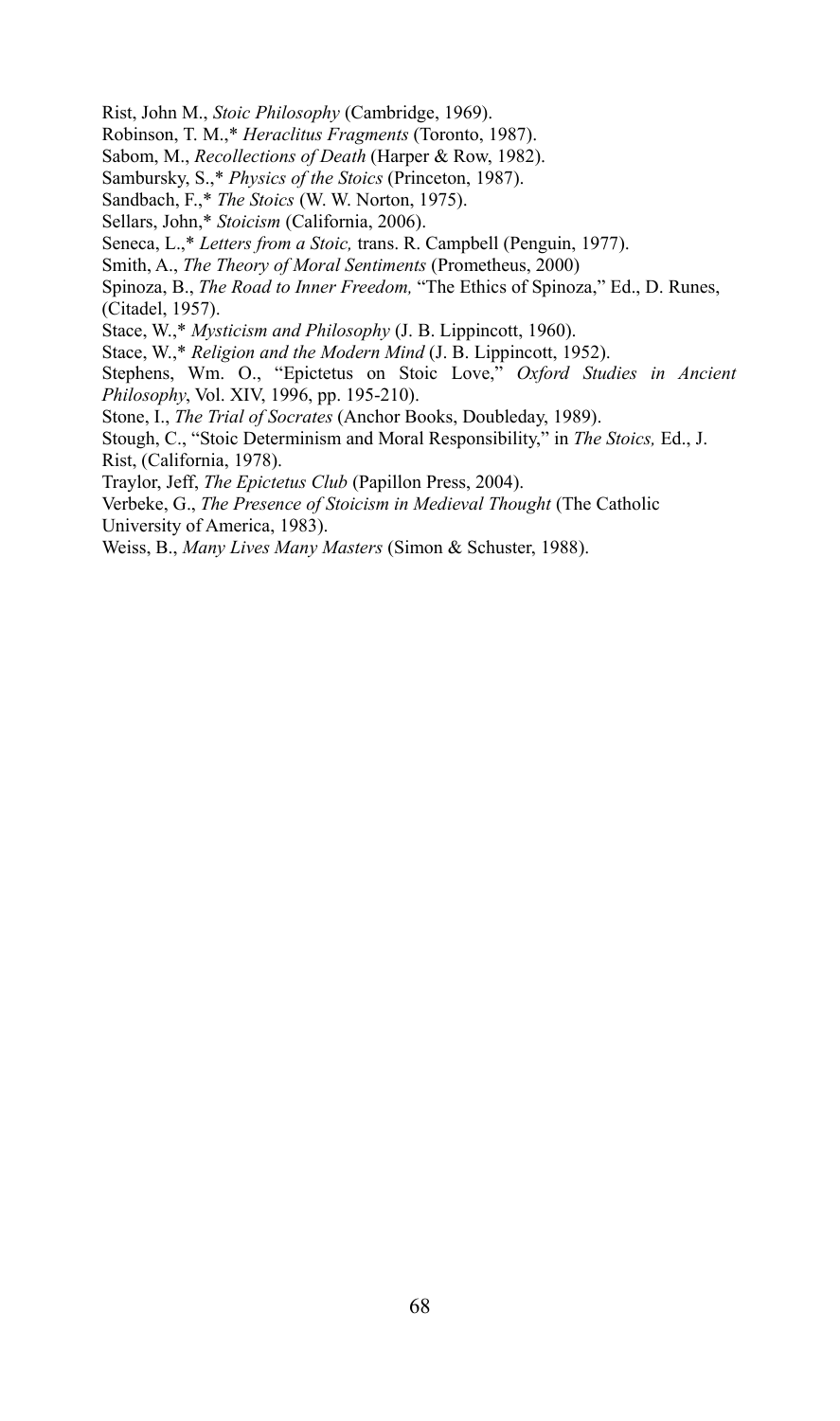# **Bibliography**

## PART ONE

This is not a complete list of the books I read in the preparation of this work, but most of these I found myself returning to time and again. I've placed an asterisk beside the ones that were the most influential and that I recommend most highly.

Adler, M., *Ten Philosophical Mistakes* (Macmillan, 1985).

Arrian,\* *Discourses of Epictetus,* trans. T. Higgenson (Walter J. Black, 1944).

Aurelius, M.,\* *Meditations,* trans. M. Staniforth (Penguin Books, 1964).

Becker, L.,\* *A New Stoicism* (Princeton University Press, 1998).

Blakemore, C., *Mechanics of the Mind* (Cambridge University Press, 1977).

Bonhoffer, A., *The Ethics of the Stoic Epictetus*, trans. W. Stephens (Peter Lang, 1996).

Campbell, K.,\* *A Stoic Philosophy of Life* (University Press of America, 1986).

Capra, F.,\* *The Tao of Physics* (Shambala, 1991).

Colish, M.,\* "The Stoic Tradition from Antiquity to the Early Middle Ages," I. and II., from *Studies in the History of Christian Thought,* vols. XXXIV and XXXV, H. Oberman, editor (E.J. Brill, 1985).

Cornford, F. M., *From Religion to Philosophy* (Dover Publications, 2004).

Davies, P.,\* *God & the New Physics* (Simon & Schuster, 1983).

Diogenes Laertius,\* *Lives of Eminent Philosophers,* trans. R. Hicks (Loeb Classical Library, Harvard University Press, 1991).

Dudley, D., *A History of Cynicism* (Georg Olms Verlagsbuchhandlung, 1967).

Epictetus, see Arrian.

Edelstein, L.,\* *The Meaning of Stoicism* (Harvard University Press, 1966).

Frankl, V., *Man's Search for Meaning* (Pocket Books, 1963).

Gould, J.,\* *The Philosophy of Chrysippus* (State University of New York, 1970).

Haisch, B.,\* *The God Theory* (Weiser Books, 2006).

Hawking, S., *A Brief History of Time* (Bantam Books, 1988).

Harris, E., *Cosmos and Anthropos* (Humanities Press International, 1991).

Inwood, B., & Gerson, L.P., *Hellenistic Philosophy*, 2<sup>nd</sup> ed. (Hackett Publishing, 1997).

Lao Tzu, *Tao Te Ching,* trans. M. Kwok, P. Palmer, and J. Ramsey (Element Books, 1993).

Long, A. A.,\* *Epictetus: A Stoic and Socratic Guide to Life* (Oxford University Press, 2002).

Long, A. A.,<sup>\*</sup> *Hellenistic Philosophy*, 2<sup>nd</sup> ed. (University of California Press, 1986).

Mates, B., *Stoic Logic* (University of California Press, 1961).

Margenau, H., *The Miracle of Existence* (Shambala Publications, 1984).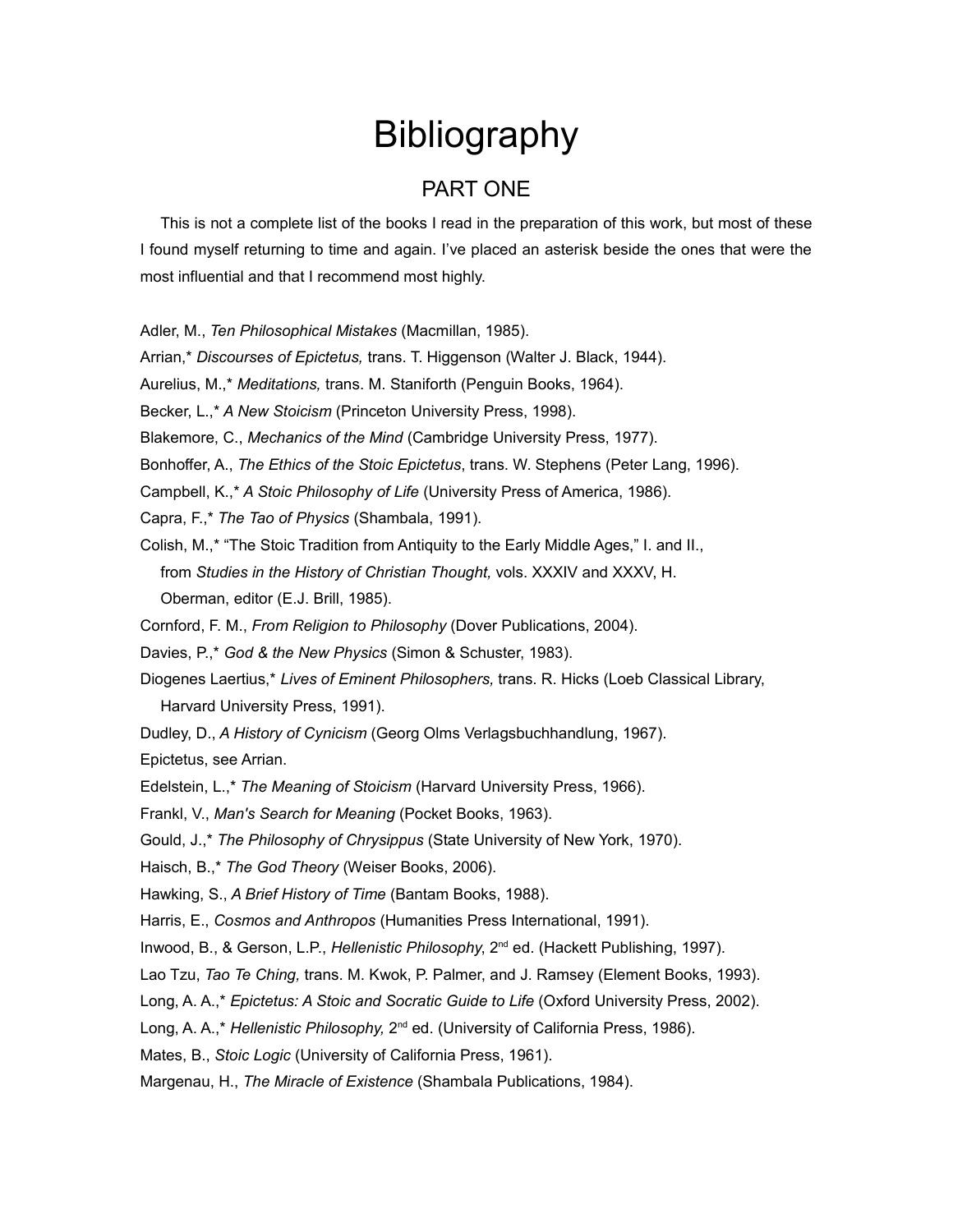Rist, John M., *Stoic Philosophy* (Cambridge, 1969)

Robinson, T. M.,\* *Heraclitus Fragments* (University of Toronto Press, 1987).

Sabom, M., *Recollections of Death* (Harper & Row, 1982).

Sambursky, S.,\* *Physics of the Stoics* (Princeton University Press, 1987).

Sandbach, F.,\* *The Stoics* (W. W. Norton & Company, 1975).

Sellars, John,\* *Stoicism* (University of California Press, 2006).

Seneca, L.,\* *Letters from a Stoic,* trans. R. Campbell (Penguin Books, 1977).

Smith, A. The Theory of Moral Sentiments (Prometheus Books, 2000)

Spinoza, B., *The Road to Inner Freedom,* "The Ethics of Spinoza," Ed., D. Runes, (The Citadel Press, 1957).

Stace, W.,\* *Mysticism and Philosophy* (J. B. Lippincott Company, 1960).

Stace, W.,\* *Religion and the Modern Mind* (J. B. Lippincott Company, 1952).

Stone, I., *The Trial of Socrates* (Anchor Books, Doubleday, 1989).

Stough, C., "Stoic Determinism and Moral Responsibility," in *The Stoics,* Ed., J. Rist, (University of California Press, 1978).

Tralor, Jeff, \**The Epictetus Club* (Papillon Press, 2004)

Verbeke, G., *The Presence of Stoicism in Medieval Thought* (The Catholic University of America Press, 1983).

\* \* \* \*

#### PART TWO

## Specific References for the Principal Doctrines See General Bibliography below for book title and publishing information.

- I. Baltzly, pp. 3-4; Coplestone, pp. 388-89; Gould, pp. 99-102; Long, pp.108,145-
- 47, 152-60; Rubarth, pp. 3-5; Sambursky, pp. 36-37; Sandbach, pp. 72-73, 78;
- II. Ibid.

III. Long, pp. 157-8; Rubarth, p. 4; Sambursky, pp. 95-106

- IV. Long, pp. 152, 156; Rubarth, p. 3; Sandbach, pp. 71-72
- V. Gould, pp. 103-107; Long, pp. 160-70; Mates, p. 18; Sambursky, pp. 17-20, 110- 15

VI. Inwood & Gerson, pp. 165-170 [II-28-44]; Long, pp. 132, 138, 161 n.1

VII. A new doctrine written by Erik Wiegardt in 2008 that more closely follows the tradition of the Early Stoa (see Kathy L. Gaca, "Early Stoic Eros," Apeiron Journal for Ancient Philosophy, Vol. 33, No. 3, 2000, pp. 207-38) in contrast with the deliberate repression of Eros in the Roman Stoa (see William O. Stephens, "Epictetus on Stoic Love," Oxford Studies in Ancient Philosophy, Vol. XIV, 1996, pp. 195-210).

VIII. Gould, pp. 33, 123-27; Long, pp. 168, 213 n.2; Rubarth, p. 5; Sambursky, pp. 11-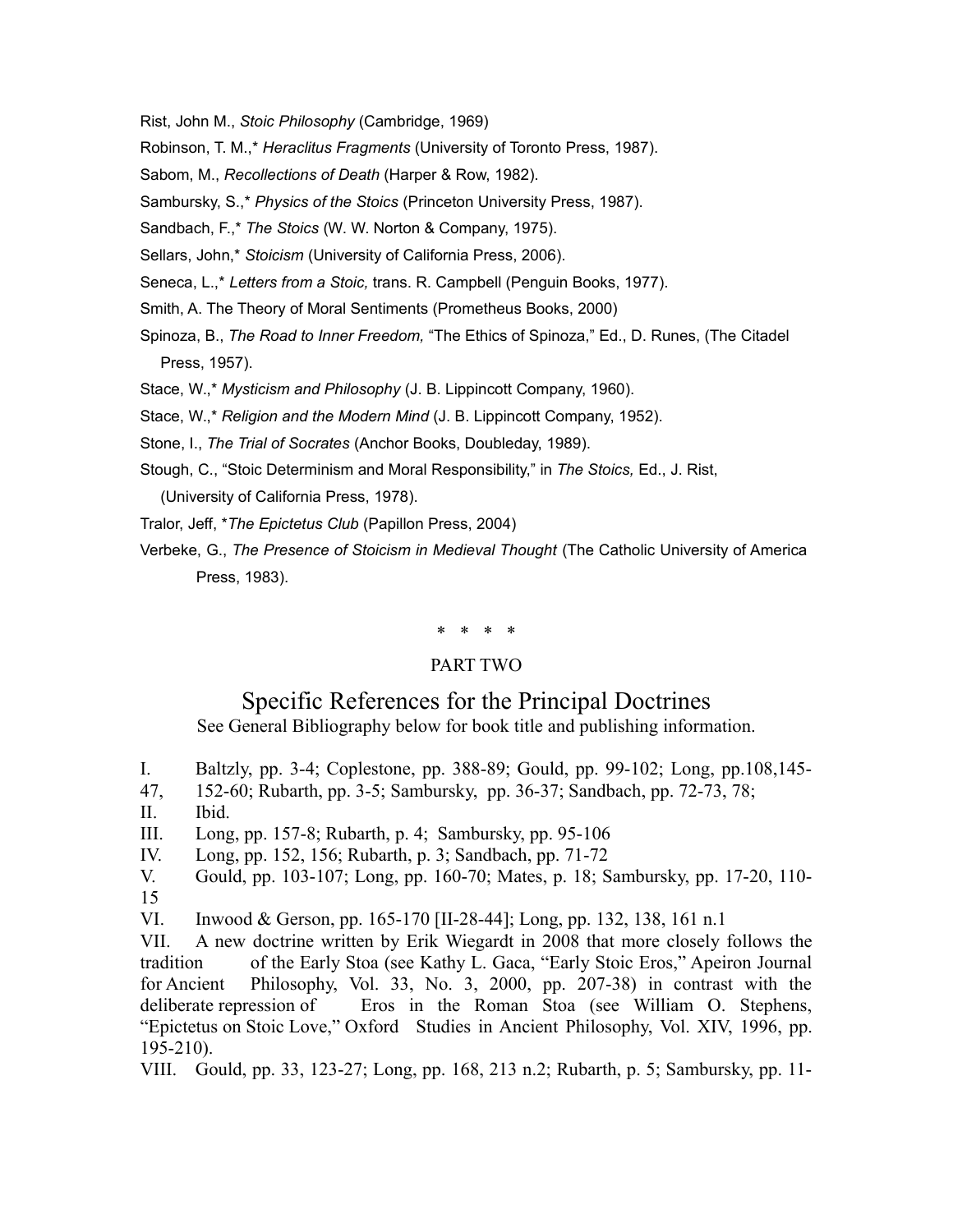- 16, 106f; Sandbach, pp. 78-9
- IX. Baltzly, pp. 5-6; Gould, pp. 137-52; Long, pp. 163-70, 198-9; Sandbach, pp. 85- 91
- X. Gould, pp. 129-31; Long, pp. 171-8; Rubarth, pp. 5-7
- XI. Coplestone, p. 386; Gould, pp. 31, 53-9; Long, pp. 126-7; Rubarth, pp. 7-8; Sandbach, pp. 95-100.
- XII. Gould, pp. 59-60; Long, p. 124; Sandbach, pp. 89-91.
- XIII. Baltzly, pp. 7-8; Gould, pp. 61-65; Long, pp. 127-9; Mates, pp. 33-36; Rubarth, p. 8; Sandbach, pp. 85-87
- XIV. Gould, pp. 53-59; Long, pp. 126-7; Rubarth, pp. 7-8; Sandbach, pp. 86-89;
- XV. Baltzly, pp. 6-7; Long, pp. 135-8; Mates, pp. 11-19; Rubarth, p. 8; Sandbach, pp. 96-97
- XVI. Gould, p. 69; Long, p. 138; Mates, p. 17; Sandbach, pp. 96-99.
- XVII. Baltzly, p. 5; Long, pp. 139-45; Mates, chapter V, "Arguments"; Sandbach, p. 97.
- XVIII. Long, p. 124; Rubarth, pp. 10-11.
- XIX. Baltzly, p. 10; Gould, pp. 166-167; Long, pp. 172-3, 184-7; Rubarth, pp. 9-10; Sandbach, p. 60; Stephens, pp. 2-3
- XX. Ibid; Gould, pp. 164-66; Long, pp. 172, 185-8, 191; Rubarth, p. 10; Sandbach, pp. 32-35; Stephens, pp. 2-3
- XXI. Ibid; Gould, pp. 33-34; Long, pp. 187, 192-4, 197-206; Rubarth, pp. 10-11; Sandbach, pp. 28-31; Stephens, pp. 3-4
- XXII. Ibid.; Long, pp. 111, 169, 181-3.
- XXIII. Ibid.; Long, pp. 111, 193.
- XXIV. Baltzly, *Ataktos*, p. 9; Gould, pp. 177-179; Long, pp. 192-4; Sandbach, pp. 45-48; Stephens, pp. 4-5
- XXV. Baltzly, p. 13-14; Gould, pp. 181-182; Long, pp. 206-7, 219; Sandbach, pp. 59-68
- XXVI. Baltzly, p. 14; Gould, pp. 184-186; Long, pp. 176-8; Rubarth, pp. 10-12; Sandbach, pp. 59-68; Stephens, pp. 5-6.
- XXVII. Gould, pp.168, 174, 180-1; Long, pp.197-206; Sandbach, pp.41-5; Stephens p.4, 6.

XXVIII. Campbell, pp. 36-39; Gould, pp. 34, 108, 168, 170; Kimpel, pp. 215, 279; Long, ibid; Sandbach, pp. 42, 46.

- XXIX. Campbell, pp. 40-47; Gould, p. 170; Long, ibid; Sandbach, pp. 42, 124.
- XXX. Campbell, pp. 23-28; Gould, p. 170; Long, ibid; Sandbach, pp. 42, 125.
- XXXI. Campbell, pp. 29-35; Gould, p. 170; Sandbach, pp. 42, 125-126.
- XXXII. Baltzly, p. 10, *Ataktos*, p. 9; Gould, pp. 166-167; Long, pp. 197-9; Sandbach, pp. 52-59; Stephens, pp. 1-2.

# General Bibliography

Arrian, *Discourses of Epictetus,* trans. T. Higgenson, Roslyn, Walter J. Black, Inc., N.Y., 1944.

Aurelius, Marcus, *Meditations,* trans. M. Staniforth, Penguin Books, London, 1964. Baltzly, Dirk, *Stoicism*, Stanford Encyclopedia of Philosophy, 2005.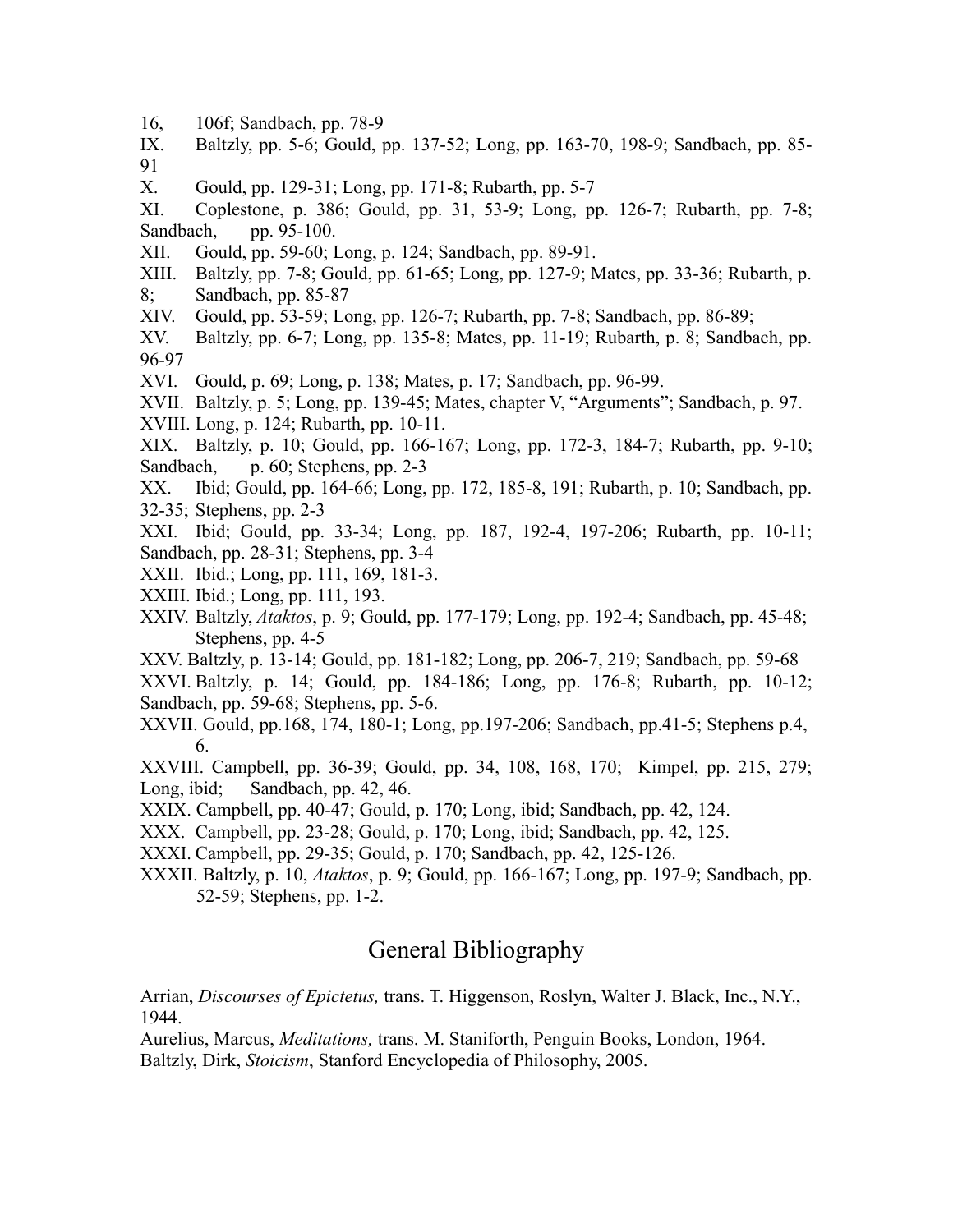Becker, Lawrence C., *A New Stoicism*, Princeton University Press, Princeton, New Jersey, 1998.

Bonhoffer, Adolf F., *The Ethics of the Stoic Epictetus*, trans. W. Stephens, Peter Lang Publishing, Inc., New York, 1996.

Campbell, Keith, *A Stoic Philosophy of Life*, Lanham, University Press of America, MD,1986.

- Colish, M., "The Stoic Tradition from Antiquity to the Early Middle Ages," I. and II., from *Studies in the History of Christian Thought,* vols. XXXIV and XXXV, H. Oberman (Ed.), E.J. Brill, Leiden, 1985.
- Coplestone, Frederick, *A History of Philosophy*, Vol. 1, Image Books, Doubleday Dell Publishing Group, Inc., New York, 1962-63.
- Diogenes Laertius, *Lives of Eminent Philosophers,* trans. R. Hicks, Loeb Classical Library, Harvard University Press, Cambridge, MA, 1991.
- Edelstein, L., *The Meaning of Stoicism,* Harvard University Press, Cambridge, MA, 1966.
- Frankl, V., *Man's Search for Meaning,* Pocket Books, New York, 1963.
- Gould, Josiah B., *The Philosophy of Chrysippus*, State University of New York Press, Albany, New York, 1970.
- Inwood, B., and Gerson, L., *Hellenistic Philosophy*, 2nd ed., Indianapolis, 1997.
- Kimpel, Ben, *Stoic Moral Philosophies*, Philosophical Library, New York, 1985.
- Long, A. A., *Hellentistic Philosophy*, 2<sup>nd</sup> ed., University of California Press, Berkeley, 1986.

Mates, B., *Stoic Logic*, University of California Press, Berkeley, 1961.

- Papy, Jan, *Justus Lipsius*, Stanford Encyclopedia of Philosophy, 2004.
- Rubarth, Scott, *Stoic Philosophy of Mind*, The Internet Encyclopedia of Philosophy, 2005.
- Sambursky, S., *Physics of the Stoics,* Princeton University Press, Princeton, NJ, 1987. Sandbach, F., *The Stoics,* W. W. Norton & Company, New York, 1975.
- Seneca, L., *Letters from a Stoic,* trans. R. Campbell, Penguin Books, Middlesex, 1977. Stephens, William O., *Stoic Ethics*, The Internet Encyclopedia of Philosophy, 2005.
- Stough, C., "Stoic Determinism and Moral Responsibility," in *The Stoics,* Ed., J. Rist, University of California Press, Berkeley, 1978.
- Verbeke, G., *The Presence of Stoicism in Medieval Thought*, The Catholic University of America Press, Wash. DC, 1983.

## \* \* \* \*

## PART THREE

# Specific References

- 1. **The Origins of Doubt:** Berryman, pp. 1-6; Cornford, pp. 114, 216-7; Diogenes Laertius; Durant, pp. 26-7; Lesher, pp, 1, 6-7; Long, pp. 34, 78; McEvilley, pp. 37, 158-62; Robinson, p. 96; Wilcox, p. v.
- 2. **Pyrrho**: Bett (1), pp. 1-12, (2), pp 1-8; Burnett, pp. 228-231; Flintoff, pp. 88-108; Groarke, pp. 4-8; Hallie, pp. 15-17; Inwood, pp. 285-297; Diogenes Laertius, pp.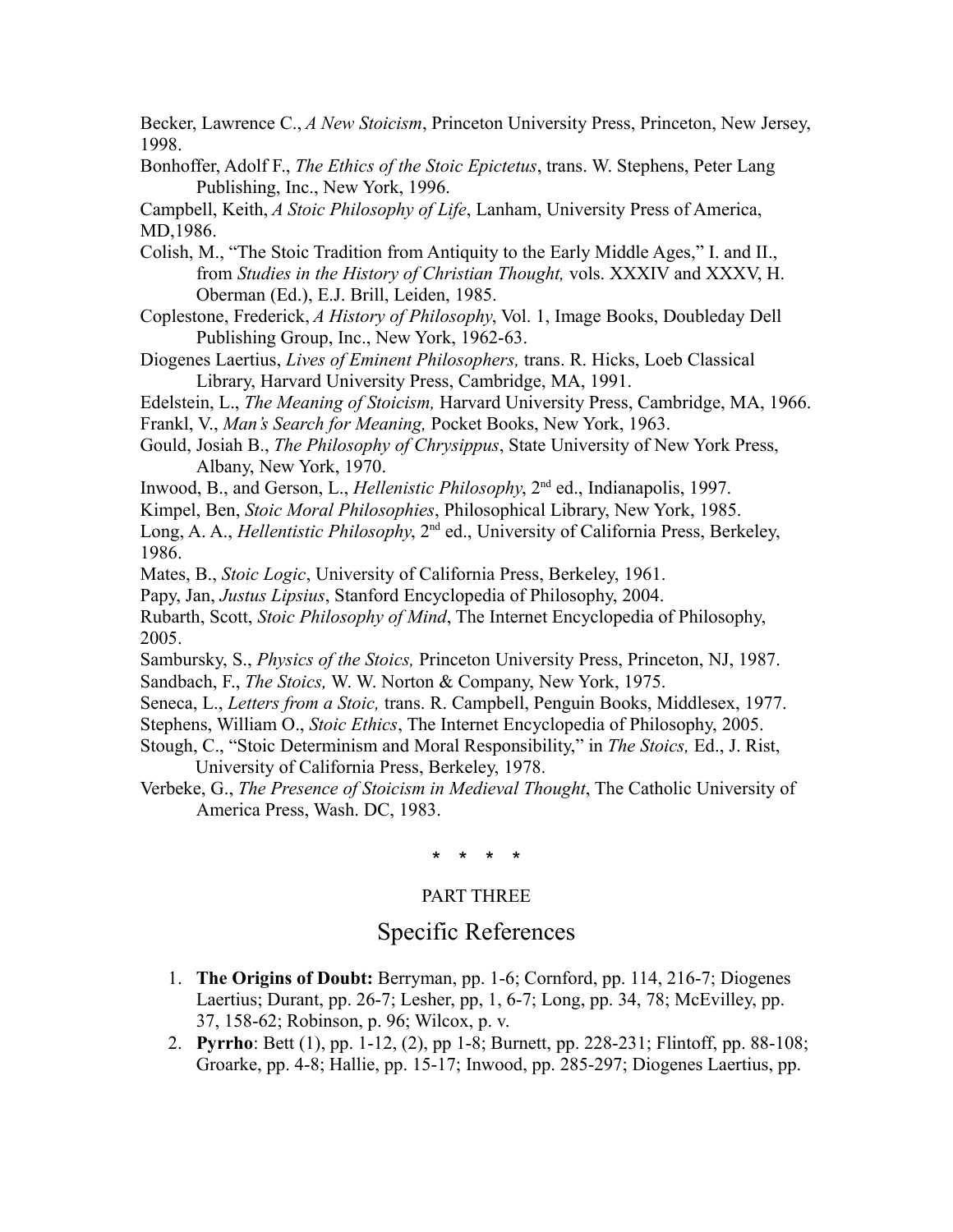475-519; Long, pp. 76-88.

- 3. **Skepticism in the Academy**: Long, pp. 13,Arcesilaus: Brittain, pp. 3-5; Coplestone, p. 414; Gould, pp. 9, 26; Long, pp. 89-93. Carneades: Allen, pp.1-6; Coplestone, pp. 414-17; Gould, p. 9; Halie, pp. 164-64; Long, pp. 94-106; McEvilley, pp. 499-505.
- 4. **Pyrrho Codified**: Coplestone, pp. ; DL, pp. 493-501; Groarke, pp. 13-20; Hallie, pp. 42-75, 79-127; Thorsrud, pp. 13-18
- 5. **Modern Pyrrhoneans**: Montaigne: *The Essays of Montaigne*, vol. 1, "Apology for Raimond Sebond," trans. E. J. Trechmann, pp.-455-561; Routledge Encyclopedia of Philosophy, pp. 485-489; Hume: from *An Inquiry Concerning Human Understanding*, ed. By Charles W. Hendel, The Library of Liberal Arts, Bobbs- Merrill Company, Inc., Indianapolis, 1955., pp. 40-41, 185-98; & *Dialogues Concerning Natural Religion*, Hackett Publishing, Indianapolis, 1988., pp. Vi-xviii; Wittgenstein: Tractatus logico-philosophicus, pp. ; Biletzki, Anat: *Ludwig Wittgenstein*, Stanford Encyclopedia of Philosophy, 2002.
- 6. **Finding Certainty**: Arrian, *Discourses of Epictetus*, trans. T. Higginson, Walter J. Black, Inc., New York, 1944.Capra, Fritjof, *The Tao of Physics*, Shambhala, Boston, 1991. Chennakesavan, Sarasvati, *A Critical Study of Hinduism*, Motilal Banarsidass, 1980. Cole, K. C., *The Universe and the Teacup: The Mathematics of Truth and Beauty*, Harcourt, Brace, & Co., New York, 1998. Davies, Paul, *God and the New Physics*, Simon & Schuster, New York, 1983. God, The New English Bible, Oxford University Press, 1970. Hallie, P., Sextus Empiricus, *Scepticism, Man, and God*, ed., notes, and intro. By P. Hallie, trans. S. Etheridge, Wesleyan University Press, Conn., 1964. Harris, Sam, *The End of Faith*, Heisenberg, Werner, *Physics and Beyond: Encounters and Conversations*, Harper & Row, New York, 1971, p. 102. Hume, David, *Dialogues Concerning Natural Religion*, Hackett Publishing, Indianapolis, 1988. Juergensmeyer, Mark, *Terror in the Mind of God*, University of California Press, Berkeley, 2000. Kohn, Livia, *The Taoist Mystical Philosophy*, SUNY Press, NY, 1991. Long, A. A., *Hellenistic Philosophy*, 2nd ed., University of California Press, Berkeley, 1986. McTaggart, Lynne, *The Field*, HarperCollins Publishers, New York, NY, 2002. Russell, Bertrand, *Sceptical Essays*. Santayana, George, *Scepticism and Animal Faith*, Dover Publications, Inc., New York, 1955. Searle, John R., *Mind, Language, and Society*, Basic Books, New York, 1999. Seneca, *Letters from a Stoic*, Penguin Classics, Middlesex, England, 1977. Spinoza, Benedictus, *Tractatus Theologico-Politicus,* Stace, Walter T., *Religion and the Modern* Mind, J. B. Lippincott, Philadelphia and NY, 1952. Talbot, Michael, *The Holographic Universe*, HarperCollins Publishers, New York, NY, 1991.Wittgenstein, Ludwig, *Tractatus logico-philosophicus* , transl. By Pears and McGuinness, Routledge, London and NY, 1995. Zalor and Hopkins, *Meditative Studies in Tibetan Buddhism*, Wisdom Publications, London, 1983. Zukav, Gary, *The Dancing Wu Li Masters*, Bantam Books, New York, 1980.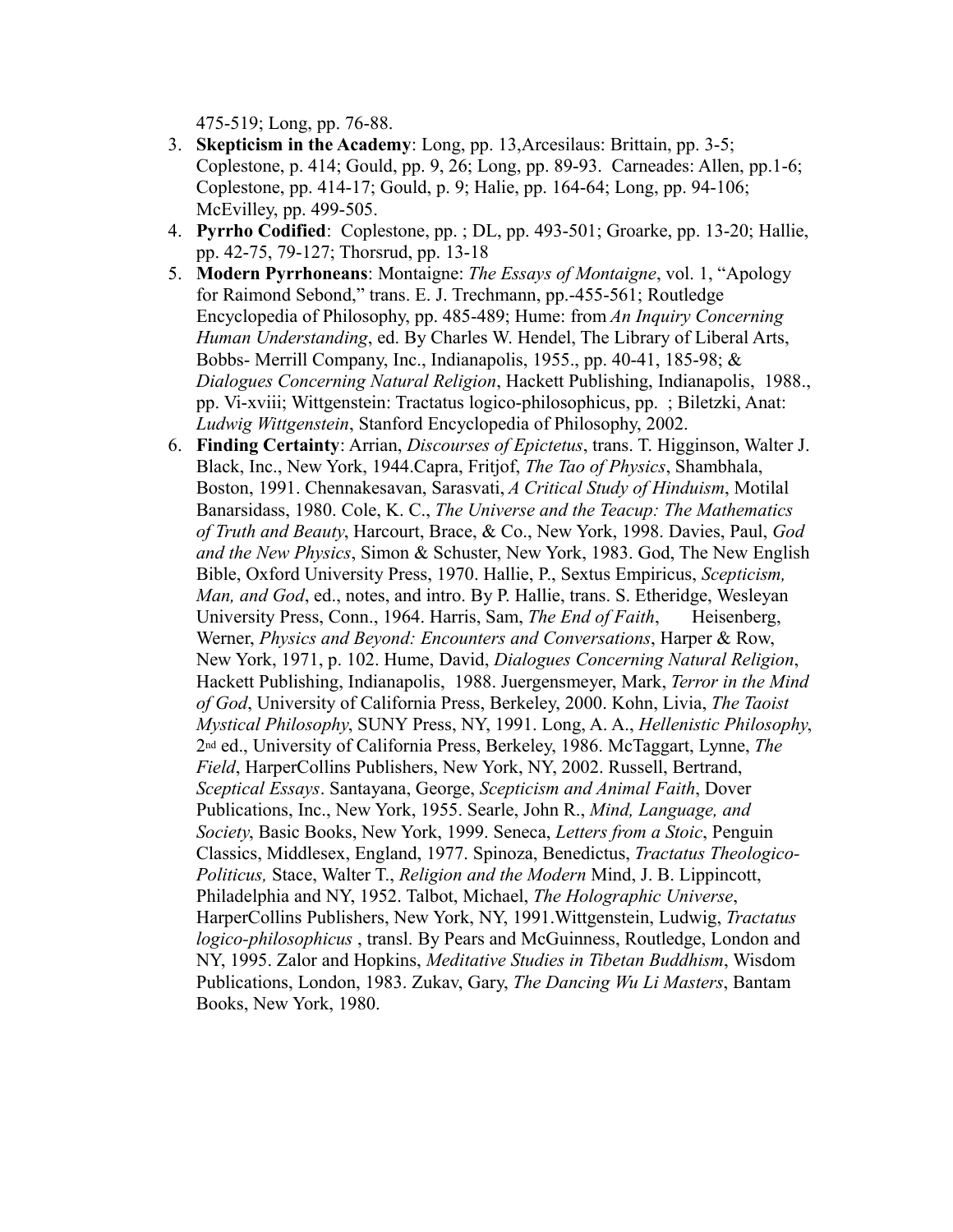## General Bibliography

- Arrian, *Discourses of Epictetus*, trans. T. Higginson, Walter J. Black, Inc., New York, 1944.
- Berryman, Sylvia, *Democritus*, Stanford Encyclopedia of Philosophy, 2004.
- Bett, Richard, 1. *Pyrrho*, Stanford Encyclopedia of Philosophy, 2002.
- Bett, Richard, 2. *Timon of Phlius*, Stanford Encyclopedia of Philosophy, 2002.
- Biletzki, Anat, *Ludwig Wittgenstein*, Stanford Encyclopedia of Philosophy, 2002.
- Burnet, John, *Skeptics*, Encyclopedia of Religion and Ethics, vol. 11.
- Capra, Fritjof, *The Tao of Physics*, Shambhala, Boston, 1991.
- Cicero, Marcus Tullius, *Academia, Book I*, trans. H. Rackham, Harvard University Press, Cambridge, MA, 1967.
- Cole, K. C., *The Universe and the Teacup: The Mathematics of Truth and Beauty*, Harcourt, Brace, & Co., New York, 1998.
- Coplestone, Frederick, *A History of Philosophy*, Vol. 1, Image Books, Doubleday Dell Publishing Group, Inc., New York, 1962-63.
- Davies, Paul, *God and the New Physics*, Simon & Schuster, New York, 1983.
- Diogenes Laertius, *Lives of Eminent Philosophers,* trans. By R. Hicks, Loeb Classical Library, Harvard University Press, Cambridge, MA, 1991.
- Durant, Will, *The Story of Philosophy*, Simon and Schuster, New York, 1953.
- Flintoff, Everard, *Pyrrho and India*, Phronesis #25, pp. 88-108.
- Friedrich, Hugo, *Montaigne*, trans. By Dawn Eng, ed. By Philippe Desan, University of California Press, Berkeley, 1991.
- Groarke, Leo, *Ancient Skepticism*, Stanford Encyclopedia of Philosophy, 2003.
- Hallie, P., Sextus Empiricus, *Scepticism, Man, and God*, ed., notes, and intro. By P Hallie, trans. S. Etheridge, Wesleyan University Press, Conn., 1964.
- Heisenberg, Werner, *Physics and Beyond: Encounters and Conversations*, Harper & Row, New York, 1971, p. 102.
- Hume, David, *An Inquiry Concerning Human Understanding*, ed. By Charles W. Hendel, The Library of Liberal Arts, Bobbs- Merrill Company, Inc., Indianapolis, 1955.
- Hume, David, *An Inquiry Concerning the Principles of Morals*, ed. By Charles W. Hendel, The Library of Liberal Arts, Bobbs- Merrill Company, Inc., Indianapolis, 1957.

Hume, David, *Dialogues Concerning Natural Religion*, Hackett Publishing, Indianapolis, 1988.

- Inwood, B., and Gerson, L., *Hellenistic Philosophy*, 2nd ed., Indianapolis, 1997.
- Lesher, James, Xenophanes, Stanford Encyclopedia of Philosophy, 2002.

Long, A. A., *Hellenistic Philosophy*, 2nd ed., University of California Press, Berkeley, 1986.

McEvilley, Thomas, *The Shape of Ancient Thought*, Allworth Press, New York, NY, 2002. Montaigne, Michael, The Essays of Montaigne, vol. 1, "Apology for Raimond Sebond,"

trans. E. J. Trechmann, pp.-455-561.

Klein, Peter, *Skepticism*, Stanford Encyclopedia of Philosophy, 2001.